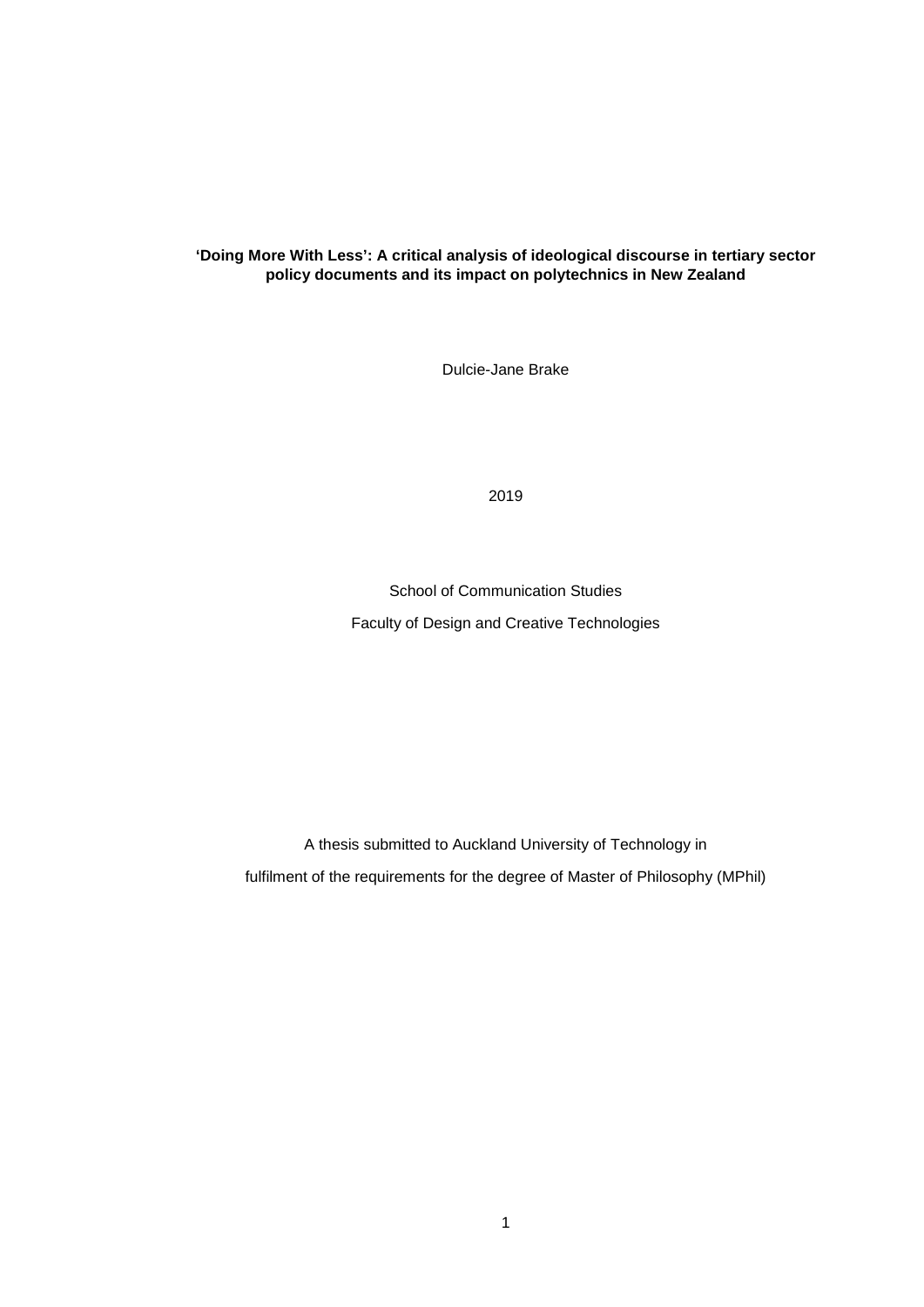#### **Abstract**

The purpose of this study was twofold. The first was to trace the history of tertiary education in New Zealand to demonstrate how its purpose and direction has changed. The First Labour Government elected in 1935 believed that the state had the responsibility for investing in an education system that would provide opportunities to all regardless of status or ability. Subsequent governments continued to develop and invest in a wide-ranging education system to cater for all New Zealanders. The arrival of neoliberalism from the mid-1980s saw the decline of Government investment in all state services, including education. With the election of the Fourth Labour Government in July 1984, a programme of neoliberal social and economic reform was implemented immediately. The education sector was also restructured, and a culture of competition and free market principles was established.

The tertiary education sector was no longer defined as 'education' or 'training', and all providers were required to compete for state funding covering all aspects of tertiary education. Community education programmes were the worst affected, with the cessation of all government funding. Teacher training colleges were merged with the universities as they were no longer considered institutions in their own right. The New Zealand Qualifications Framework, established in 1991, enabled any tertiary education provider to deliver degree-level programmes, creating increased competition between polytechnics and universities and blurring the boundaries between vocation and academic education. Performance-based funding was introduced and the gap between polytechnics and universities widened as the universities were able to pursue this funding opportunity with more vigour than the polytechnics.

The second purpose of the study was to identify and critically analyse ideologically-driven discourse in selected documents informing policy direction for tertiary education. With a particular focus on the polytechnics, the thesis highlights keywords and phrases which represent a supposedly commonsense approach to improving tertiary education provision. The selected key words are difficult to challenge or critique. On closer examination, it is suggested that these words are generally devoid of meaning and represent ideas that are underdeveloped. This enables the possibility for wide interpretation and runs the risk that policy direction will be captured by ideologues to drive their own political agendas. Examples of where this has occurred are presented along with cases where there has been less focus on the ideological drivers, resulting in strong-performing polytechnics that are well-supported.

Since the beginning of the neoliberal reforms of the 1980s, the polytechnics have been overlooked and misaligned within existing policy and it seemed as though this once vital piece of the tertiary education landscape might disappear altogether. The thesis concludes with reference to the current review of the New Zealand polytechnic system. It would seem that there is an opportunity for the polytechnics to regain a foothold in the landscape of tertiary education and the Minister of Education would do well to consider those polytechnics that have remained successful in spite of the ongoing reforms. Will a fully considered reflection on why this might be so be put into practice? The response to this question will decide the future of the polytechnics in New Zealand.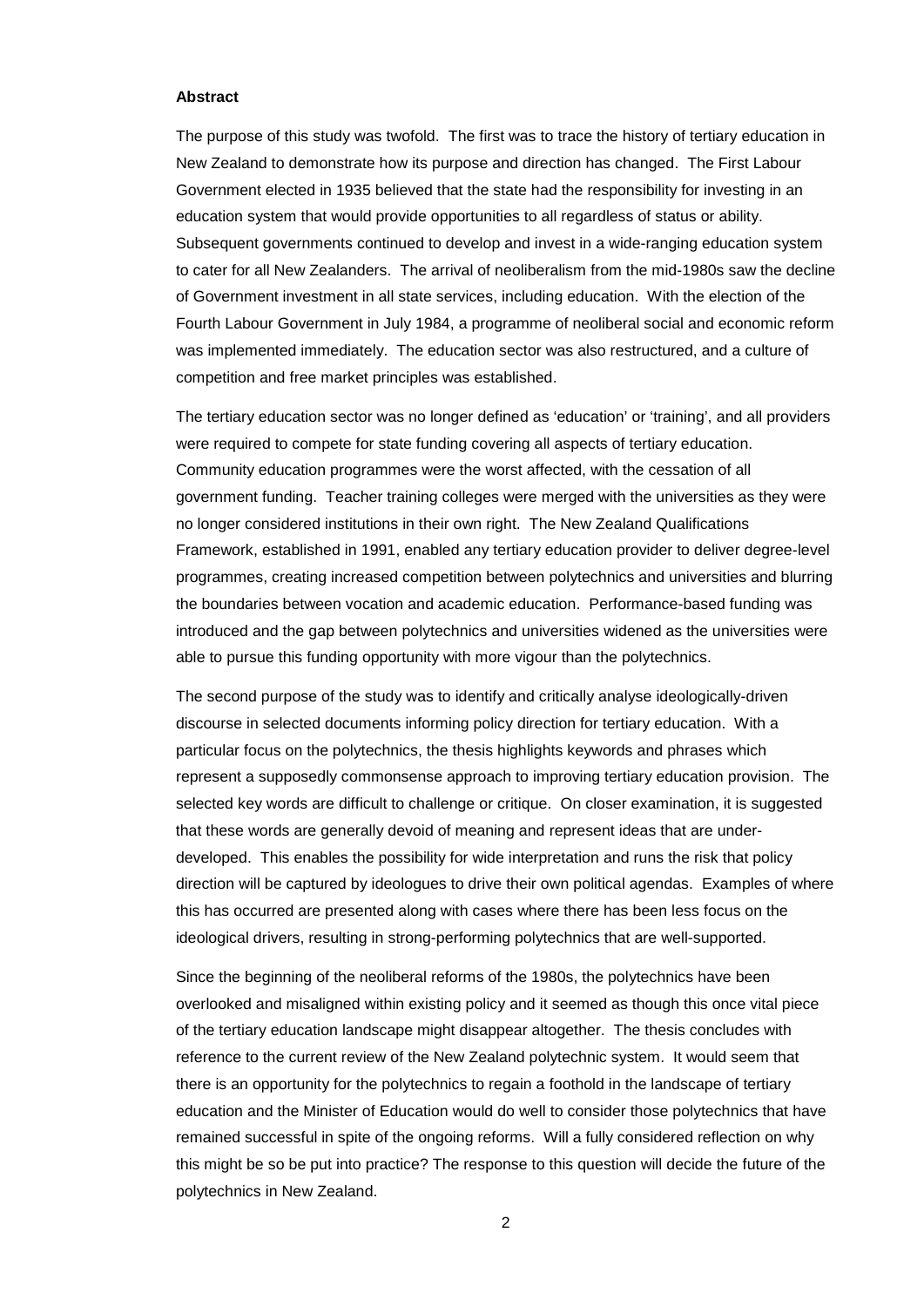# **Table of Contents**

| 1.1       |                                                                                        |  |  |  |
|-----------|----------------------------------------------------------------------------------------|--|--|--|
| 1.2       |                                                                                        |  |  |  |
| 1.3       |                                                                                        |  |  |  |
| 1.4       |                                                                                        |  |  |  |
| 1.5       |                                                                                        |  |  |  |
| 1.6       |                                                                                        |  |  |  |
| 1.7       |                                                                                        |  |  |  |
|           | Chapter Two: Education and Social Democracy in New Zealand: Contextualizing the        |  |  |  |
|           |                                                                                        |  |  |  |
| 2.1<br>22 |                                                                                        |  |  |  |
| 2.3       |                                                                                        |  |  |  |
| 2.4       |                                                                                        |  |  |  |
| 2.5       |                                                                                        |  |  |  |
| 2.6       | History of Technical Institutes and Polytechnics in New Zealand 24                     |  |  |  |
| 2.7       |                                                                                        |  |  |  |
| 2.8       |                                                                                        |  |  |  |
|           |                                                                                        |  |  |  |
|           | Chapter Three: The Impact of Neoliberalism on the Education Sector and Polytechnics in |  |  |  |
| 3.1       |                                                                                        |  |  |  |
| 3.2       |                                                                                        |  |  |  |
| 3.3       |                                                                                        |  |  |  |
| 3.4       |                                                                                        |  |  |  |
| 3.5       |                                                                                        |  |  |  |
| 3.6       |                                                                                        |  |  |  |
| 3.7       |                                                                                        |  |  |  |
| 3.8       |                                                                                        |  |  |  |
| 3.9       |                                                                                        |  |  |  |
| 3.10      |                                                                                        |  |  |  |
|           | Chapter Four: From the Third Way to the Productivity Commission 1999-2008 43           |  |  |  |
| 4.1       |                                                                                        |  |  |  |
| 4.2       |                                                                                        |  |  |  |
| 4.3       |                                                                                        |  |  |  |
| 4.4       | The Spread of Business and Managerialist Discourses in Tertiary Education  47          |  |  |  |
| 4.5       |                                                                                        |  |  |  |
| 4.6       |                                                                                        |  |  |  |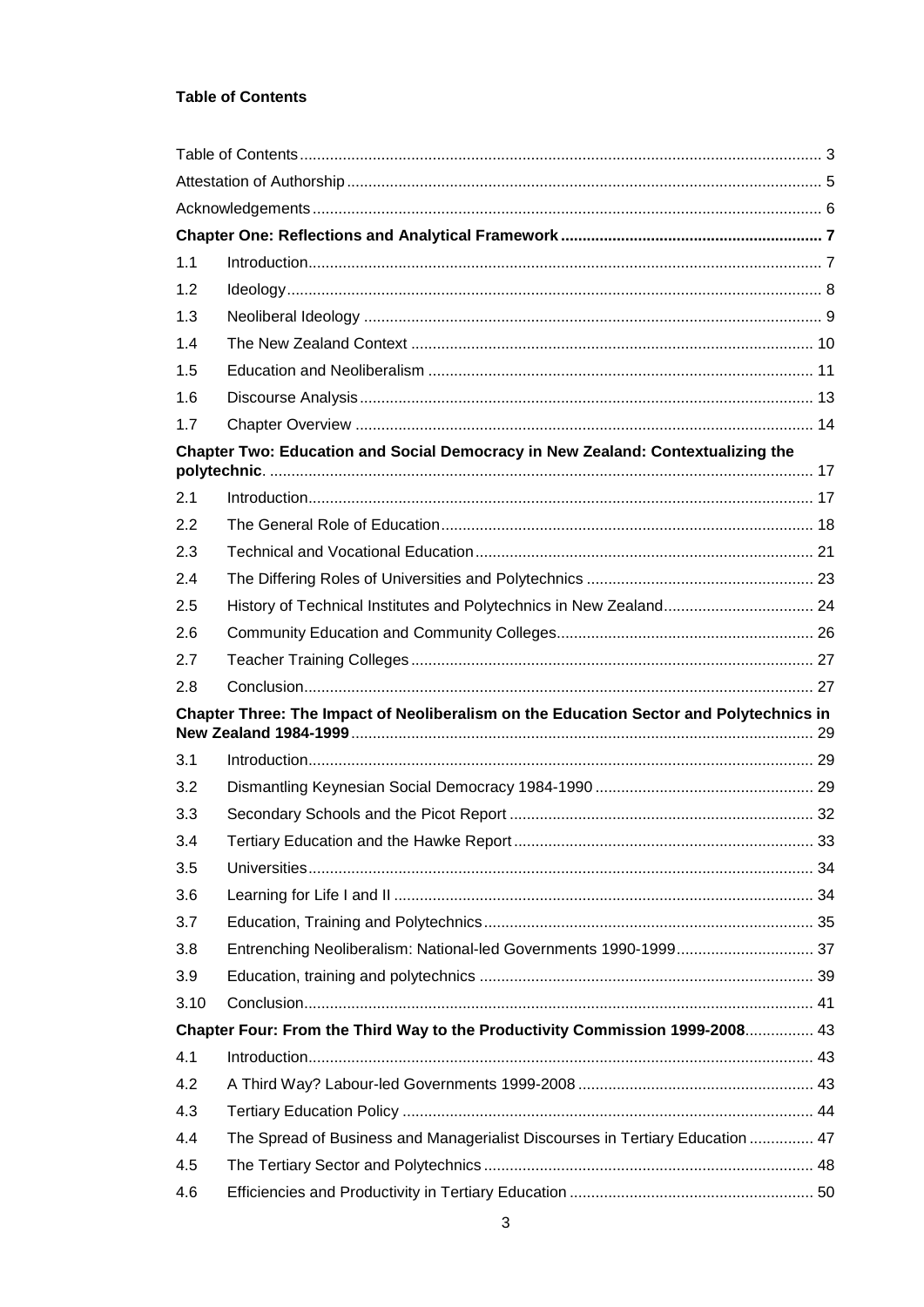| 4.7                                                                                    |                                                                                      |  |  |  |
|----------------------------------------------------------------------------------------|--------------------------------------------------------------------------------------|--|--|--|
|                                                                                        | Chapter Five: The Productivity Commission and Polytechnics under a National          |  |  |  |
| 5.1                                                                                    |                                                                                      |  |  |  |
| 5.2                                                                                    |                                                                                      |  |  |  |
| 5.3                                                                                    |                                                                                      |  |  |  |
| 5.4                                                                                    |                                                                                      |  |  |  |
| 5.5                                                                                    |                                                                                      |  |  |  |
| 5.6                                                                                    | Impact of the Productivity Commission Recommendations on Polytechnics  62            |  |  |  |
| 5.7                                                                                    |                                                                                      |  |  |  |
| Chapter Six: Productivity Commission Discourse and the Implications for Polytechnics66 |                                                                                      |  |  |  |
| 6.1                                                                                    |                                                                                      |  |  |  |
| 6.2                                                                                    |                                                                                      |  |  |  |
| 6.3                                                                                    |                                                                                      |  |  |  |
| 6.4                                                                                    | Innovations in Tertiary Education Delivery Summit 2014: Summary of Proceedings (held |  |  |  |
| 6.5                                                                                    | New Zealand Productivity Commission: New Models of Tertiary Education (Final         |  |  |  |
| 6.6                                                                                    | Language and Ideology in the Productivity Commission and Related Documents  79       |  |  |  |
| 6.7                                                                                    |                                                                                      |  |  |  |
| 6.8                                                                                    |                                                                                      |  |  |  |
| 6.9                                                                                    |                                                                                      |  |  |  |
| 6.10                                                                                   |                                                                                      |  |  |  |
|                                                                                        |                                                                                      |  |  |  |
| 7.1                                                                                    |                                                                                      |  |  |  |
| 7.2                                                                                    |                                                                                      |  |  |  |
|                                                                                        |                                                                                      |  |  |  |
|                                                                                        |                                                                                      |  |  |  |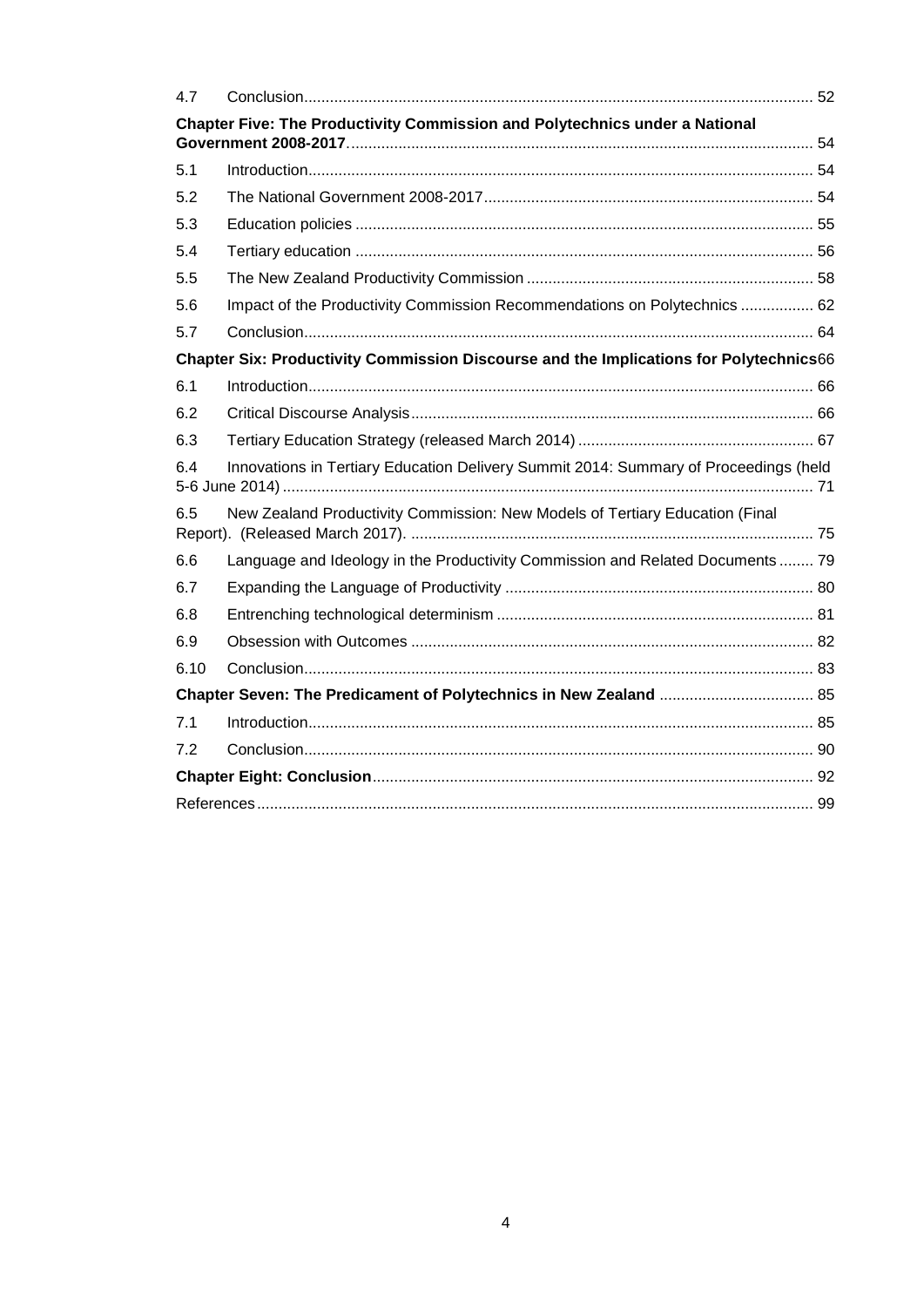# **Attestation of Authorship**

I hereby declare that this submission is my own work and that, to the best of my knowledge and belief, it contains no material previously published or written by another person (except where explicitly defined in the acknowledgements), nor material which to a substantial extent has been submitted for the award of any other degree or diploma of a university or other institution of higher learning.

Signed:

Date: 3 April 2019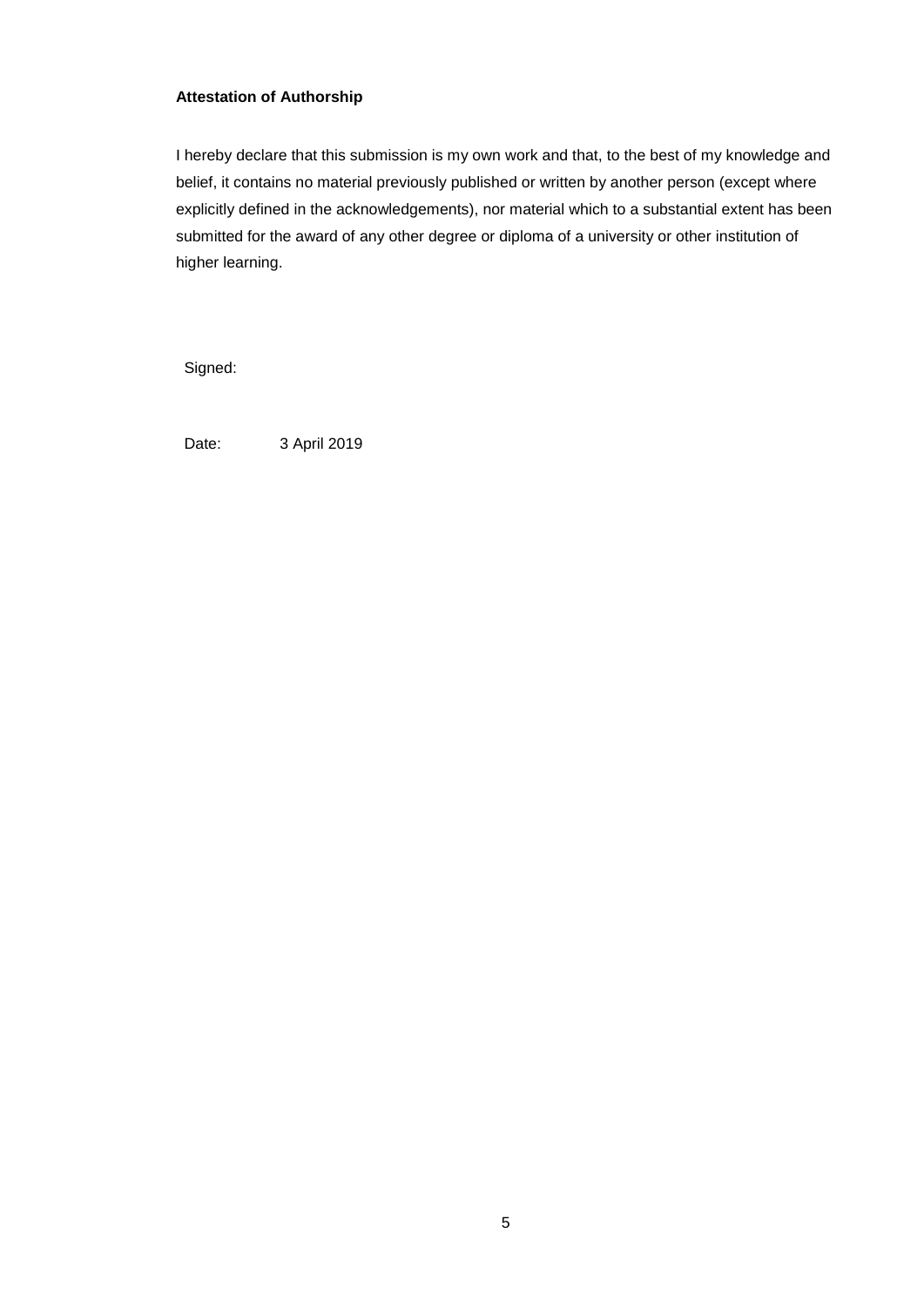# **Acknowledgements**

I would first like to thank my thesis supervisor, Wayne Hope of the School of Communication Studies at Auckland University of Technology. Wayne's knowledge and research background was invaluable to this thesis. I appreciate all the hours spent to help me shape and develop my writing, and I am very grateful for Wayne's advice and guidance which kept me going in the right the direction even when sometimes I thought I'd never finish.

Grateful thanks to Jessie Hsu and Vijay Devadas who provided helpful guidance and support throughout my time with Auckland University of Technology. I appreciate all their advice and help, especially in the last few months of completing this work.

I would also like to thank Jane Scott who not only kindly provided her time to proofread this thesis, but also for our long discussions about what we thought was happening in the polytechnics, and tertiary education in general. Jane encouraged me to turn these discussions and the questions I was asking into a research project. I am gratefully indebted to her for her very valuable input into this thesis.

Finally, I must express my very profound gratitude to my family, Roger and Gemma, for providing me with unfailing support and continuous encouragement throughout this journey. I would not have been able to achieve this goal without their support and help. Thank you so much.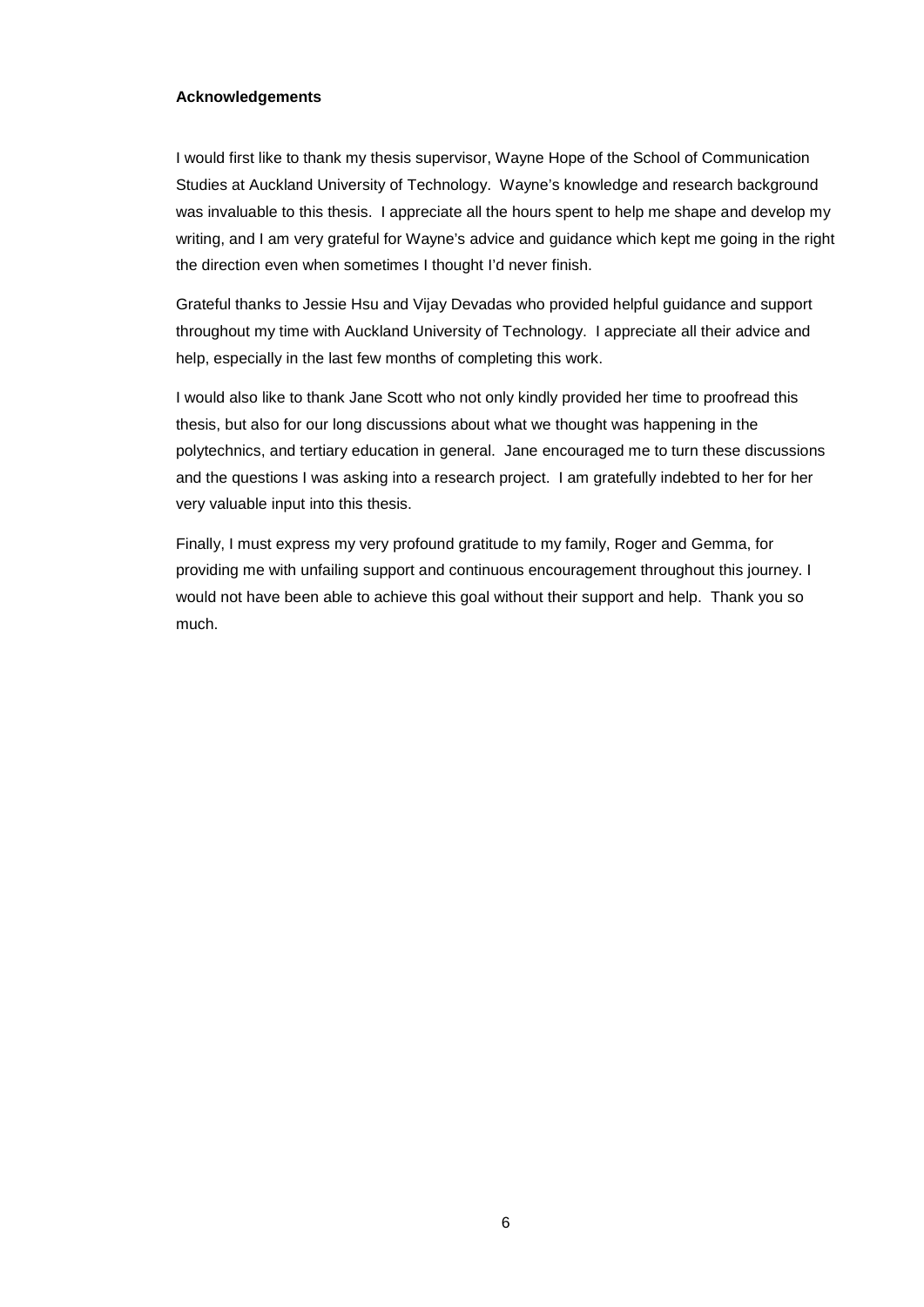### **Chapter One: Reflections and Analytical Framework**

### **1.1 Introduction**

For the last 15-20 years in New Zealand, tertiary education has seen a significant shift in the way that it is conceived, operated and delivered. Having worked in the sector for the same amount of time, I have been able to see this shift occurring, and it has not been a comfortable experience. Equally disconcerting is the way in which tertiary education is now perceived by those in government, the media and the public as a whole. It would seem that the supposed traditional purpose of tertiary education, that of providing a higher level of knowledge and understanding, is labelled 'inefficient" and "not meeting the needs of its communities'. The ways in which education ought to be delivered is also presumed to be 'flexible', or 'innovative' in a manner that has yet to be defined, in order to meet the needs of students in preparation for an 'unknown future'. It seems that these statements are either never verified by evidence, or never explained in any depth as to what they actually mean.

To illustrate, one can find quotes such as the following (italics are mine), in any publicly available document regarding the New Zealand tertiary education sector:

The tertiary sector plays a key role in enhancing knowledge and *skills* across the spectrum, from foundationlevel learning through to the most advanced training and qualifications. The Government sets out its longterm strategic direction for tertiary education in the Tertiary Education Strategy (TES) issued by the Minister for Tertiary Education, Skills and Employment. From 2014 the tertiary sector was responding to the Tertiary Education Strategy 2014-19, which provides a shift in focus from the *outputs* of the tertiary system to *outcomes* that include economic, social and environmental aspects. In the coming years, the Government requires the tertiary education system to become more *flexible* and *strategic* by:

- ensuring that the tertiary education system performs well, not just as its own system, but also as a part of the wider New Zealand economy
- ensuring that the system can *adapt more quickly to change*, including changing *technologies* and changing patterns of demand, and
- addressing changing *skill* needs so that the *skills* gained in tertiary education *link to employment opportunities* in the labour market. (Tertiary Education Commission, 2014, p. 9).

Here I have emphasised: 'skills', 'outputs', 'flexible', 'strategic', 'adapt quickly to change' and 'link to employment opportunities'. At first glance, most people would probably not have any particular issue with any of these words or phrases. The 'ordinariness' of the keywords make them difficult to challenge because they are so entrenched in everyday discourse. In themselves the keywords and phrases appear to be innocuous. However, when used repeatedly in discussing the tertiary education sector, there is a sense that the sector is lacking in some way and that it needs to be doing 'more' in responding to change. None of the statements made in the above extract are explained in any depth. This emphasises my point that a story is being told without meaning or evidence to back up assertions and, if it is told often enough, it will become part of everyday, common sense rhetoric concerning the so-called 'problems' of tertiary education.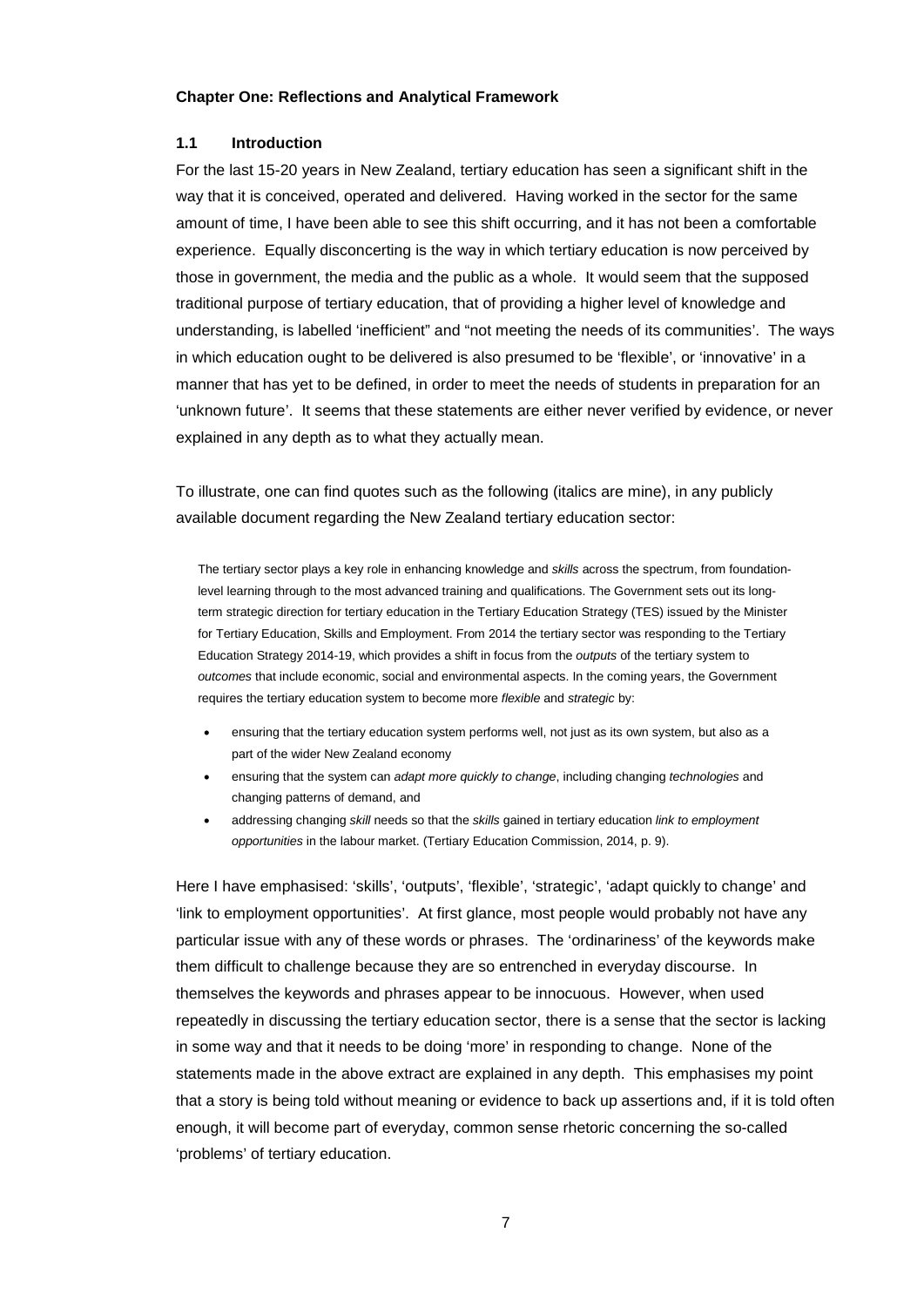In my long association with tertiary education (more than 20 years), I have experienced the changes that have occurred following the introduction of marketisation and commodification. Indicators included the rise of marketing and promotions teams within institutions and the development of the 'brand' for individual institutions within an increasingly competitive environment. The idea for this thesis resulted from my experience at a polytechnic where it seemed that the ideologically-driven changes were highly prominent in the day-to-day operations. While these changes were certainly present in the universities, they seemed less noticeable there. In my experience, it seemed that the management team of the polytechnic consisted of ideologues with an evangelical style of leadership. The all-staff meetings were very much like pep rallies, a 'call to arms' to embrace the 'transformation' that would reconstruct what a vocational education would look like. Considerable money was spent on these events, with promotional material emblazoned with the slogans and 'messages of the day' given to participants to remind them of their commitment after the event. One would leave these events feeling quite mystified at the intensity of the people in the room. I began to wonder if this was an institution-specific phenomenon, or whether it was wider than that. I wanted to find out what was behind it all, and why we were being asked to take on this 'transformation', on 'blind faith' alone without consultation or discussion.

### **1.2 Ideology**

To begin to make some sense of what leads people to say and believe certain things, the role of ideology needs to be considered. Ideology can initially be described as a set of ideas that drive, or shape behavior to meet a set of objectives that are desirable to a particular group (Freeden, 2003). The word 'ideology' was coined in the 18<sup>th</sup> Century to describe the "science of ideas" as a means of analysis and critique of ideas, which would "enable human nature to be rearranged in accordance with the needs and aspirations of human beings. Ideology would place the moral and political sciences on firm foundation and cure them of error and prejudice" (Thompson, 1990, p. 30). Thus, 'ideas' would then be aligned with the positivist approach of observing and measuring phenomena in an objective, 'scientific' manner.

Generally speaking, an ideology could be described as a set of ideas that has been shaped by a particular group, including how these ideas are interpreted by others. Ideologies are often considered in a negative light in terms of being viewed with suspicion - a set of ideas to push a particular agenda, which is not always necessarily for the good. In politics, the term ideology has come to mean more than just the "science of ideas [but] began to refer to the ideas themselves" as political devices to promote a certain set of objectives, by a powerful or dominant group. The concept of the dominant group, or 'class', features in the work of Karl Marx. Ideology from the Marxist perspective is strongly linked to the concept of domination by a powerful ruling class. Ideology legitimises this power through common sense assumptions (Freeden, 2003).

The Marxist concept of ideology is linked with power dynamics within a capitalist society, in that the dominant class acts in a particular way to increase their wealth and, therefore, to defend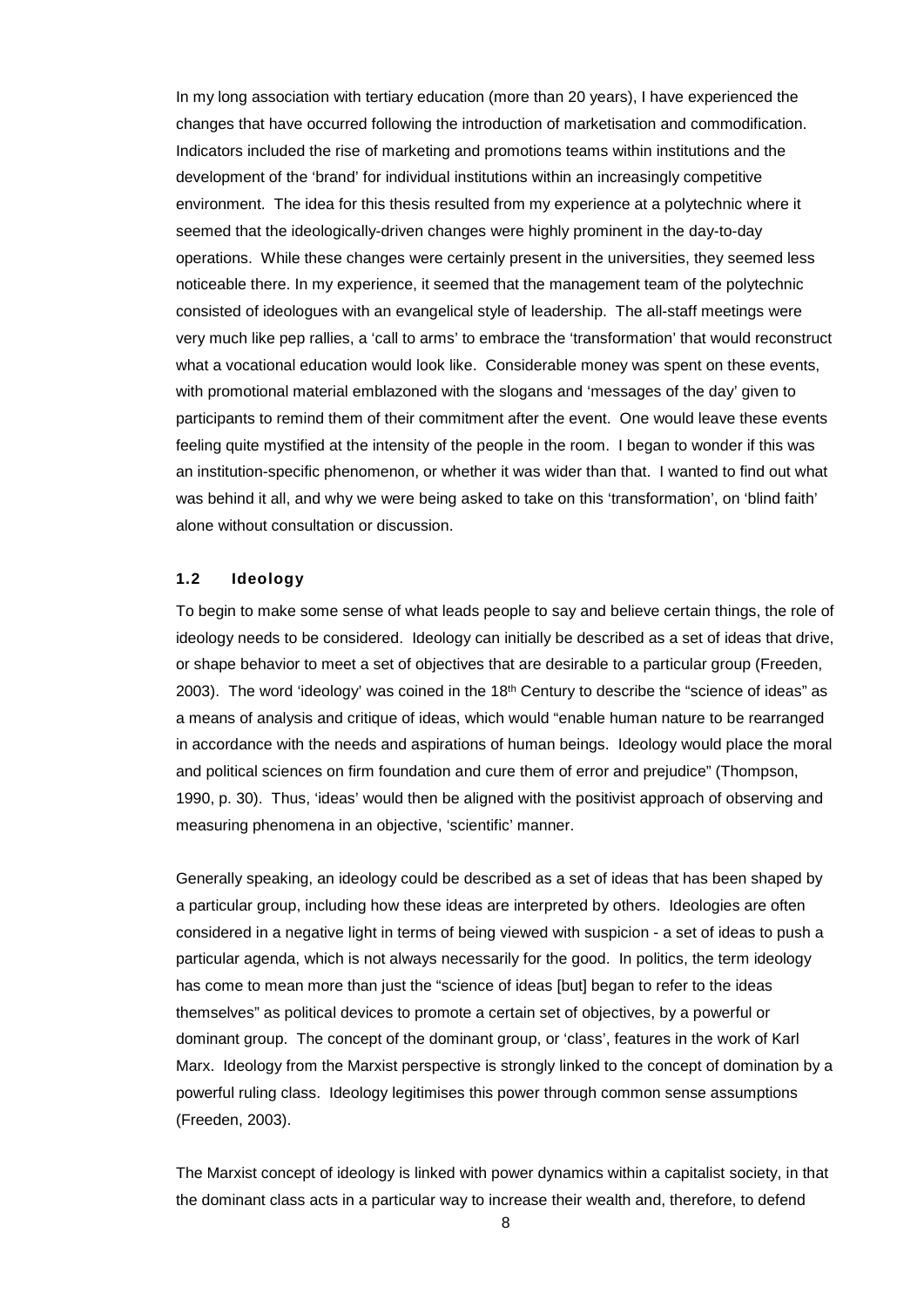their economic interests. The 'workers' do not have the power and, therefore, are exploited in order to further the interests of the dominant group. The Marxist view of ideology suggests that "ideological illusions were an instrument in the hands of the rulers, through the state and were employed to exercise control and domination; indeed to manufacture history, according to their interests" (Freeden, 2003, p 6). Marx believed that the ideology of the ruling class is maintained through a system of misrepresentation, illusion or distorted reality in order to subordinate the lower classes with "a system of representations which conceal and mislead and which, in doing so, serves to sustain relations of domination" (Thompson, 1990, p. 45).

The dominance of one group over others, in the political, social and economic realm, is achieved through ways that are not (necessarily) violent or by force, but through ideology. This entails the creation of a dominant discourse, or hegemony, which is often not immediately obvious and contained within a framework of common sense assumptions that would be difficult to challenge without seeming illogical or deluded. The notion of hegemony is attributed to Antonio Gramsci who suggested that capitalists maintain control through a 'hegemonic culture' in which their values and norms became 'common sense' values. To the extent that the working classes identified with these values the status quo in a given capitalist society would be legitimised (Freeden, 2003). Ideology contained within common sense assumptions is stealthily incorporated into the everyday language of a society; people may not realize that they are being influenced in such a way so tend to go along with it as a result. Indeed, "ideology … is always most effective when invisible" (Eagleton, 1991, p. xvii). Ideology is very much about the "process of production of meanings, signs and values in social life" (Eagleton, 1991, p xvii) relating to a dominant power, and how this power is legitimised and maintained in a society.

# **1.3 Neoliberal Ideology**

Since the 1980s, neoliberalism has become the dominant ideological and political driver within government and society, both in New Zealand and around the world. Tertiary education was once seen as a significant public investment from the government budget and as a contributor to an informed citizenry. But since the 1980s, such expenditure was increasingly viewed as a burden on state finances. Consequently, funding cuts to this sector have been part of the norm in the annual government budget round since the 1990s. Under neoliberalism, tertiary education is seen as benefiting the individual, and therefore they should be made to pay for the privilege.

Prior to the shift towards neoliberal politics, the financial market crash of 1929, and the two World Wars, led to impoverishment and hardship in many Western countries. Economic and financial stability became a key priority for those in power. As a result, many countries adopted a Keynesian model of macroeconomics, in which governments invested heavily in their own economies in order to achieve "full employment, economic growth and the welfare of its citizens … and [believed] that the state can intervene freely to achieve these ends" (Harvey, 2007, p.10). This model remained in place for several decades in many countries around the world until the 1970s when increasing global oil prices and rising unemployment became the norm.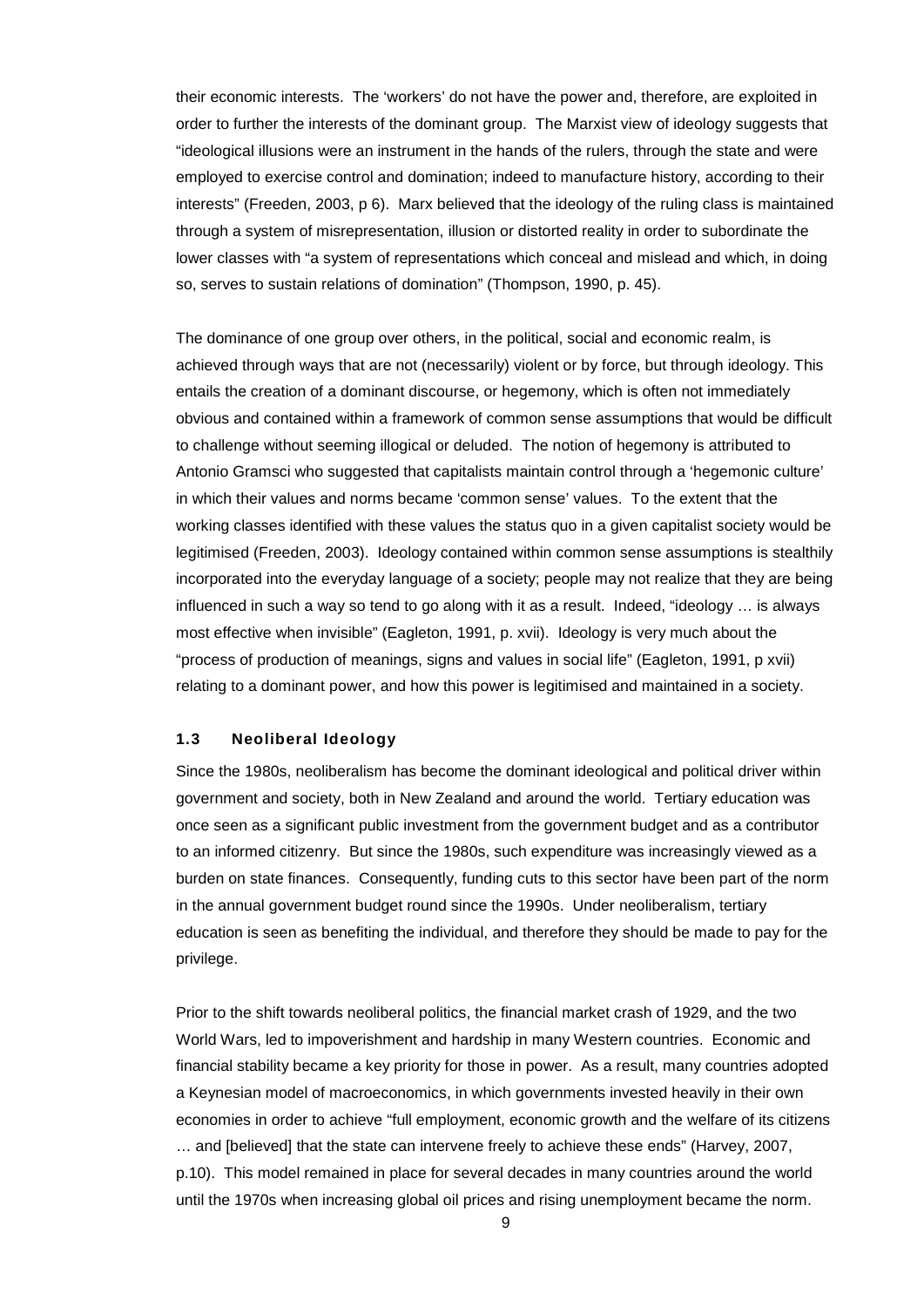The Keynesian model did not have the mechanisms in place to counter these tendencies. A new model with its roots in neoliberal thought and the culture of the individual (Harvey, 2007) can be defined as a framework for "liberating individual entrepreneurial freedoms and skills within an institutional framework characterized by strong private property rights, free markets, and free trade. The role of the state is to create and preserve an institutional framework appropriate to such practices" (Harvey, 2007, p. 2)

The birth of neoliberal thought has been attributed to Friedrich Hayek. In the 1940s, Hayek was instrumental in bringing together a group of academics, wealthy businessmen and politicians to develop and advance the concept of neoliberalism as an alternative to the prevalent and popular Keynesian model. Known as the Mont Pelerin Society, the group developed a philosophy which proposed that "individual freedoms are guaranteed by the freedom of the market [in the] liberation of corporate and business power". By contrast, the Keynesian model meant that "…market processes and entrepreneurial and corporate activities were surrounded by a web of social and political constraints and a strict regulatory environment … the neoliberal project is to disembed capital from these constraints" (Harvey, 2007, p.11).

Since neoliberalism gained a global foothold in the 1970s it has become commonplace in many societies. One observer noted that "so pervasive has neoliberalism become that we seldom even recognize it as an ideology. We appear to accept the proposition that this utopian, millenarian faith describes a neutral force; a kind of biological law, like Darwin's theory of evolution. But the philosophy arose as a conscious attempt to reshape human life and shift the locus of power" (Monbiot, 2016, para. 3). An opportunity for neoliberalism to come to the forefront of politics was in the mid-1970s, with a dearth of solutions to what was becoming a very unstable financial environment, politicians and advisors with a neoliberal agenda became increasingly influential in proposing solutions to the issues. With the election of the Conservative Party's Margaret Thatcher as Prime Minister in the United Kingdom (UK), and Ronald Reagan as the Republican President of the United States of America (USA), neoliberal policies became the means of solving the financial and social problems in their respective countries. Both leaders enjoyed a long period in office, despite what seemed to be unpopular policy decisions, which suggests that the ideology of neoliberalism has some influence. The political vehicle by which neoliberalism gained hold was an ideal, that of 'freedom'. As David Harvey notes, "by capturing ideals of individual freedom and turning them against the interventionist and regulatory practices of the state … [neoliberalism] emphasized the liberty of consumer choice, not only with respect to particular products but also with respect to lifestyles, modes of expression, and a wide range of cultural practices" (Harvey, 2007, p. 52). The capturing of words and concepts to further the ends of a neoliberal ideology via discourse is imperative to its success.

#### **1.4 The New Zealand Context**

In New Zealand, the rapid introduction and implementation of the neoliberal model met with very little resistance. It has been suggested that the haste with which the reforms were put in place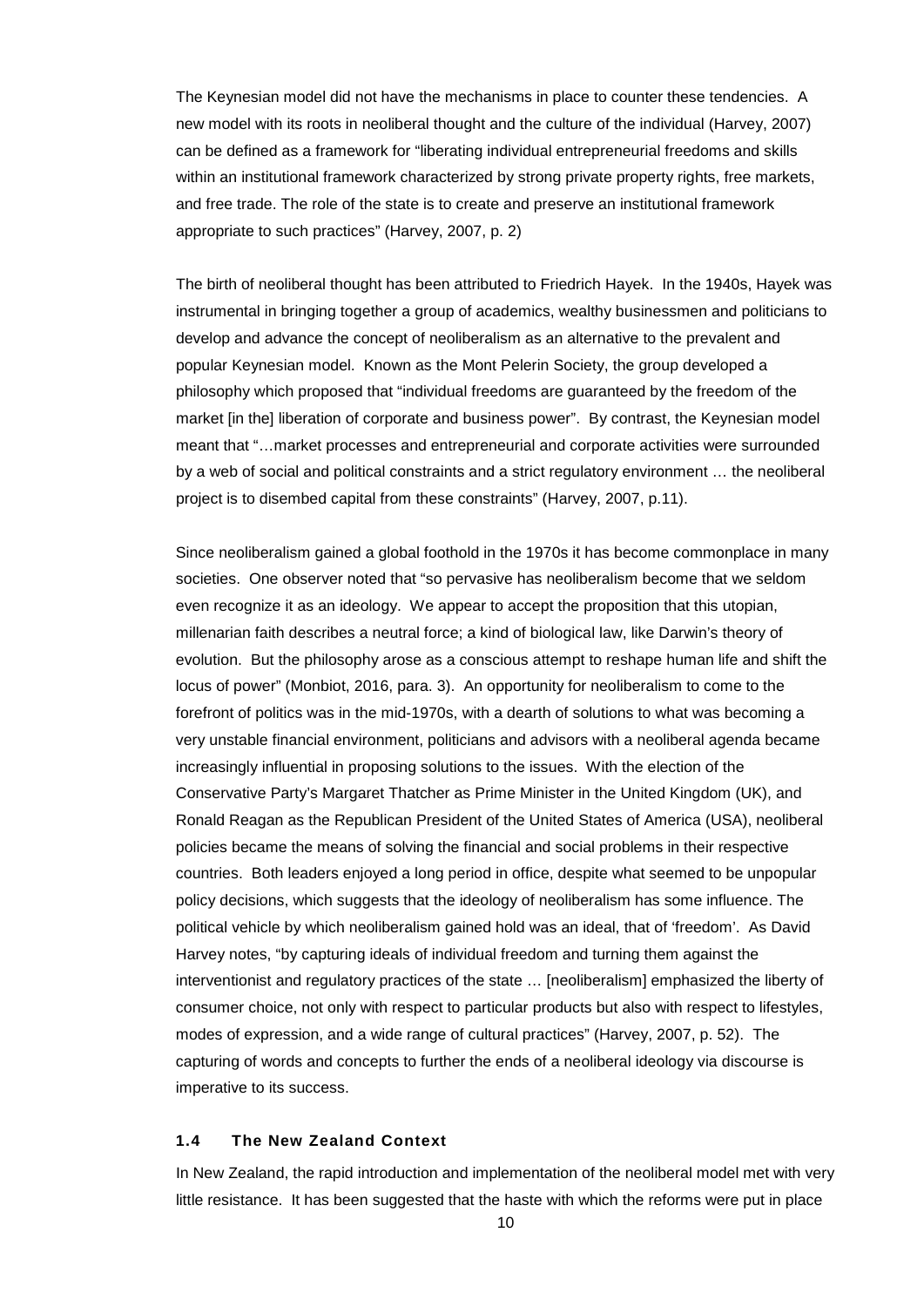was a calculated move by a group of advisors and politicians who had devised a plan based on neoliberal ideology to avoid resistance and criticism (Jesson, 1987; Kelsey, 1995; Roper, 2005; Barry, 2005). Klein (2007) outlined several global examples of how policy agendas are pushed through during times of crisis in a country, when its citizens are distracted or fearful.

In the 1970s, global events that affected the New Zealand economy included Britain joining the European Economic Community (EEC) (which closed a guaranteed market for agricultural exports); the global oil crisis; a poor performance of the New Zealand dollar and increasing debt. In response to what were seen as ineffective strategies for solving these problems, several lobby groups, became publicly critical of the National Government (Jesson, 1987; Kelsey, 1995). And with the new neoliberal regimes that were being established in Great Britain and the USA, there was growing pressure on the Muldoon-led National Government to follow their lead (Kelsey, 1995; Barry, 1996).

The landslide victory of the Labour Party in 1984 was followed by the institution of a neoliberal policy agenda that saw major changes to almost all aspects of New Zealand's economy and society (Jesson, 1987; Kelsey, 1995; Roper, 2005). New Zealand's protected economy and welfare state gave way to a new model, with its roots in neoliberalism, the New Right, and the culture of the individual (Harvey, 2007). Neoliberal discourse wove its way throughout society, with an emphasis on language from the corporate and business sectors. Almost everywhere, including the education sector, we heard references to 'reform', 'quality assurance', 'efficiencies', 'competition', accountability', 'marketing strategy', amongst many others.

There was increasing pressure from the Business Roundtable on the new Labour Government to introduce free market concepts to stimulate the economy, encourage and facilitate competition, and to enable New Zealand to operate within the global marketplace (Kelsey, 1995). The agitators for change were primarily economists and financial leaders who potentially stood to make significant financial gains if the economy was freed up in this manner (Barry, 1996). The selling of state assets to the private sector was also advocated by many in this select group. Some of these people were put in charge of large state-owned enterprises, such as the railways and the forests. Their job was to strip down the asset to the 'bare bones' in order to be able to sell it on to the private sector, who would then go on to make further profits for themselves (Barry, 1996).

### **1.5 Education and Neoliberalism**

Neoliberalism has impacted on almost every facet of society, and tertiary education is no exception. Once considered to be the bastion of knowledge and academic freedom, the universities find themselves subjected to marketization and corporatization. Funding is no longer guaranteed by the state, and institutions now must find other ways to generate capital, as well as face competition from the private sector, which is increasingly moving into the delivery of tertiary education: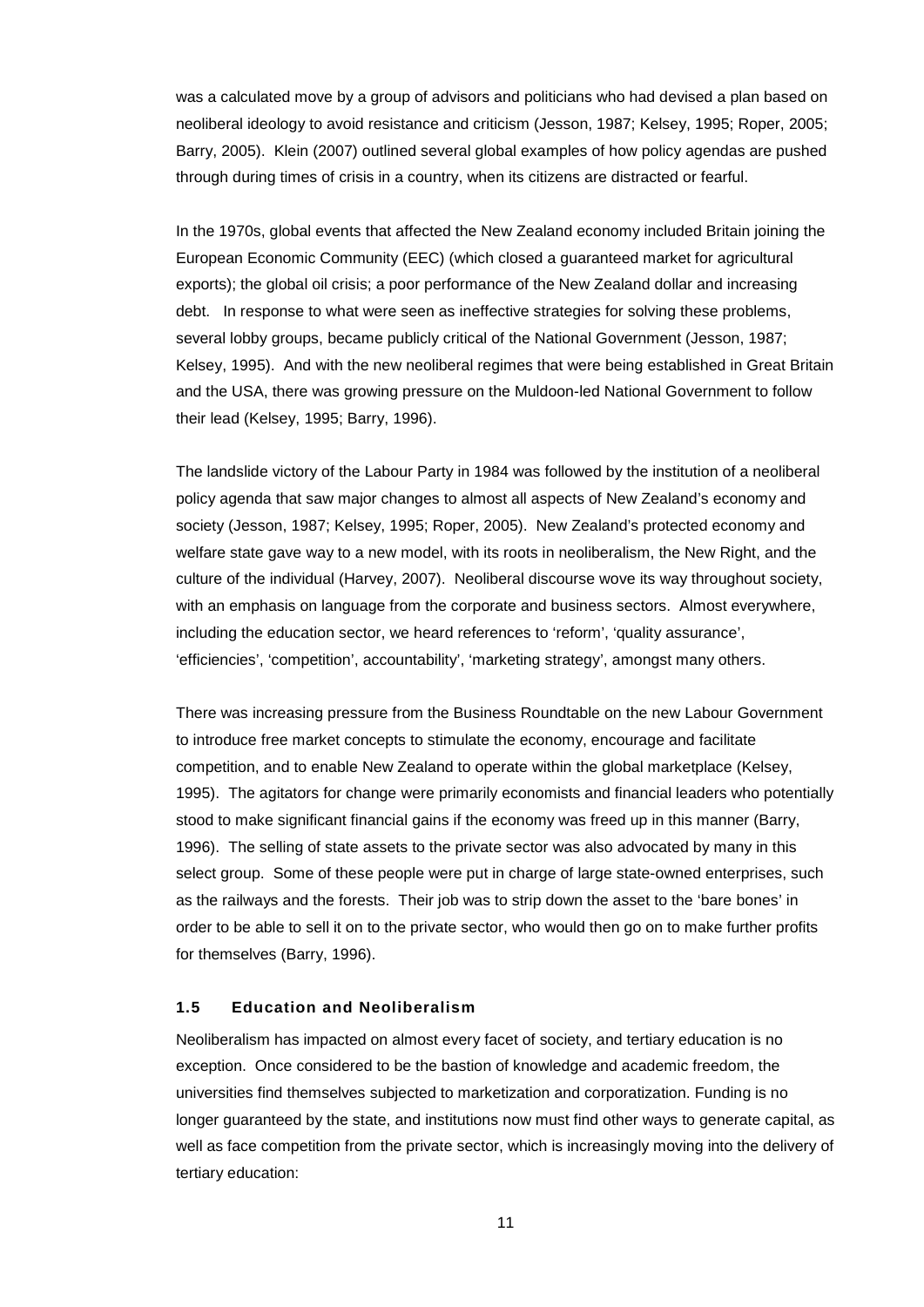Tertiary education must be redefined as primarily a private good, a commodity to be bought and sold in an artificially constructed education market driven by the forces of supply and demand. Greater dependence on private financing and competition are expected to stimulate efficiency, innovation, and responsiveness. Education is reduced to training and information transfer, and measured through accreditation of standardized outputs. The burden of funding tuition shifts progressively from the state to the student, and at times the employer, as beneficiary (Kelsey, 1998, p. 52).

The role of the university is to act as "critic and conscience of society" and to provide a higher level of education to encourage and develop critical thinking, and produce informed citizens (Education Act 1989, s.162). However, in New Zealand since 1989, this mandate appears to have weakened as academics find themselves increasingly marginalised in the management of the university, where once their contribution was considered essential. With an increased emphasis on the corporatisation of the university and the move towards a more businessoriented operational model, it has been suggested that "the wider social role of the University is up for grabs ... and is becoming a different kind of institution, one that is no longer linked to the destiny of the nation state by virtue of its role as a producer, protector and incubator of an idea of national culture" (Readings, 1996, p 3).

Currently, the tertiary education sector in New Zealand operates in a highly competitive marketdriven environment. Free market ideals are embraced, and competition encouraged within and between institutions. The increasingly 'hands off' approach by the government means that this sector is no longer fully funded; tertiary education providers are expected to operate more and more under business-like conditions with performance and accountability measures that are linked to increased profitability and efficiencies in the sector (Kelsey, 1998). As a result, a significant amount of time and money is spent by tertiary education institutes in trying to attract and maintain student numbers, both from the domestic and international student markets. The competitive model has made marketing and communications, public relations and business development increasingly prevalent across this sector as institutions look to maintain funding and revenue.

The polytechnic sector has further been affected by operating in a competitive environment in that they are often competing against universities for funding. Because universities and polytechnics can offer degrees, the boundaries between vocational and academic education have become blurred. The universities are able to draw upon their research strength and international reputations to draw in more funding, which enables them to invest in infrastructure and technology to appeal to a wider range of potential students. Changes to the way that trades-related education and industry training has also impacted on the polytechnic. Through a revision of the 1992 Industry Training Act, the polytechnics lost these operations to the private sector. In addition, with full employment no longer a priority, job training and employment programmes were less likely to receive funding and support from the government. The push towards the privatisation of education provision has also been significant for the polytechnics as they are no longer necessarily the first choice for a range of provision at the lower levels of tertiary education (i.e. provision for second chance learners, employment skills courses, and programmes for English language learners).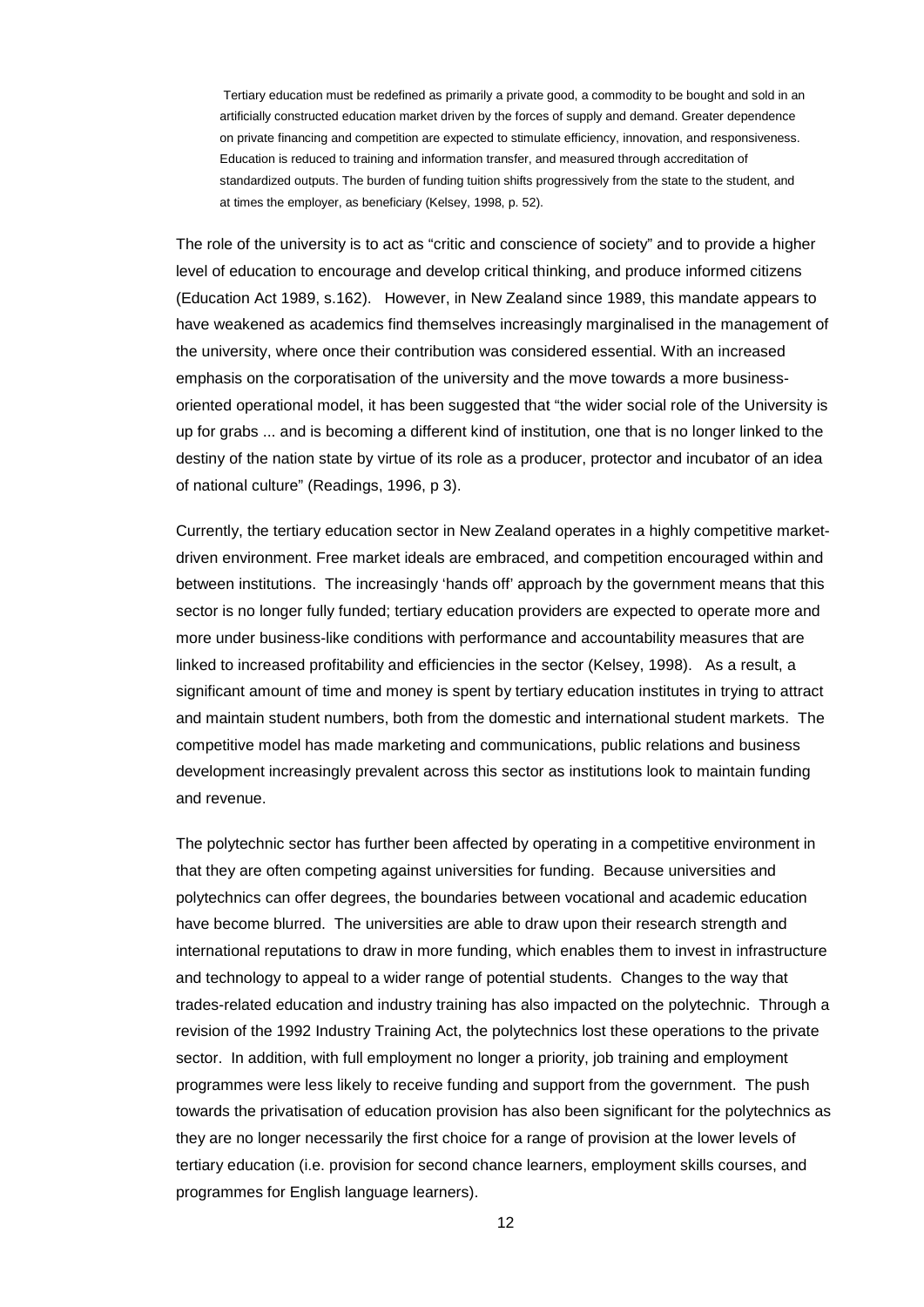The funding structure of tertiary education is perhaps the most significant of all the education reforms as the distinction between 'education' and 'training' was removed. Providers have been required to supplement public funding through international enrolments, participation in performance-based funding initiatives and securing international research and development contracts. As mentioned earlier, the universities are able to augment their funding through various mechanisms. However, the polytechnics have not been set up to engage in research and academic publishing. Given that polytechnics are smaller than universities, in terms of the funding they received from student numbers, it is suggested that the budget for international student recruitment and opportunities to engage in international R & D contracts were limited. The neoliberal ideology of competition has been highly detrimental to polytechnics as they continue to struggle to find their position within the domain of tertiary education provision in New Zealand.

# **1.6 Discourse Analysis**

Critical discourse analysis (CDA) is a "type of discourse analysis that primarily studies the way social power abuse, dominance and inequality are enacted, reproduced and resisted by text and talk in the social and political context" (van Dijk, 2001, p. 352). This method of analysis helps us to uncover neoliberalism at work, in institutions and social life. I have drawn upon aspects of CDA for my methodology in this thesis. I will refer to Fairclough's (2003) framework of CDA, with a particular focus on the concept of 'common sense' words and phrases and how they promote ideology to become part of mainstream, everyday thinking. Fairclough's dimensions of analysis consider the sociocultural practices within which the discourse operates as what is happening in any given situation, politically and otherwise, will have an influence on discourse. How the text is delivered and interpreted is also a key step in CDA (i.e. who is delivering it to which audience and so on). Finally one must consider the actual text, keywords or phrases used to advance the dominant ideas in the discourse.

Fairclough (2003) also presents discourse as containing a series of assumptions which enhance the main themes of an ideology. For example, he posits that a neoliberal discourse will contain the assumption that 'efficiency' and 'adaptability' are necessary means to achieve an end. Assumptions are often taken as given and are difficult to challenge without seeming to be an outsider with ideas that do not align with the dominant discourse. It is in the interests of ideological discourse that dominance is maintained through the universalisation of meaning to make it a reality. For example, the assumption of the "global marketplace is often presented as an unavoidable reality and therefore inevitable when it is actually a construction within the neoliberal rhetoric about competition and the whims of the free market" (Fairclough, 2003 p. 53).

I will also draw upon Williams' (1983) theory of keyword analysis, particularly in the use of specific keyword families e.g. the nomenclature of 'efficiency' and how these have shaped the ways in which the Productivity Commission have presented and identified the 'current issues' that are facing tertiary education in New Zealand today. Keyword analysis is important in the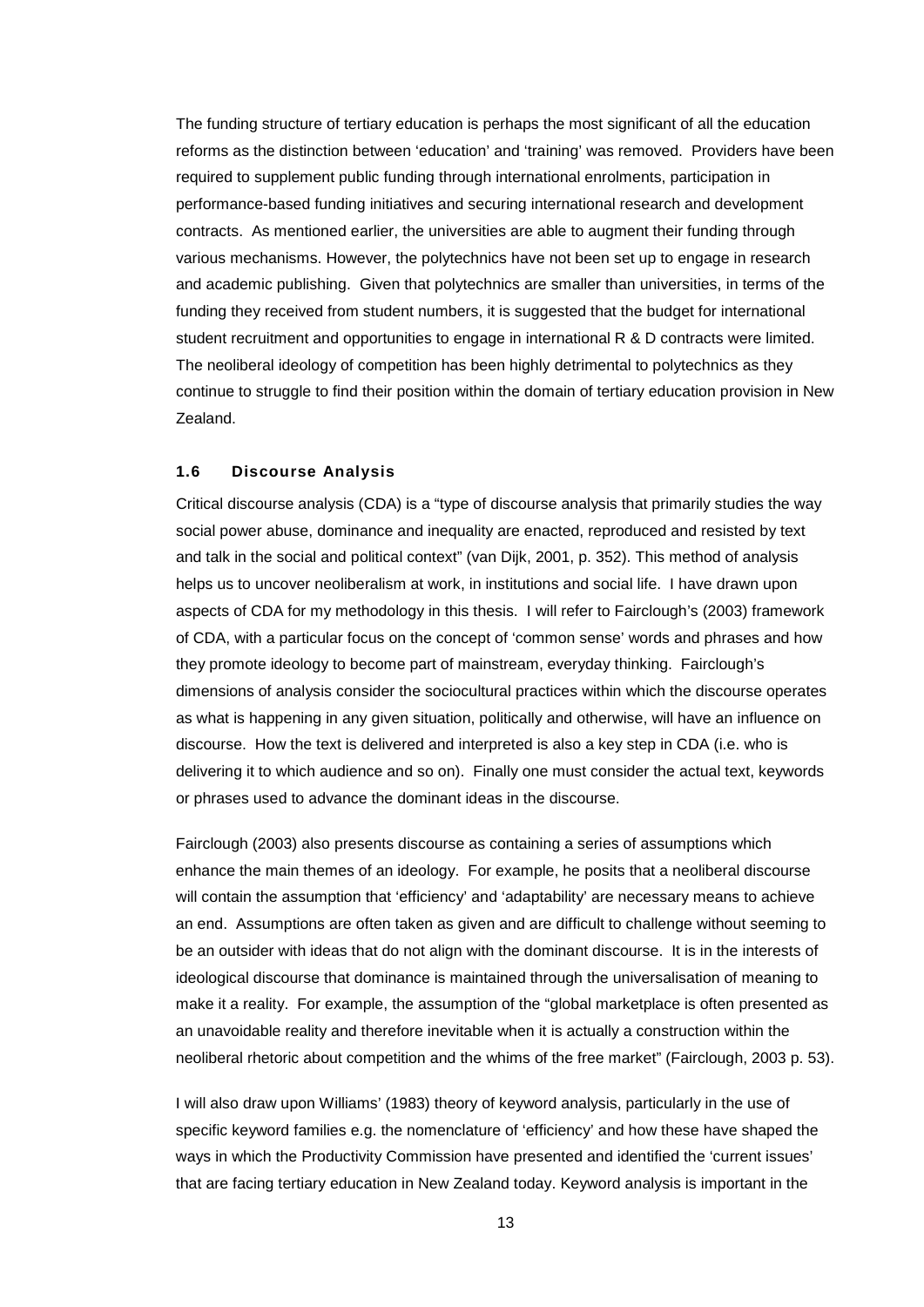proposed study as "...important social and historical processes occur within language, in ways which indicate how integral the problems of meanings and relationships really are. New kinds of relationships, but also new ways of seeing existing relationships appear in language in different ways..." (Williams, 1983, p. 5). In the selection of keywords, Durant (2008) proposed a number of criteria that define a keyword: it is popular in its usage across a wide range of texts and multimedia; it may be a word that has a different meaning according to the context in which is it used; and it may be part of a group of related words that usually appear together in some way. Furthermore, keywords are "typically words used to designate social or cultural concepts and practices. They are especially influential because they give recognised verbal identity to, or 'lexicalise', social practices, beliefs, value systems, and preferences" (Durant, 2008, p. 123).

To help identify and explain how the neoliberal ideology is represented in the selected key words and phrases, I will also refer to Thompson's proposed "modes of operation of ideology" (Thompson, 1990, p. 60). Thompson's modes are useful for illustrating how language represents ideology through five general modes: "legitimation, dissimulation, unification, fragmentation and reification" using a range of strategies, as summarised below:

- Legitimation: legitimate representation through the use of the authoritative voice, depiction of the interests of a powerful few serving the interests of all and constructive narratives which serve a particular purpose;
- Dissimulation: how words and language are used to obscure reality through the use of metaphor and euphemisms;
- Unification: affirmation of power within a collective identity using shared language and other objects of unity;
- Fragmentation: highlighting the differences of the 'other' to create emphasis of the "differences which disunite", therefore breaking up factions which might oppose the dominant group; and
- Reification: language and words of the dominant discourse are illustrated as naturally occurring and therefore inevitable so are consequently embedded in everyday life (Thompson, 1990).

My discourse analysis primarily draws upon the mode of 'reification'. In the 2017 New Zealand Productivity Commission inquiry report and related documents, the keywords and phrases used to discuss the state of the tertiary education sector appear as common sense or normal. The 'everyday' non-controversial nature of the words makes them difficult to challenge or criticise.

# **1.7 Chapter Overview**

The chapters in this thesis outline the following:

### **Chapter One**

This chapter puts forward my experiences working within the polytechnic sector in New Zealand which led to this thesis. It discusses the meaning of ideology and neoliberalism as it applies to tertiary education. The methods of analysis are presented to explain how the discourse of neoliberalism is entrenched in tertiary education policy and related documents.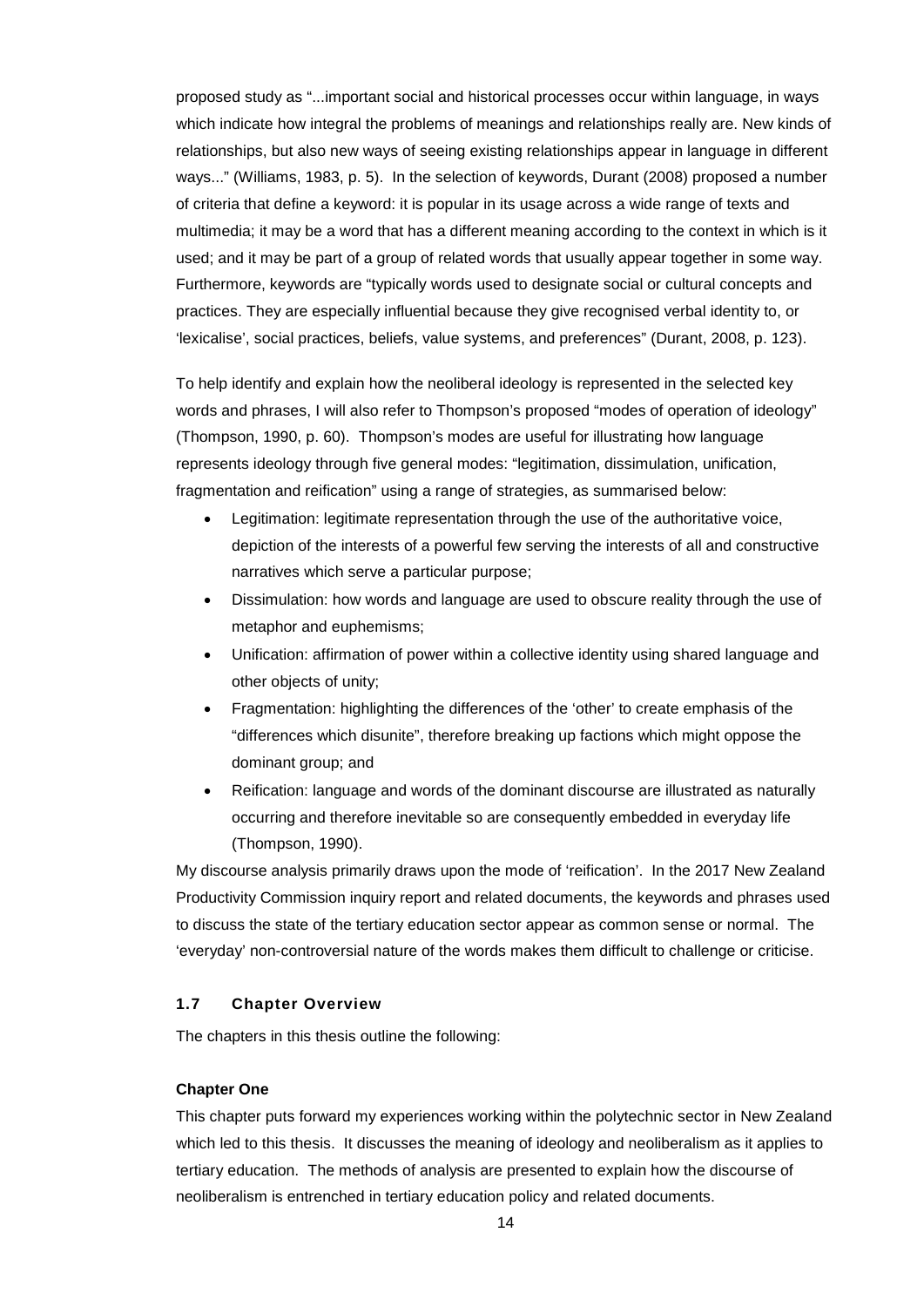#### **Chapter Two**

Here, the origins of New Zealand's education system are explored. Special emphasis is given to policies of the 1935 Labour Government in which education would be provided for all citizens regardless of circumstances or ability. Significant resources were put into a system that supported a wide variety of educational opportunities. Education was viewed as a means to enable an educated and knowledgeable nation, and was seen as an important responsibility of government.

#### **Chapter Three**

This chapter reviews the events leading up the snap election of 1984 and the 'beginning of the end' of the free education system. It looks at how the Labour Government advanced an ideology-driven 'rescue package' that would see neoliberal reforms applied to all areas of social and economic policy. The education system underwent significant changes as government spending began to decrease and the move to a 'user-pays' model. The competitive model led to the marketization and commodification of tertiary education and all public institutions were increasingly required to operate under business-like conditions.

#### **Chapter Four**

The 'Third Way' era of politics is discussed here. The 1999 Labour-Alliance coalition government attempted to soften the more extreme neoliberal reforms by bringing in the notion of community and social inclusion. There was increased government involvement in tertiary education policy with the establishment of the Tertiary Education Commission (TEC). They would provide advice and recommendations on the policy direction for tertiary education. The chapter reveals that little change was effected overall, as the tertiary education sector continued to operate within a highly competitive environment and relied upon performance-based measures for ongoing funding. The notion of 'productivity' is introduced as the Labour Government gave way to the first of three terms of a National Government in 2008.

#### **Chapter Five**

This chapter considers the consequences of the National Party gaining power in 2008. Under the mixed-member proportional model (MMP), they were obliged to partner with the ACT Party and the Māori Party to achieve the parliamentary majority required to govern. The agreement with the ACT Party included a promise to investigate ways for New Zealand to increase productivity to improve the economy and, to this end, in 2010 the New Zealand Productivity Commission was established. The distinction between 'skills' and 'education' began to widen with the focus on preparing for a skilled workforce as a means to lifting economic performance. The tertiary education sector was required to provide the mechanism for skill development in certain areas such as science, technology, engineering and mathematics. Providers were encouraged to adopt 'new models of delivery' involving the use of digital technologies. As I will explain, the gap between universities and polytechnics widened as the latter struggled to find their place within the competitive tertiary education environment.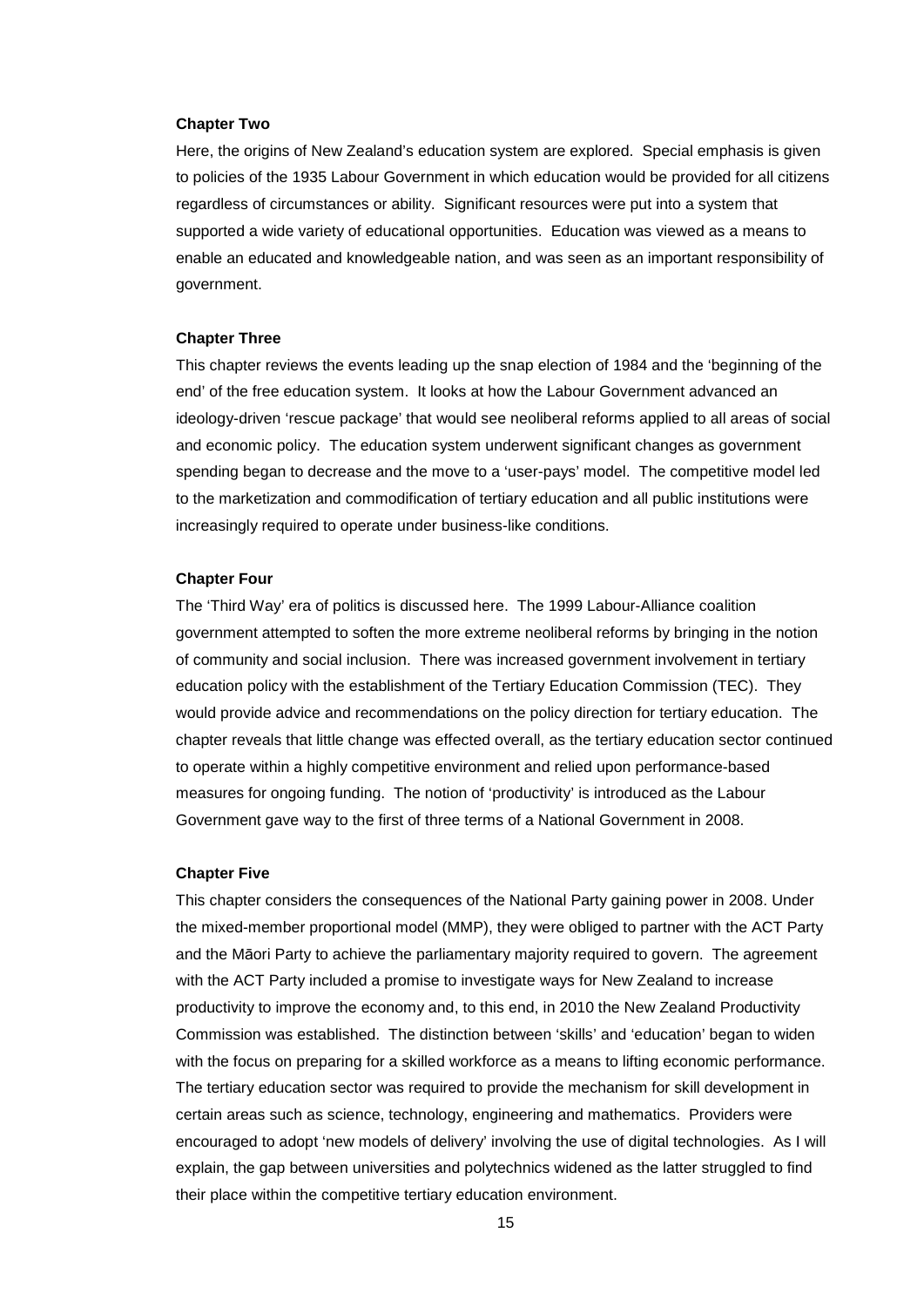### **Chapter Six**

Three documents are here identified and the connections between them discussed. A range of keywords and phrases have been selected from each of the documents to demonstrate the extent to which a neoliberal ideology has permeated the ongoing development and changes proposed for the tertiary education sector. The chapter draws out the experiences of the polytechnics by explaining how they were undermined by uniform ideas within the pervading discourse.

#### **Chapter Seven**

This chapter discusses the current predicament of the polytechnic sector in New Zealand in light of neoliberal ideology and discourse. It reiterates the original purpose of the polytechnic in the provision of applied and vocational education and argues that this purpose has become lost. The example of Unitec Institute of Technology is offered as an illustration of how ideologues can interpret a vacuous ideology to 'transform' a once well-functioning and respected institution (to the point of near destruction). Examples are provided of polytechnics that have remained successful throughout the reforms with some insights offered as to why this has been the case. A short outline of the current review of the polytechnic sector by the current Labour Government is provided.

### **Chapter Eight**

This concluding chapter recounts the historical journey of the polytechnic in New Zealand. It is argued that there is an opportunity for the current review process to stabilise the polytechnic sector so that it can lead the way in vocational and applied education. It would seem that many polytechnics have lost sight of their purpose and have suffered as a result. Some possible solutions and recommendations are offered based on the experiences of the polytechnics that have weathered the neoliberal reforms and have experienced success and growth. Stable leadership from a community-minded leader is proposed as being critical in the success of a polytechnic.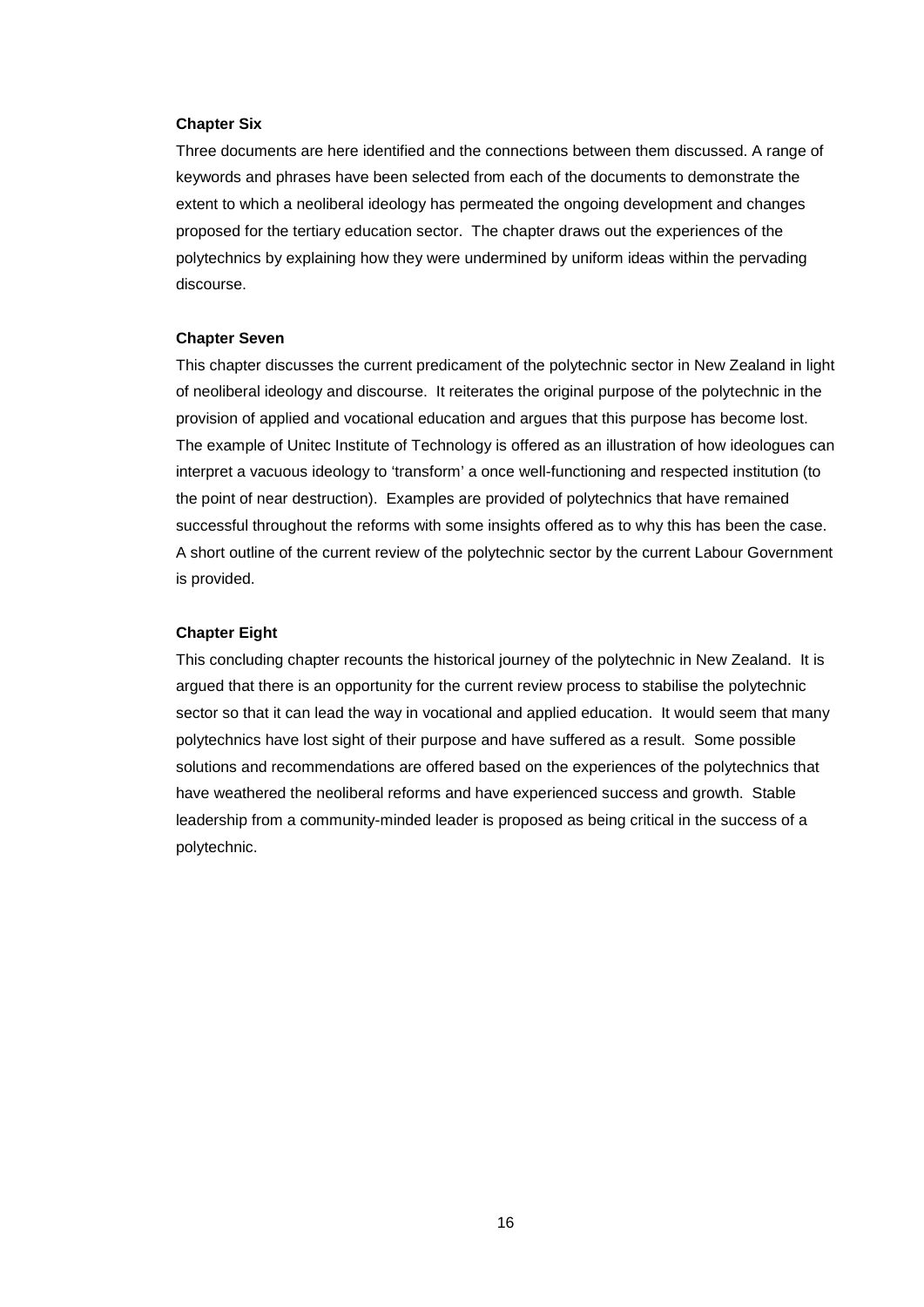**Chapter Two: Education and Social Democracy in New Zealand: Contextualizing the polytechnic.**

#### **2.1 Introduction**

This chapter outlines how education was viewed in the Keynesian era of state economic and social policymaking. Policy was focused on building and developing the mechanisms for tertiary education, including further or adult education, which was either vocational or non-vocational in nature. Both were considered important for the purposes of encouraging and supporting lifelong learning, and it was acknowledged that learning continued beyond the formal schooling years and that this would have significant impact both socially and economically. All education was important, and barriers to learning were to be minimized at all costs.

The place of post-secondary education, which includes vocational education and training via the technical institutes and polytechnics, community education programmes and teacher training colleges is discussed here, with a historical background to explain how each of these areas have been considered in education policy decisions. Many times in the literature, and in this chapter, they are conceived in terms of 'non-university' education avenues for those who have completed their secondary school education and who are not following the university education pathway. For several decades, each of these avenues has received significant attention from the state in terms of their importance in the national building of an educated, skilled and wellrounded workforce with a range of skills and practical knowledge.

During the early 20th century, the Western world experienced impoverishment and hardship caused by World War I and the financial market crash of 1929. As a result, financial stability became a key priority for those in power. Many countries, including New Zealand, adopted the social democratic Keynesian model of macroeconomics, whereby governments invested heavily in their own national economies in order to achieve economic stability with a focus on "full employment, economic growth and the welfare of its citizens … such that the state can intervene freely to achieve these ends" (Harvey, 2007, p .12). Keynesians believe that when an economy is struggling, it is the government's role to intervene with sufficient funds in order to achieve stability within that economy (Gustafson, 2006).

The First Labour Government was elected in 1935, after several years of decreasing government spending and increasing unemployment resulting from the early 1930s Great Depression. The new government "rapidly implemented a comprehensive social democratic Keynesian programme of reform in the areas of economic management, social policy and economic relations" (Roper, 2005, p. 123). This included the development of a welfare system that would enable equality and security to be achieved for all its citizens 'from the cradle to the grave'. This was legislated for under the 1938 Social Security Act (Kelsey, 1995; Roper, 2005). Kelsey (1995) described the era as a time in which the Labour Government was committed to building a stable economic environment by way of significant investment in infrastructures that would support the citizenship and create a prosperous nation. The agricultural, manufacturing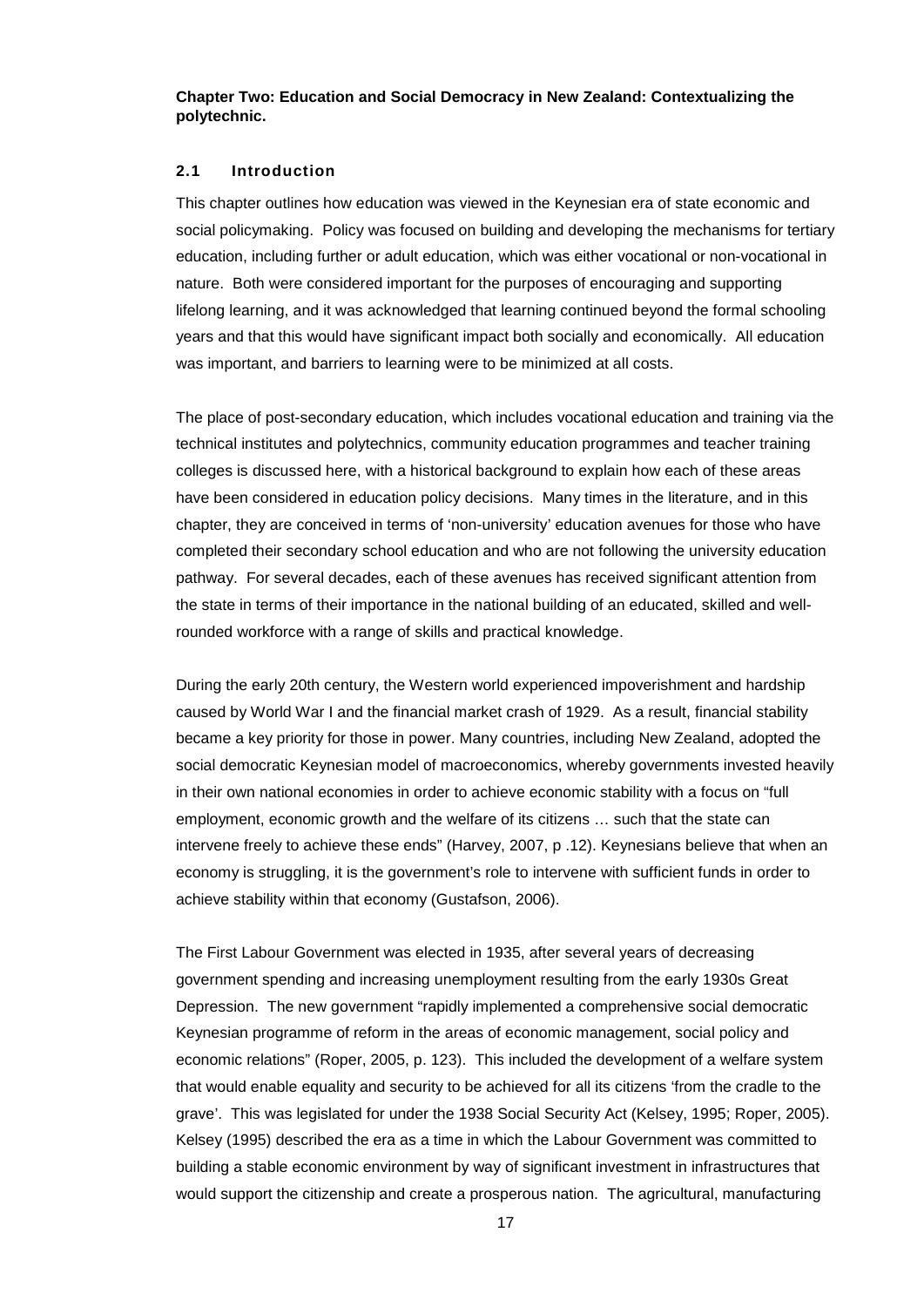and public works sectors along with the public service were central to this development, and enabled full employment for all who were able to work. This period, up until the late 1960s/early 1970s, was considered to be relatively stable in terms of economic growth and social security (Kelsey, 1995; Roper, 2005; Gustafson, 2006).

# **2.2 The General Role of Education**

*The Government's objective, broadly expressed, is that every person whatever his level of academic ability, whether he be rich or poor, whether he live in town or country, has the right, as a citizen, to a free education of the kind for which he is best fitted and to the fullest extent of his powers. So far is this from being a mere pious platitude that the full acceptance of the principle will involve the reorientation of the education system* (Director of Education Clarence Beeby in 1939 as cited in Simon, 1994).

In early 20<sup>th</sup> century New Zealand, the notion of citizenship for the purposes of nation building, was deemed a worthy government objective. The early settlers of New Zealand, largely from class-based societies such as the UK and Ireland, had a desire to set up a more equal society, in which citizens had opportunities to better themselves. The Liberal Government, in power from 1891 to 1912 under Richard Seddon, was the first government to seriously invest in the economy and advance policies for the regulation of society. It set up a pension scheme and subsidized housing for workers, which became the precursor for the modern welfare state established by the First Labour Government after 1935. In addition, it was the first attempt to organize labour relations and to address employment issues at a national level. In response to increasing support by a number of politicians in New Zealand for women's suffrage and petitions to the government led by Kate Sheppard of the Women's Christian Temperance Union to grant women the vote. In 1893, the Liberal Government made a world-first decision to give women the vote. Voting was seen as a right of the citizen to contribute to an election of a government for their country (Atkinson, 2015).

The Liberal Government was committed to the development of citizenship as central to the development of community, and the nation as a whole. One of the mechanisms to achieve this was through education, and more specifically through a compulsory national programme of education. Seddon's Liberal Government advanced the work already done by the earlier governments in the 1870s when "New Zealand by 1870 was beginning to think as a nation, and there was growing support for the principle that education facilities should be available for all children in the land" (Simon, 1994). In 1877, the Education Act enabled the provision of education for all children regardless of their social or economic status (Simon, 1994). Education was free and it was compulsory to ensure that all children would attend school. A national education system was fully established under the Liberal Government. The Department of Education developed the national curriculum; standardized teacher training; and moved towards a state funding model for schools which enabled more equitable allocation of funds across the regions (Webb, 1937).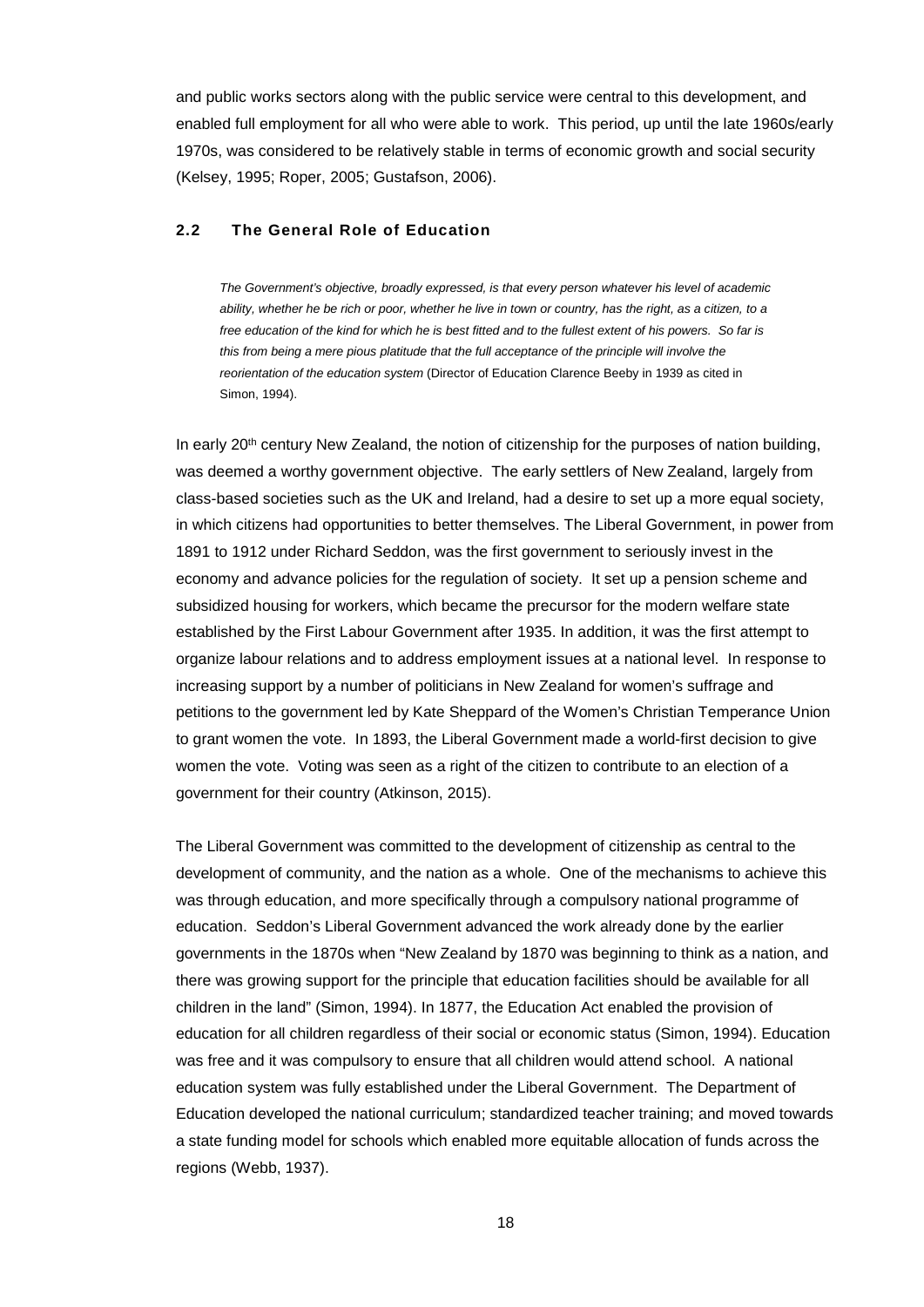The First Labour Government was initially led by Michael Savage in 1935, and then in 1940, after Savage's death, by Peter Fraser. The First Labour Government had a social democratic conception of citizenship. This was put into practice by "creating national symbols via a cultural policy that fostered the arts and literature, by an economic policy that created public works that promoted material prosperity, and by social institutions (i.e. in education, health and social security) which were seen as contributing to the nation's social welfare" (Easton, 2001, p. 10). As such, citizenship was seen as a means for moving "towards a fuller measure of equality, and enrichment of the stuff of which status is made and [to be able to] increase the number of those on whom the status is made" (Marshall, 1950, p. 29). Education was central to the pursuit of this ideal. The First Labour Government was committed to maintaining an education system not only to provide equal opportunity to all citizens, but also to enable the development of an educated nation. This would achieve "political democracy through an educated electorate, and for scientific manufacture which required educated workers and technicians" (Marshall, 1950, p. 26).

Fraser was also actively involved in the education portfolio, alongside Director of Education, Clarence Beeby. The First Labour Government was "firmly committed to the development of the education system … and measures were taken to expand [it] at all levels, especially at secondary level, where free education was provided to all up to the age of nineteen years" (Roper, 2005, p. 126). Fraser and Beeby believed that an increased standard of living could be facilitated through educational opportunities. Primary school education became available to all children, and secondary school education was a possibility for many (Simon, 1994).

Marshall (1950) claimed that "the education of children has a direct bearing on citizenship, and when the state guarantees that all children shall be educated, it has the requirements and the nature of citizenship definitely in mind" (p. 25). In his first major speech as Prime Minister, Fraser declared that "education has a key role in nation building in that it may, or may not, transmit to the next generation a national set of values, images, stories, and aspirations – a culture" (Easton, 2001, p. 98). Fraser and Beeby were instrumental in the development and structure of a national education system both at primary and secondary level. Subsequently Beeby was involved in the setting up of a nationalised tertiary education system including a framework for technical and trades-related education with standardised curricula and certification (Dougherty, 1999).

Clarence Beeby has been called the 'architect' of New Zealand's modernised education system (Gerlich, 2013) and was the Director of Education from 1939 until 1959. In the 1930s, Beeby and Fraser set about developing a progressive education system tailored to New Zealand that was student-centred, focused on 'understanding' as opposed to rote learning. Their philosophy incorporated the arts and physical education in order to develop the well-rounded individual as part of a balanced curriculum' (Gerlich, 2013). Equality of access to education was paramount in Beeby's and Fraser's vision and this objective at primary then secondary level was fully funded from a progressive tax system and controlled by the state. The Department of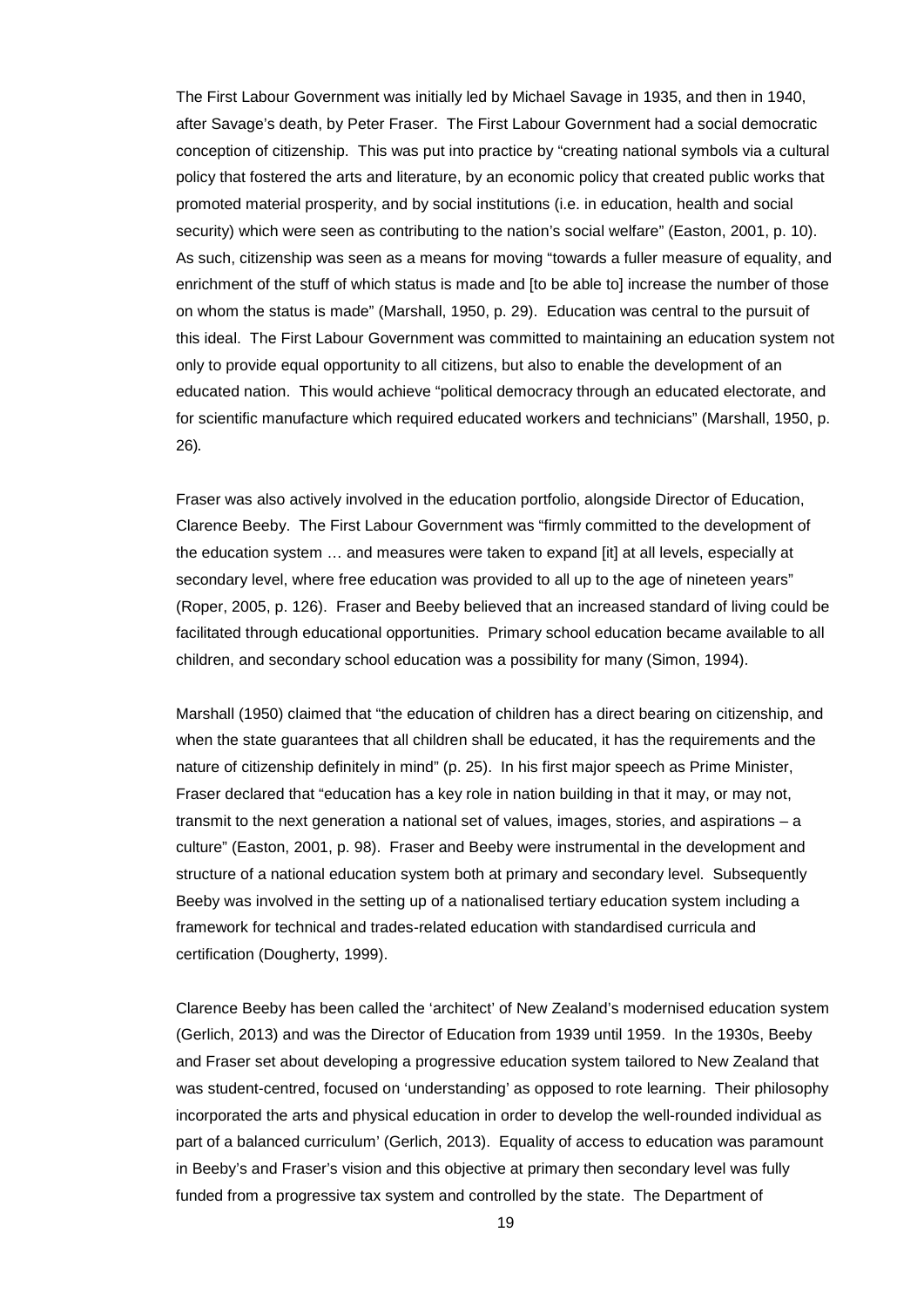Education mandated that "all children in the community would spend at least some time in secondary school … [where] as far as possible they would receive a generous, well-balanced education … to prepare [them] for an active place in New Zealand society" (Department of Education, 1943, as cited in Renwick, 1975). Commitment was made to establishing and maintaining a standardised curriculum, with systems and processes for the management and funding of the school sector receiving significant attention. At the same time, post-secondary school opportunities were also a key priority regardless of background, providing that individuals could meet the entry criteria.

During this era the 1877 Education Act provided the legislative foundation for the administration of the primary and secondary education system in New Zealand. This system more or less remained for over 100 years, until the late 1980s. The Department of Education was the central body of administration which had around 10 regional Boards of Education that linked schools with state funding, managed expenditure of the regional schools as well as being responsible for operational matters including the provision of free public education in each region (Simon, 1994). School inspectors would visit schools, on behalf of the Boards, and report to the Department to ensure that standards were being met in accordance with the national curriculum, that students were achieving and that teachers were practicing appropriate methods of teaching. The polytechnics were also managed by the Department of Education, as a holdover from their beginnings as technical high schools (Dougherty, 1999). In contrast, the universities had always operated autonomously from the Department of Education and were governed by their own elected councils who were mandated by legislation to control all aspects of the university. The councils were advised by a senate which is an academic board, as well as a range of other advisory bodies on equity issues, staffing budgets and student concerns (Butterworth & Tarling, 1994).

The opportunities to engage in post-secondary school education included teacher training, academic study via the universities, technical or vocational training. Community colleges were located throughout the country and offered wide and varied programmes of study (Dougherty, 1999). That post-secondary education was free or had low tuition fees was "…an expression of the Government's belief that financial barriers, which might prevent people from resuming their education should, wherever possible, be removed" (Renwick, 1975, p. 37). Traditionally, the primary focus for the government was to provide an education system that was broadbased, promoting social, human, scientific and economic progress. The belief was that investment in education was important for New Zealand as a nation, to produce creative thinkers, well-rounded and literate individuals and skilled workers (Grey & Scott, 2012).

The universities in New Zealand were set up to be institutions of higher learning and were charged with offering degree level programmes in areas such as philosophy, classical studies, ancient history, languages and the sciences, including medicine. Initially, only the most able students who could pass the University Entrance examination at the conclusion of their secondary schooling were admitted to university. The university-educated citizen was credited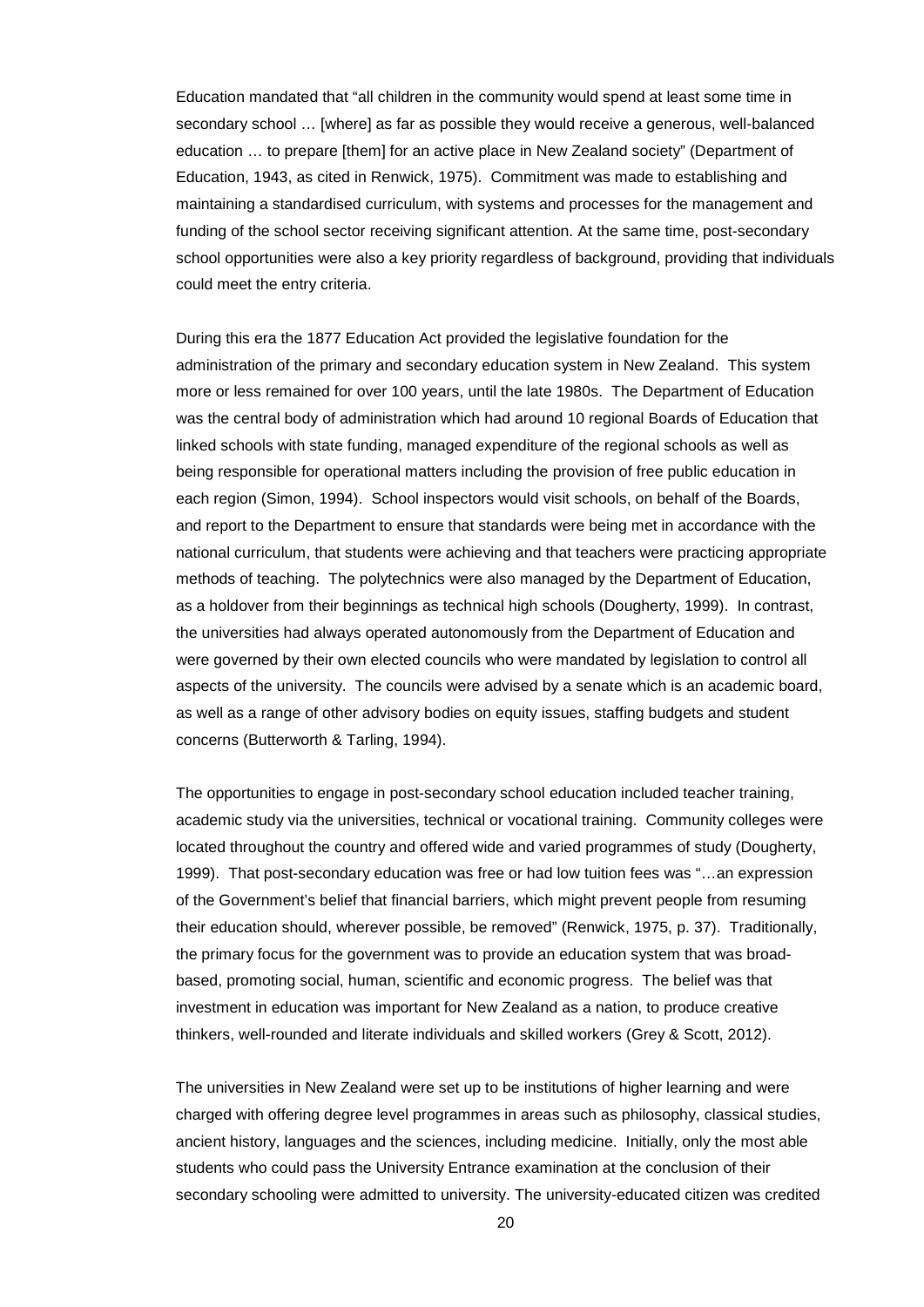with the ability of higher level thinking and understanding in a wide range of contexts. This has been formalised more recently in Article 162 in the Education Act (1989) which specifies that the universities are to act as "critic and conscience" of society (Education Act, 1989). The First Labour Government formalised a policy of open entry for all citizens, "which became a feature of New Zealand universities [and] their strongest source of popular support and their strongest argument with politicians" for continued state support and funding (Butterworth & Tarling, 1994, p. 25).

Alternatives to university education were provided by technical institutes, teacher training colleges and community education programmes. The technical institutes were largely involved in delivering support to trades and apprentices, as well as providing training to groups such as laboratory technicians. The teacher training colleges were solely responsible for teacher training for the compulsory education sector. Community education programmes included a wide range of courses and sessions ranging from bookkeeping and first aid through to making preserves and craft activities. The range of activities was based around the needs and wants of the community they served. Each of these different types of post-school education received its own funding, and each had its own type of policy, governance and management model focused on the type of education provided (Dougherty, 1999).

For all post-war governments prior to 1984, "full employment became the central plank of economic and social policy" (Kelsey, 1995, p. 23). Having a job meant that people were able to participate in their communities and the wider society and was seen as a fundamental right for everyone of working age (Kelsey, in Barry, 2002). Education was seen as a primary mechanism for enabling the goal of full employment to be achieved and maintained (Codd, 2005; Gustafson, 2006). To that end, education was made freely available in order to enable and empower its citizens. The social democratic view of education is that it is essential for creating a stable and sustainable national future and is seen as an investment by the government, and a public good (Easton, 1999; Codd, 2005).

# **2.3 Technical and Vocational Education**

Up until the 1980s, all tertiary education in New Zealand, including universities, polytechnics and community education programmes, was seen as strategically important within the government budget. Abbot (2000) pointed out that "a persistent theme of [education] policy makers [pre-1980s] has been that greater state investment in education and training creates social and economic benefits through the development of a greater bank of knowledge and skills" (Abbott, 2000, p. 92). The universities had a specific focus on academia and research; the polytechnics, or technical institutes, were providers of vocational programmes, technical training and support for apprentice training. Community colleges offered programmes that were specifically tailored to the communities that they served, providing a range of benefits to those who participated.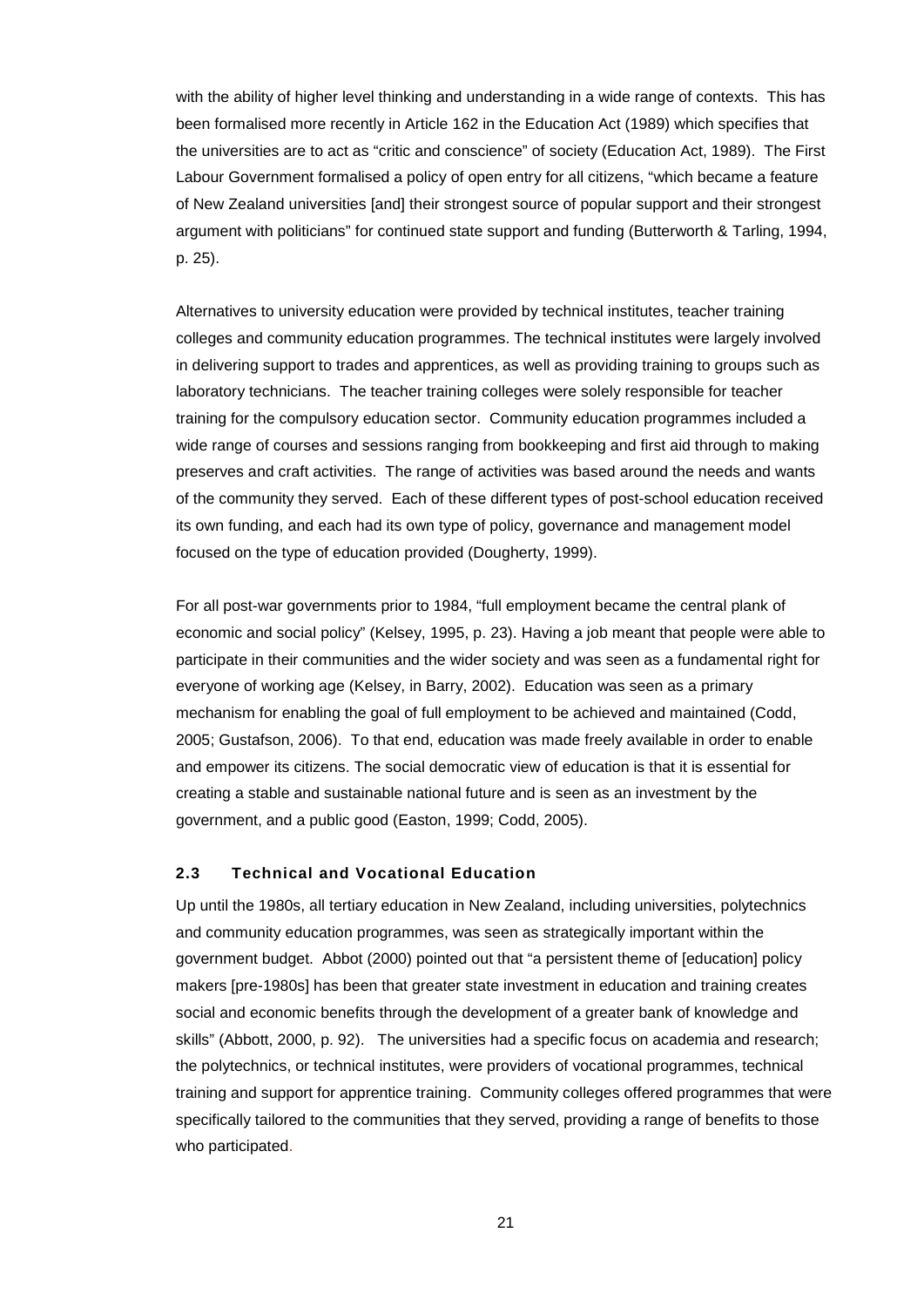Traditionally, regardless of which political party was in government, policy approaches to technical or vocational education focused very much on investment and growth in this sector. In addition, technical or vocational education was considered to be an important means for developing a skilled workforce:

It was widely believed that vocational education and training is an essential requirement in the creation of a skilled and adaptable workforce deemed necessary to achieve increased levels of productivity and hence international competitiveness … there is universal recognition of the importance of vocational education and training, not just in New Zealand, but also in countries such as the United Kingdom, the United States of America and Australia (Abbott, 2000, p. 90).

The technical institute had a key role in the economic growth and development of New Zealand. For many decades it was the government's intention to build up the technical institute sector by bringing it out of the secondary schooling sector. Increased levels of funding were provided for institutes in both urban and regional areas, which encouraged the development and delivery of a wide range of programmes and educational qualifications.

Generally, the business of the technical institutes was twofold: training for pathways to employment and supporting apprentices in the trades. With regards to the former, institutions were encouraged to develop and deliver a wide range of short courses in specific skills as warranted by local and community demand and as supported by local industry and businesses (Abbot, 2000). Many of these courses were offered part-time and in the evenings to those already in employment so that they could learn new skills. One commentator noted that the developments in technical education occurred "in response to the needs of industry [and that] some important developments were more a response to social needs, particularly in the training of the unemployed, Maori and women" (Dougherty, p. 38). The Vocational Training Council (later replaced by the New Zealand Qualifications Authority) had close links with the industry training boards, the Department of Labour and the Department of Education in the provision of training courses (as recommended by industry in the preparation of future employees). In later times, industry was joined by other employment sectors such as health, business and commerce.

Perhaps more significantly, technical institutes supported on-the-job training and delivered the off-the-job training courses that were a requirement for all apprentices in a variety of trades as mandated by the Trades Certification Board. Up until the 1940s, technical schools contributed to apprenticeship training on an ad hoc and relatively informal basis. The establishment of the Apprentices Act in 1948 (a consolidation of the Master and Apprentices Act 1908 and the Apprentices Act 1923) established a compulsory education component within the period of an apprenticeship. This meant that technical schools were mandated to provide evening and day classes for apprentices to ensure that the education component of their training was covered according to the requirements of the Trades Certification Board. After the Apprentices Act 1948, technical schools were firmly established as the key providers of education to apprentices in order for the requirements of that particular apprenticeship to be met (Dougherty, 1999).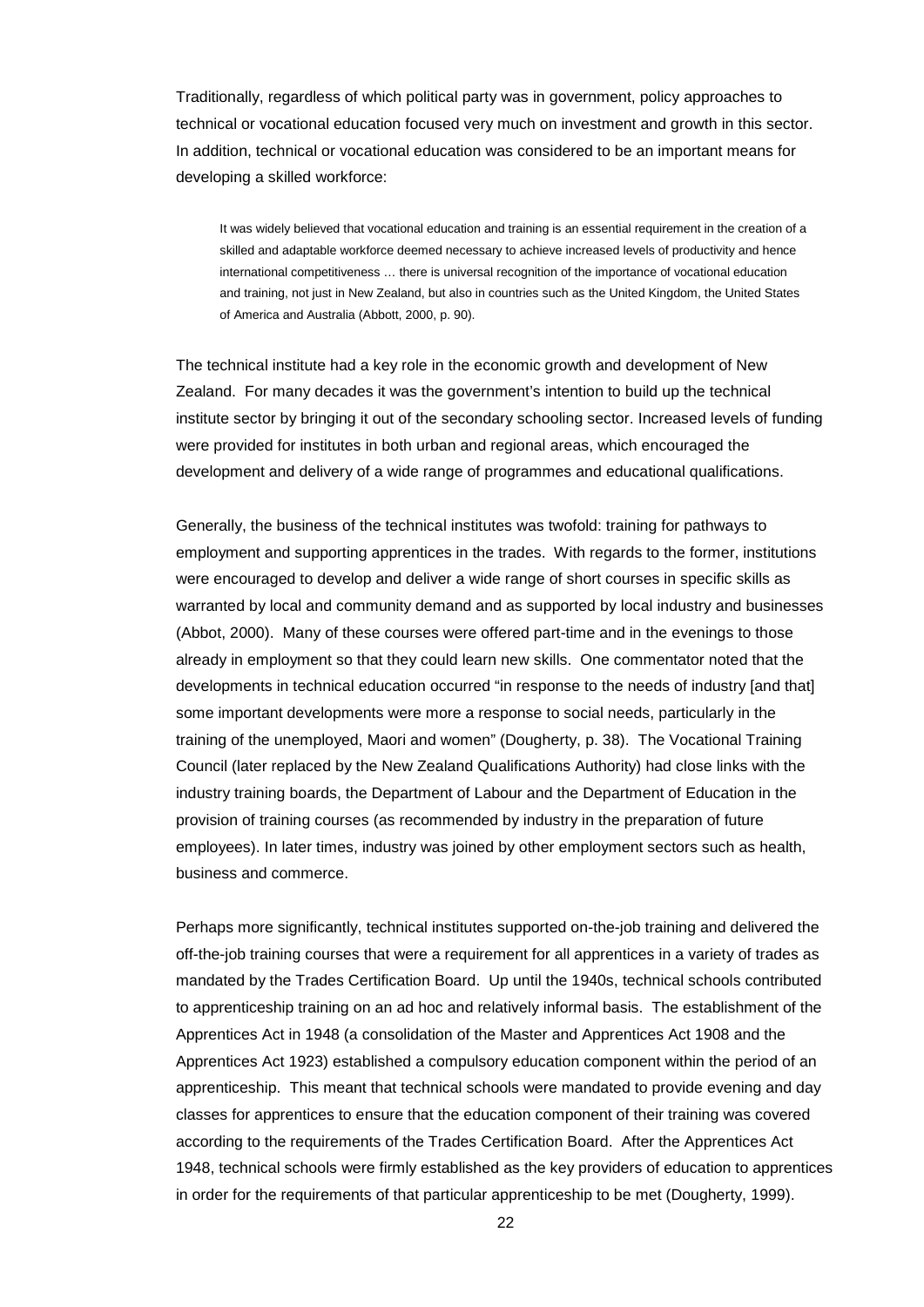The polytechnic, particularly those in the regional areas were also at the forefront of the design and delivery of courses and programmes specifically tailored to Māori. In 1983 Te Wānanga o Aotearoa was established to deliver tertiary education in a Māori context (Section 162, Education Act 1989). However, prior to this, in the 1950s, the Maori Trades Training Scheme was set up in Christchurch in association with the Maori Affairs Department. The scheme was rolled out across the country and included trades such as carpentry, panel beating and bricklaying (Hockley, 1990; Dougherty, 1999). The scheme addressed the fact that Māori made up a large proportion of the unskilled workforce. They could attend a range of specifically-tailored courses and programmes, offered in both the regional and main city centres, to qualify for a wide variety of trade apprenticeships (Dougherty, 1999). More recently, the delivery of this scheme has moved into the private sector under Te Wānanga o Aotearoa.

# **2.4 The Differing Roles of Universities and Polytechnics**

Traditionally, there have been two types of tertiary education in New Zealand and they have each been treated separately by the state in terms of purpose, governance and funding. In the late 1980s this distinction would change, but for now it is important to establish a clear understanding about the roles of the two types.

As I indicated, universities remained outside of the Department of Education, as they were managed operationally by their own senate and council governance structures. In New Zealand, the purpose of the university has since been mandated by the Education Act 1989 to have a role as "critic and conscience of society by providing a higher level of education to encourage and develop critical thinking and a wider understanding of the world in contribution to growth and development of the informed citizen" (Education Act 1989, s.162). Prior to this, the idea of 'critic and conscience of society' was reflected in the concept of academic freedom and the theory that "universities exist as an independent check upon what government says as the 'truth'" through the independent research and scholarship undertaken by academics (Grace, 2010; Butterworth & Tarling, 1994). To that end, the view of the universities was that they offered an academic education in which higher order skills of critical thought, research and creation of knowledge is taught. Jane Kelsey pointed out that the "traditional responsibilities of universities are largely that of the creation and expansion of knowledge, research, and publication; repositories and transmitters of historical, cultural, and social knowledge; critic and conscience of society; and advising and servicing the state, professions, and communities" (Kelsey, 1998, p. 52).

Prior to the 1960s, the institutes of technology were technical schools that were managed within the secondary schooling structure. Institutes of technology and polytechnics became individual entities in the 1970s under the Department of Education. Up until 1987, funding and governance of vocational education in New Zealand was managed by the Department of Education under Boards of Education situated throughout the country. The funding model was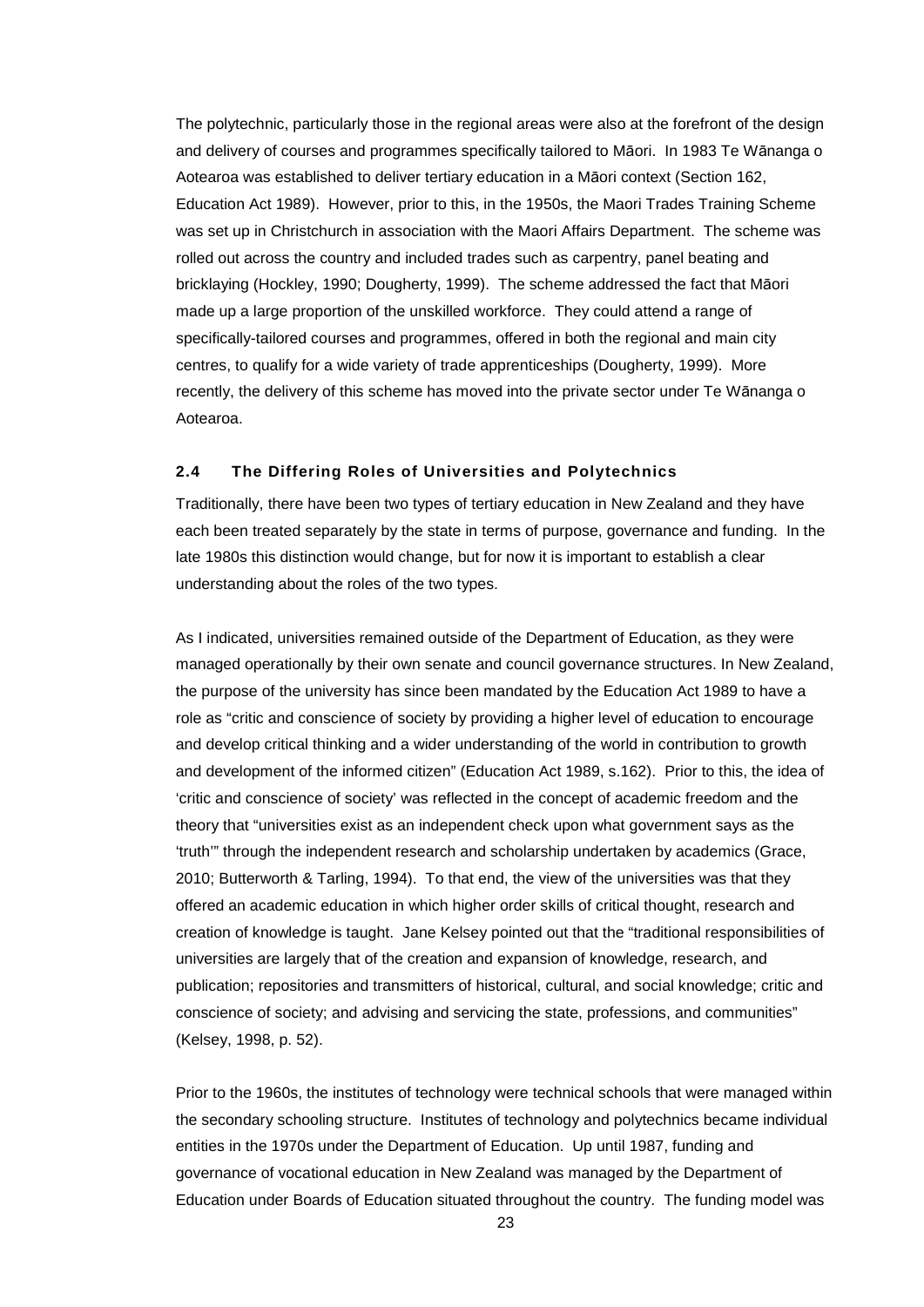based on a system based on the number of students attending courses. The more students a course could attract, the more funding could be received from the government. This was colloquially known as the 'bums on seats' model (Dougherty, 1999). The institutes of technology were largely responsible for vocational training, with programmes having a more skills- or competency-based approach. Institutes of technology, or polytechnics, have traditionally had a close relationship with industry and business, and have delivered a variety of courses and programmes to suit a range of students from a variety of backgrounds including those who left school without qualifications and those who wished to retrain in another career.

The difference, traditionally, between the type of education delivered by the university and the polytechnic can be difficult to define (Moodie, 2002; Vaughan, 2012). It has been argued that to define polytechnics as institutions that teach vocational courses and that academic courses are taught by universities is a simplistic distinction and that the "real difference lies with pedagogical traditions – the foregrounding and understanding in universities and of concepts and competency, led by industry, in [polytechnics]" (Vaughan, 2012, p. 13). Moodie (2002) explored the difference between the two types in depth, and concluded that vocational education is best described as that relating to applied knowledge, or "the development and application of knowledge and skills for middle level occupations needed by society from time to time" (Moodie, 2002, p. 260). Thus, vocational education and training is connected to work and to economic fluctuations, which means that different skills/training are warranted at some times, and not others.

### **2.5 History of Technical Institutes and Polytechnics in New Zealand**

The history of the technical institute and polytechnic in New Zealand dates back to the late 1880s with the provision of technical instruction via community-led technical schools for those who went to work straight from primary school. These schools received little, if any, funding from the state and fees were the students' responsibility. It was not until 1895, with the establishment of the Manual and Technical Elementary Instruction Act, that the newly elected Liberal Government began increasing its involvement in the funding and oversight of the delivery of technical instruction at a nationwide level (Dougherty, 1999). The Liberal Government, under Richard Seddon, was at the forefront of many progressive social policies related to work and education. They were instrumental in setting up scholarship programmes for secondary school students to receive a technical education as part of their secondary schooling (Dougherty, 1999).

Education beyond primary school was also a priority for the Liberal Government. The Secondary Schools Act 1903 provided state funding for free secondary education. However, secondary school education was not made compulsory until the school leaving age was increased to 15 years in 1944. Attention was given to vocational training for future workers in which the Manual and Technical Instruction Act 1902 provided the framework for funded classes in manual and technical subjects through the secondary schools. This would be the birth of the technical high school, the first of which was established in Wellington in 1903. In the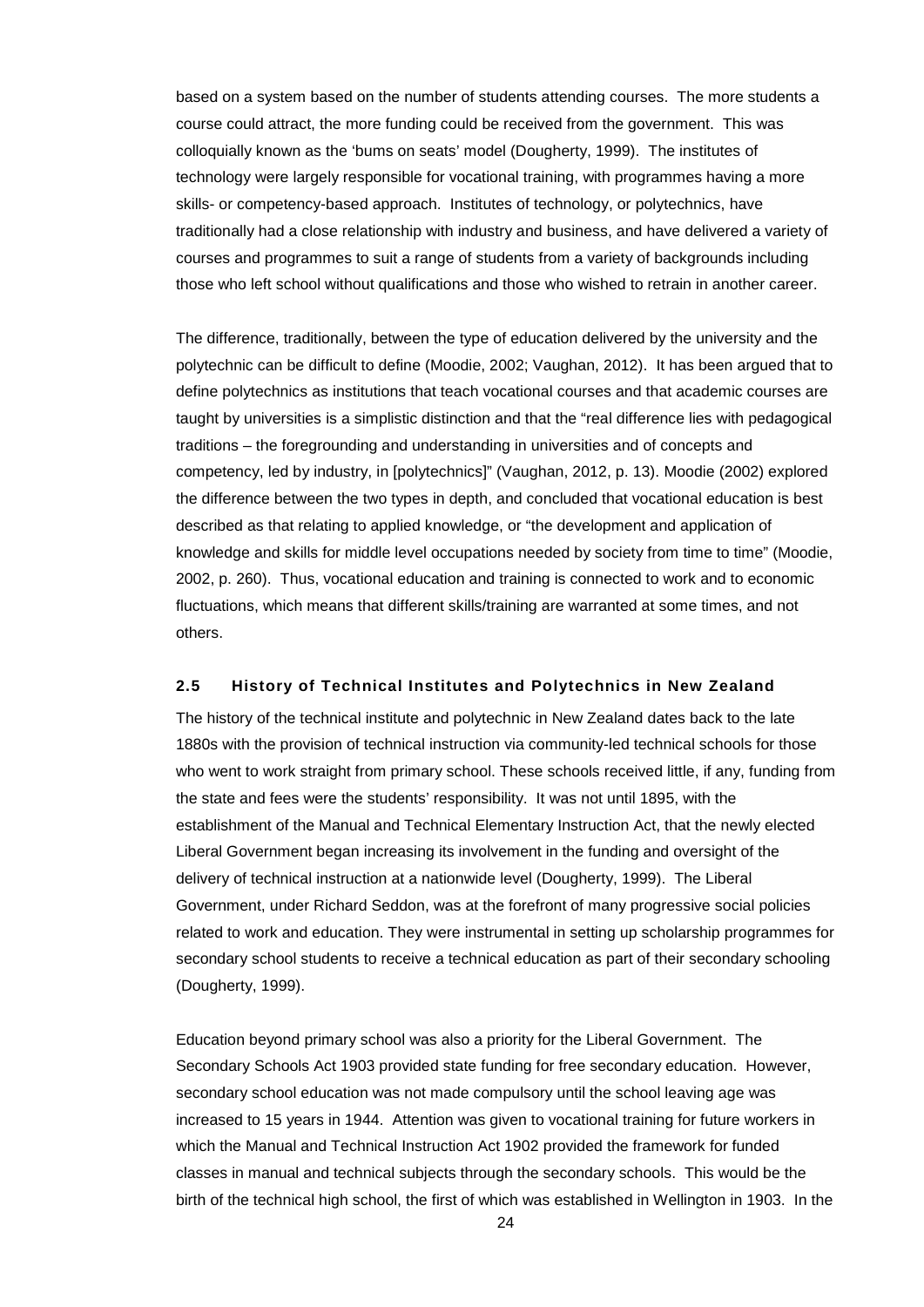early 1900s, the technical schools became more involved in the provision of trades-related education, and in the standardisation of trade certification. This started with a local body regulation that "all plumbers were required to attend plumbing classes at the technical school before they could be licensed to carry out sanitation work in the region" (Dougherty, 1999, p. 16). The technical schools began to take on more of this type of vocational training and certification as they developed closer links with local authorities and industries.

After World War II, in response to the need for more skilled workers in trades-related industries, technical institutes played a major role in the education of apprentices. With the Trades Certification Act 1948 and the establishment of the Trades Certification Board in 1949, technical schools were contracted to provide the practical/theory instruction, known as 'off the job' or 'day release' training. Apprentices would attend the institute to learn the theories and concepts related to their trade in order to meet national standardised criteria set by the Trades Certification Board (Dougherty, 1999). At the conclusion of their apprenticeship, apprentices would be registered to legally carry out their trade.

Throughout the late 1940s and 1950s, the growth of student numbers at technical schools changed the delivery of instruction from part-time, evening courses to block courses and fulltime day courses. From the mid-1950s, the demand for a new area of instruction in technician training was "a substantial growth area for the technical high schools as greater recognition was given to the need for qualified technicians in fields such as engineering" (Dougherty, 1999, p. 22). Soon afterwards, the Technicians' Certification Authority of New Zealand was established to oversee national courses and examinations for technicians in several fields such as building, draughting, quantity surveying and science. By the early 1960s, student numbers in these institutions were unprecedented, and resources across all technical high schools were becoming increasingly stretched. Beeby was instrumental in a significant change to vocational education in New Zealand by recommending that the technical schools become institutions in their own right, separate from the secondary schooling system, as they were to be governed by the tertiary education section of the Department of Education (Dougherty, 1999).

By the 1960s, the technical institutes were well-established as an important part of the tertiary education sector in New Zealand alongside the universities and the teacher training colleges. The late 1970s and beyond saw technical institutes offering business and secretarial courses and many institutes also offered nursing and health-related industry training courses. In addition to the trades/apprenticeship training, many institutions offered short courses in tradesrelated skills such as welding as a means to upskill those who were unemployed (Dougherty, 1999). By the 1970s, the New Zealand economy began to struggle with a combination of high inflation and economic stagnation resulting from the effects of a global recession which, in turn, resulted from a number of crises including the oil shortages of 1973, and the failure of the Bretton-Woods Agreement leading to the end of post-World War II economic expansion in many Western economies. As a result of the downturn in the New Zealand economy, unemployment began to increase rapidly. In response, the number of pre-employment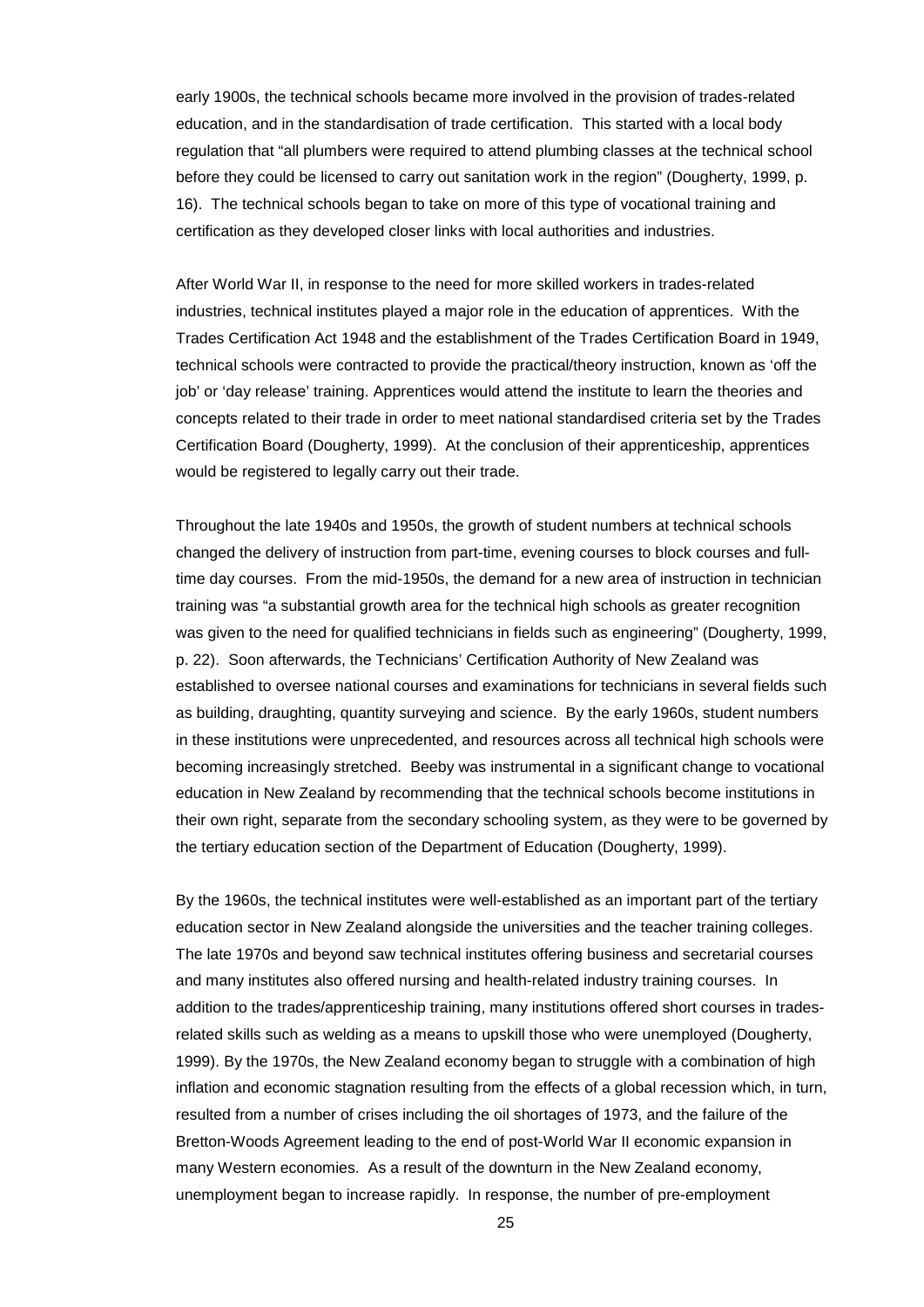courses delivered by the polytechnics grew significantly. In 1978, a more systematic approach was adopted with the establishment of district employment advisory committees, which developed courses relating to specific employment skills in association with technical institutes. This was a precursor to the official employment training programmes that would grow prolifically in New Zealand in the 1980s (Stevens, 1993).

### **2.6 Community Education and Community Colleges**

The community colleges and teachers' colleges would be influenced greatly by what was to come with the educational reforms of the 1980s. In the 1970s, government policy was very much focused on regional development in those types of industries and employment areas outside of the traditional farming and agricultural/pastoral industry in these areas. Traditionally, community education was offered by community organisations such as the Workers' Educational Association (WEA), established in New Zealand in 1914. The WEA was a community-focused programme of learning that allowed workers to access the type of education usually reserved for a privileged group able to attend universities as full-time students. The WEA would run events based on a variety of academic topics that would primarily be the remit of only those in the universities, but access to such learning was provided to workers, for example, through the WEA evening lecture programmes. In 1974, further opportunities to access community-focused education came via community colleges which were established to provide 'continuing education' by way of short courses and programmes in a range of areas from arts and crafts to horticulture – the offerings were to be closely based on community wants and needs (Renwick, 1975).

The 1970s saw a significant effort to develop and deliver community-based education as part of an international discourse around the concept of 'lifelong learning'. From this perspective "adult education is to be seen as a necessary component of an education system and as a permanent element in social, cultural and economic policy … contributing to reducing inequalities in the provision and access of education" (Tobias, 2016, p. 7). The courses on offer were based on requirements of the local communities and included a wide range of vocational and non-vocational courses – from arts and crafts to basic accounting. Many courses often led into formal qualifications, through Trade Certificates and pre-university programmes (Dougherty, 1999).

Alongside the growth of the technical institute with its offerings of vocational training and education, community education also delivered vocational (and non-vocational) programmes to assist with community development within particular regions. Policies of the 1970s were very clearly in favour of community education as a means to provide adult education, or continuing education. In 1972, the Education Act was amended to allow for both vocational and nonvocational tuition fees to be fully funded, at no cost to the student. The underlying philosophy was outlined as follows: "the further education of people who have completed their formal schooling [is to be] increasingly reorganized as a matter of fundamental importance, one requiring a new way of looking at the relationship of education in the interests, needs and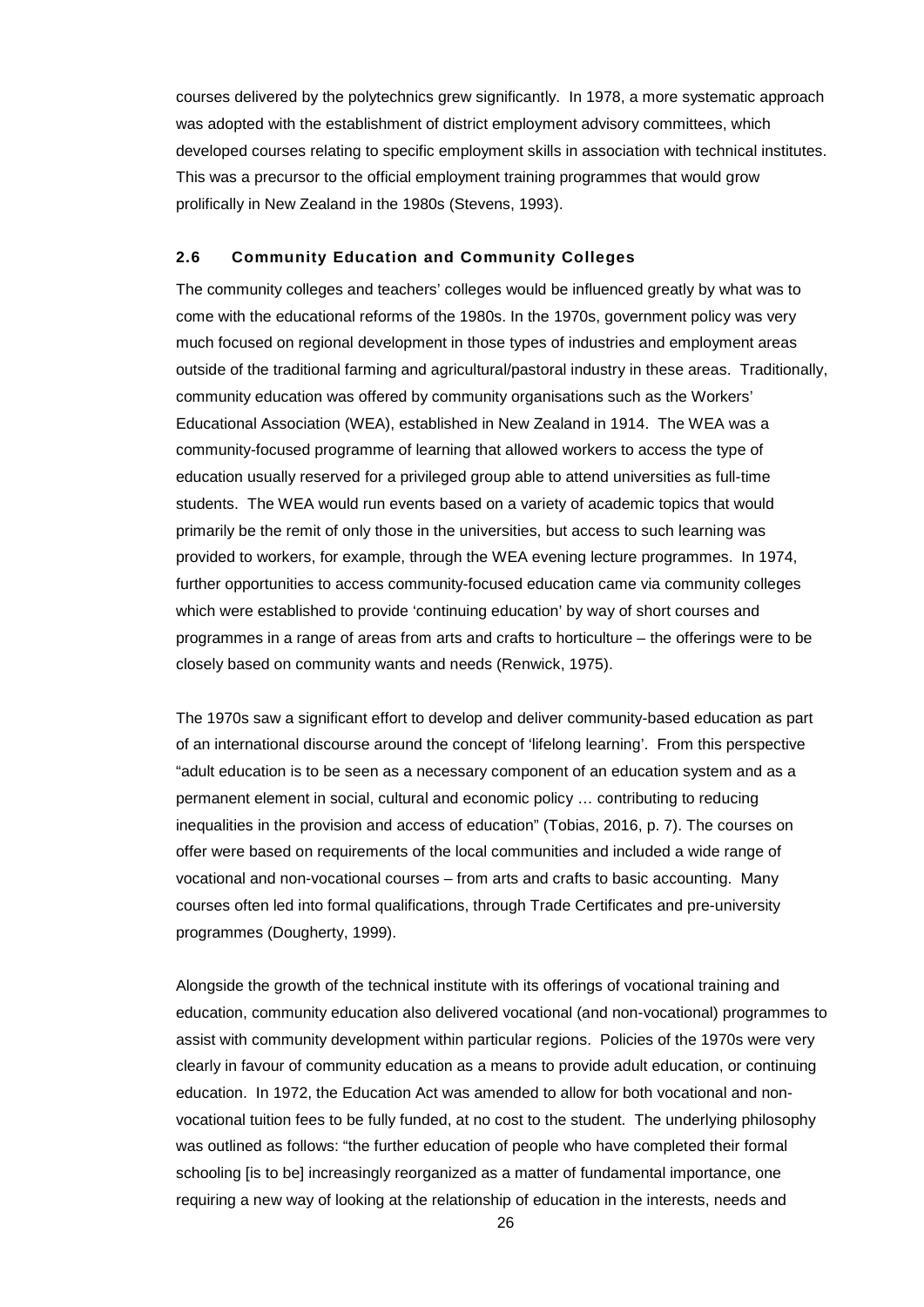circumstances of people at different stages of their life" (Renwick, 1975, p. 31). As mentioned earlier in this chapter, removal of barriers to education, such as the requirement for the individual to pay tuition fees, was a significant part of policy-making at the time.

# **2.7 Teacher Training Colleges**

In the late 1800s, teacher training in New Zealand had been rather ad hoc with a variety of methods employed by schools to establish a trained staff. With the 1877 Education Act, formalised teacher training was established with oversight from the Department of Education. This training required a number of years as a 'pupil-teacher' in a school and then one to two years at a teacher training college. This general model continued until the 1950s. A series of reviews led to the Department of Education decision in 1935 to adopt a pre-service teacher education model where students would spend at least two years in college prior to spending a further apprenticeship year in a school. The three-year programme, with teaching practicum interspersed throughout the time spent at college, was introduced in 1966 and was the model for teacher training for several decades. The three-year programme allowed students to complete a Diploma in Teaching, which was the primary means of teacher qualification in New Zealand (Openshaw & Ball, 2006).

By the 1980s, there were nine teacher training colleges in New Zealand, mostly based in the main urban centres. The colleges were quite separate from the universities and technical institutes and were treated as institutions in their own right. They received funding and governance through the Department of Education and maintained a close link with the New Zealand Teachers Council, who had input into the curriculum and final teacher registration (Openshaw & Ball, 2006). However, as far back as 1959, in the Parry Report (a review of university and tertiary education in New Zealand) there was a suggestion for teachers' colleges to be merged with the universities. The concern was that teacher training programmes only allowed for a narrow curriculum based on basic subjects; it needed to take on a broader, general education focus to deepen and strengthen the quality of the teacher training programme (Openshaw & Ball, 2006). However, the colleges (and governments of the time) did not want to lose control of teacher training education and the proposal was shelved until the 1980s, when a number of mergers and closures occurred as part of the tertiary education reforms.

# **2.8 Conclusion**

In New Zealand, it was important for the government to have a nation of educated and wellrounded citizens who could contribute to their communities and society as a whole. To that end, government spending in this area, and in particular the vocational and training sector, was seen as essential and necessary.

Vocational education and the polytechnics had a clear purpose in the government's vision of improved social and economic performance. The importance of vocational education (and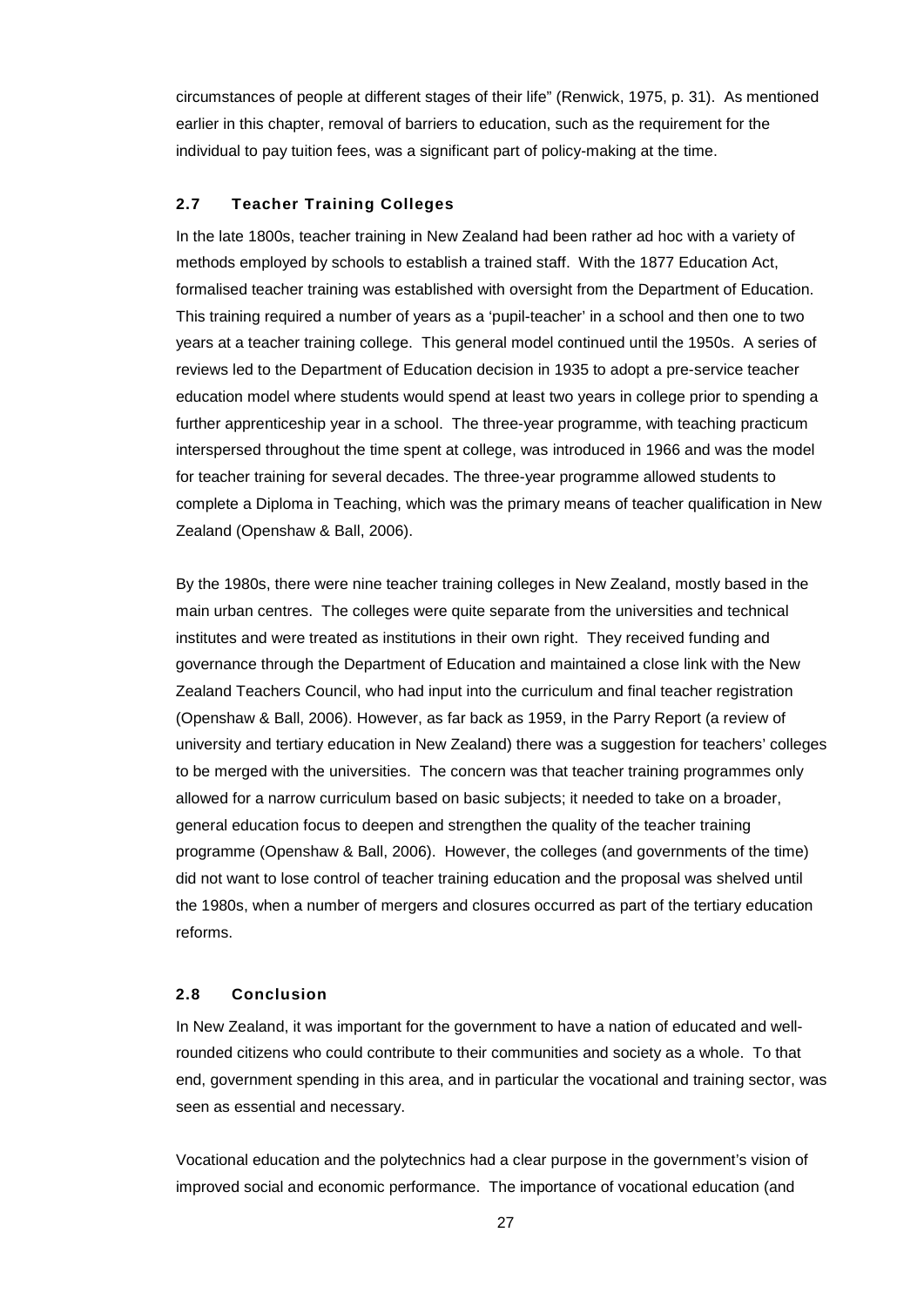non-vocational education) was highlighted by the attention it was given in policy decisions and by the high level of investment by the state. The polytechnics were given status through the decision to take them out of the secondary schooling sector, and promote such institutions as a post-school opportunity for those who wanted a vocational pathway to employment. Vocational training and education constituted programmes of study involving the development of specific skills and applied knowledge and included trades-related training programmes for apprentices.

Governance structures were established and maintained to provide a wide variety of tertiary education, from adult education and community college 'hobby' type courses to vocational programmes enabling trade qualifications to academic or 'higher education' offered by the universities and degree-level programmes. The vision provided by C. E. Beeby in 1939 was realized through successive governments investing in education to provide a level of education for all regardless of ability and circumstance. Adult- and community-based education was encouraged through government funding to develop a wide-ranging curriculum to suit the needs of the local community. Equality of access and opportunity was facilitated across the country with a range and breadth of courses and programmes to cater for many interests and needs.

Teacher training colleges were also an important part of the vocational education landscape. Again the purpose was clear in that these institutions were primarily responsible for the delivery of teacher training in New Zealand, and were able to fully concentrate on this as institutions in their own right. It would seem that the pathways to tertiary education were clear: university, polytechnics, teacher training colleges or community-based adult education programmes. All had mandate from the government through funding and policy frameworks to deliver tertiary education and all had a clear position from which to deliver. The whole system remained largely unchanged, for almost a century, until the 1980s which was the beginning of an unprecedented level of change across all sectors of education in New Zealand.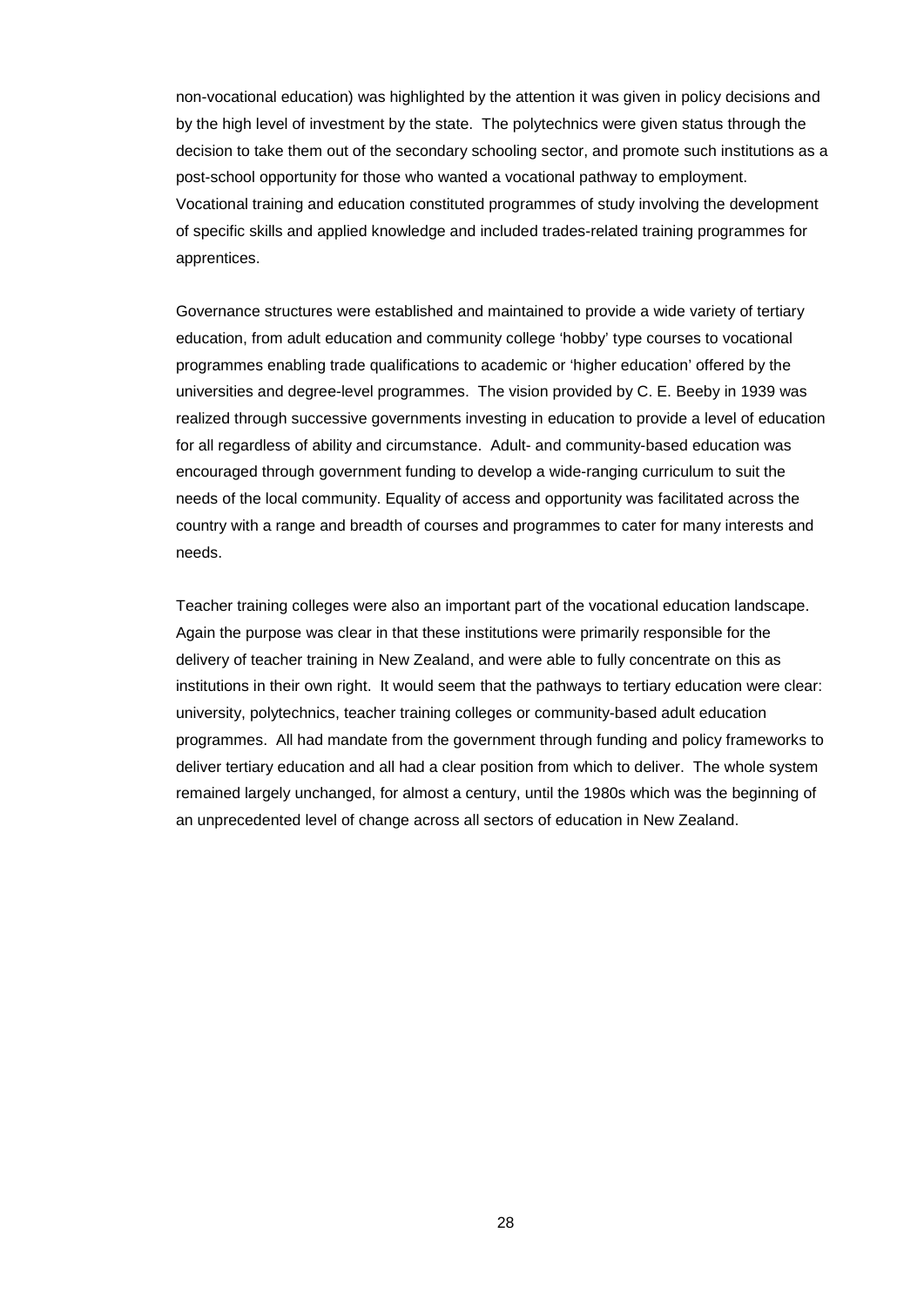**Chapter Three: The Impact of Neoliberalism on the Education Sector and Polytechnics in New Zealand 1984-1999**

### **3.1 Introduction**

This chapter outlines the events leading up to the education reforms of the 1980s and their impact on tertiary education. In New Zealand in 1984, the Fourth Labour Government had just been elected after a snap election, which ousted the National Government led by Robert Muldoon. During this time there was a rapid series of events, which enabled the new government to establish a wide-ranging neoliberal agenda to be adopted across all areas of social and economic policy, including education. The key players in the changes were Finance Minister Roger Douglas, the New Zealand Treasury, Reserve Bank advisors and the lobby group known as the Business Roundtable. I focus on changes to the education sector and the move towards a market-led, competitive environment with the adoption of corporate and business models for the day-to-day management of all education at all levels. There is a particular focus on how neoliberal changes to education have impacted on the way in which vocational and trades-related education was viewed in regard to the polytechnic sector in New Zealand.

# **3.2 Dismantling Keynesian Social Democracy 1984-1990**

In the 1970s, a number of global events occurred which had significant effects on the New Zealand economy. These included Britain joining the European Economic Community (EEC) leading to the end of the reliance on agricultural exports to the UK; the global oil crisis; the poor performance of the New Zealand dollar and increasing debt that saw debt, inflation, economic stagnation and unemployment rise. Jane Kelsey noted that in 1975 there were less than 3,000 [people] registered as unemployed ... by 1984 there were nearly 50,000" (Kelsey, 1995, p. 24). In response to what were seen as ineffective strategies for solving these issues, advisors within Treasury and the Reserve Bank along with the New Zealand Business Roundtable (a lobby group of businessmen and corporate leaders) developed a common viewpoint in line with the neoliberal regimes that were being established in the UK and the USA (Jesson, 1987; Kelsey, 1995; Barry, 1996).

While the National Government was under increasing pressure to address the economic issues that were facing New Zealand, the Labour Party politician Roger Douglas, supported by Treasury and Reserve Bank economists and other agitators for change, developed a reforms package to 'rescue' the New Zealand economy (Barry, 1996). This was essentially the blueprint for a neoliberal takeover that would dismantle the Keynesian welfare state and significantly reduce the government's financial input into public 'goods' including health, education and state services. The reforms package was informed by a neoliberal policy framework that was heavily focused on introducing free market concepts to stimulate the economy, encourage and facilitate competition, and to position New Zealand within the global marketplace (Kelsey, 1995). The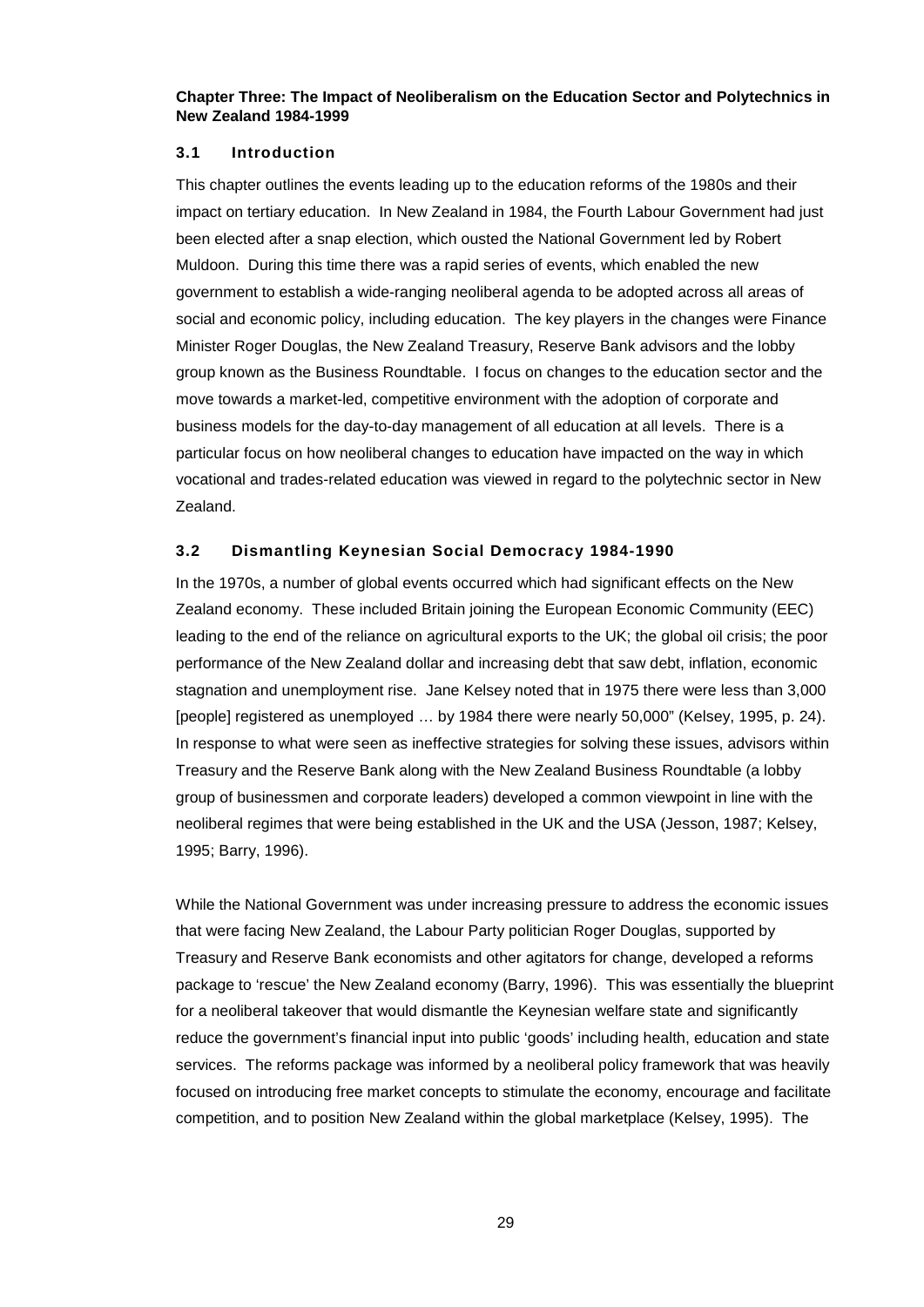snap election of [1](#page-29-0)984 generated a fiscal crisis<sup>1</sup> of such magnitude, that it allowed, or enabled, the implementation of this 'rescue' package that would change the face of the New Zealand economy in ways that were unprecedented and unexpected, at a speed never seen before or since (Jesson, 1987; Kelsey, 1995; Roper, 2005).

With the Fourth Labour Government now in power, Roger Douglas became the finance minister and his brand of economic reform quickly became known as 'Rogernomics'. Changes began rapidly and, seemingly, without challenge:

One of the most important circumstances of the time, and one of the reasons for the immediate acceptance of Rogernomics, was that many of the specific measures were supported by people of a variety of specific beliefs. Muldoonism had been discredited, the economy was in deep trouble, and there was widespread agreement on a range of economic measures such as devaluation and abolition of subsidies, from people of Left, Centre, as well as Right (Jesson, 1989, p. 65).

It has been suggested that this new model of economics enabled the process of commercialisation, corporatisation and privatisation to become increasingly present in new policies designed to shift economic activity on to the private sector, and to "maximize the use of private property rights in the economy and society … changing the balance between the state and private sectors" (Easton, 1989, p. 114). The briefing documents prepared by Treasury for the incoming Labour Government in 1984 reflected this shift towards commercialisation and privatisation, and "there was considerable private sector support for privatization, including those ex-Treasury officials now working in the private sector" (Easton, 1989, p 125). There was a lot of money to be gained if one was in the right place at the right time.

As neoliberal ideas began to take root, New Zealand's protected economy and welfare state began to crumble. The neoliberal discourse began to weave its way throughout society, with language from the corporate and business sectors heard in almost all areas of social and economic policy. Almost everywhere, including health, welfare and the education sectors, words and terms such as 'profitability', 'quality assurance', 'efficiencies', 'competition', accountability' and 'marketing strategy' became increasingly commonplace in the day-to-day vernacular.

From 1984, the influence of Treasury officials in policy decisions increased significantly. It was suggested that Treasury was becoming more aligned with the neoliberal economic theories from the USA, particularly the Chicago School of Economics, the home of Milton Freidman and the free market ideology (Barry, 2005). Several economists within Treasury were increasingly "advocates of the free market and determined to subject all government services to market discipline [and as such] were ready, willing and able to comment on government policy with this firmly in mind" (Butterworth & Butterworth, 1998, p. 35). As a result, it soon became clear that

<span id="page-29-0"></span><sup>1</sup> In 1984, a foreign exchange crisis was imminent with pressure on Robert Muldoon to halt the run on the New Zealand dollar through devaluation. Muldoon refused, and lost the snap election to Labour, who, through new Finance Minister, Roger Douglas, did exactly this.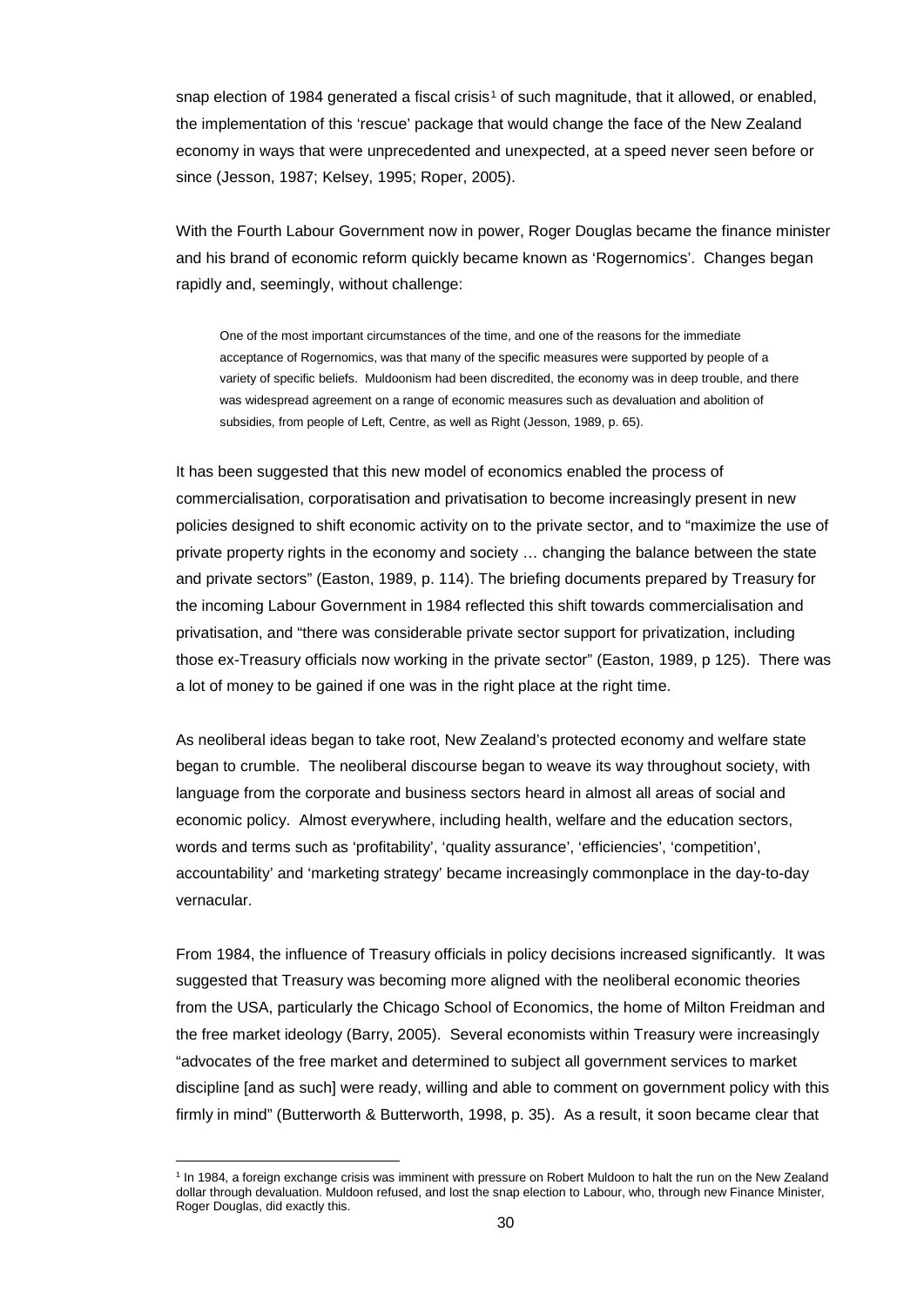Treasury was positioning itself to influence government policy through its advisory role, and in 1984, with their briefing document called *Economic Management*. With all incoming governments, Treasury produces a series of briefing documents with which to update the new government and prime minister. Since 1984, it is suggested that these Treasury briefing documents were essentially vehicles to push a particular ideology, that of the free market and neoliberalism (Barry, 2005).

The 1987 Treasury briefing document, entitled *Government Management: Briefing to the Incoming Government 1987,* was perhaps one of the most important signals for change in the education sector. The document was written from a "libertarian right wing perspective in which the ideological component was much stronger than the previous briefing documents" (Jesson, 1989, p. 108). The document was presented to the Labour Government, which had been elected for a second term. It was a two-volume report on the economic state of New Zealand, with recommendations for significant reforms in all areas of social and economic policy with the primary aim to reduce government spending by shifting the costs on to citizens and consumers. The second volume focused entirely on the education system and the role of the government, again with recommendations for reform involving commercialisation and privatisation at all levels of education (Jesson, 1987; Jesson, 1989; Kelsey, 1995; Barry, 1996).

Essentially, this Treasury document claimed that the education system was not meeting the needs of many New Zealanders, that it was 'inefficient', and consequently a significant drain on government financial resources. Treasury proposed that the New Zealand education system was long overdue for reform, by raising questions about the educational system's adaptability to respond to a changing economic environment (Treasury, 1987). The 1987 Treasury briefing document was the beginning of what became a neoliberal-based critique of education resulting in sweeping changes that would, in a matter of a few years, completely change the landscape of this sector (Barry, 2005).

In Chapter Two it was ascertained that education was deemed worthy of significant government investment and, as such, was considered a public good which should be made freely available to all. However, the new economic policy regime meant that government spending would be heavily reduced in all areas including education and that, as far as possible, public services such as education would be transferred to the private sector which would set their own charges and costs and transfer these to the consumer. At the same time, the Labour Government and Treasury officials believed that the education system was no longer fit for purpose in meeting the needs of the economy, which was "in poor shape with high inflation, high unemployment, and [having] an inability to sustain any significant growth. Many of these problems were seen to stem from a workforce that lacked the skills required in a modern, internationally competitive economy" (Butterworth & Butterworth, 1998, p. 34).

The frameworks for how education reform would occur came in the form of two taskforces set up by the Labour Government. The taskforces were charged with making recommendations for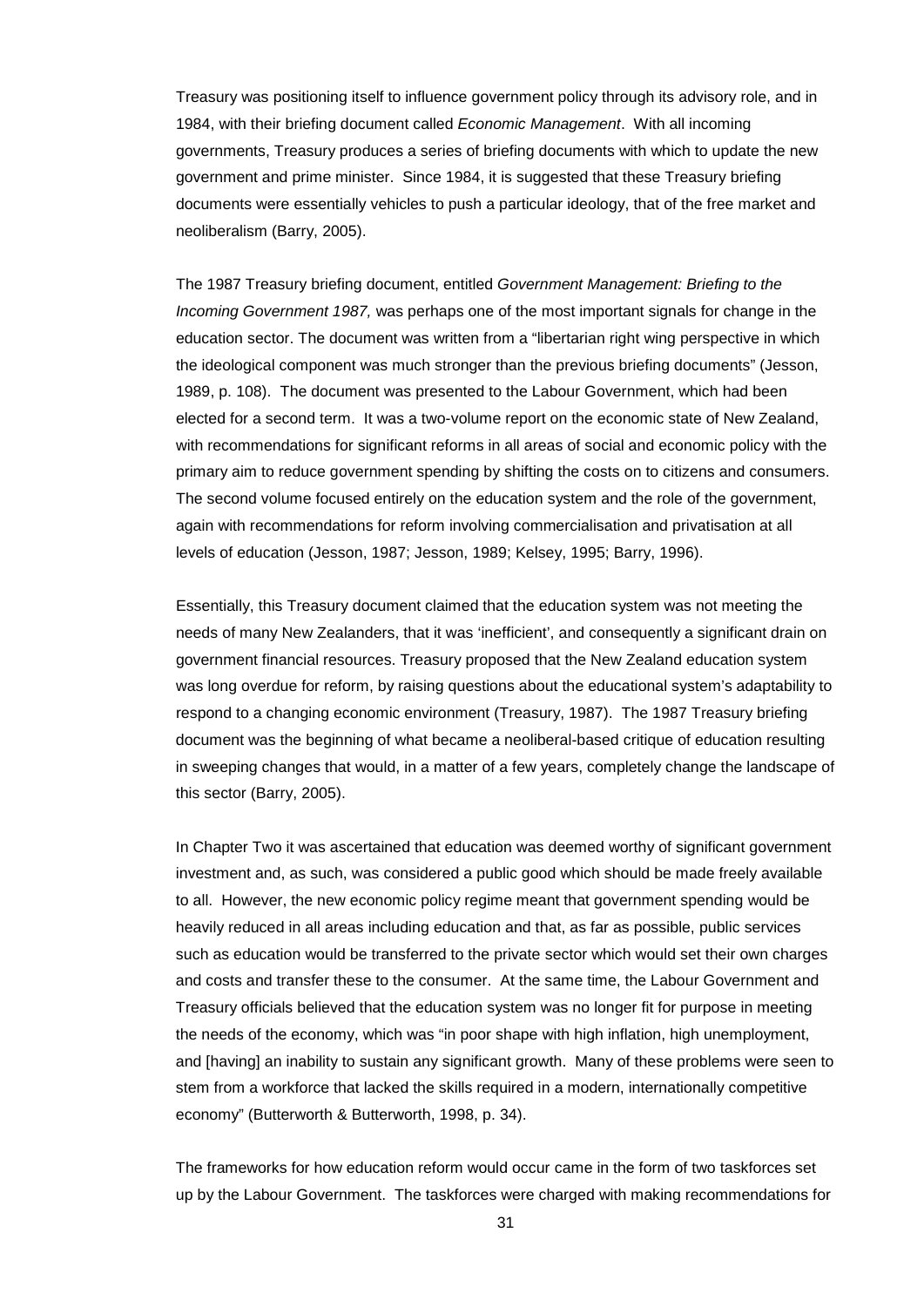how both the compulsory and post-compulsory education sectors would operate in the new economic environment in the era of neoliberal policy implementation and reduced government spending. The recommendations would also lead to the development of new education policy and significant amendments to the existing Education Act in order to mandate the frameworks for change. Many of the taskforce recommendations were adopted by the Fourth Labour Government and influenced all levels of education in New Zealand (Abbot, 2006).

#### **3.3 Secondary Schools and the Picot Report**

The compulsory education sector was the first to undergo review with the Picot taskforce in 1987 led by businessman and supermarket magnate Brian Picot. The terms of reference were to review the existing educational administration structure for the schooling sector and make recommendations for changes to this structure; propose possible arrangements that might need to be in place to make the change; and to highlight any costs and benefits of the proposed recommendations (Butterworth & Butterworth, 1998). The Picot taskforce began its review in a political environment - that had been advocating for radical reform since 1984 - where Treasury, who had yet to produce their 1987 *Government Management* briefing document, "shared a popular feeling that all was not well with education and that it was a critical issue. They identified the Department of Education as being one of the large spenders, not connected with the world of work, poor management of property (i.e. government assets), and suspected of not tracking spending accurately" (Butterworth & Butterworth, 1998, p. 51). In addition, the opinion of the Labour Government, certainly by early 1987, was that it was most definitely in favour of radical reform in this sector, and thus the stage was set.

The Picot taskforce produced their report *Administering for Excellence* in April 1988 outlining significant changes to funding and accountability in schools. The overarching focus of the Picot Report was the move to decentralization and to devolve responsibility of the day-to-day business of education from the state to the community. The motive was to make significant changes to "a system which was extremely complex with many rigid bureaucratic mechanisms reinforcing the tendency to centralized control…" (Picot, 1988, p. 20). The recommendation was to disestablish the Department of Education which, prior to the 1980s, managed the compulsory schooling sector. The Department of Education had regional Boards of Education who set and managed curriculum, teacher standards and requirements as well as funding and other operational matters including management of buildings and grounds. The structure, set in place since the Education Act 1877, was criticised by Treasury officials for being bureaucratic and overly involved in the day-to-day affairs of schools. The system was described as cumbersome, and not responsive to change (Treasury, 1987).

A new structure for school management was recommended, which would be a more 'streamlined' model. It would comprise a Ministry of Education which would oversee education policy with the devolution of responsibility to individual school principals and Boards of Trustees for day-to-day management, including employment, building maintenance and other operational matters. Funding would be allocated from a 'bulk funding' model, a lump sum to be managed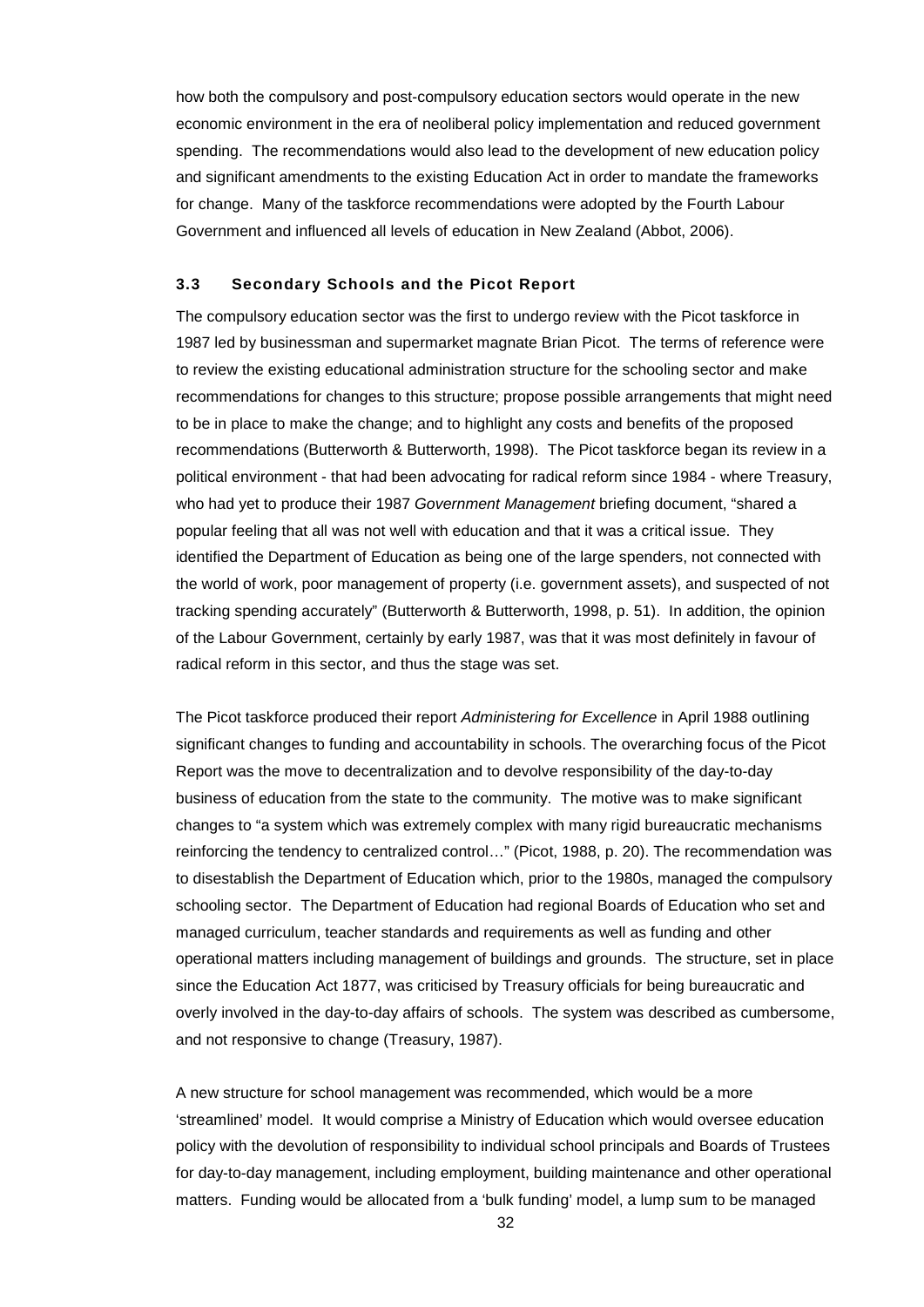accordingly by the individual schools via a Board of Trustees, membership of which would be sourced from the local community. Schools would be run along the lines of a business, with the principal acting as CEO. Charters would be drawn up as a contract between the school and the community and made publically available (Wylie, 2009). A formalised mechanism for accountability checks would be made via the Education Review Office (ERO), for the day-to-day running of the schools, and the New Zealand Qualifications Authority (NZQA), for benchmarking assessments and examinations, particularly at secondary school level.

### **3.4 Tertiary Education and the Hawke Report**

Amid Treasury concerns that the tertiary education sector was not meeting the needs of its consumers or the economy, was wasteful in its spending and was cumbersome to manage, the Picot Report provided the blueprint for a second taskforce committee led by economist Dr Gary Hawke. They were tasked with reviewing post-compulsory education and training in New Zealand in order to increase participation in tertiary education, provide a model for ongoing accountability measures and potential mechanisms to enable the private sector to increase its involvement in the delivery of tertiary education. The results of the review were published in what is referred to as the 'Hawke Report' (Hawke, 1988).

The Hawke Report made several recommendations along similar lines to the Picot Report. They included the establishment of a separate fund for research activities and a move towards further privatisation of education delivery to encourage and increase the number of Private Training Establishments (PTEs). In regard to monitoring tertiary education programmes and courses, the New Zealand Qualifications Authority (NZQA) would measure the performance of tertiary education providers and ensure accountability for funding received by the government (Abbot, 2006). Funding of tertiary education institutions would also comprise international student fees and increased domestic student fees. To encourage more people to participate in tertiary education despite the increasing fees, a student loan system was proposed (Department of Education, 1989).

An important recommendation for the polytechnic sector was the proposition that there ought not to be a distinction between the type of education offered by universities, polytechnics and colleges of education. It was argued that these institutions shared many similar functions. The Hawke Report proposed that "there should be no attempt to preserve particular kinds of activities for one group of institution" (Hawke, 1988, p12). The report claimed that problems "are not evaded by treating universities and polytechnics separately. These [processes] used [in both] should be considered together and made as consistent as possible" (Hawke, 1988, p 37).Therefore it was proposed that the funding structure would be the same regardless of the different type of education offered by the university and the polytechnics. In addition, removing the distinction between the two would enable the development of a competitive environment for tertiary education offerings in New Zealand, as polytechnics would be able to offer degree-level programmes, and universities would be free to move into the vocational sector. The management structures, however, would be different. Polytechnics would be controlled by the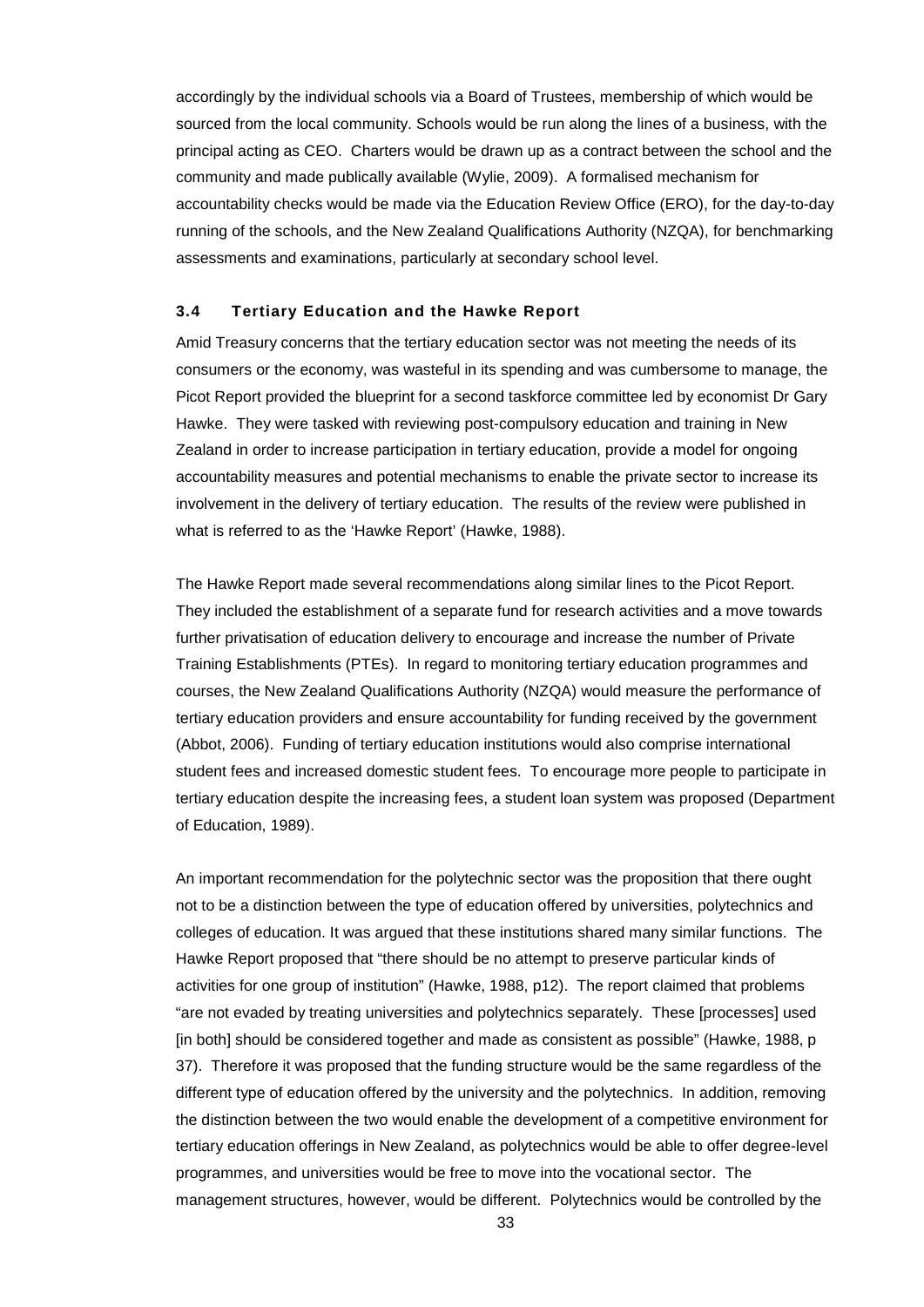Ministry of Education, and quality-assured by the New Zealand Qualifications Authority. However, the universities would remain under the control of the New Zealand Vice Chancellors Committee and the respective councils and senates.

# **3.5 Universities**

The traditional role of the university is to act as "critic and conscience of society and to provide a higher level of education to encourage and develop critical thinking, and a wider understanding of the world in contribution to growth and development of the informed citizen" (Education Act 1989, s.162). However, in New Zealand since 1989, this mandate appears to have been under threat as academics have found themselves increasingly marginalised in the management of the university, where once their contribution was considered essential. With an increased emphasis on the corporatisation of the university and the move towards a more businessoriented operational model, it has been suggested that "the wider social role of the University is up for grabs ... and is becoming a different kind of institution, one that is no longer linked to the destiny of the nation state by virtue of its role as a producer, protector and incubator of an idea of national culture" (Readings, 1996, p 3).

### **3.6 Learning for Life I and II**

Learning for Life I and II were key policy documents for tertiary education in New Zealand and outlined a new way forward for the sector. Most of the operational and management functions were devolved to individual institutions. This would "enable them to respond to local conditions and the needs of their clients with a speed and sensitivity that has not been possible in the past" (Department of Education, 1989, p. 2). However, decisions around policy direction would be retained by the Ministry of Education with new models of funding established to "broaden the funding base and to increase the proportion of private funding…" (Department of Education, 1989, p.2). Two major changes occurred with the funding structure: the first was the establishment of a contestable research fund, now called the Performance Based Research Fund (PBRF), and the second was the encouragement to attract international students who would be required to pay unsubsidised tuition fees, a source of significant revenue.

Learning for Life I and II outlined the rationale for devolving funding to the individual which included increased tuition fees for domestic students. It stated that while Government spending had increased since 1984:

…financial constraints place an unavoidable limit on the level of Government spending. As well, there is an acknowledged private individual benefit from more advanced training and education [and therefore enable] the ability of institutions to generate income from saleable services, encouraging employers to make greater contribution to the education and training from which they derive benefit, and asking students to make a greater contribution towards the costs of their courses (Learning for Life II, 1989, p. 13).

In 1989, the Labour Government introduced a universal tuition fee for all tertiary education programmes shifting the cost of decisions to undertake further education to the student (the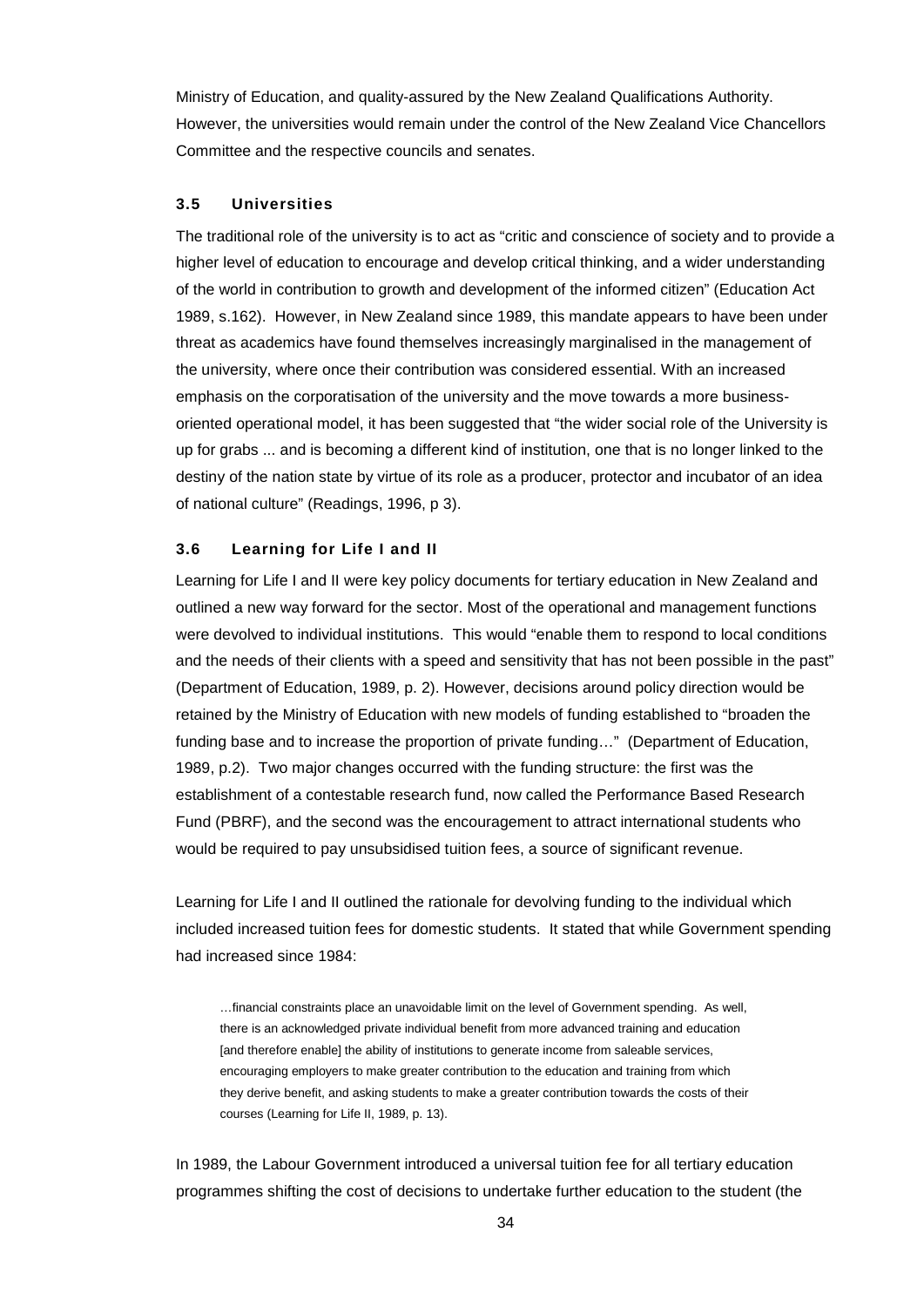'consumer'). Tuition fees rose from approximately \$130 per annum to \$1250 per annum in 1990, and have continued to increase since then, particularly since 1991 when the incoming National Government abolished the flat fee structure and allowed institutions to set their own fee schedules (Ministry of Education, 2011).

The Learning for Life policy documents made much of having strategies that would increase accessibility to post-school education with a "particular emphasis on removing barriers to access for those groups who have so far been under-represented" (Learning for Life II, 1989, p 88). Alongside the 1990 increase in tuition fees, a Ministry of Education established an allowance scheme for students aged between 16-19 years and means-tested on parental income. In 1992, means-testing was extended to include students aged up to 25. At this time, the student loan scheme was introduced by the newly elected National Government. The loans, with interest, were made available to students for the duration of their tertiary education programmes, and included loans for tuition fees and living costs (Ministry of Education, 2011). A consequence of the student loan scheme is that students finish their programme in significant debt, and are required to spend many years afterwards paying off the loans. Perhaps the rationale behind this was the belief that tertiary education is of benefit to the individual, and therefore they should bear most of the cost (Treasury, 1987; Department of Education, 1989).

# **3.7 Education, Training and Polytechnics**

By 1985, Probine and Fargher  $(1986)^2$  $(1986)^2$  reported that the institutes of technology and polytechnic (ITP) sector were experiencing dropping student numbers leading to a lower availability of skilled employees. They also highlighted an uncoordinated approach to delivery of training with a lack of new and innovative responses to the challenges in the sector in attracting and maintaining student enrolments in that sector. There were also concerns raised (again) that the system was not up to the standards of other countries in being able to prepare young people for work (Dougherty, 1999). The subsequent Hawke Report published in 1988 (see Section 3.4) proposed that "polytechnics should have wide objectives reflecting their role as important instruments of national policy in relation to vocational education and training, labour market adjustment, social equity … opportunities for lifelong learning … and that this includes [being able to offer] appropriate courses at degree level" (Hawke, 1988, p. 12). Hence the development of the competitive marketplace in which students could pick and choose where to study their degree-level programmes.

From the mid to late 1980s, the technical institutes were heavily involved in the delivery of employment programmes which were set up to combat the massive increase in unemployment resulting from the Fourth Labour Government's economic restructuring (Stevens, 1993, p. 39). In an unprecedented shift away from the traditional Labour-driven policy regime in place since the 1930s, the newly elected government quickly implemented a comprehensive macroeconomic structure that would provide the basis for far-reaching reform throughout the country

<span id="page-34-0"></span><sup>1</sup> <sup>2</sup> The Probine-Fargher Report (1986) on the polytechnic sector in New Zealand was subsequently merged into the later Hawke Report on tertiary education as a whole.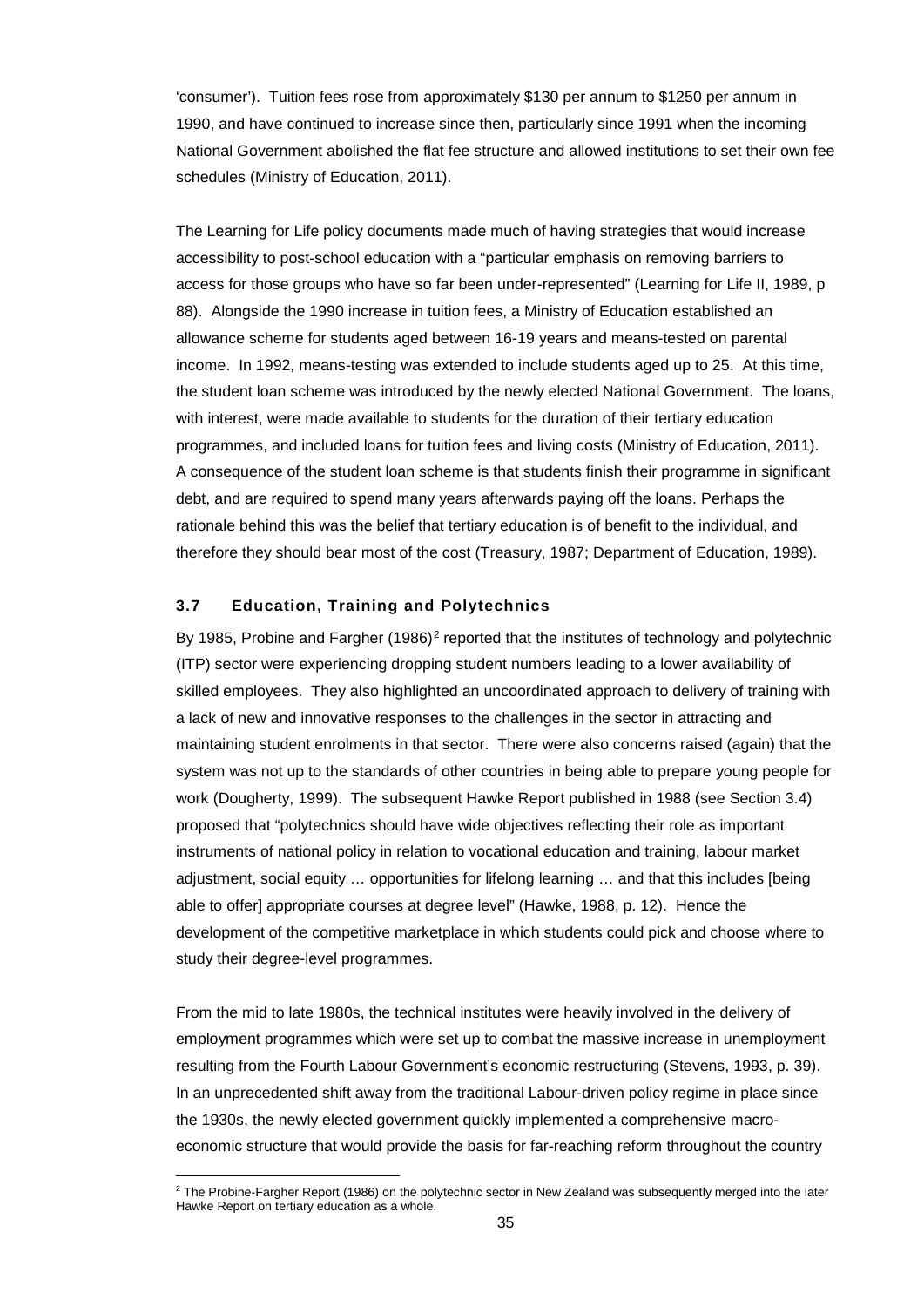(Roper, 2005). The goal of 'full employment' was no longer a priority, the reasons for which will be explained in more detail in the following chapter. In the meantime, unemployment continued to increase under the new regime.

In 1987, to address the unemployment issue, ACCESS training schemes were funded by the Government to, ostensibly, prepare youth for the workplace, provide new skills training for the long term unemployed, help women into the workforce and provide foundation level courses for occupations where there was a shortage of workers (Dougherty, 1999). The ACCESS training courses were "aimed at improving the job prospects of unemployed people, especially those who were disadvantaged in the labour market and for whom traditional training methods were unsuitable or unavailable [and] had a prominent place in the country's polytechnics" (Stevens, 1993, p. 168).

In 1989, the Education and Training Support Agency was set up to manage the delivery of vocational education and trades-related training within the secondary schools, wānanga, polytechnics and the private training establishments (PTEs). All of these were competing to attract students to their programmes. In addition, the Agency took over the ACCESS training schemes and related training programmes and worked with the polytechnics, which were also in competition with each other to gain funding to deliver this type of education. The government devolved responsibility for this type of education and training to a special agency in order to ensure consistency in policy development and direction across the spectrum of vocational education and training provision. The Education and Training Support Agency was to coordinate systems and processes for the purposes of quality assurance and measurement of programme performance in order to "meet the vocational education and training needs of the trainees/apprentices in response to the requirements of the labour market" (Ministry of Education, 1989, p. 6).[3](#page-35-0)

Polytechnics and the provision of work-related training would have been affected by the Reserve Bank Act 1989 which prioritised the requirement for the government to set conditions for a low rate of inflation (Kelsey, 1995). The Reserve Bank was able to achieve this via a 'natural rate of unemployment', meaning that the previous focus on full employment was no longer a key priority for the government. The 'natural rate of unemployment' can be explained as follows: when unemployment is low, this leads to skills shortages and workers can demand higher wages because employers are competing with each other for skilled labour. This puts up costs, which employers seek to recover by putting up their prices. Unemployment, then, is an effective way of keeping wages low, and means that prices can be kept low and therefore inflation is decreased (Barry, 2002). Given that, historically, the polytechnics were "viewed as important instruments of national policy for vocational education and training [and] labour

l

<span id="page-35-0"></span><sup>&</sup>lt;sup>3</sup> By 1998, the Education and Training Support Agency had become Skill New Zealand, which eventually became incorporated into the Tertiary Education Commission in 2003 (Ministry of Education, n.d.).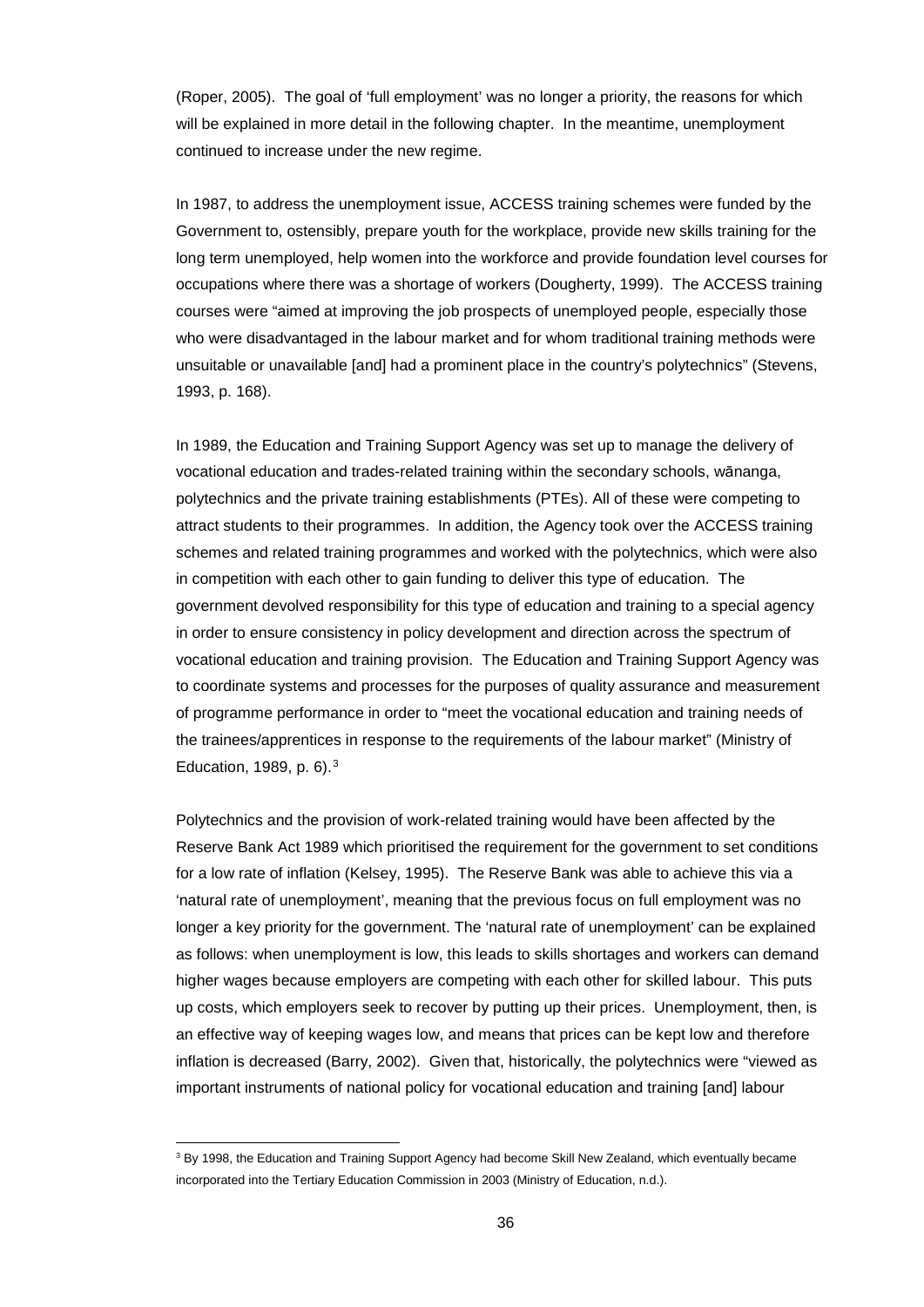market adjustment programmes (including training)" (Learning for Life II, 1989, p 40), with the expectation of gaining employment, it would seem that this was no longer necessarily the case, therefore decreasing the drive and motivation for workplace qualifications.

#### **3.8 Entrenching Neoliberalism: National-led Governments 1990-1999**

In 1990, a National government was elected and more or less picked up where the Labour government left off with even more of a focus on disestablishing the state with radical cuts in spending on welfare. When presenting the 1991 Budget to the nation, National's Finance Minister, Ruth Richardson, spoke of the "crushing burden of government spending [and that] we cannot prosper as a nation if we put spending in front of earnings" (Richardson, 1991, as cited in Kelsey, 1993). Social welfare beneficiaries would see a dramatic drop in their entitlements, and subsidies. The shift in the rhetoric around welfare became about the provision of incentives in order to become self-supporting based on the claim that "real welfare is created by people and families through their own efforts" (Richardson, 1991, as cited in Kelsey, 1993).

Perhaps one of the more controversial social security events of the time was the focus on the national superannuation scheme, on which income means-testing was introduced, and the age of entitlement was to rise from age 60 years to 65 years. The National Government was in favour of encouraging individuals to subscribe to private superannuation insurance, with only minimal state provision for the very poor. This was a huge blow to many who had worked all their lives towards retirement and the assumption that they would be receiving superannuation just as their parents had, as promised by the Labour government of 1938 with the creation of a welfare state.

With the election of the National Government in 1990, the funding cuts to education continued, leading to increases in fees for tertiary education students and the introduction of the student loan scheme. This 'user pays' system, in which the costs of education are passed on to the consumer, was in line with Treasury's claim back in 1987 that education benefits the individual, not society, and therefore the individual should pay for it (Treasury, 1987). The market-driven model of tertiary education continued apace as the new National Government remained "strongly committed to a philosophy of marketization [in the promotion of] student choice, competition and the culture of performativity" (Roberts & Codd, 2010, p. 101). Under the preceding Labour Government, the Education Act 1877 had been repealed and replaced with a new Education Act in 1989, thus enabling the commercialisation and market-driven model of education across all levels in New Zealand (Kelsey, 1998). Both universities and polytechnics were then able to offer degree-level programmes and, as a consequence, entered into competition with each other to attract students to these programmes.

The tertiary education sector has published extensively on the effects of the reforms on New Zealand universities. Briefly, the reforms led to a system of corporate managerialism never before seen in the university sector. In the new competitive environment, universities were forced to operate in a business-like manner, with their eyes on the 'bottom line' in the quest to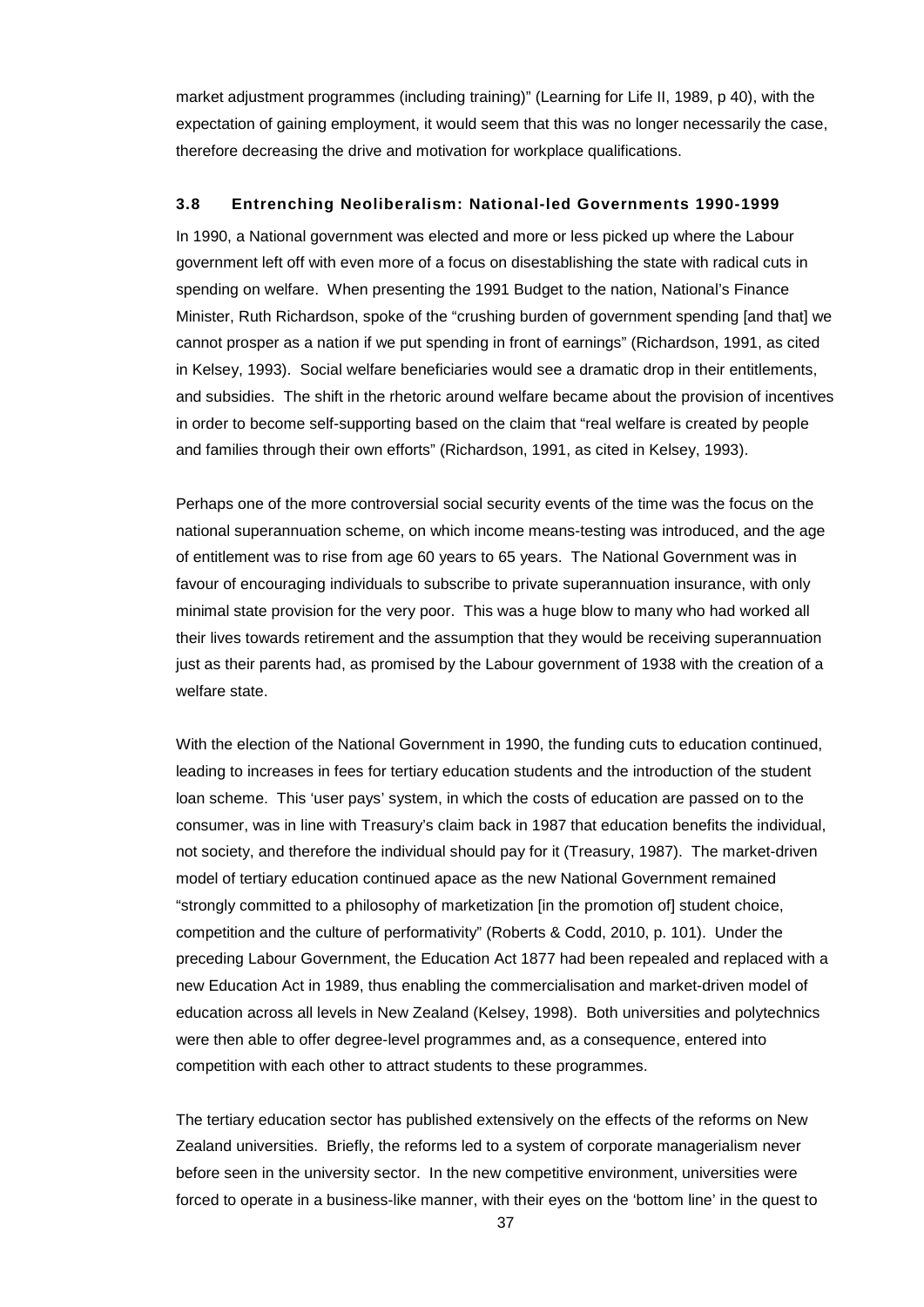get a larger slice out of the funding pie. The tertiary education sector in New Zealand operates in a highly competitive market-driven environment and competition encouraged within and between institutions. The increasingly 'hands off' approach by the government means that this sector is no longer fully funded, with tertiary education providers expected to operate more and more under business-like conditions with performance and accountability measures that are linked to increased profitability and efficiencies in the sector (Kelsey, 1998). As a result, a significant amount of time and money is spent by tertiary education institutes in trying to attract and maintain student numbers, both at the domestic level and, increasingly, through the international student market. The competitive model has led to marketing and communications, public relations and business development functions becoming increasingly prevalent across this sector as institutions look to find further ways to increase and maintain funding and revenue.

Critics of the neoliberal ideals of competition and marketisation of education have argued that a focus on performance measures and accountability leads to inequalities across the sector as tertiary institutions compete with each other for funding. However, it has also been claimed that competition and a market-led system means that institutions are able to be more responsive to their consumers and the needs of the community, and that resources can then be allocated more efficiently across the sector (Abbott, 2006). This claim reflects the neoliberal rhetoric around education: that it needs to be more 'responsive' and accountable to justify the funds that it does receive. However, this rhetoric directly opposes the statement made by Beeby in 1939, advocating the creation of a society that benefits all of its citizens; he argued that doing so was an important investment for the government and therefore should be funded accordingly. In post-reform tertiary education "the defined objectives are [now] economic ones, with no notion of any higher social purpose than maximization of material output" (Easton, 1999, p. 159).

The landscape of tertiary education has changed significantly since the disestablishment of the Keynesian social democracy that was several decades in the making since the election of the First Labour Government in 1935. Within a few short years, the range of tertiary education options in New Zealand, as outlined in Chapter Two, are much reduced with some no longer in existence, and others a shadow of their former self. After 1990, under the Bolger-led National Government, the public and social sectors saw an even more brutal pruning of governmentallocated funding, with an increasing push towards privatisation of such services, including tertiary and other types of post-school education.

Community education more or less received a death knell in 1990 with significant reductions in government funding to almost all of the community-based education providers. This kind of education provision was heavily reduced to only a handful of groups operating throughout the country, which were able to be funded by community-based trusts, by the consumer or through targeted local body funding aimed at specific groups. Eventually, the Workers Educational Association (WEA) could operate in only a few rural towns, having lost all of its government funding by the end of the 1990s (Benseman, 2005). The loss of such organisations was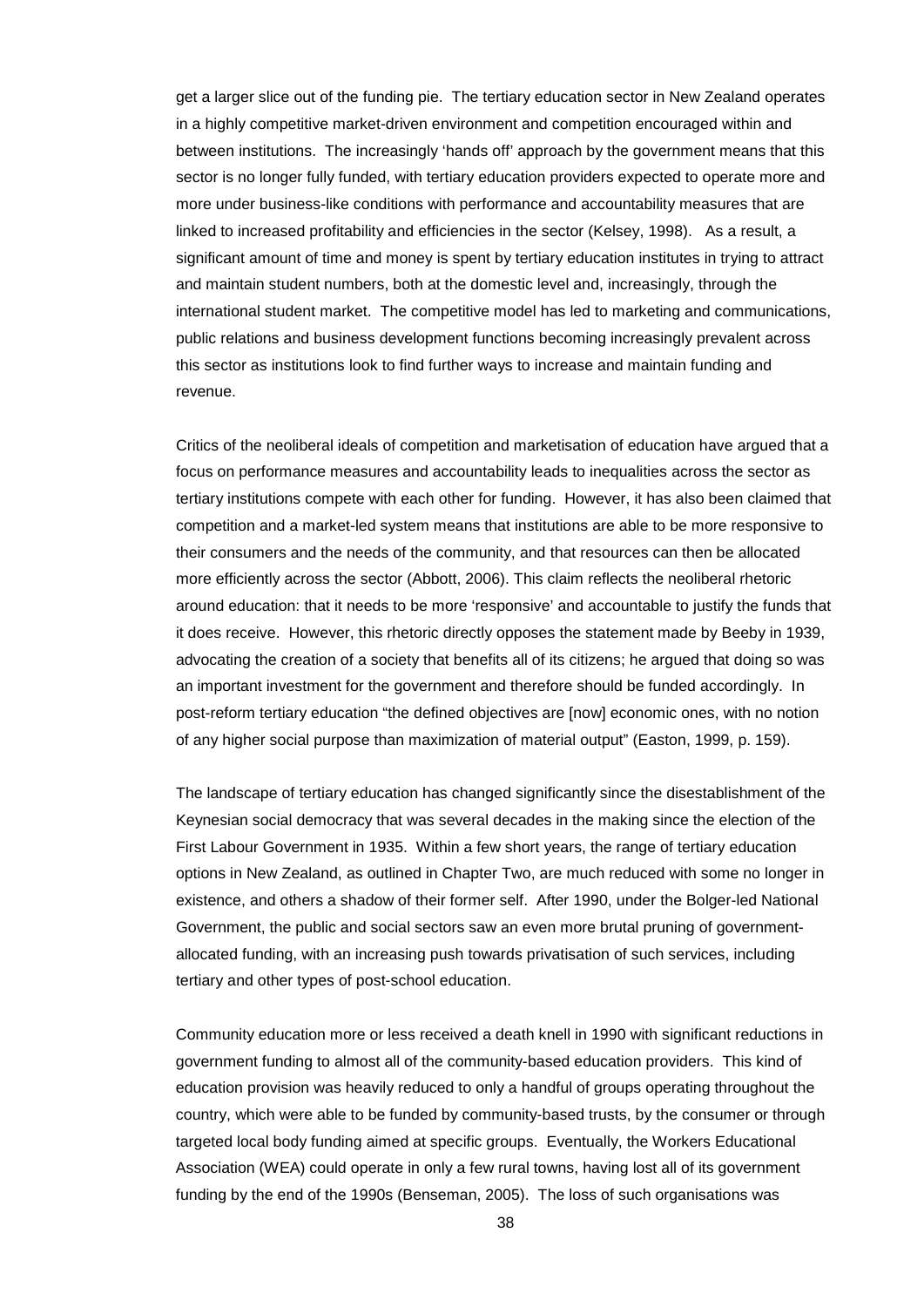significant as the WEA was involved in almost every aspect of adult and community education through the 1970s and provided key programmes - covering everything from adult literacy, book discussion groups, race relations, the Treaty of Waitangi to trade union education - in order to raise consciousness around key societal issues and to sustain active citizenship. Many of the WEA programmes were precursors to introductory or preparatory courses provided by the universities and were often a pathway into higher or further education for people who perhaps would not have had the opportunity to do so ordinarily (Tobias, 2016).

After 1989, teachers colleges also became autonomous and became responsible for their own finances and budgeting, staff and student recruitment, and programme and curriculum development. This responsibility, together with the competitive model of funding caused huge strain within the sector. In addition, the 1990s, under the National Government, saw government funding per student fall each year forcing diversification into other fields such as social work training and the provision of professional development to principals and teachers. By this time, some colleges were considering mergers with the universities and, in 1991, the first merger became official with the Hamilton Teachers College merger with Waikato University, followed in 1996 by the merging of Palmerston North Teachers College with Massey University (Alcorn, 2013).<sup>[4](#page-38-0)</sup>

In addition to the changes to polytechnics, teachers colleges and the universities, the tertiary education landscape changed further with an increasing number of Private Training Establishments (PTEs) and also with the establishment of Te Wānanga O Aotearoa, which was given official status as a tertiary institution in 1993. While this could be viewed as providing relevant solutions for Māori learners with a wide range of opportunities for work or further study, it means that there are even further pressures on the funding pool as provided by the government. The impact on the polytechnic was that the Wānanga took over much of the vocational training of Māori. In addition, there was growth in the number of PTEs, encouraged by the 1990-1999 National Government, to take on the delivery of English language teaching and low-level training programmes once offered by polytechnics. This meant that the polytechnics moved towards offering higher level degree programmes which put them in direct competition with the universities (Dougherty, 1999).

## **3.9 Education, training and polytechnics**

An important legislative change that has impacted greatly on the polytechnics was the 1992 Industry Training Act, which effectively ended government-funded apprenticeship programmes. This had a major effect on polytechnics in that they were no longer funded directly by the government to provide the 'off-the–job' training as previously required by the traditional apprentice model. The responsibility for this was transferred to industry via Industry Training Organisations (ITOs) in an attempt to create closer links with industry requirements in terms of training. This meant that polytechnics might be contracted to deliver the 'off-the–job' training,

<span id="page-38-0"></span><sup>&</sup>lt;sup>4</sup> By 2007 all the teacher training colleges or colleges of education in New Zealand had either closed or merged with the universities, and so were no longer standalone institutions in their own right.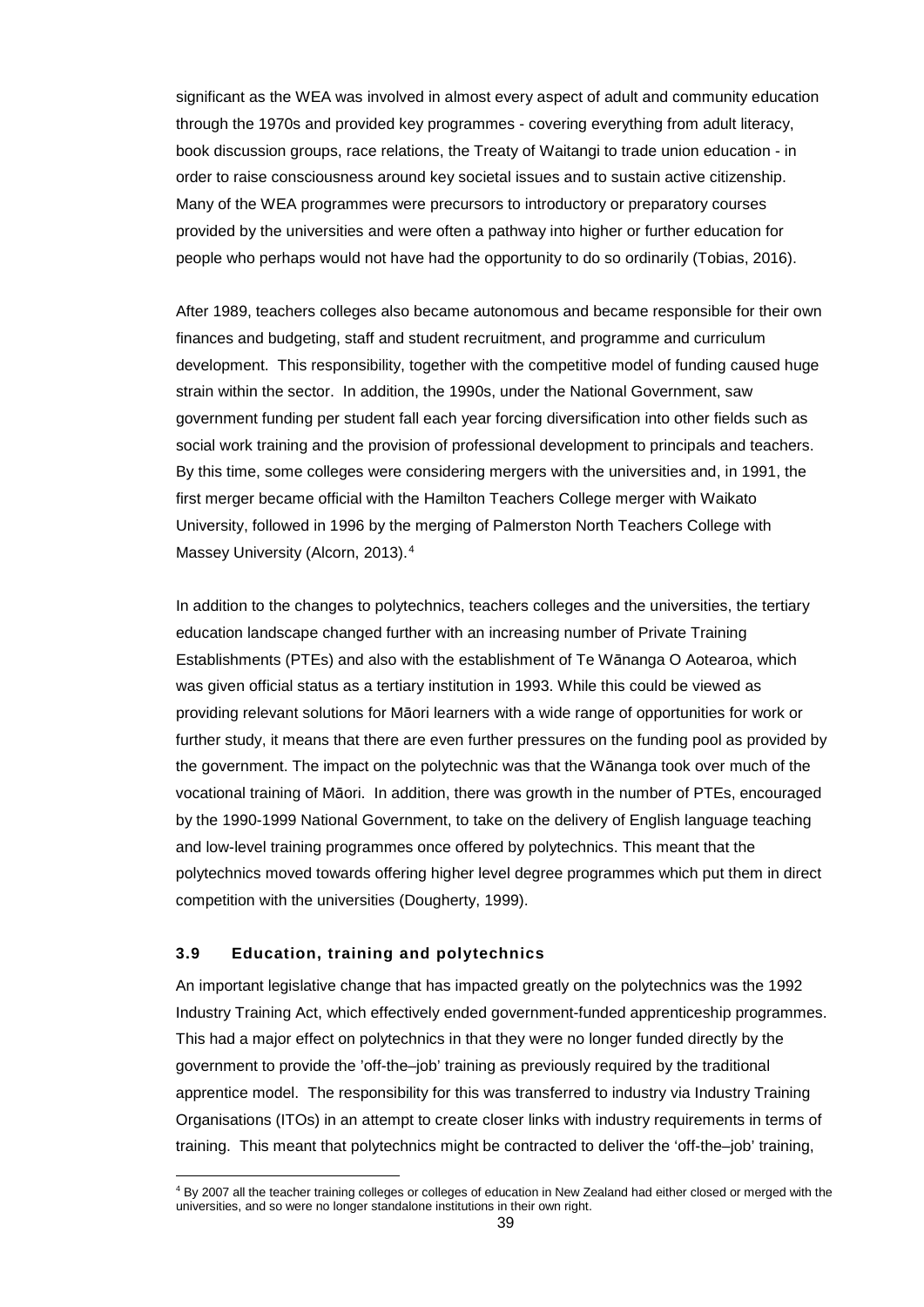but ITOs could also utilise other institutions outside of this sector (Ministry of Education, n.d.). The response of the polytechnic sector to these changes needs to be investigated further, however it does seem that polytechnics became increasingly focused on the degree-level market and less so on the provision of trades-related education.

The competitive model in which universities and polytechnics were expected to operate meant that the boundaries between the two became increasingly blurred with both able to offer degree level programmes up to doctoral level. In an attempt to increase access to funding, it would seem that the polytechnics neglected their *raison d'etre,* that of delivering vocational education and training at the pre-degree levels, with the development of more and more degree programmes often in direct competition with the universities:

"The polytechnic system has become a growth industry without a real sense of identity or purpose … it is trying to be all things to all people. It can be argued that this was true of the universities too … neither set of institutions had a very clear role". (Butterworth and Tarling, 1994, p. 18).

The largest technical institute in New Zealand, the Auckland Institute of Technology (AIT), was the first technical institution to offer a degree-level programme in 1991, with its Bachelor of Physiotherapy, and offered the first postgraduate degree, a Master of Health Sciences, in 1996. In 2000, AIT achieved university status and became Auckland University of Technology (Auckland University of Technology, n.d.).

Regarding the role of the polytechnic in the delivery of work programmes, in 1993, a reshuffle of funding and priorities in such schemes towards a more targeted approach led to the end of the ACCESS training schemes and the introduction of a new programme known as Training Opportunities Programmes (TOP). This was designed for the most underrepresented groups in employment to improve and build on their employment skills (Stolte, 2004). The polytechnics were instrumental in the delivery of these programmes with a range of courses that could be used towards a qualification as well as short courses in pre-employment preparation, basic trade skills and other skills-based courses (Dougherty, 1999).

The polytechnics in New Zealand operated under a new structure within the Ministry of Education which meant that polytechnics were completely separate from the secondary schooling system. To that end, polytechnic 'principals' were required to become Chief Executive Officers with new responsibilities in running the institutions in a business-like manner, perhaps even more so than other education institutions, including universities (Connell, 2013). Technological advances and a decline in the demand for New Zealand products meant that there were significant job losses in the manufacturing sector (Ministry of Education, n.d.), which led to less apprenticeships being offered. Vocational training was affected in that "it was believed that to retain a relatively high wage economy, New Zealand's workforce would need to develop skills to use new technologies and production processes (Ministry of Education, n.d., p 7). Polytechnics were also becoming increasingly involved in the provision of degree-level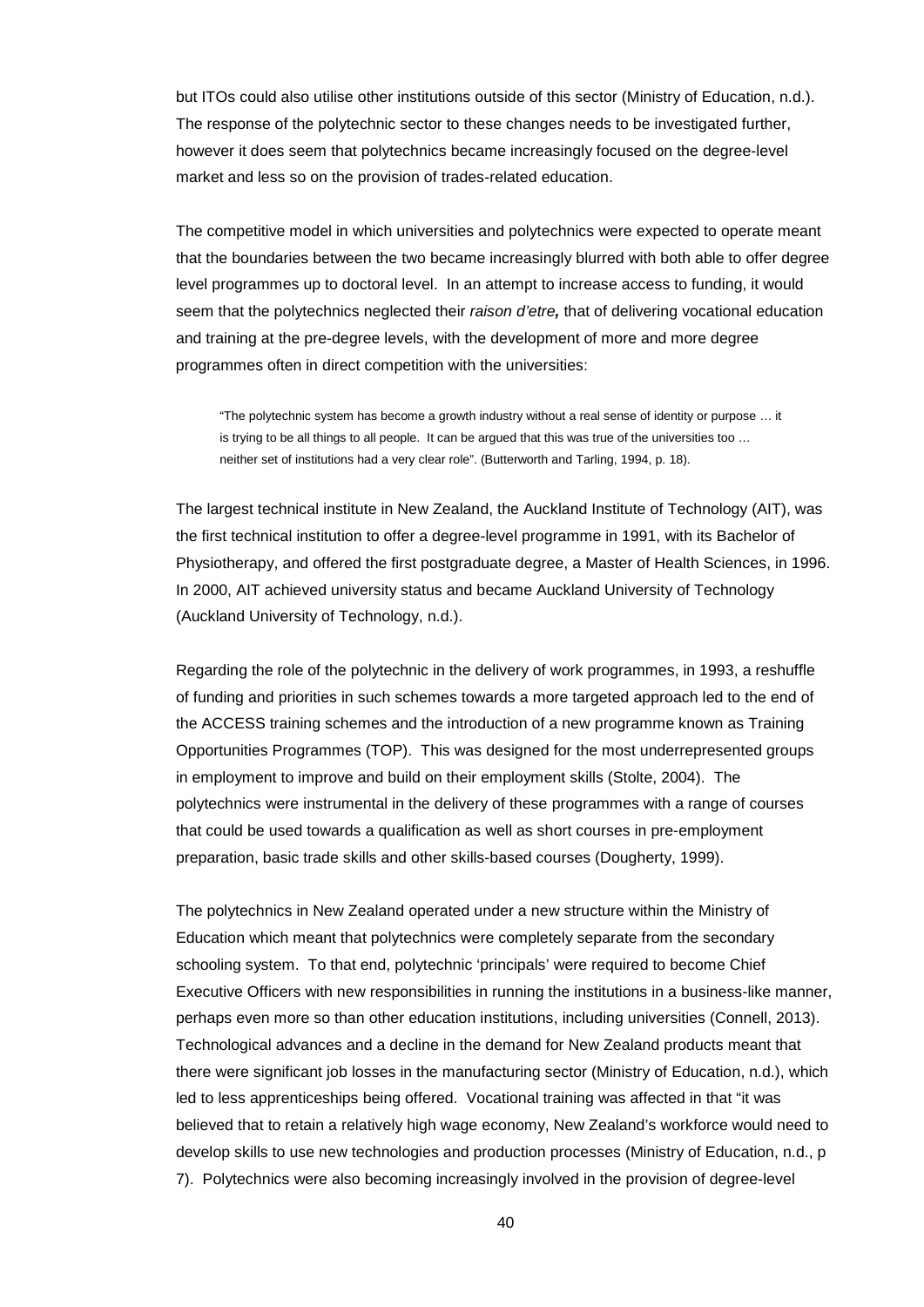programmes and, because of this, it has been suggested that the role of the polytechnic, in light of the reforms of the 1990s, became increasingly blurred (Dougherty, 1999), particularly as ITPs were no longer key players in the provision of trades-related education (Kelsey, 1995).

The abolition of the Apprenticeship Act (1983) and the shift away from manufacturing and industry in favour of cheaper goods produced offshore (deindustrialization), and the move towards privatization of the vocational sector, meant that the polytechnic was no longer the sole provider of support for apprenticeship training, and many trades-related training and support were shifted to the private sector or to industry-based organisations. The Apprenticeship Act (1983) was replaced by the Industry Training Act (1992) and ended government-funded apprenticeships, which had a major impact on polytechnics as they no longer received direct funding from the government to provide the 'off-the–job' training required by the traditional apprentice model. The responsibility for this was transferred to industry via Industry Training Organisations (ITOs) in an attempt to create closer links with industry training requirements. Polytechnics might be contracted to deliver the 'off-the–job' training, but ITOs could also utilise other institutions outside of this sector (Ministry of Education, n.d.).

## **3.10 Conclusion**

The tertiary education policy agenda pursued by successive neoliberal governments between 1984 and 1999 represented a radical shift in focus. Instead of an investment in an educated society, tertiary education was seen as benefiting the individual and therefore not the responsibility of the government. The market-driven environment meant that tertiary education institutions had to operate in competition with each other for students and funding. The private sector became increasingly involved in the delivery of tertiary education; privately owned institutions were able to "set fees according to their assessment of the market price, given supply, demand, and their competitive positioning" (Kelsey, 1998, p. 65). The boundaries between institutions (i.e. universities and polytechnics, and what they offered), became increasingly blurred.

Thus, the long-established identity and purpose of tertiary education was challenged and eroded by a neoliberal agenda. Increased efficiencies were sought in the sector, as the government divested itself of the costly burden of tertiary education provision. The public providers came under pressure to meet the demands of a corporate, business-like model in which efficiency, profits and accountability were all important, to the detriment of the actual 'business' of teaching and learning. There was pressure to consistently meet certain criteria, based on the claim that the traditional ways of doing things were somehow "bad", and that new ways of preparing students for the 'uncertain future' was good (without the need for change being defined or explained).

Competition between providers was encouraged and mandated by neoliberal policy, but left institutions fighting for an ever-decreasing pool of funding. The smaller, local community institutions having to pitch for funding alongside the large, urban institutions led to mergers of smaller institutions. Eventually, established universities sold off parts of their portfolios to the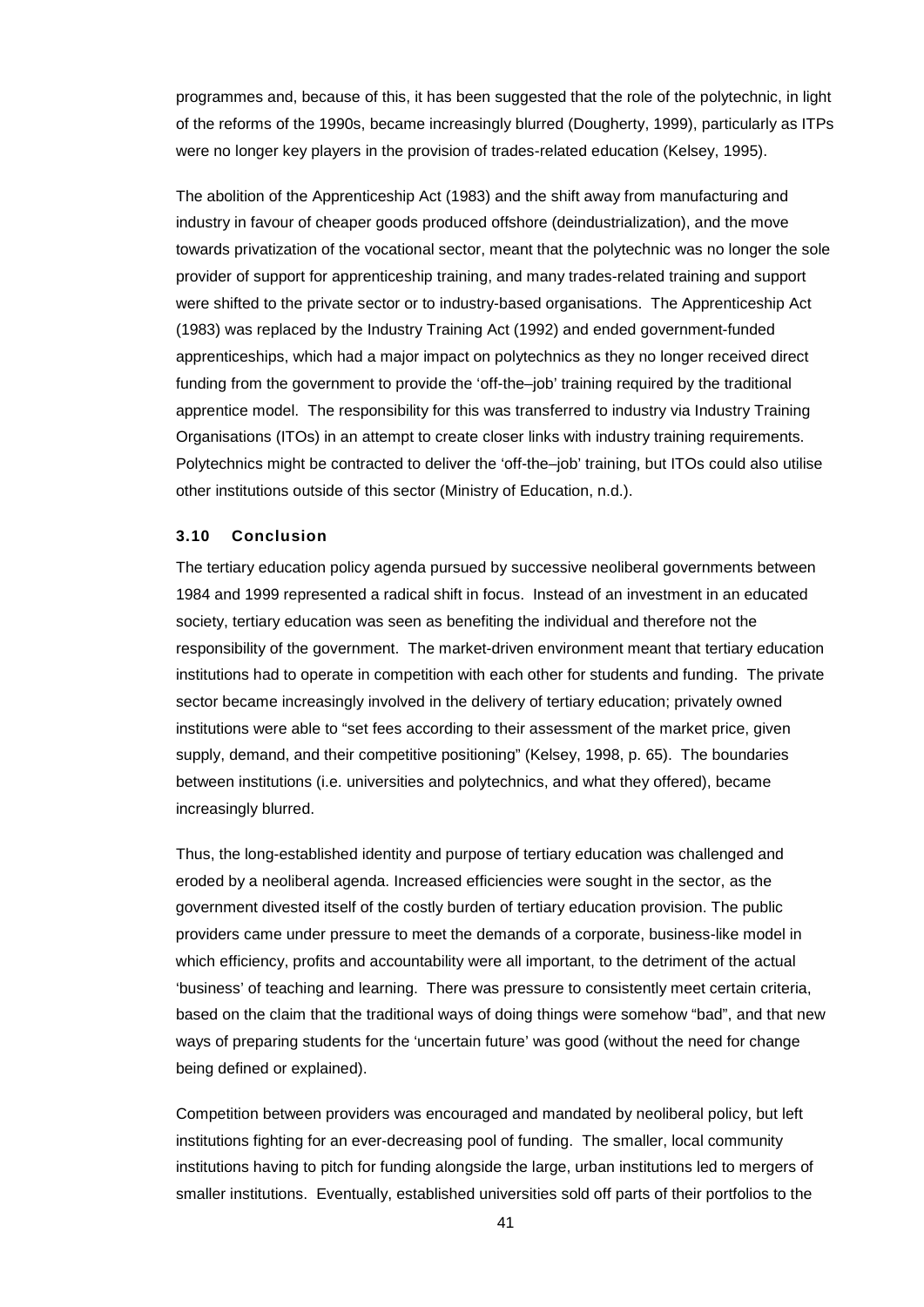private sector, which also bought up parts of vocational education that was once the domain of the polytechnic. The polytechnics were increasingly marginalized, as evidenced by the changes to the 1992 Industry Training Act, and they were sidelined in the provision of trades-related training. In addition, the increased role of the private sector in providing employment skills programmes and other entry level tertiary education provision led to a further layer of competition for polytechnics against the private training establishments for funding.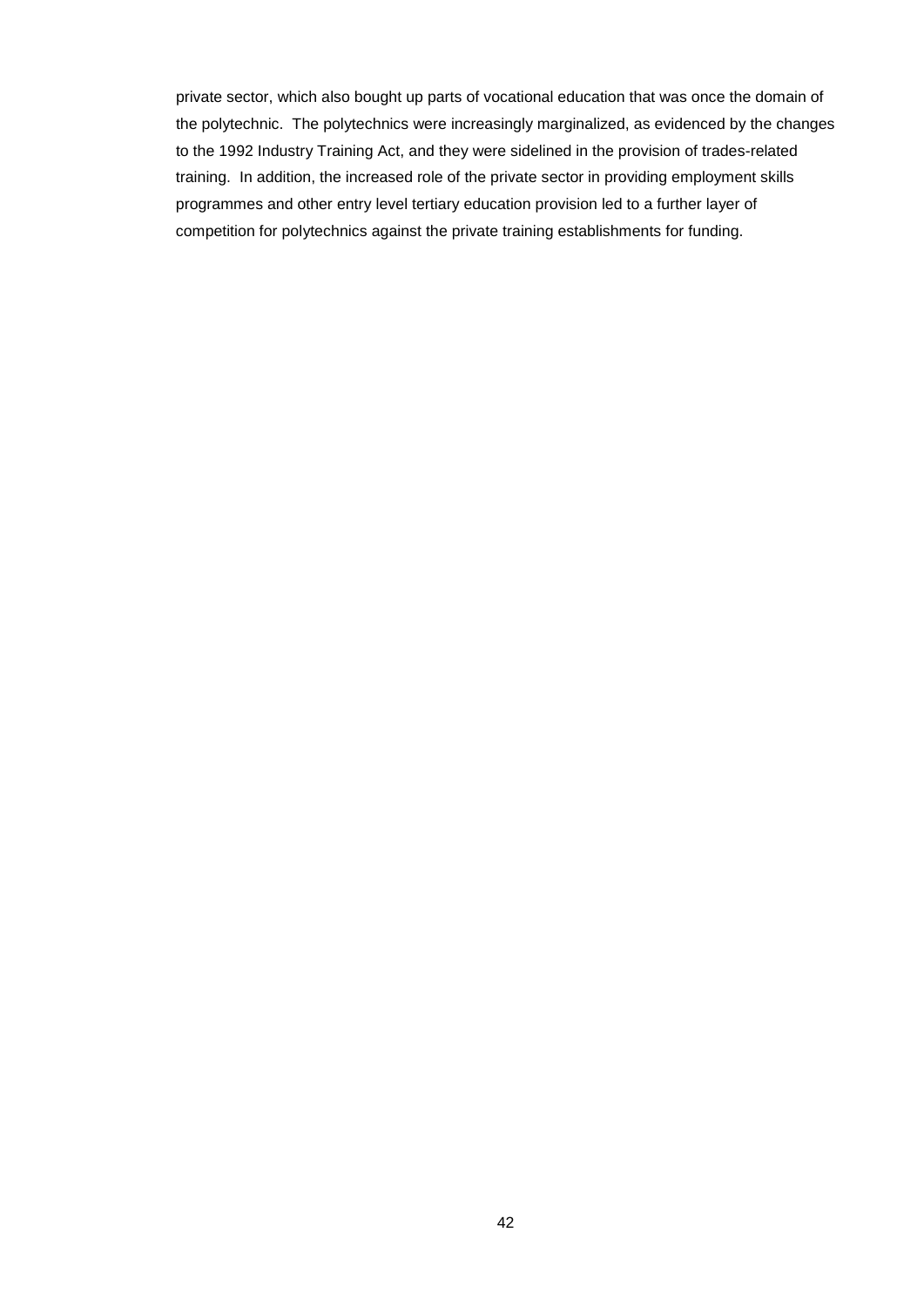#### **Chapter Four: From the Third Way to the Productivity Commission 1999-2008**

#### **4.1 Introduction**

This chapter outlines a change in policy development for tertiary education that began with the 1999 Labour-Alliance coalition government. There was a shift away from policy development directly associated with neoliberal ideology towards what is known as the 'Third Way'. I consider how this policy approach differed from the neoliberal policy regime that had been in place in New Zealand since 1984. I focus on the education sector in relation to the creation of a so-called 'knowledge economy'. Particular attention will be given to the origins of the Tertiary Education Commission and its key policy documents in order to explain their impact upon on the polytechnic sector, and the delivery of vocational education in New Zealand.

## **4.2 A Third Way? Labour-led Governments 1999-2008**

In 1999, the election of a centre-left Labour-Alliance coalition government signalled the beginning of an era known as the Third Way, an "alternative to both the neoliberalism of the New Right and the 'old style' social democracy of the Keynesian welfare state" (Codd, 2002, p. 32). After 15 years of a neoliberal regime which saw the dismantling of the welfare state, the introduction of free market principles and the privatization of major state assets, the new government promised a respite and a change in direction (Kelsey, 2002). Following Tony Blair's New Labour Government in the United Kingdom, and the Clinton administration in the USA, the Third Way was an attempt to soften the legacy of the neoliberal policy regime, with a new agenda which would incorporate the "value of community, commitment to equality of opportunity, an emphasis on responsibility, and a belief in accountability" (Roper, 2005).

Generally described as a form of "benevolent pragmatism" (Roper, 2005), the Third Way also retained some precepts from the neoliberal era, including the encouragement of business, entrepreneurship, and the creation of wealth in the global context of a 'knowledge economy' (Roper, 2005). The latter phrase was prevalent throughout Third Way discourse and influenced the development of tertiary education policy in New Zealand.

The Labour-Alliance coalition government "would pursue values such as equality, social solidarity, community and social justice [within] a basically capitalist economic system" (Kelsey, 2002, p. 61). Descriptions of Third Way politics appear to show a softer and more gentle policy direction in order to redress some of the social injustices created by the hands-off approach of neoliberal policy. Kelsey notes that Third Way politics is "less a political theory than a programme of political management, and that [it does] not disturb any existing interests and has no enemies" (Kelsey, 2002, p 54). Third Way politics and policy is underwhelming in terms of making any real changes, but it does acknowledge that neoliberalism might have gone too far, and that a more balanced approach is necessary in future policy development. However, such an approach was unlikely to be sustainable. As Jane Kelsey observed at the time, the Labour-Alliance coalition government was "elected to govern in an era where the ideology of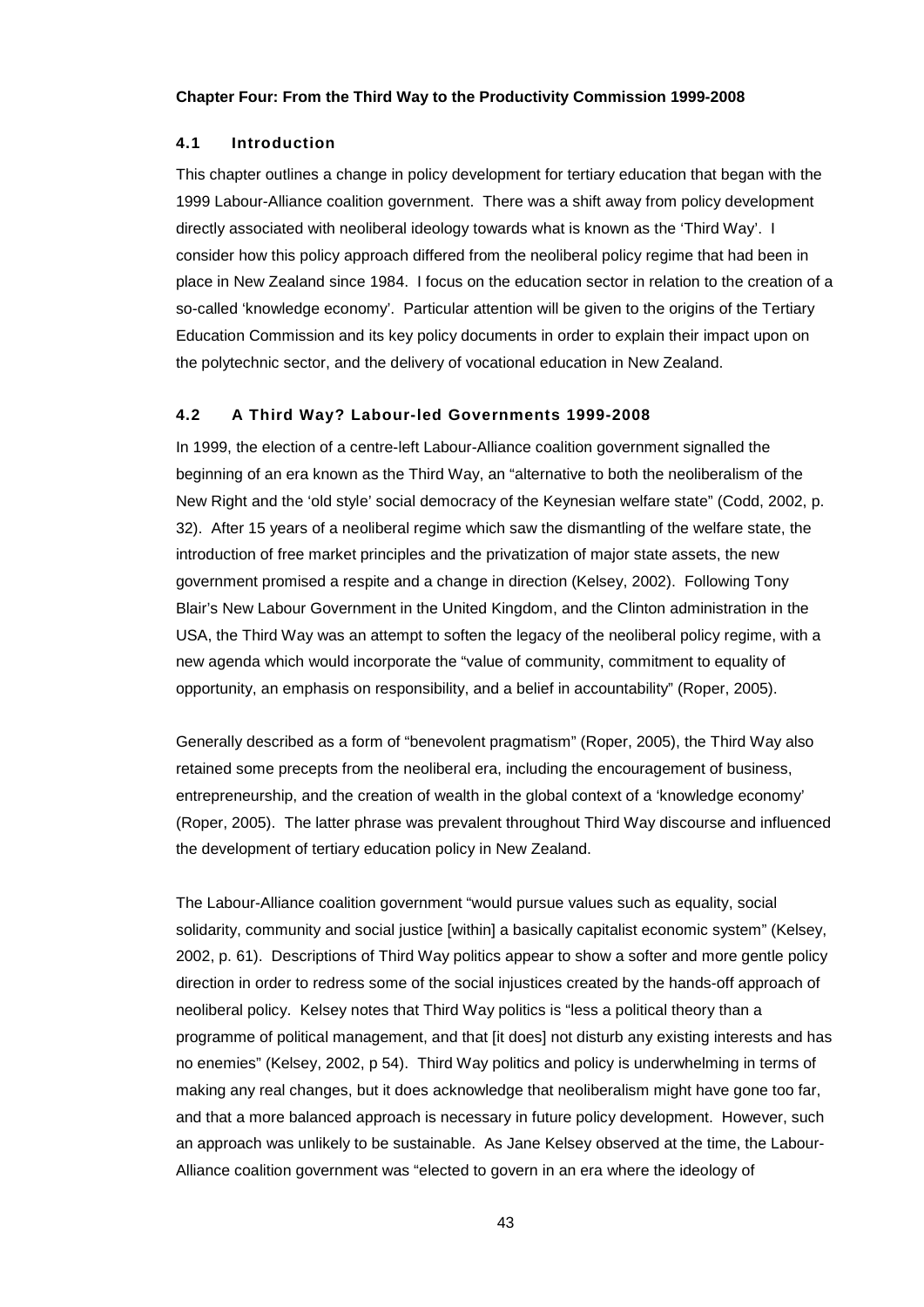globalization is still in the ascendancy and [as such] they lack the courage or inclination to challenge that agenda" (Kelsey, 2002, p. 60).

Nonetheless, the new government set about its task to rein in some of the more hardcore neoliberal decisions made by previous governments. Amongst this government's many commitments was an attempt to create more jobs; provide a fairer deal for tertiary students on the student loan scheme; place more focus on patient care within the health system; and start an income-related savings scheme to future-proof superannuation. This government removed the interest on student loans, enabled a significant cash injection into Arts and Culture, increased the minimum wage and introduced a model of partial elections for district health boards (Kelsey, 2002). There were plenty of policy innovations, but as Kelsey (2002) pointed out, the general programme lacked coherency, many decisions tended to be ad hoc, and were not underpinned by a strong philosophy for social democratic change.

Government spending was still restrained in many areas, with 'fiscal austerity' being a key aspect of Third Way politics. There would be no return to the previous levels of social spending on welfare and infrastructure. In addition, employment relations would be altered only slightly following the National Government's introduction of the Employment Contracts Act (ECA) in 1991. The 2000 Employment Relations Act was an attempt to 'soften' the impact of the ECA with the restoration of collective bargaining. However, the maintenance of voluntary unionism meant that the unions would never have the influence that they once had in industrial relations and employment matters. Therefore "New Zealand's employment related legislation remained at the neoliberal end of the spectrum" and further entrenched the neoliberal approach to employment (Kelsey, 2002, p. 76). The notion of full-employment, again, was not part of the new government's policy. Instead the creation of flexible labour markets within a competitive business environment was encouraged and sustained (Roper, 2005).

### **4.3 Tertiary Education Policy**

The National Government's market-led model for tertiary education became less of a focus for the new government (Codd, 2002). Instead, the establishment of the Tertiary Education Advisory Commission (TEAC) responded to what was presented as continued critical challenges in tertiary education. The TEAC was tasked with advising the Minister of Education on policy direction for tertiary education in New Zealand (in contrast to the neoliberal ideal of a 'hands off' government). The new approach suggested that the government should be actively engaged with the tertiary education system. The TEAC was charged with proposing "mechanisms which [would] enable such engagement in a manner that [respected] the principle of autonomy and retains flexibility within the system" (TEAC, 2000, p. 6).

Globalisation and the creation of a knowledge economy became a significant focus in the early years of the coalition government. New technologies were enabling faster and easier communication and transactions across the globe (Olssen & Peters, 2005). It became increasingly important for New Zealand to be a part of this globalisation trend (Roberts, 2005).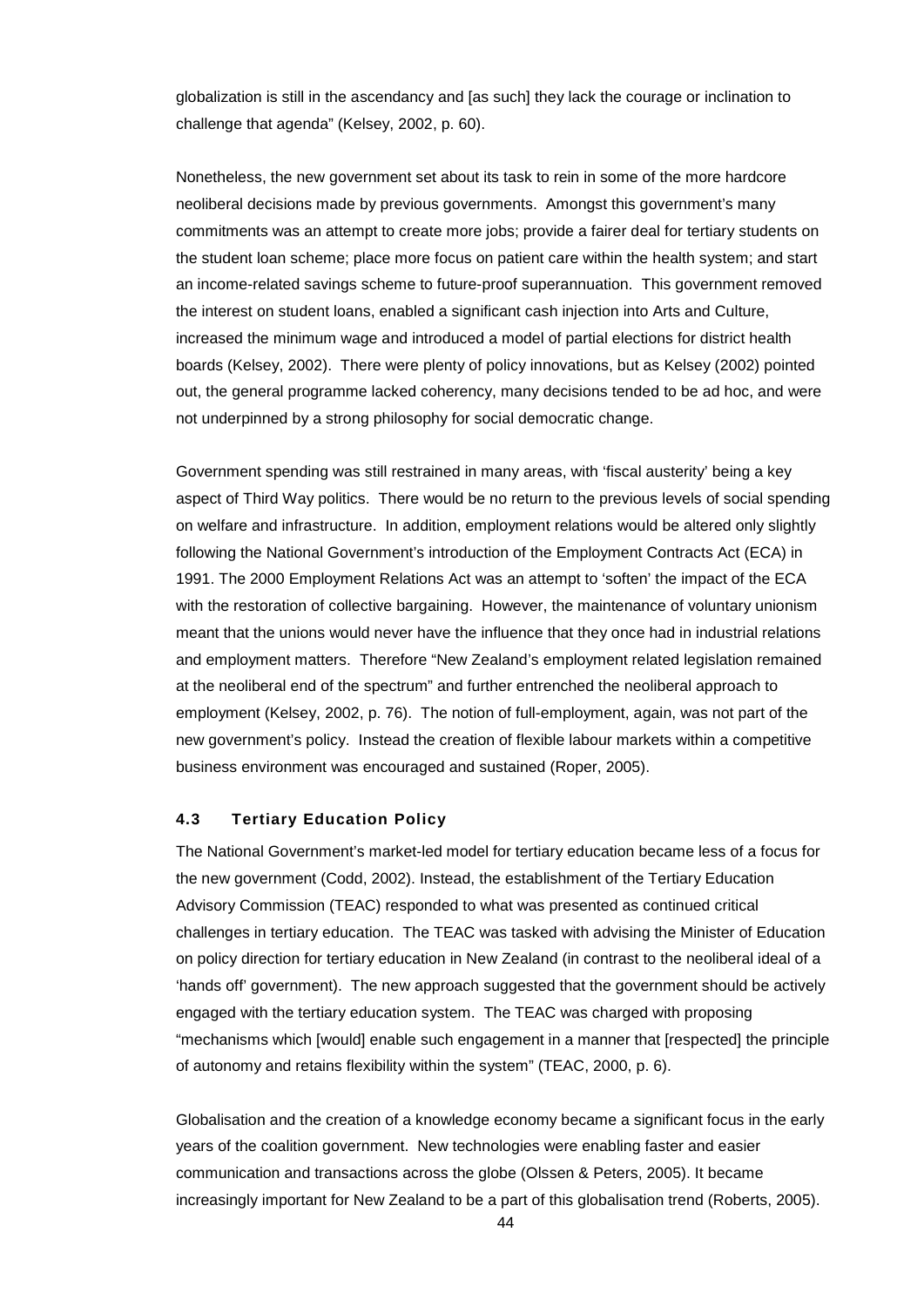Education became the vehicle which would enable New Zealand to become a 'knowledge economy' or 'knowledge society' (Olssen & Peters, 2005). The relationship between lifelong learning and a knowledge society is discussed at length in the new policy, with tertiary education seen as integral in achieving and maintaining this. The TEAC determined that it was of utmost importance to inform and educate citizens who could contribute to their community and society as a whole. The tertiary education system needed to enable and sustain this development.

The Tertiary Education Advisory Commission produced four policy documents during its tenure. The first, *Shaping a Shared Vision* (2000), was an attempt to pull together the current thinking about the definition of creating a knowledge society, and the role of tertiary education. The TEAC believed that "the tertiary education system needs to be designed to respond to the challenge of lifelong learning in a knowledge society, [which] may require new ways of organizing, delivering, and recognizing tertiary education and learning" (TEAC, 2000, p. 6). Throughout this initial policy document, reference is made to the role of tertiary education in New Zealand's success in participating in a global society, with keywords such as 'knowledge', 'innovation', 'wealth generation', 'excellence' and 'the knowledge society' scattered liberally throughout. The reader is struck by the sense of urgency in the words. If New Zealand does not address these "serious problems" within an unresponsive and inflexible tertiary education system, then the consequences would be dire. It is also noticeable that the consequences are never quite spelled out, but that we must, as a nation, act in haste to avoid them. The Third Way is prevalent in the language with references to the need to be 'fair' and 'inclusive' and the importance of education in the promotion of 'social cohesion' and the cultivation of 'personal wellbeing'.

The second policy document, *Shaping the System* (2001) was the first of three reports detailing the policies that would bring about changes to the tertiary education sector in order to enable a 'knowledge society'. The document outlined how the policies would be implemented and included recommendations, such as the establishment of a tertiary education commission that would have responsibility and oversight over tertiary education in New Zealand. The new commission would be the driver of policy direction under the watch of the Minister of Education, and would be instrumental in the development of a tertiary education strategy (TES). The key influences for the TES were the previous policy documents *Learning for Life I and II* (1989). In addition, the document included many references to 'globalisation', 'quality assurance', having a tertiary education system that is 'proactive', being 'responsive to technological changes' and, as evidenced in the following excerpt, the importance of the sector in the 'development of a knowledge society':

Knowledge and learning have always been of central importance to society; and in today's modern economy the tertiary education system plays a pivotal role in meeting the nation's knowledge needs… The shifts in production, application and dissemination of knowledge, these are the new sets of skills required in the workforce [and] tertiary education providers will have little option but to adapt, if they are to meet the challenges posed by the knowledge society" (TEAC, 2001, p.14).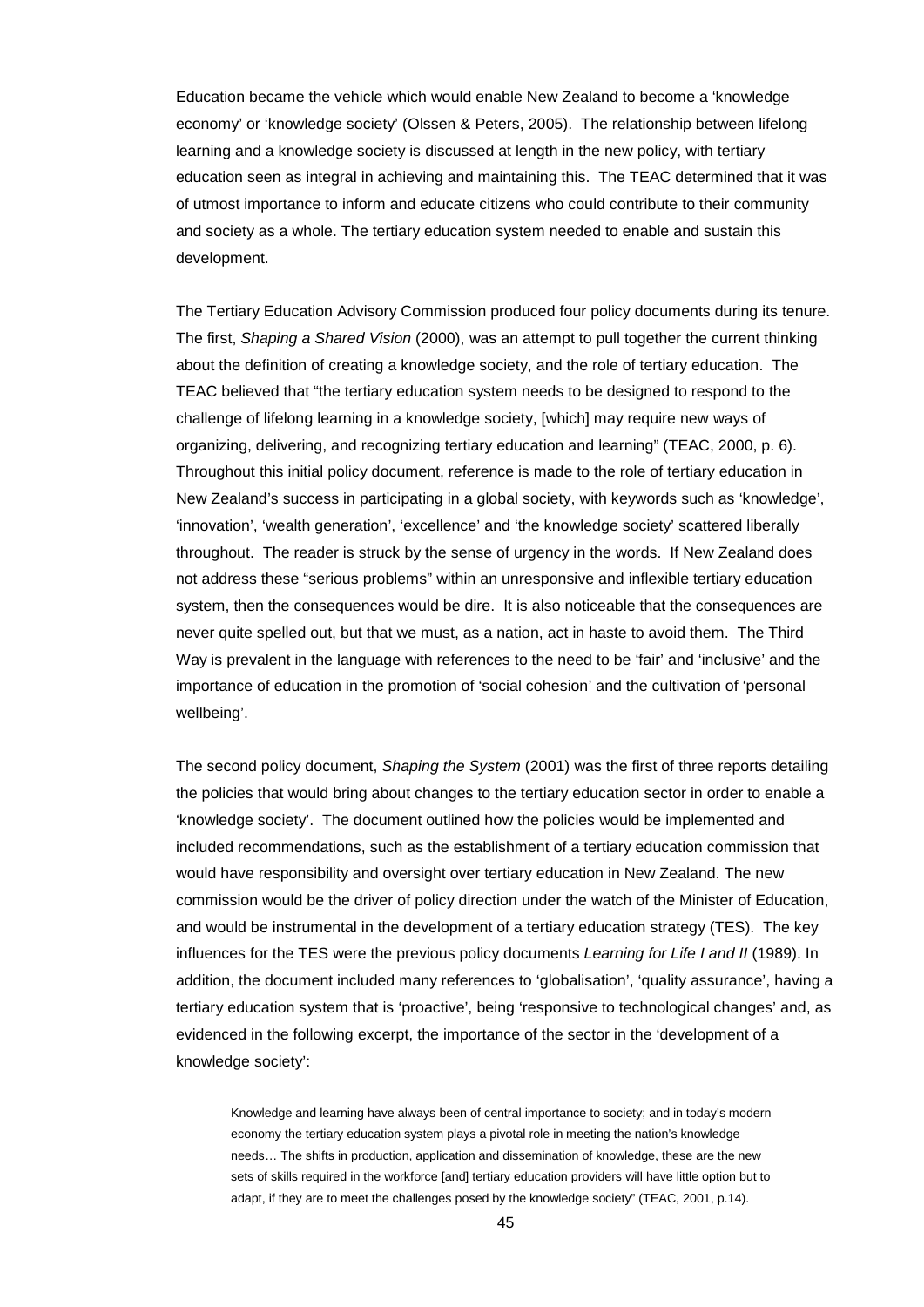The second report, *Shaping the Strategy* (July, 2001) outlined a number of key priorities for the achievement of "national goals for economic and social development … to compete successfully in a global environment" (TEAC, 2001, p. 6). The national strategic goals are as follows:

- "innovation;
- economic development;
- social development;
- environmental sustainability; and
- fulfilling the obligations of the Treaty of Waitangi" (TEAC, 2001, p. 6).

The report stated that there is to be a 'paradigm shift' in tertiary education, from the direction dictated by consumer-driven demand towards a sector that is 'collaborative' and 'cooperative' and very much included in the wider economic and social policy strategies being developed within the new political environment.

The document referred to the 'scarcity of resources' and the decisions that would need to be made to ensure 'quality' throughout the system. The definition of quality is linked to 'excellence', 'fitness for purpose' and 'value for money'. There is a perceived need to have more 'outcome focused measures' in order to assess quality in the system. Increasing access to tertiary education is a priority as: "the accelerating transition to knowledge-based societies has increased the need for higher levels of educational achievement and competency. Economic success is highly dependent on increasing productivity and the speed with which new information can be turned to economic advantage…" (TEAC, 2001, p 15). Methods for quality assessment and accountability in the sector, the encouragement of greater participation in tertiary education, the accomplishment of key strategic goals are discussed at length. A Tertiary Education Commission (TEC) is proposed as the agency to be responsible for oversight and 'steering' tertiary education in the right direction to meet these goals.

*Shaping the Funding Framework* (November, 2001), the third report proposed a new model for funding tertiary education linked to the goals set by the tertiary education strategy (TES). The TEAC believed that, pre-2001, tertiary education funding was fragmented, "suffered from a lack of steering" and lacked coherency. At that time, there were different funding models for tertiary education providers (including polytechnics and private training establishments) and industry training providers. Tertiary education was funded using the EFTs model (equivalent full-time students) whereas industry training was funded by a purchasing system. Criticisms of the two systems included lack of transparency and predictability, the high costs of implementation and different accountabilities leading to inequalities in the system for learners.

The new policy proposed a "single funding formula" with a separate fund for adult and community education. Students would continue to contribute to the cost of their study, and learning institutions and private providers would be free to set their own fee levels. A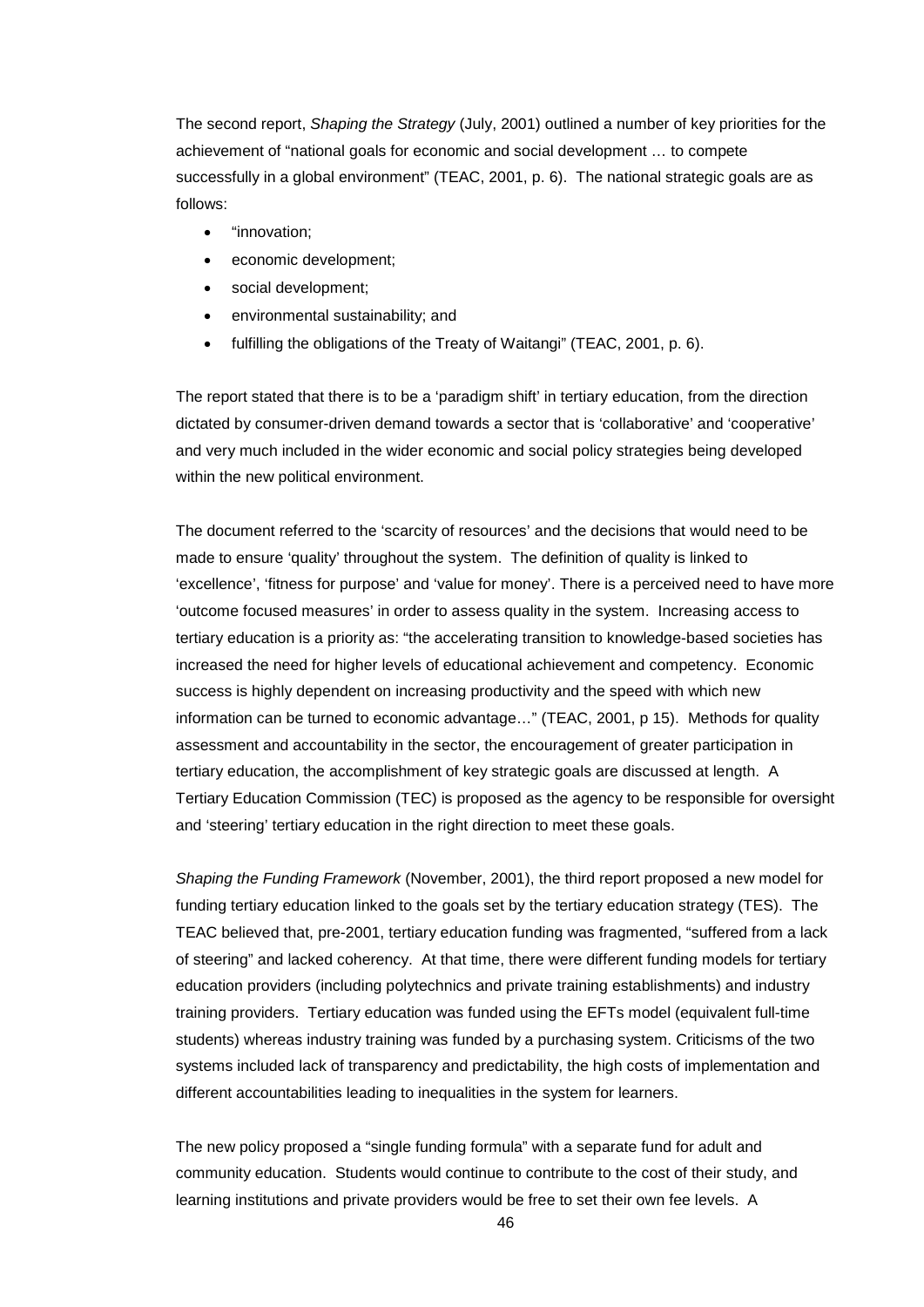Performance-Based Research Fund (PBRF) would also be established in order to "promote the pursuit of research quality and the retention of talented staff, as well as enhancing the ability of researchers to conduct world-class research" (TEAC, 2001, p xi). The PBRF would also be a means of measuring and improving the quality of tertiary education within the sector. The final report of the TEAC is the longest of the four reports, and it goes into great detail about the funding mechanisms for tertiary education. References to enhancement of 'quality', 'performance', 'effectiveness', 'efficiency', 'accountability' and 'equity' are common throughout the document.

The TEAC completed its work by the end of 2001 and subsequently evolved into the Tertiary Education Commission (TEC) in 2002. This organisation would continue to advise on and maintain policy direction for tertiary education (Roberts & Codd, 2010). The first tertiary education strategy (TES), known as the *Baseline Monitoring Report* was released in 2002, for the period 2002-2007. The strategy document outlined the future direction of tertiary education to "open up tertiary education to a closer relationship with our economy and society" (TEC, 2002, p. 1), thus continuing and strengthening the link between education and business and employers. In addition, the strategy also included a number of change messages by which tertiary education organisations would be measured in terms of progress. The change messages were:

- "Greater alignment with national goals
- Stronger linkages with business and other external stakeholders
- Effective partnership arrangements with Maori communities
- Increased responsiveness to the needs of, and wider access for, learners
- More future-focused strategies
- Improved global linkages
- Greater collaboration and rationalisation within the system
- Increased quality, performance, effectiveness, efficiency and transparency
- A culture of optimism and creativity." (TEC, 2002, p. 4)

The inaugural tertiary education strategy was focused on the measurement of tertiary education organisations' performance and achievement towards the national goals. A key function of the TEC would be to monitor this and report on progress to the Minister of Education.

# **4.4 The Spread of Business and Managerialist Discourses in Tertiary Education**

Despite the softening of the more hardcore neoliberal policy changes, with the election of a Labour-Alliance coalition government and the advent of Third Way politics, it would seem that the role of market forces, competition and the language of neoliberalism were still very much prevalent. Roberts (2004) wrote about the "illusory notion of inclusiveness" that can be found in the TEAC documents and went on as follows: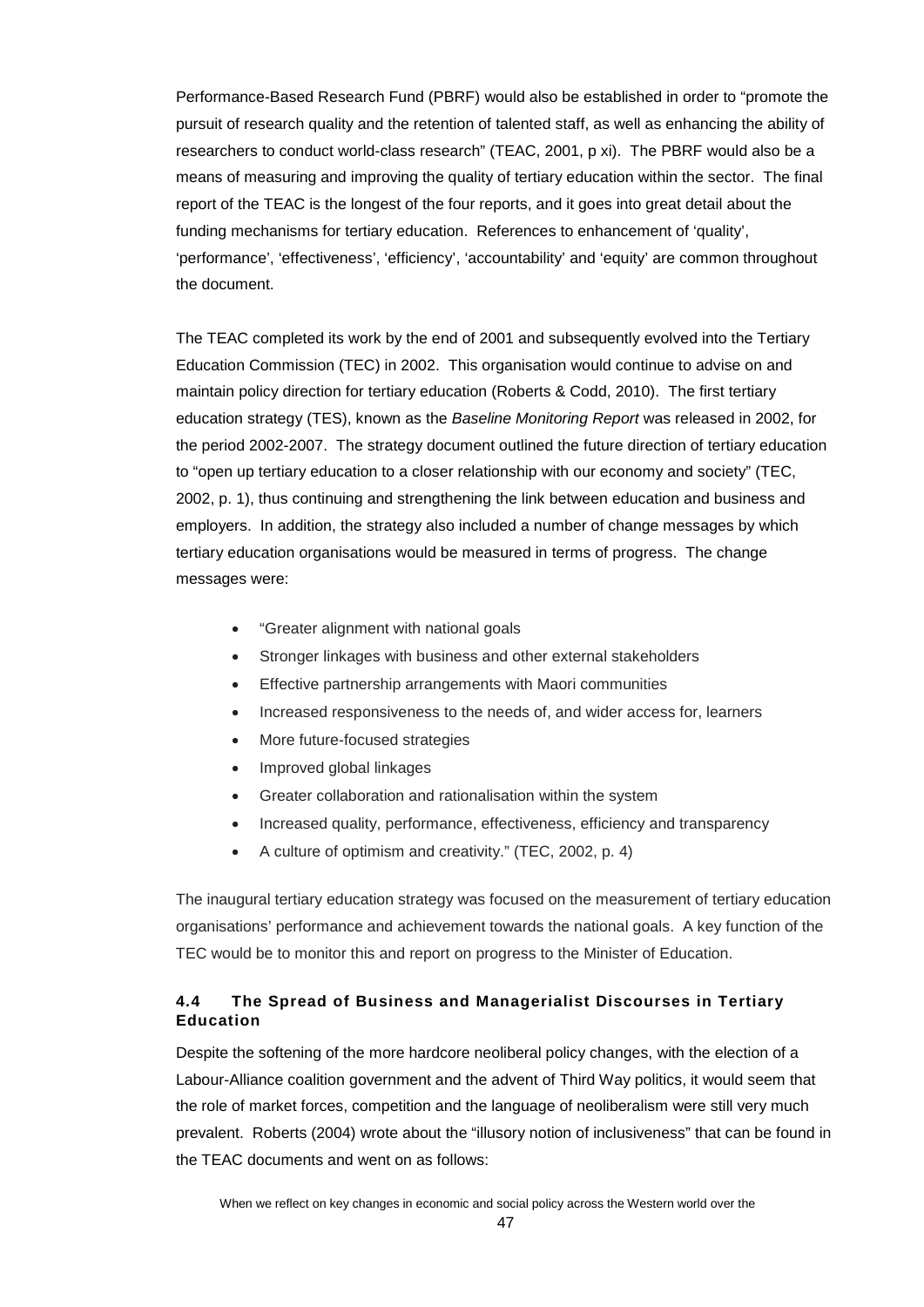past two decades, it is clear that a new neo-liberal form of knowledge has emerged: what might be called 'market knowledge' … which has become a dominant discourse … those who seek to understand the world in market terms speak to others, and to themselves, in terms such as these: consumers, clients, providers, stakeholders, choice, competition, inputs, outputs … performance indicators, rationalizing, and so on" (Robert, 2004, p 357).

Codd (2002) wrote, too, that while the TEAC proposals outlined a more cohesive and collaborative approach to tertiary education and favoured a more inclusive and socially beneficial system, there remained an underlying sub-text. It is resolutely neoliberal in ensuring that the system continues to serve the labour market, maintains economic efficiency and supports the shift towards a knowledge society and economy. In this context, globalisation is seen as inevitable, and therefore unavoidable. The TEAC proposals, Codd remarked, may result in a "highly centralised and regulated system which meets the needs of the new global economy but falls short in its contributions to democratic culture and the formation of citizens who are tolerant, critical and informed" (Codd, 2002, p. 55).

By the late 1990s, neoliberalism was influencing almost every facet of society, and tertiary education was no exception, the universities and polytechnics remained locked into a model of marketisation and corporatisation. With funding no longer guaranteed by the state, institutions had to find other ways to generate capital, while competing with each other and, increasingly, with private sector providers:

Tertiary education must be redefined as primarily a private good, a commodity to be bought and sold in an artificially constructed education market driven by the forces of supply and demand. Greater dependence on private financing and competition are expected to stimulate efficiency, innovation, and responsiveness. Education is reduced to training and information transfer, and measured through accreditation of standardized outputs (Kelsey, 1998, p. 52).

During the period under review in this chapter, tertiary education funding became linked to performance; a set of performance criteria needed to be met in order to retain funding. Institutions had to be able to show that their courses and programmes "support the achievement of the national strategic goals and tertiary education priorities" (TEAC, 2001, p. 29). Measurement of performance and educational quality in polytechnics, ITOs, private training establishments and wānanga was conducted by the New Zealand Qualifications Authority (NZQA). The quality and performance of the universities remained within the purview of the New Zealand Vice Chancellors Committee (NZVCC) with the systems and processes for assessing quality and performance provided by the Academic Quality Agency (AQA). Following the Labour-Alliance coalition government tertiary education policy changes, the NZVCC role continued but the Tertiary Education Commission (TEC) monitors performance against the goals of the Tertiary Education Strategy.

## **4.5 The Tertiary Sector and Polytechnics**

The TEAC viewed the delivery of vocational and applied learning, including trade and industry training, as important to the economy and a part of the tertiary education landscape for New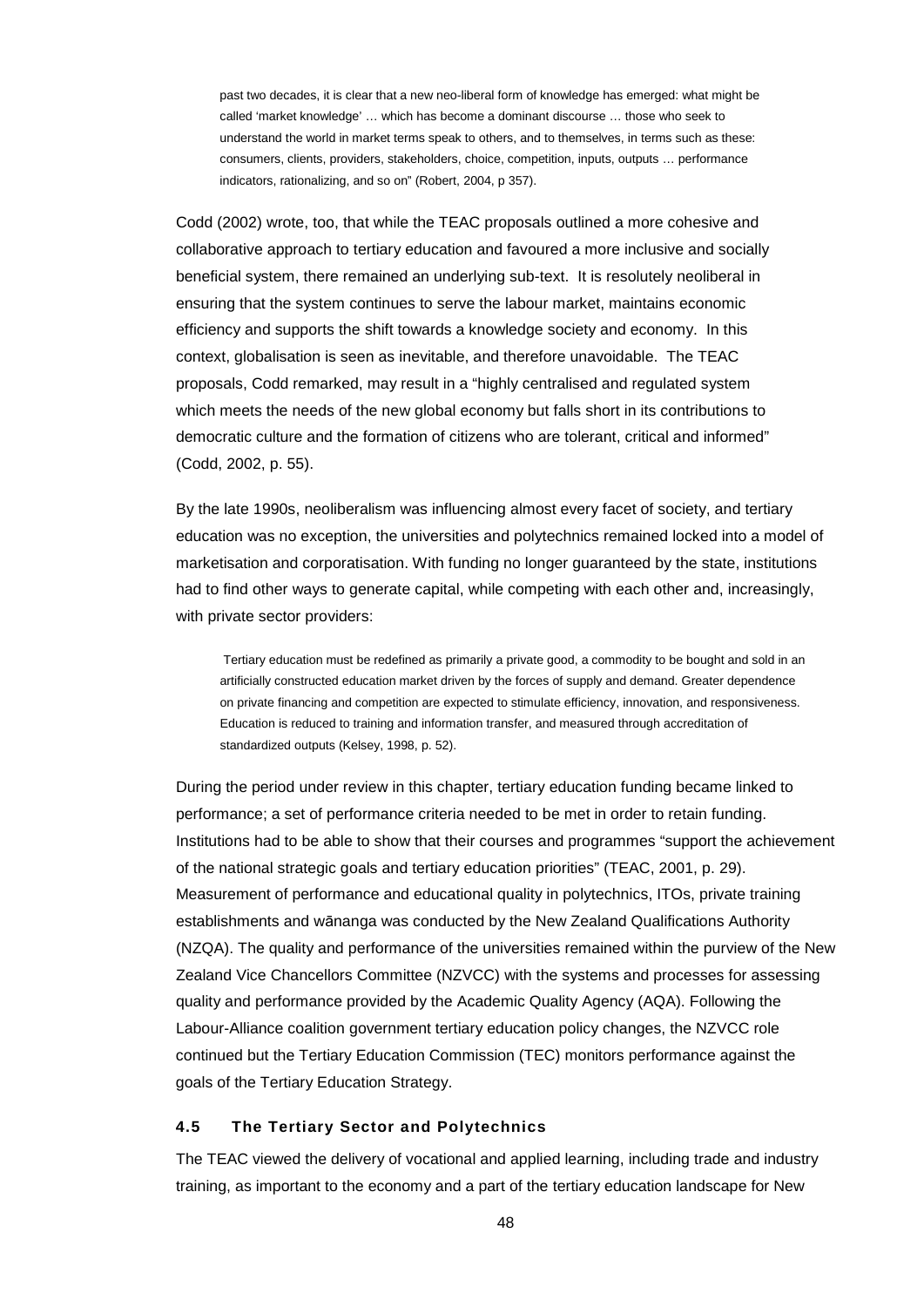Zealand. Although the TEAC documents themselves are light on discussing this in detail, the 2002 Labour Government policy document entitled *Growing an Innovative Framework* strongly emphasised the importance of tertiary education in the development of a highly skilled and innovative workforce. In this context, 'tertiary education' is referred to in the general sense, meaning any education after leaving school. The different types of tertiary education are not discussed in any detail (i.e. academic, vocational or training education). The polytechnics are not specifically referred to with the responsibility for vocational education and training having shifted to a number of providers including Industry Training Organisations (ITOs) and Private Training Establishments (PTEs). The role of the polytechnic is unclear other than being required to take its place within an extremely competitive market for the delivery of vocational and trades related education.

Although the Labour-Alliance government indicated that they would prefer ITOs to give preference to the polytechnics in purchasing 'off-the-job' training, the experience of some ITOs suggested that requiring them to prefer polytechnics could have "negative effects including higher costs, reduced responsiveness and reduced participation by industry as a result". (Industry Training Federation, 2002). Whilst the TEAC documents do not often refer to the role of polytechnics as the main provider of vocational education, the latter were warned of the "need to recognize certain realities" with the changing workplace. This included participating in the global market and the need for stronger links with industry and the professions, so that courses and programmes were 'fit for purpose' and graduates were, thus, 'work ready'. The TEAC stated that the polytechnic sector would find it challenging "to ensure that polytechnic delivery remains financially viable" (Tertiary Education Advisory Commission, 2002, p. 155). Consequently, their focus should be on the core business of vocational and applied learning, and "on meeting the needs of industry, professions, employers and workers" (Tertiary Education Advisory Commission, 2002, p. 157).

The TEAC vision for quality within the polytechnic sector was to reduce duplication of courses and programmes and to bring all tertiary funding under a single formula. The single funding formula was an attempt to standardise the funding of tertiary education, which was linked to consumer demand and the measurement of quality and performance in a given programme and/or institution. This meant that the polytechnics were placed in direct competition with the universities and other tertiary education organisations for the bulk of their funding. Within the TEAC documents, one can find references to the importance of recognizing the differences within the tertiary education in terms of funding approaches. Yet the proposal to shift to a single funding formula based on consumer demand appears to contradict these statements.

The TEAC did point out that the centralised funding model could impact on the smaller, regional polytechnics, and that "almost all polytechnics would lose funding from the re-allocation of research top-ups to the PBRF, and that several may lose their postgraduate degree programmes" (TEAC, 2002, p. 155). It would seem, upon observing the policy in practice over nearly two decades that the TEAC vision for quality in the polytechnics has not quite played out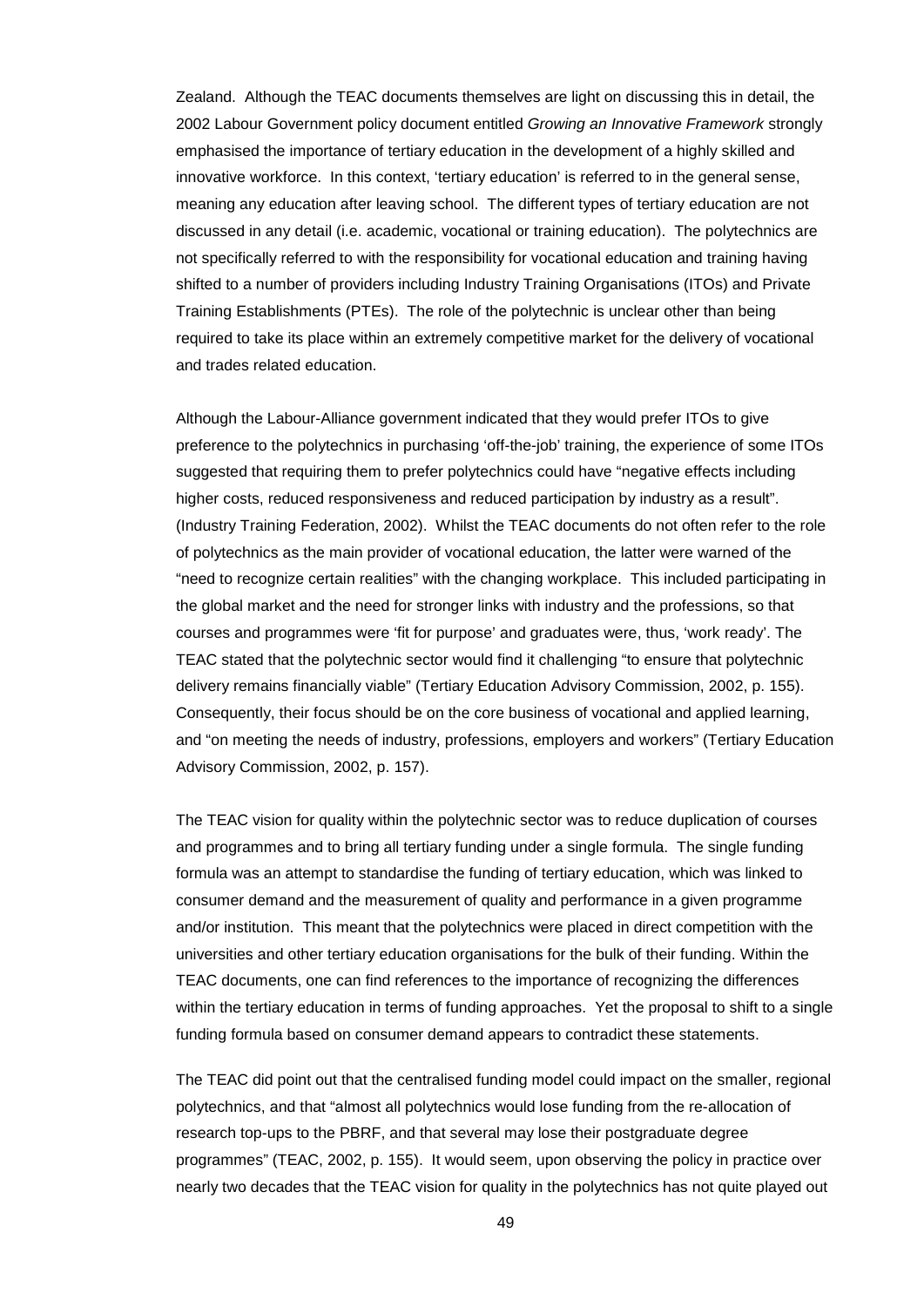in reality. In subsequent years, there were many changes to the sector, including mergers and closures, as a result of the competitive environment. In addition, under the TEAC proposals, Industry Training Organisations (ITOs) remained as the brokers for the provision of industry training and education.

The subsequent change in policy direction under the Labour-Alliance coalition did not affect the growth of Private Training Establishments (PTEs) in regards to delivery of tertiary education in New Zealand. Privatisation became one of the biggest challenges for polytechnics, as the private sector encroached on their primary business of delivering vocational and training programmes, particularly at the foundation level. The same pattern occurred in the delivery of English language programmes, and trades-related education.

Polytechnics were also challenged by the Performance-Based Research Fund (PBRF), which had been made contestable across the whole tertiary education sector. However, the traditional nature of the polytechnics in New Zealand in the delivery of vocational education often meant that teaching staff were not research-active academics, but industry professionals who had a teaching role. This is important to note as it highlights the inequalities that polytechnics have been facing in regards to funding allocation. The expectation of tertiary education provider participation in the PBRF funding rounds has resulted in polytechnics being disadvantaged against the universities. The latter, by their very nature, traditionally have held the balance of power when it comes to engagement in research (which is why they continued to invest considerable time and effort on the PBRF funding rounds).

## **4.6 Efficiencies and Productivity in Tertiary Education**

Since 1987, tertiary education institutions in New Zealand have increasingly been held accountable for how they utilise the funding they receive in relation to the level of outputs in terms of graduates, resources and research. Since the Treasury Briefing documents of 1987, the tertiary education sector has been criticised for its lack of agility in adapting to the needs of the economy in turning out the types of skilled graduates required by those in power. The ideal graduates have been profiled as those who are global thinkers, agile, innovative and entrepreneurial. From 2002, during the second term of the Clark-led Labour Government, policy for tertiary education reflected this desire for such graduates. One can read any annual report statement for a tertiary education institution to find reference to developments made in building stronger links with industry, professions and employers, in the preparation of graduates for work, to be 'work-ready'. Tertiary education organisations had to demonstrate how they were contributing to the national goals of innovation, entrepreneurship and the construction of a globally positioned knowledge economy.

The link between education, employment and economic growth was emphasised in the TEAC policy proposals. In this context, polytechnics are seen to be responsible for "the promotion of applied, technical and vocational learning [as] an essential part of the knowledge society. In short, "polytechnics were established … to fulfill this role" (TEAC, 2002, p. 155). The Labour-Alliance government (1999-2002) had followed the lead of the UK's New Labour government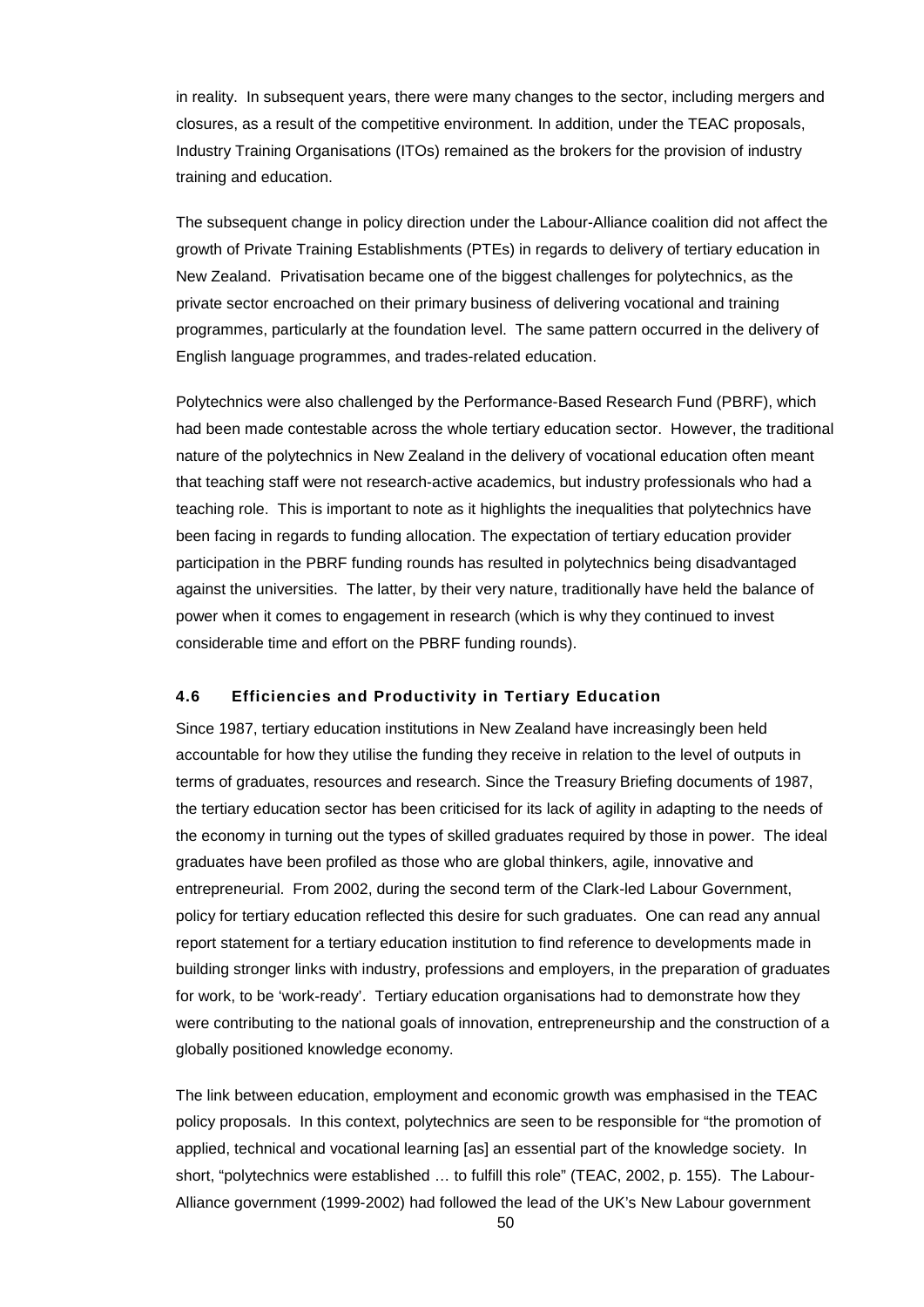with Tony Blair's belief that "educational policy is intrinsic to [Britain's] economic policy", and therefore a high level of regulation is justified on the basis that making improvements to the education sector is subsequently going to improve the "economic wellbeing of the country" (New Zealand Government, 2003, p. 3).

With the 2002 presentation of the Labour-Alliance Government's *Growing an Innovative Framework*, a comprehensive document prioritising the lifting of New Zealand living standards. In the past, New Zealand was amongst the highest in standards of living, but had slipped significantly to around  $21^{st}$  in the OECD. The reason for this, it was claimed, is that productivity had not increased quickly enough, as in other countries, so income growth had been slow. In order to "sustain and improve New Zealand's wellbeing, our incomes need to grow" (New Zealand Government, 2002, p. 2). In the development of an 'innovative' society, tertiary education is posited as the key to producing graduates with desired skills as well as enabling and encouraging a higher level of education for all New Zealand citizens.

The term 'productivity' within the education sector had been addressed in past references to effective performance of the economy, and the role of tertiary education in achieving and maintaining this:

A well-performing tertiary education sector will play a key role in securing New Zealand's future. It will improve New Zealand's competitive edge, economic growth, employment opportunities, productivity and social cohesion (Ministry of Education, 1998, p. 3).

Since the late 1990s, tertiary education was seen to be important in providing learning opportunities for the acquisition of skills and knowledge to "enable [graduates] to perform more effectively, hence more productively, within the labour market" (Codd, 2002, p. 35). The relationship between productivity and tertiary education became increasingly intertwined during the 2000s, as I shall demonstrate in later chapters.

In 2008, Treasury published a series of 'productivity performance and policy' papers which investigated the ongoing concerns that productivity measures in New Zealand continued to fall short of levels reported in other countries in the OECD. The series included an overview, *Putting Productivity First*, which highlighted the issues across what are considered to be the "key drivers of productivity: enterprise, skills, innovation, investment and natural resources" (Treasury, 2008, p. 1). Treasury had concerns that New Zealand's low productivity had resulted in a slow-growing economy, but stated that "productivity has been an issue for New Zealand since the 1970s" (Treasury, 2008, p. 1). Other Treasury papers followed, each looking at the 'five key drivers of productivity' (noted above) in turn, including *Working Smarter: Driving Productivity Growth Through Skills*, in which it is stated that the tertiary education system is critical in the provision of skills development (Treasury, 2008).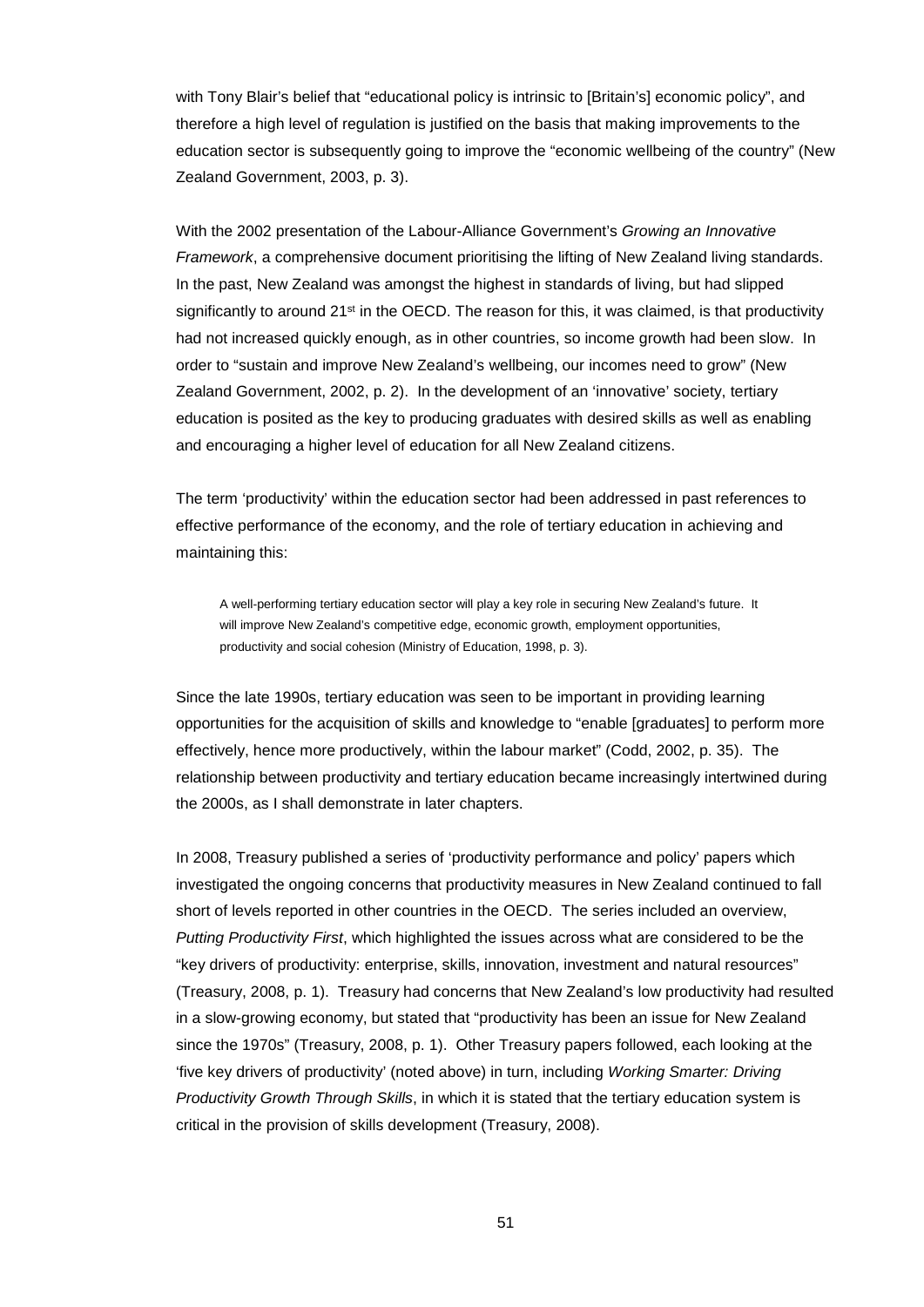*Working Smarter: Driving Productivity Growth Through Skills* (Treasury, 2008) outlined Treasury's thoughts on the importance of skill development and the maintenance of a higher skilled workforce to increase the level of productivity in New Zealand. It was suggested that increasing changes in technology and the rapid pace of globalization are "driving greater mobility of skilled labour, greater returns to skills, and ongoing economic structural change" (Treasury, 2008, p. 3). The role of the education sector, at all levels, is to ensure a high level of quality teaching, increased participation in learning, improvements in secondary school achievement and more opportunities for transition to tertiary education (Treasury, 2008). Skills are defined as "a range of characteristics, knowledge and abilities that determine people's capacity to add value in economic activity" (Treasury, 2008, p. 7). Described as 'human capital', the "stock of skills the labour force possesses is regarded as a resource or asset" by the state. Increased participation in education is seen as enhancing human capital, and the productivity of individuals. Therefore, the state has an interest in ensuring that the education sector is performing sufficiently to provide a high level of return on its investment in terms of a highperforming economy resulting from increased productivity (Treasury, 2008).

The importance of increased productivity to improve the New Zealand economy continued in a Department of Labour document discussing the methods used for measuring the New Zealand knowledge economy. The document's author made a number of statements about the importance of improving productivity within the New Zealand economy, and how this is directly related to employment (Rutherford, 2008). Having higher-skilled workers "adds more on average per person to the development and performance of an economy … most if not all OECD countries are attempting to raise the average skill levels of their workers" (Rutherford, 2008, p. 394). There appears to have been increasing concern that, despite the tertiary education reforms of the late 1990s and early 2000s, which were aimed at improving the economy, more work needed to be done to investigate ways to further increase productivity to lift the New Zealand economy. Increased productivity is believed to be important for New Zealand to not only "become more internationally competitive, but also [to ensure that] productivity improvements are at the heart of New Zealand's future economic growth" (Treasury, 2001, p. 1). The tertiary education sector was in the spotlight, once again, as the vehicle for ensuring the development of a higher-skilled workforce, and how it could be manipulated to perform accordingly.

#### **4.7 Conclusion**

Apart from a softening of the more hardcore neoliberal discourse, Third Way politics did little to halt the spread of neoliberal policy in tertiary education in New Zealand. However, the 2002 Labour Government made a move towards increasing government involvement in the policy direction for tertiary education through the establishment of the Tertiary Education Commission (TEC). From that point, the TEC provided advice on policy and managed funding decisions and allocations to the sector. The polytechnics were still in competition with the universities, the Industry Training Organisations (ITOs) and Private Training Establishments (PTEs) for funding.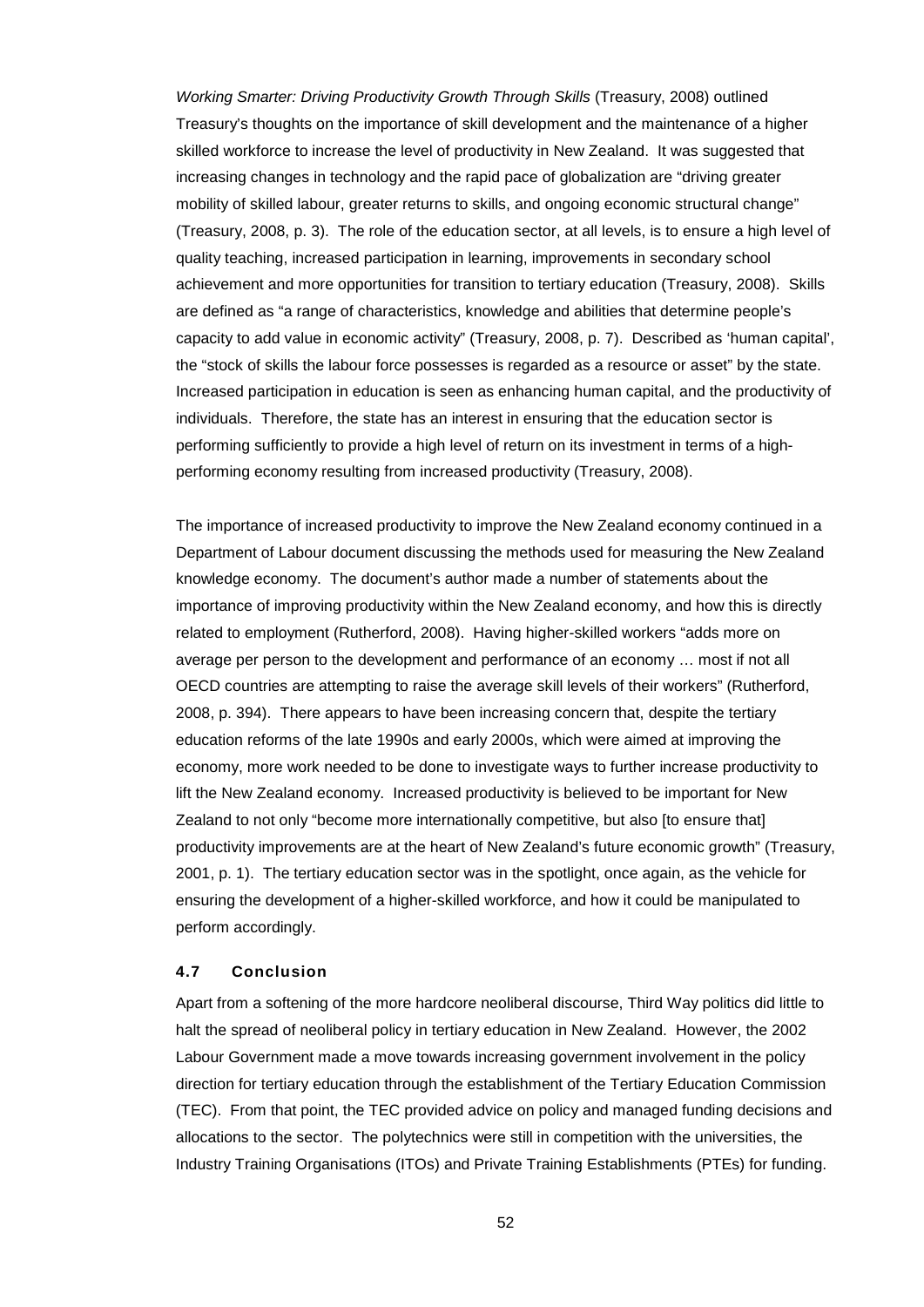Opportunities to tap into other sources of funding such as the Performance-Based Research Fund and revenue from international student enrolments were not as established for the polytechnic as was the case for universities. The polytechnic was not set up to be an academic centre of research and would always struggle against the universities who put considerable resources into developing their research capacity. International student revenue was also less available as the polytechnics are less likely to have access to the resources (money and staff) required for a high level marketing and recruitment programme as well as being unable to draw upon global ranking scales to promote their institution through reputation.

This chapter introduced the concept of 'productivity' and the relationship between skills and education. It would seem that the polytechnics were well-placed to be forerunners of skill development while the universities could remain as the producers of knowledge. But the distinction between 'education' and 'training' had been abolished in the tertiary education reforms of the 1990s, and the funding structure had been redeveloped accordingly. Therefore there was no separate funding for vocational and applied education which could facilitate the development of skills-based learning and teaching.

Between 1999 and 2014, the link between skills development and improved economic performance was identified by the government and Treasury as the driver for making improvements to the tertiary education sector. There was the suggestion that the sector needed to be guided more directly in providing the types of courses and programmes that lead to explicit skills development. The decisions made about what skills were needed came from business and industry as the government took increasing steps to establish a funding model that favoured some programmes over others based on the skills they delivered (e.g. science courses preferred over courses in the arts and humanities).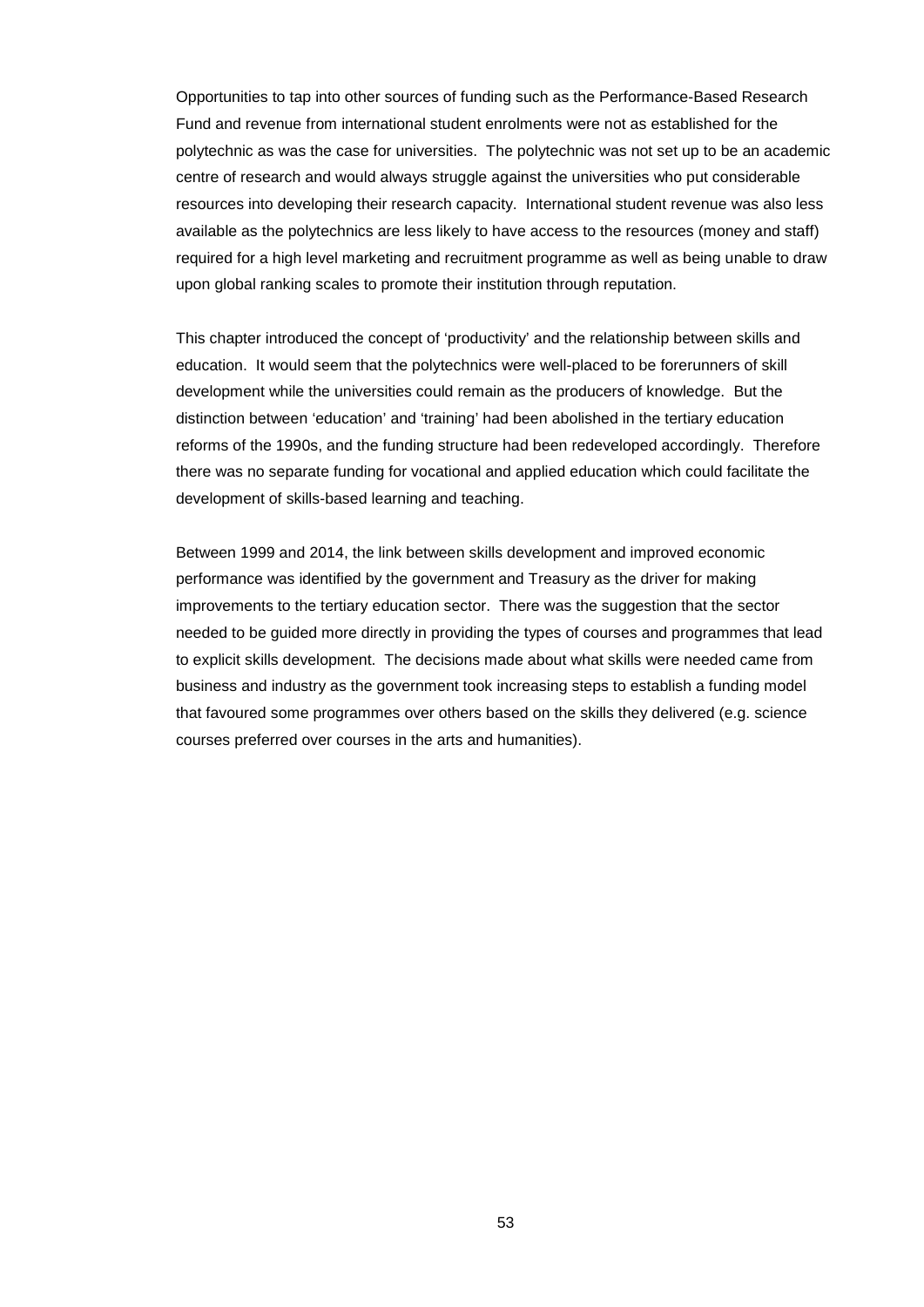**Chapter Five: The Productivity Commission and Polytechnics under a National Government 2008-2017.**

## **5.1 Introduction**

During the three terms of a National Government, from 2008 to 2017, neoliberalism returned explicitly to policy development and legislative changes for the tertiary education sector. The government was committed to the forging of links between the tertiary education sector, business and industry. This era saw a shift from a Minister for Tertiary Education to a Minister for Tertiary Education, Skills and Employment. The Ministry of Business, Innovation and Employment (MBIE) became established as a key player in the setting of the Tertiary Education Strategy (TES). The role of polytechnics remained ill-defined as they continued to be part of the generic group of providers known as 'tertiary education organisations' (TEOs). At the same time, polytechnics appeared to be increasingly marginalised in favour of private sector providers of vocational and foundation level education.

### **5.2 The National Government 2008-2017**

The Third Way policy direction came to an abrupt end in November 2008 with the election of the fifth National Government. Under the mixed member proportional (MMP) arrangement, the majority needed to govern was formed after 'confidence and supply' agreements were signed with ACT, United Future and the Māori Party, and later with the Green Party. After three terms under a Labour Government, in its various guises, it was not a big surprise to see the National Party win the 2008 election with a fairly significant slice of the votes, after promising that they would retain some of the more popular policies brought in under the Labour Government. These included Working for Families tax benefits, interest-free student loans, the provision of free childcare and retaining the Kiwisaver retirement savings scheme (Roper, 2011). In addition, the global financial crisis had the world in its grip, and New Zealand was no better off, with the economy deep in recession (Roper, 2011). The new National Government was seen to acknowledge the severity of the recession, in that they would put in place "policies that would help ensure that the New Zealand economy emerges strongly from the recession and provides the strong growth, high incomes and quality public services this Government wants into the future" (English, 2009, p. 1). The first Budget was aimed at injecting a significant, but short term, 'fiscal stimulus' to get the New Zealand economy through the financial crisis (Roper, 2011).

The country's economic performance was the key driver for the National Government. While there was a short term injection of cash, in an attempt to kickstart the flagging economy, it was made very clear that in the medium- and long-term, austerity measures would be very much the priority. Reducing debt and maintaining low inflation rates were the primary objectives in subsequent Budgets with cuts to many of the 'popular policies' that were retained: Kiwisaver, Working for Families, student loans and the core public services. At the same time, throughout its tenure, the National Government introduced a series of tax cuts, heralded as 'for all', but which in reality benefitted the wealthy by reducing the threshold for higher income earners to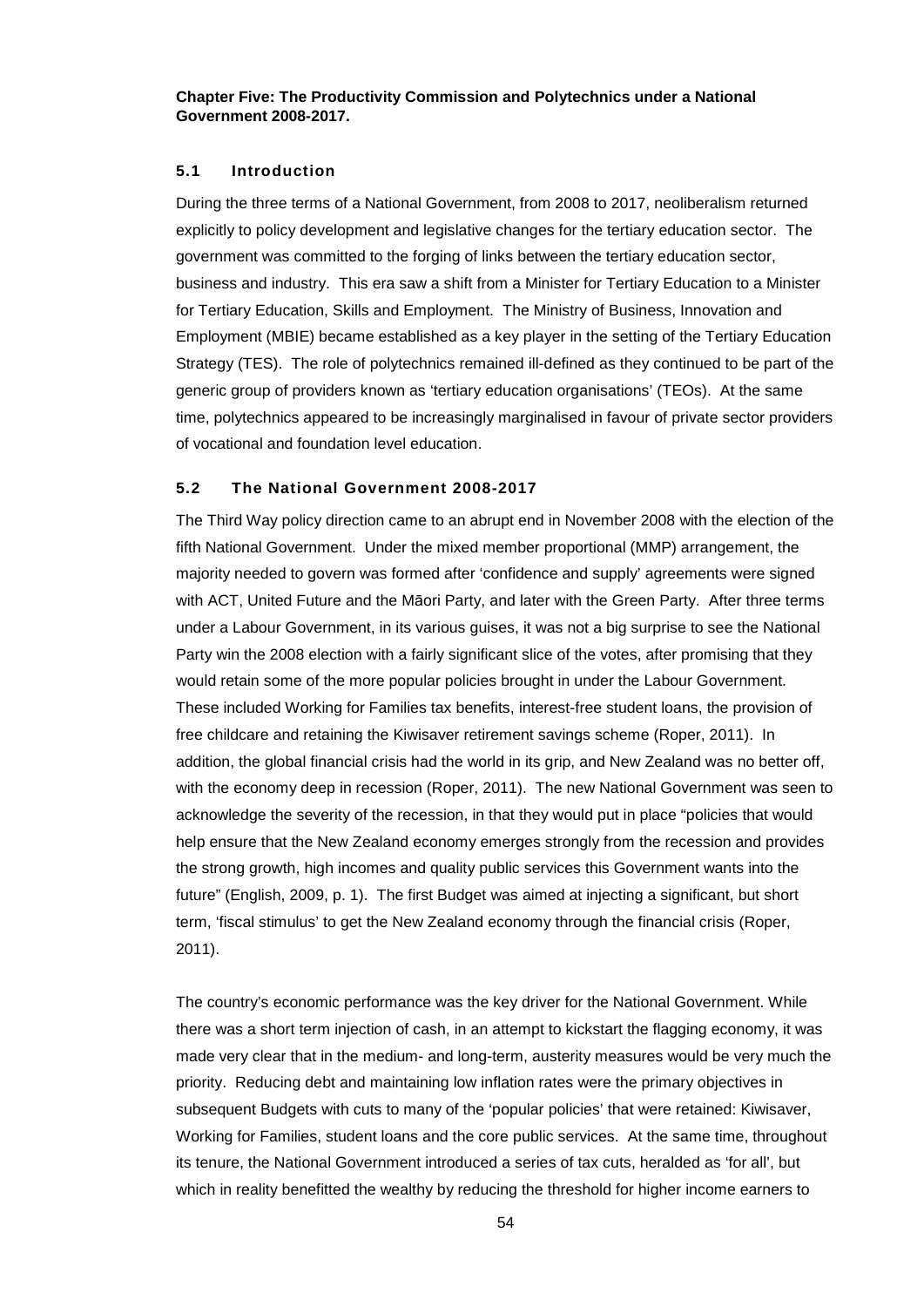pay a lower tax rate. Six key drivers for long-term economic stability were identified: "a better regulatory environment for business; skills and education; quality infrastructure; science, innovation and trade; improved public sector performance; and tax" (Roper, 2011, p. 26).

In 2008, the confidence and supply agreement between the National Government and ACT included a recognition "that New Zealand's productivity performance will need to increase dramatically if New Zealanders are to enjoy greater prosperity" (Levine & Roberts, 2010, p. 318). In reference to the shift towards making changes to the regulations that would stimulate and encourage business, the government said that it would examine the possibility of establishing a Productivity Commission which would be based on the Australian Productivity Commission, in operation since 1998. Amid concerns that New Zealand was lagging behind the rest of the OECD, Treasury, along with the Department of Labour, produced a number of documents and commentaries on the importance of increasing productivity so as to lift the performance of the economy. Consequently, the Key Government established the New Zealand Productivity Commission in 2010, to investigate ways to increase efficiencies and productivity in the state services, including tertiary education.

## **5.3 Education policies**

Education was seen as one of the key drivers to lift the economic performance, and the spotlight was on the education sector to ensure that it was focused on producing people with the types of skills desired by the National Government and employers in regard to business, science and technology. Stephen Joyce, the Minister of Economic Development, stressed that "…skills training remains a work in progress if we are to maintain and enhance our strong performance in this changing world. For example we must lift further our numbers training in the STEM subjects (science, technology, engineering and mathematics) … [and] we need to strengthen and maintain the curiosity for science and engineering in our school children to grow the numbers ready to study in STEM areas" (Joyce, 2016).

Performance measures and competition within the compulsory schooling sector was promoted with the establishment of National Standards, a scheme of assessment whereby students would be judged against national benchmarks, and schools would be ranked according to the level of performance of their students, ostensibly so that parents would know how well (or not) their child was achieving. Primary schools were required to set targets for assessment of children against the New Zealand school curriculum (mainly focused on reading, writing and mathematics). Assessment data was then collected and reported to the Ministry of Education for the purposes of measuring outcomes of the performance of primary school-aged children across the country. The establishment of National Standards was a controversial move as 'league tables' were made available publicly, thus perpetuating and maintaining the culture of competition between primary schools.

The push towards privatising public education continued under the new National Government with the announcement of the intention to establish charter schools in 2012. The charter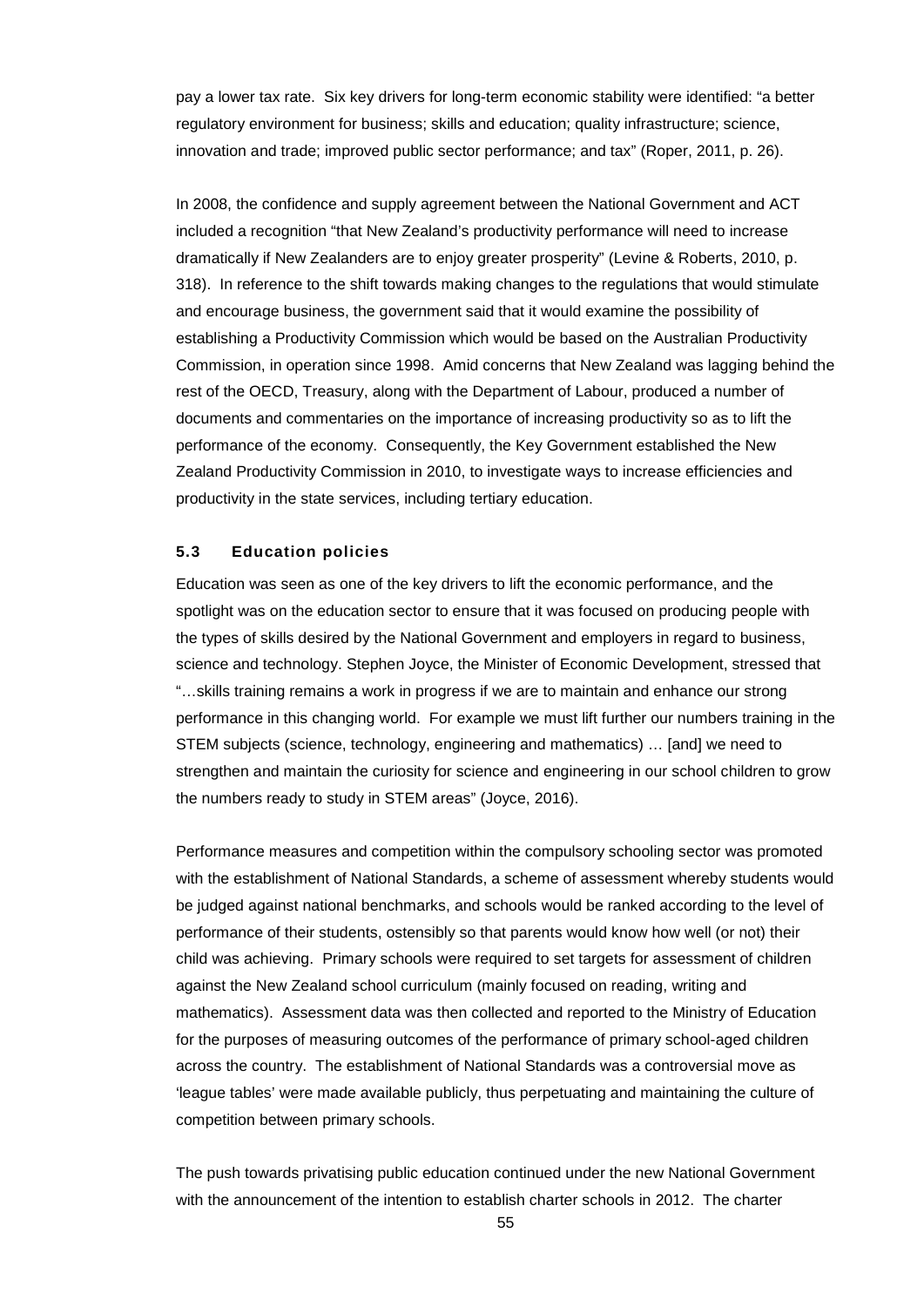schools programme listed in the confidence and supply agreement signed with the ACT Party was an attempt to create competition within the schooling sector, under the guise of enabling choice for parents and caregivers to select alternative education opportunities for their children. Embedded in this approach was the shifting of schooling costs to the consumer under the assumption that schools could be set up as businesses with business-like practices leading to greater efficiency. In addition, the Education Act 1989 was amended in 2009 to allow private sponsorship of private schools (which were fully funded by the taxpayer but not under control of the state). The charter school programme was not well-received by the public, and the uptake was not widespread, but a small number of such schools were set up to cater for those children believed to be underserved by the public education system (Stuart, 2017).

#### **5.4 Tertiary education**

The market-driven model of tertiary education continued apace with the National Government remaining "strongly committed to a philosophy of marketization [in the promotion of] student choice, competition and the culture of performativity" (Roberts & Codd, 2010, p. 101). In 2010, the Minister for Tertiary Education, Anne Tolley, released the Tertiary Education Strategy (TES) 2010-2015, which outlined the government's "vision for a world-leading education system that equips all New Zealanders with the knowledge, skills and values to be successful citizens in the 21<sup>st</sup> century" (Ministry of Education, 2010, p. 6). The TES highlighted the expectation that the tertiary education sector would be primarily responsible for improving the skill level of New Zealander's to improve productivity in order to lift the economy. Tertiary education providers would be expected to work closely with business and industry to provide the types of graduates with the skills that met the needs of employers.

The government would only consider funding the type of tertiary-level programme that would enable "growth in high-quality qualifications that benefit New Zealanders and contribute to economic growth" (p. 10). Therefore, funding would be reduced for programmes that did not lead graduates directly into employment or higher education. Under the guise of needing to work within a "constrained fiscal environment", many of the Level 1-3 programmes were devolved to the private sector which would then pass more of the training costs onto the consumer as the government planned to limit public funding for training at these levels. Consequently, the government sought to give private training establishments increased rights and responsibilities, including improved access to funding equal to that of the polytechnics for delivery of such programmes. Programmes included many of the introductory and/or pathwaytype programmes for 'second chance' learners, as well as the lower-level English language programmes; several polytechnics were not able to offer these programmes as they had lost the funding to the private providers. As a result, enrolments began to decrease in these areas as consumers sought training elsewhere in the private sector, thus impacting on public funding for polytechnics.

During the first term of the National Government, priority was given to increasing youth participation in tertiary education, particularly those who had little or no school-level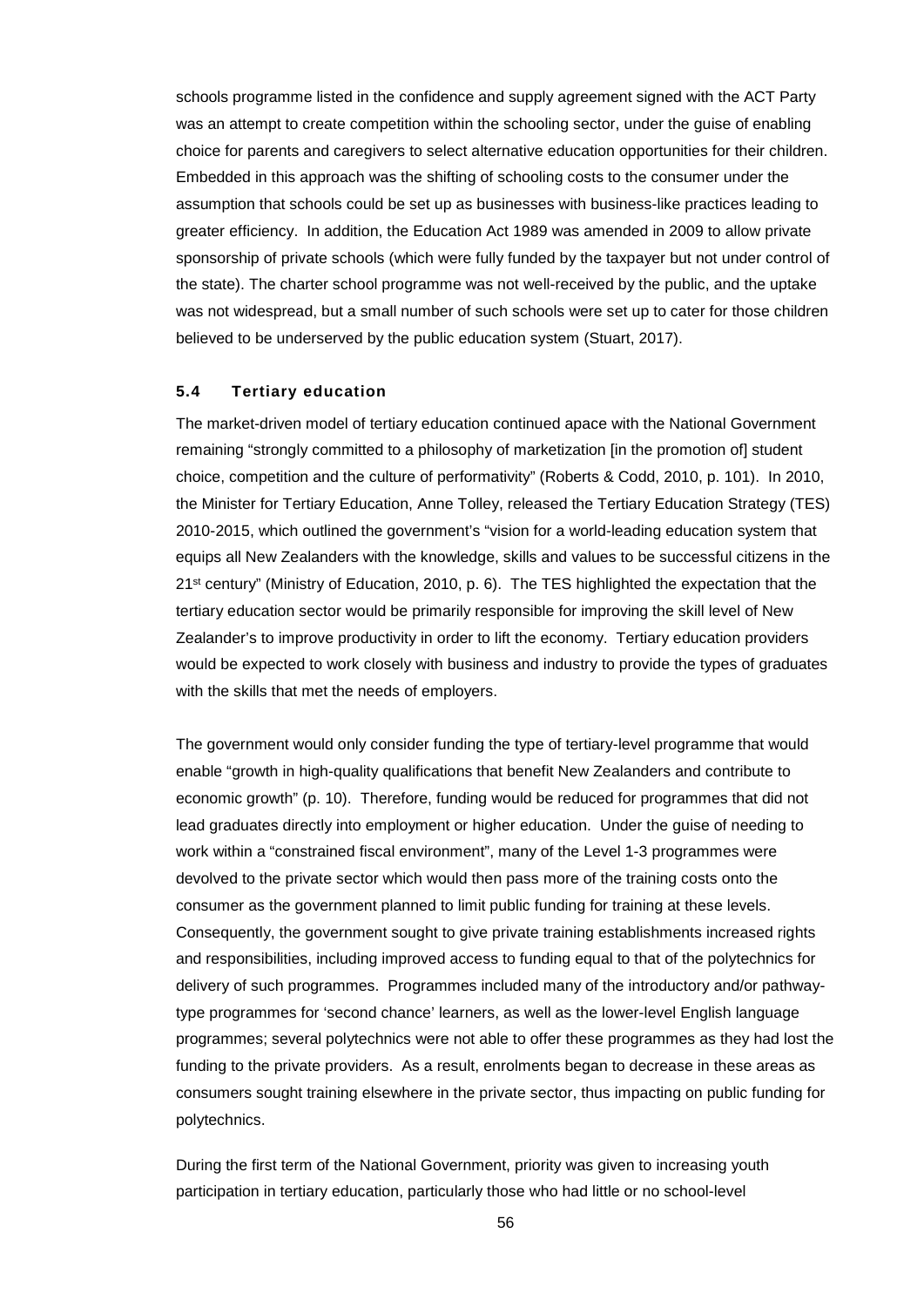qualifications. Policy changes included the initiation of the Youth Guarantee programme in 2010 which provided free tuition to support youth into successfully completing programmes which would lead on to higher education, training or employment. Other policy changes included changes to the student loan system from 2009 which involved placing further limits on access based on academic performance, and lowering the threshold for repayment. Governance in polytechnics was streamlined by reducing the number of council members with at least half to be appointed by the Minister for Tertiary Education:

The size of polytechnic councils would be reduced from between 12 and 20 members to eight members, with four of the eight to be appointed by the Minister for Tertiary Education. The Minister would make these appointments principally on the basis of relevant governance experience … The Minister would [also] appoint the council chairperson and deputy chairperson. (NZ Parliament, 2009).

Given that polytechnics usually serve the local communities within their regional location, one would assume that community involvement in the governance of the local polytechnic would be important. By removing the community-based appointments on council, the government effectively retains full control and can make decisions that may not necessarily be in the region's best interests, without having to face questions or objections. In addition to the reduced council memberships, polytechnics found themselves increasingly marginalized in relation to the delivery of trades education and training. After further changes to the Industry Training Act 1992, industry training organisations (ITOs) were further encouraged to compete with the polytechnics for primary provision of training in this area.

In 2011 the National Government won its second term in office. By this time, the tertiary education portfolio had been taken over by Steven Joyce. He came to the position with a ministerial background in finance, economic development, science and innovation and regulatory reform. In 2011, it appeared to be 'business as usual' with the 2010-2015 TES already in place. Some minor tweaks and additions were made to the tertiary education system including the commencement of the Youth Service programme run in conjunction with the Ministry of Social Development. The purpose was to provide teenagers (16-17 years old) with education, training and employment opportunities. In addition, some changes were made to the governance model of universities and wānanga, reducing council membership to between eight and 12 members, with at least half to a third being ministerial appointments. The changes came about because the government believed that the governance structure was too complex; having smaller councils would allow universities, polytechnics and wānanga to be more financially sustainable and ensure that the needs of the local business community were being met. Criticisms of this move were around concerns that the councils would become mouthpieces for government and be less representative, particularly with the removal of the requirements to ensure representation from Māori, staff, and students as well as local business and the community.

However during the third term of Key's National Government, the tertiary education landscape began to look a little different. A revised Tertiary Education Strategy 2014-2019 was released in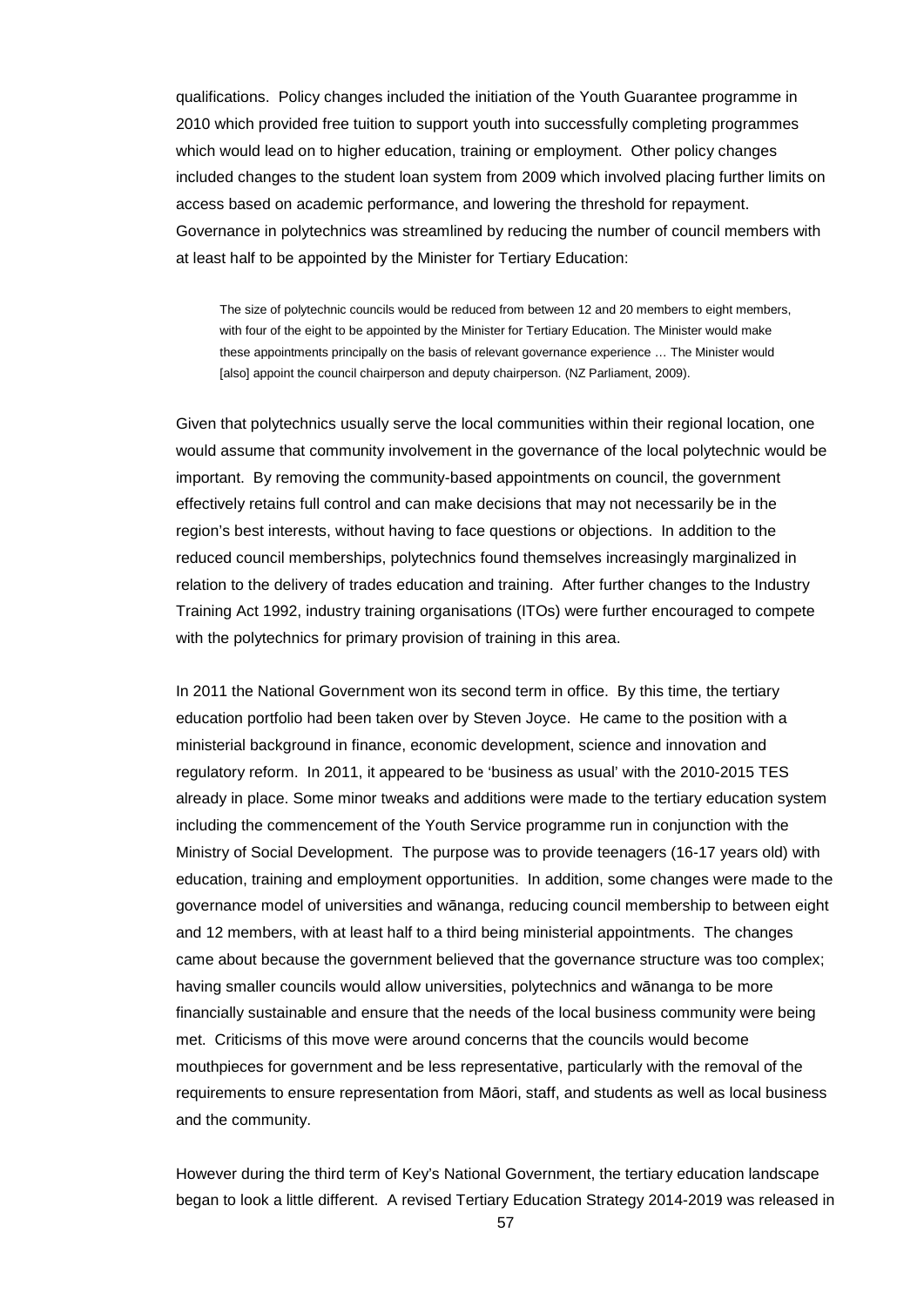conjunction with not only the Ministry of Education but also, for the first time, the Ministry for Business Innovation and Employment (MBIE). MBIE was formed in 2012 as a conglomeration of the Department of Labour, the Department of Building and Housing, and the former Ministry for Economic Development, Science and Innovation. MBIE's role in the tertiary education sector included research into the New Zealand labour market and skill requirements. Having a Minster for Tertiary Education, Skills and Employment enabled a stronger link between the two ministries as the tertiary education sector would be increasingly responsible for producing graduates to meet skills shortages in the labour market. The tertiary education sector, therefore, appeared at this point to be even more firmly entrenched within business and industry imperatives than ever before. The tertiary education reforms of the previous two decades were largely about ensuring that the sector could respond to the needs of the labour market by producing the types of graduates who could operate within a 'global marketplace' with transferable skills. It would seem that the Education Ministry's partnership with the MBIE was an attempt to ensure that the sector 'stayed on track' with these objectives, by following the directives from MBIE that are included in the Tertiary Education Strategy policy document.

The revised Tertiary Education Strategy 2014-2019, published by the Ministry of Education and the Ministry of Business Innovation and Employment, appeared to be a 'go to' guide for improving innovation and productivity throughout tertiary education. This signaled "a [further] shift towards a more outward facing New Zealand tertiary education system, with strong links to industry, community and the global economy" (Ministry of Education, 2014, p. 2). The tertiary education sector was required to contribute to the supply of highly skilled individuals with transferable and desirable skills who would be able to "participate effectively in the labour market and in an innovative and successful New Zealand in order to lift the economic performance of the country" (Ministry of Education, 2014, p. 2). The tertiary sector was required to demonstrate improved performance and to show the value for the money it received from the Government by meeting system targets and by providing education in priority areas such as engineering. Courses and programmes in the sciences, technology, engineering and mathematics (STEM) received a greater slice of the funding pie, than other subjects (i.e. in the arts and humanities).

### **5.5 The New Zealand Productivity Commission**

The New Zealand Productivity Commission (NZPC) was established in 2010 as an independent Crown entity under the New Zealand Productivity Act 2010. The NZPC is situated within Treasury and reports to the Finance Minister. Operating since April 2011, the NZPC has undertaken a range of inquiries to investigate particular areas of New Zealand society and economy, including urban planning, housing affordability, social services and tertiary education, among others:

'Productivity' is how well people combine resources to produce goods and services … it is about creating more from available resources. With the right choices, higher production, higher value and higher incomes can be achieved for every hour worked (New Zealand Productivity Commission, n.d.).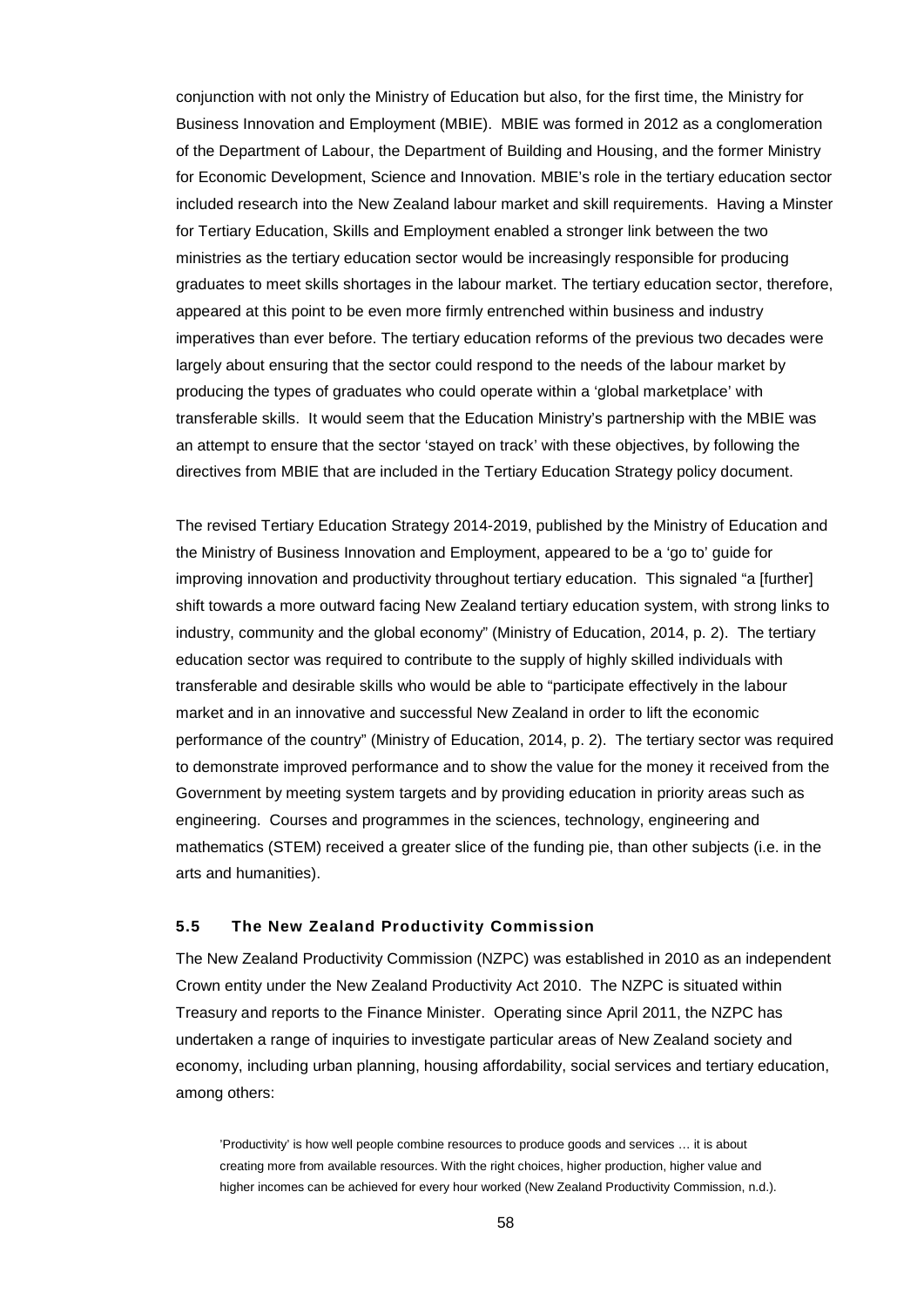The NZPC argued that lifting productivity in such areas as health care and education would improve the wellbeing of New Zealand citizens. Wellbeing is a keyword for the NZPC; it appears many times within the introductory material on the NZPC website:

To sustain and hopefully improve New Zealand's *wellbeing*, our incomes need to grow. With New Zealanders already among the hardest working people in the OECD in terms of hours worked, improving productivity is the most likely way of achieving higher incomes. Even small increases in productivity growth, if sustained, can have a big impact on income and *wellbeing*. (italics added, NZ Productivity Commission, n.d.).

The word 'wellbeing' is commonly used as a means to promote something which often has nothing specifically to do with health. In the above excerpt, the NZPC appears to be using 'wellbeing' to suggest that their research would benefit everyone in their everyday lives, but the word 'wellbeing' is undefined in this context.

Lifting the level of productivity in New Zealand was paramount in the 2010 Tertiary Education Strategy. In November 2015, Minister of Tertiary Education, Skills and Employment Steven Joyce and the Minister of Finance Bill English announced that the New Zealand Productivity Commission had been commissioned to review new models for delivering tertiary education to address technological advances, globalisation and skills demand. The main driver for the inquiry appears to have come from the Innovations in Tertiary Education Delivery Summit, which was hosted by the Minister of Tertiary Education, Skills and Employment Steven Joyce in June 2014. The Summit included a range of speakers, both local and international, all of whom had "experience in new innovations and models in tertiary education" (New Zealand Government, 2014, p. 3). The proceedings of the event indicate that the conversation was primarily situated around technology and the online delivery of education. Innovation in tertiary education was discussed at length, in spite of the lack of clarity throughout the discussion of the meaning and applicability of the word 'innovation'. It appeared that there was general agreement that "innovative, responsive and future-focused education spaces needed support to emerge and thrive" (New Zealand Government, 2014, p. 22). However, it was also made clear that the current funding structures and system issues were the main roadblocks to this type of change.

In November 2015, the Productivity Commission was charged with further investigation of the "new models and trends" within the current environment, to consider to what "extent the new models could improve the quality of tertiary education to the benefit of students, the economy and wider society, and improve access, participation and achievement" (New Zealand Productivity Commission, 2016, p. 1). The inquiry was to investigate the tertiary education sector, specifically to explore the "big trends" in tertiary education and how the system can utilise these. It was suggested that there was "considerable inertia in the New Zealand system and an unwillingness to try new things. [The inquiry] will consider how the system overall could become more innovative" (New Zealand Productivity Commission, 2016, p. 1).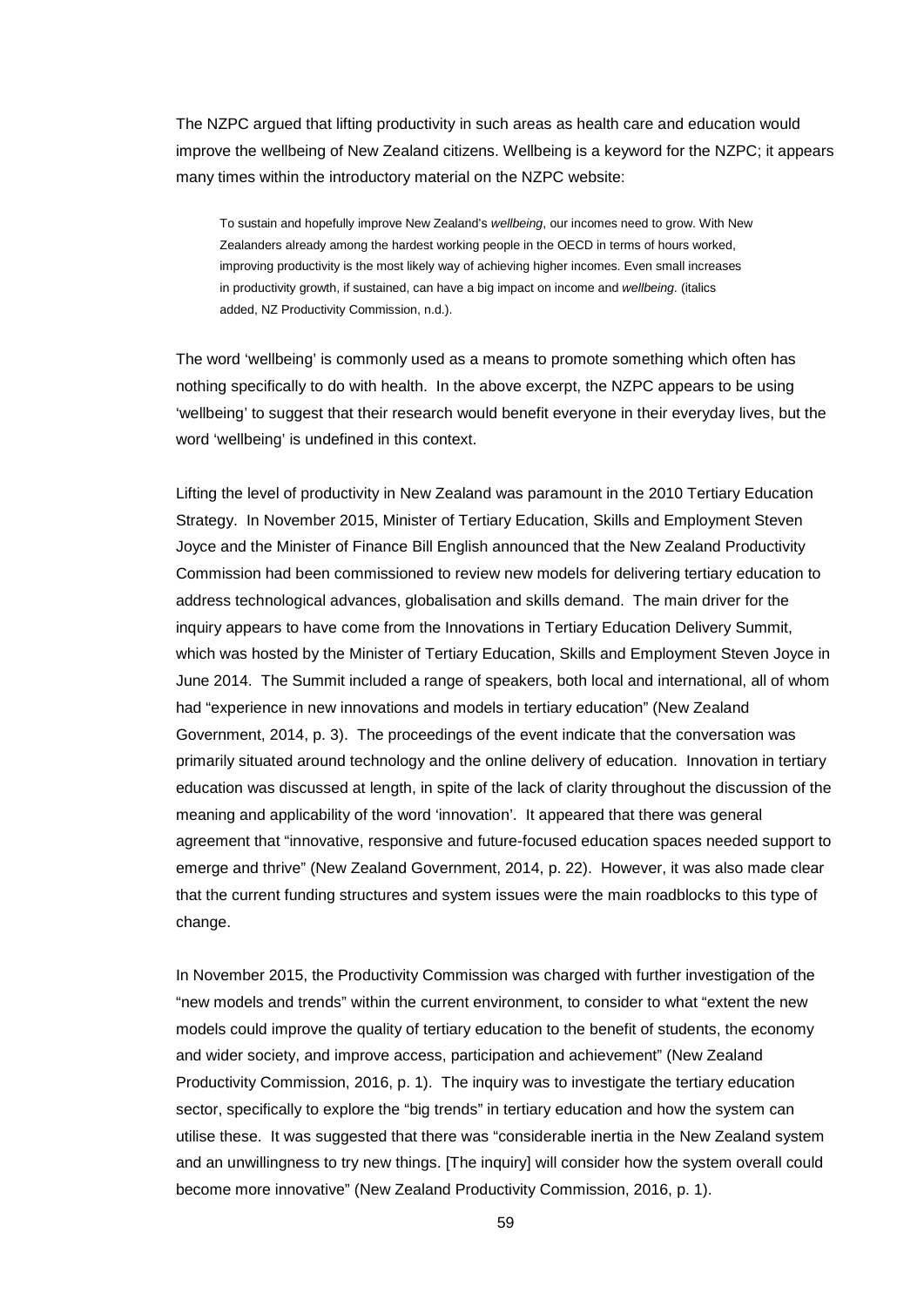Interestingly, it is never made quite clear where or how the 'inertia' presents within the system. One is struck by the sense that the government believes that the tertiary education system is somehow discouraging of innovation, and is found to be lacking in its ability to respond to new ways of teaching and learning. Yet these 'problems' are never defined in the document. Nonetheless on 3 November 2015, the NZPC released a statement which confirmed the Government announcement that an inquiry would be launched to "investigate how trends in technology, internationalization, population, tuition costs and demand for skills may drive changes in models of tertiary education." (New Zealand Productivity Commission, 2015, p. 1).

Wasting no time at all, by February 2016 a 121-page document, *New Models of Tertiary Education - Issues Paper*, was publicly released. Here the NZPC outlined the approach to the inquiry it had been charged to undertake. Submissions on issues presented in the paper were invited from all interested parties. The issues paper generally outlines the existing state of the tertiary education sector in terms of who pays for it and how it is delivered (amongst a variety of tertiary education organisations) and how performance and targets are measured. The beginning of the document opens with much being made of potential 'new models' and 'trends' that could 'transform' tertiary education into being 'innovative'. It is claimed that "[t]he adoption of successful innovations is essential to producing more and better with fewer inputs – that is, to productivity growth" (NZPC, 2016, p. 80). The terms of reference for the inquiry were also included in the issues paper. The NZPC would be a "fresh pair of eyes" using its knowledge of "innovation and productivity performance" to provide insights for recommendations for actions to be taken by education providers to "increase responsiveness to new ways of delivering tertiary education" (NZPC, 2016, p. 118). A draft report was presented for comment in September 2016 before the final report was delivered to the Government in February 2017.

A draft report was published in September 2016. At 379 pages, it is a formidable document summarising all the submissions received in response to the 2015 issues paper. The draft document also comprises a lengthy overview of the existing state of the tertiary education sector together with some draft recommendations from the NZPC. There was an invitation to the public to comment further before the presentation of the final report. The draft report appears to have claimed that the inertia against the adoption of new and innovative approaches does not actually lie with the providers. Rather that it is inherent within the funding and regulatory systems that govern the delivery of tertiary education in New Zealand:

The terms of reference for the inquiry suggest that the tertiary education system has 'considerable inertia', with tertiary providers reluctant to be first movers or early adopters in shifting away from traditional models. At the outset of the inquiry, the Commission was mindful of the importance of this alleged problem. If providers in the tertiary education system are inflexible and slow to adapt to changing circumstances, then that carries with it considerable risks for New Zealand and missed opportunities for improvement. (NZPC, 2016, p. 1).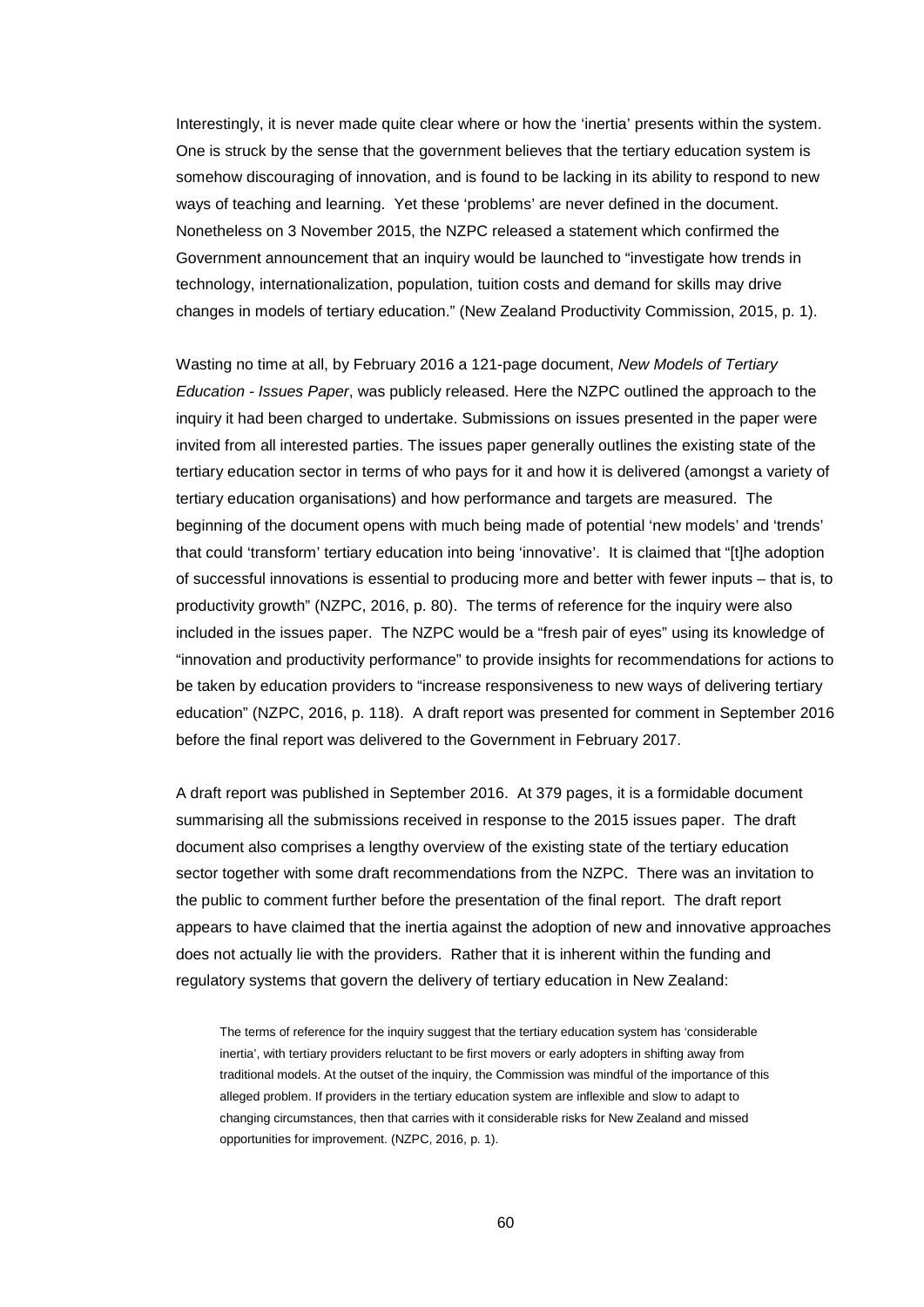What follows is a very detailed and long commentary on a system that is inflexible, promotes inequality and disempowers students and staff. Thus, it is the system itself that needs to change. A number of draft recommendations are provided which include making significant changes to the EFTS model of funding, the discontinuation of performance funding, "reducing the barriers to new providers entering the market" (e.g. international institutions), and the provision of more flexibility and choice for students and more attention to be spent on career choice and development at secondary school level.

In March 2017, the final report of the New Zealand Productivity Commission inquiry on new models of tertiary education was presented to the National Government. At more than 500 pages, it presents once again, as an imposing (and perhaps unedited) document that illustrates the depth and breadth of the consultation process. One wades through more than 400 pages before coming to the final recommendations based on the NZPC's findings on the state of tertiary education. A series of recommendations include the following:

- The Ministry of Education should improve the way in which career development and advice is delivered.
- Graduate career pathways and career choices should be tracked.
- The Student Loan system should be reformed with a higher repayment threshold and a return to interest-bearing loans while in study.
- The responsibility for managing the tertiary education system on behalf of the Government should be transferred from the Tertiary Education Commission and the Ministry of Education to Treasury (NZPC, 2017).

What is interesting is that there is almost nothing within the list of 49 recommendations that outlines what the new models should or could look like and how tertiary education organisations might utilise them. It is never explained how contemporary trends (mostly relating to the use of technology) can be achieved within what had been already described as an inflexible and rigid funding and regulatory system.

The final document in the series is the response from the government to the NZPC's final report. This report was published in July 2017 and released under a new Minister for Tertiary Education, Skills and Employment, Paul Goldsmith, after Steven Joyce stepped down from politics. An election was looming, and it appeared that this work was about to go on the back burner while the government focused efforts on its bid to retain leadership of the country. However, the government's response appears to agree with the findings of the NZPC. It supported some, but not all, of the final recommendations. Four key areas were identified for further work:

- 1. The creation of a more 'student-centred' system.
- 2. Continuing to meet the needs of industry and business.
- 3. Measuring improvements in performance across the sector.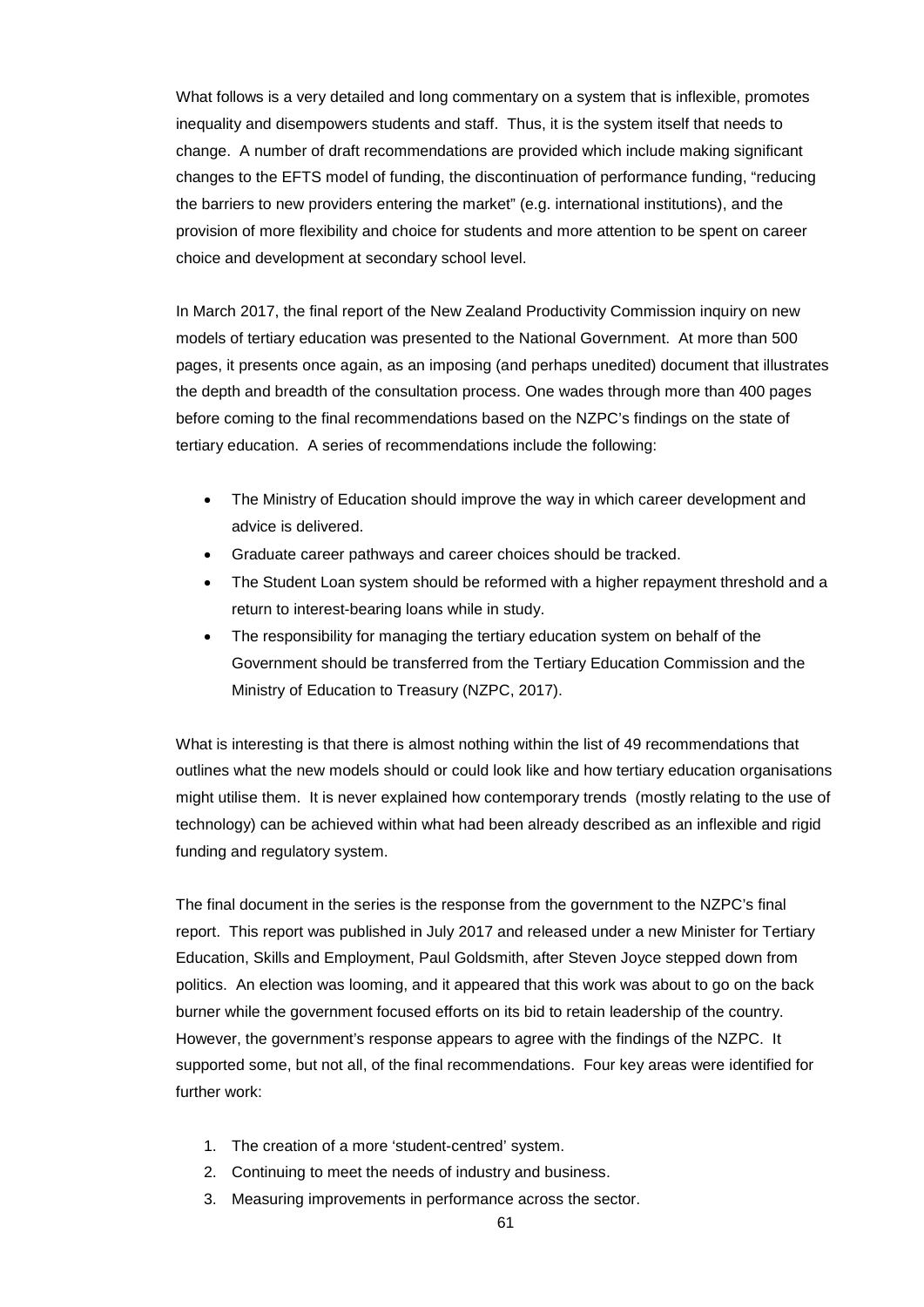4. Enabling and encouraging innovative new models and providers, so that there is greater experimentation with approaches and more competition, including from new providers (Ministry of Education, 2017, p. 3).

'Starting with a bang and ending in a whimper' is what comes to mind on reading through the government response. With the election just around the corner, the government firmly rejected the suggestion that interest-bearing student loans be reintroduced. In addition, the government did not accept removing the monitoring and management of the tertiary education sector from the Tertiary Education Commission. The TEC said it would, though, over the longer term address the "overarching goal of enabling a wide range of New Zealanders to participate and succeed in tertiary education in a way that maximizes the returns, broadly conceived, to Government's expenditure on tertiary education" (NZPC, 2017, p. 455). It was proposed that a new Tertiary Education Strategy be developed, with further consultation with the sector, and published at the end of 2018. However, on 26 October 2017, with the election of the sixth Labour Government, the NZPC work and subsequent recommendations appear to have been put in cold storage, at least for the time being.

## **5.6 Impact of the Productivity Commission Recommendations on Polytechnics**

The recommendations from the inquiry into tertiary education appear to have had little impact on the polytechnic sector. In fact, they appear to have had very little impact anywhere. However, with regards to polytechnic involvement, during the course of the inquiry, submissions were invited from all interested parties, many of whom were based in polytechnic institutions around the country. In addition, in the 'state of the nation' section, the NZPC reviewed the existing state of the polytechnic sector as part of the tertiary education landscape and made some observations about how the sector should operate alongside the universities and other tertiary education providers within the prevailing competitive climate.

It would appear that some tertiary education organisations have encroached on the 'business' of others, for example, with universities offering vocational degrees, or with polytechnics moving into the doctoral space and higher level academic-style research. Meanwhile the industry training organisations (ITOs), wānanga and the private tertiary providers are all competing against each other for students (and therefore funding from the Government). Back in 1989, the Education Act had outlined clearly the role of the polytechnic: "a polytechnic is characterised by a wide diversity of continuing education, including vocational training, that contributes to the maintenance, advancement, and dissemination of knowledge and expertise and promotes community learning, and by research, particularly applied and technological research, that aids development" whereas: "a university is characterised by a wide diversity of teaching and research, especially at a higher level, that maintains, advances, disseminates, and assists the application of, knowledge, develops intellectual independence, and promotes community learning" (Education Act 1989, s. 162). However, the boundary between academic and vocational education has been unclear since the Hawke Report in 1989 and the subsequent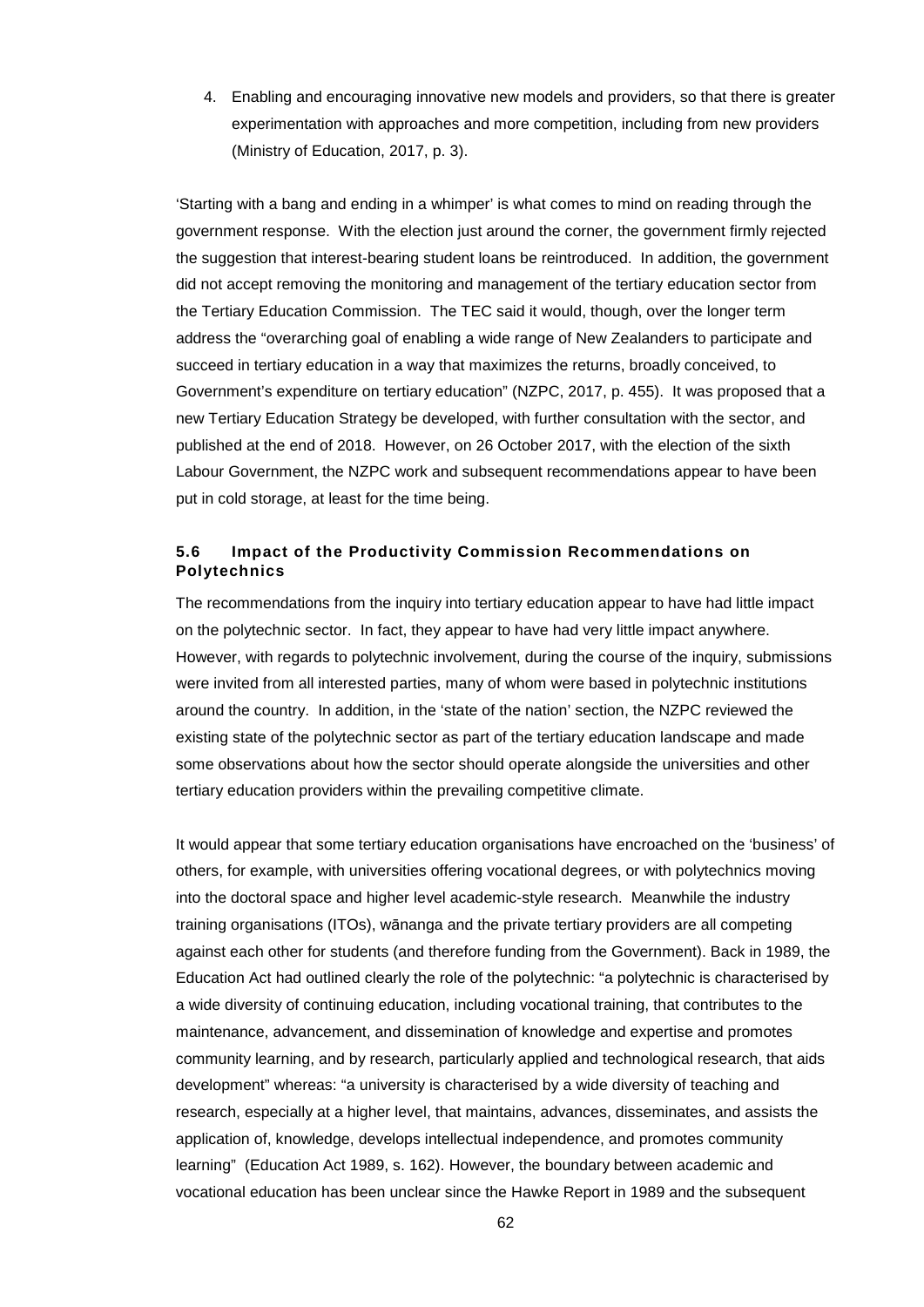reforms of the tertiary education sector. These reforms are far removed from the historical aspirations relating to the importance of designing and maintaining a tertiary education system to produce well-educated citizens for the purpose of nation-building.

In addition, there have been a number of media reports<sup>[5](#page-62-0)</sup> on specific polytechnics which have experienced serious financial difficulties, leading to general commentary concerning the status of the polytechnic in New Zealand. In the 1990s, there were 25 polytechnics based around the country and, as at the beginning of 2019, there were just 16 because of closures and mergers. Polytechnic enrolments have decreased steadily since the private sector entered the vocational education sector, and with the restructure of trades-related education by industry training organisations. In addition, the polytechnic sector has continued to struggle on an uneven playing field for government funding with the universities who have been able to claim research performance funding. Consequently, there has been a significant decline in the enrolments of full-fee paying international students in polytechnics. The polytechnic seems to have been consistently undermined in policy documents through rarely being referred to as public tertiary providers in their own right. This has led to mixed messages about the purpose and role of the polytechnic in the sector overall.

By 2018 four polytechnics had significant financial difficulties requiring government-funded rescue packages. This led to the removal of the respective councils and the subsequent appointment of a commissioner to address the future financial viability of each institution. Mergers were proposed as a means for some of these institutions to remain in operation. Because of the ongoing decline of the polytechnic sector, with increasingly poor financial outcomes and enrolments continuing to decline, the Labour Government (elected in 2017) conducted a major review of the sector with proposed recommendations for change released in February 2019.

These recommendations herald a significant shift from the existing models for the provision of vocational and trades-related education. Among the recommendations are proposals to disestablish the Industry Training Organisations and to replace individual polytechnics with a centralised body and regional satellites, which would oversee the delivery of vocational and trades-related education across New Zealand. At the time of writing, the proposed recommendations are currently in a public consultation phase in which submissions addressing the proposed changes are to be lodged with the Tertiary Education Commission (TEC) to inform the final recommendations on the new structure for vocational and applied education (Tertiary Education Commission, 2019).

<span id="page-62-0"></span><sup>5</sup> Examples of media reports on specific polytechnics including Tai Poutini Polytechnic can be viewed here: [https://www.nzherald.co.nz/nz/news/article.cfm?c\\_id=1&objectid=12003678](https://www.nzherald.co.nz/nz/news/article.cfm?c_id=1&objectid=12003678) and Whitireia Polytechnic and Unitec Institute of Technology[: https://www.nzherald.co.nz/nz/news/article.cfm?c\\_id=1&objectid=12112235](https://www.nzherald.co.nz/nz/news/article.cfm?c_id=1&objectid=12112235)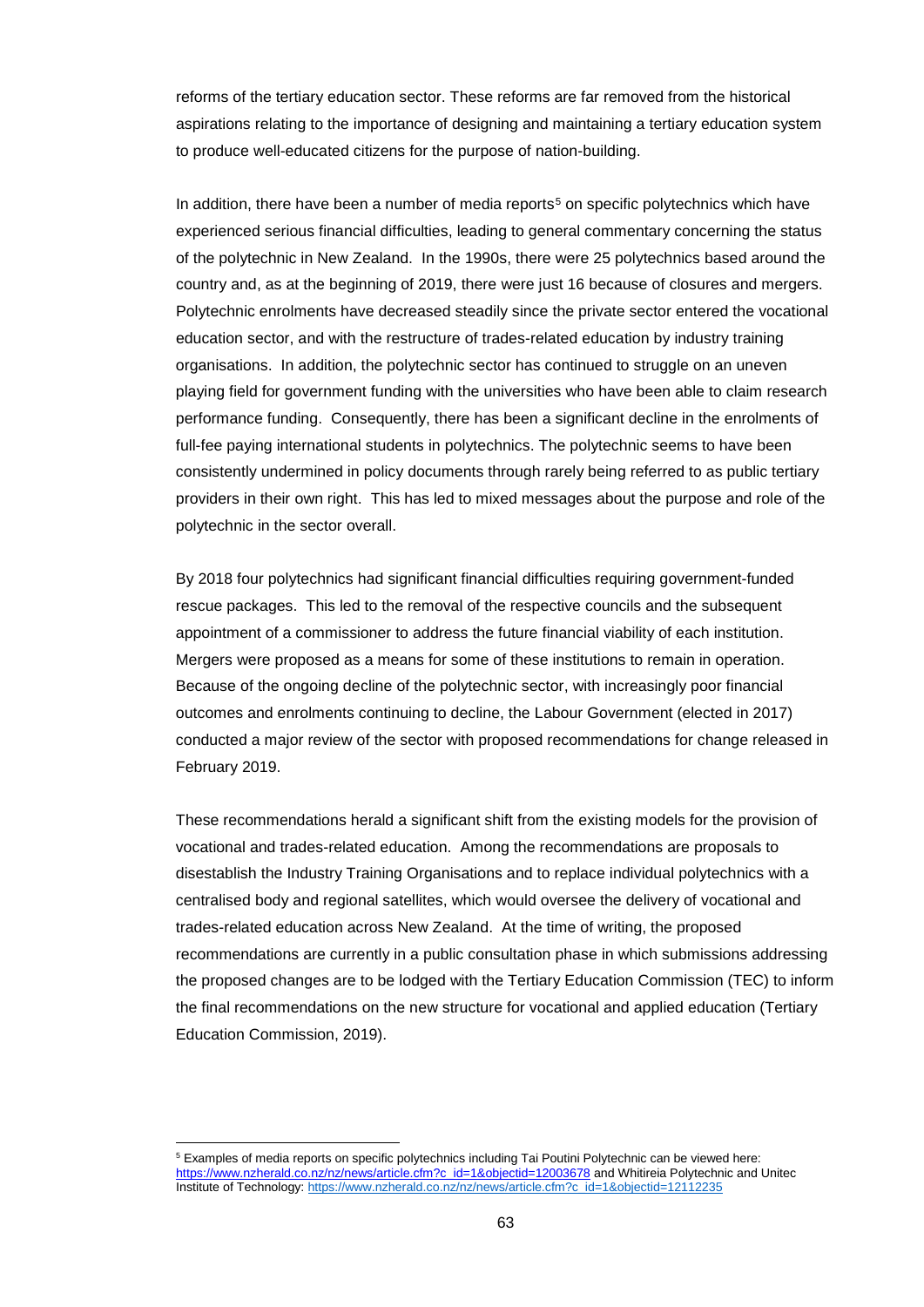## **5.7 Conclusion**

During the three terms of the fifth National Government, the link between education and business was strengthened, and the boundary between skills and education became increasingly blurred. The tertiary education sector was seen as a means to improve economic performance through the production of highly skilled graduates who were able to meet the requirements of employers and their businesses. This era represented a strong shift towards the involvement of business and industry in contributing to education policy. There was a fixation on digital technologies and a perceived need to ensure a workforce which could adapt and thrive in a technologically-driven environment where New Zealand needed to be globally competitive.

The relationship between the Ministry of Education and the Ministry of Business, Innovation and Employment (MBIE) was cemented with dual authorship of the Tertiary Education Strategy 2014-2019 (TES). Having direct input from MBIE was unprecedented and enabled business and industry to be central to decisions about the direction of tertiary education policy. One of the key developments was the notion of skills development and the belief that the tertiary education sector should be integral to this. The purpose of 'education', as the development of knowledge and understanding, was increasingly relegated behind the need for acquisition of skills. Funding was progressively linked with incentives to deliver science, technology, engineering and mathematics (STEM) subjects at the expense of other subjects such as those in the social sciences, arts and humanities.

Polytechnics were facing increasing competition for funding from private providers as well as the universities and wānanga. Performance-based funding had created an uneven playing field for providers as the universities had the resources and reputation to tap into these funds. In addition to funding issues, enrolments in tertiary education were decreasing in light of higher levels of employment and fewer people seeking training or retraining. Many polytechnics were beginning to feel the pinch and started to look at ways to survive in the harsh competitive environment of decreased funding, low student numbers and the consequent reduction in resources.

Alongside all of this was the creation of the New Zealand Productivity Commission (NZPC) in 2010. As part of the MMP agreement with the ACT Party after the 2008 election, the National Government agreed that it would investigate issues of low productivity in New Zealand. Productivity is linked to the economy in that when there is high productivity this leads to increased economic performance. The concern was that New Zealand had been experiencing low productivity for some years, and this was having some effect on the economy. The NZPC was tasked with reviewing several state sector agencies prior to the 2016 announcement that it would begin an inquiry into new models and trends in the delivery of tertiary education. After an 18-month consultation and a final set of recommendations delivered to the Government in 2017, the NZPC inquiry offered little to go on and suggested that the tertiary education sector was victim to systemic issues which it did not have the power to fix. After some minor media reports,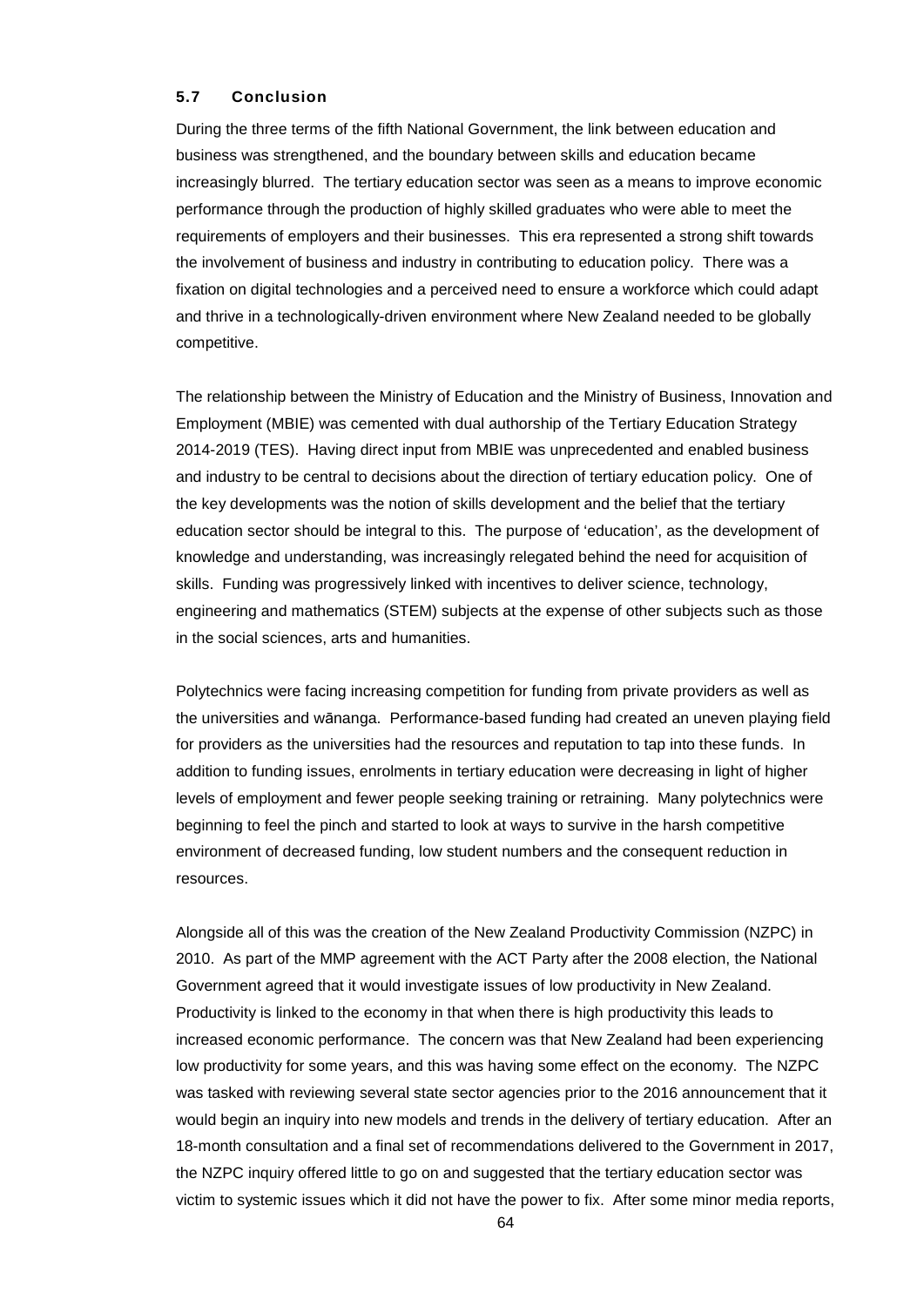and a low-level response from the Government, the NZPC report was put into cold storage for the time being as the sixth Labour Government came to power.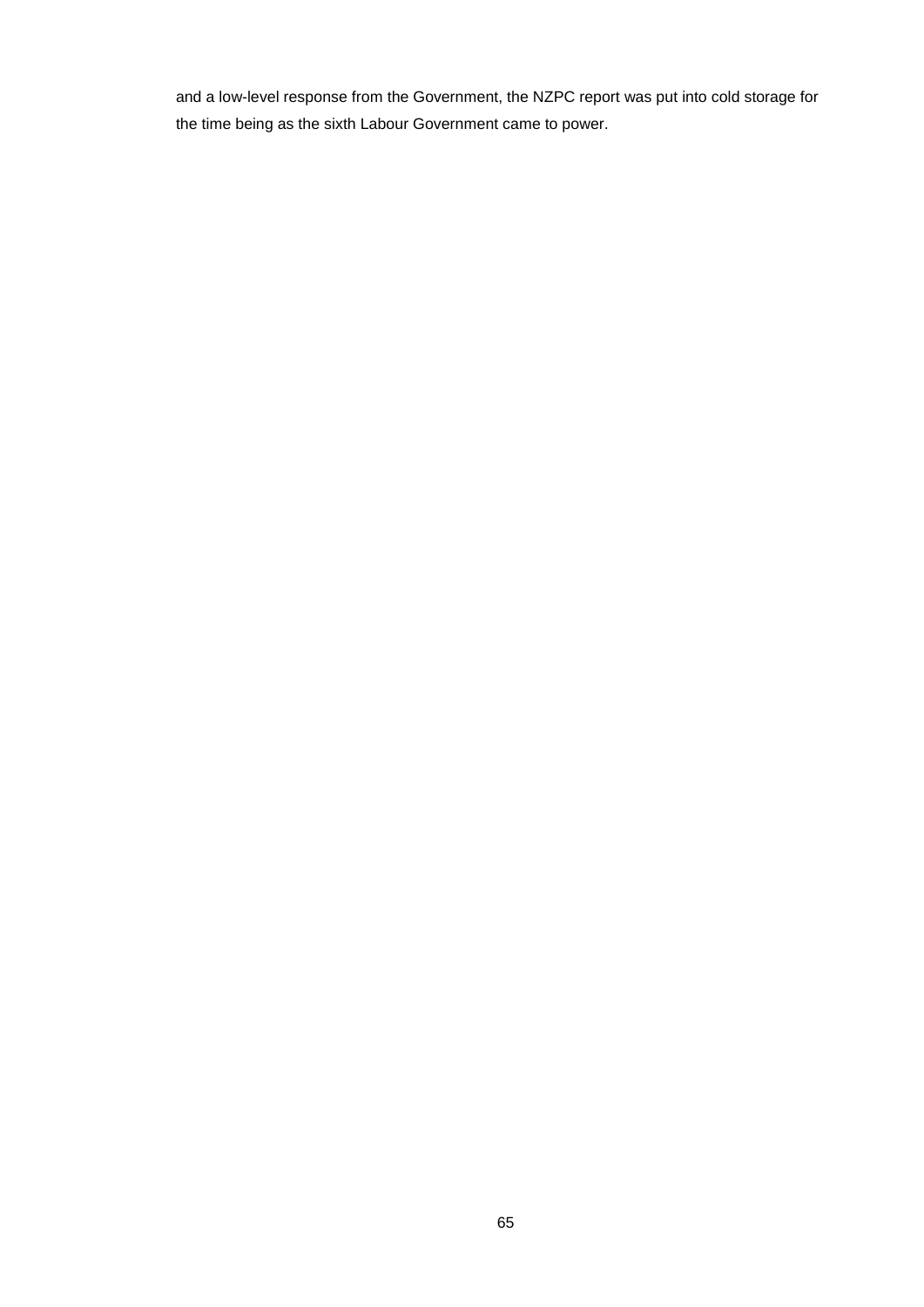## **6.1 Introduction**

The purpose of this chapter is to critically analyse a range of keywords and phrases which indicate that tertiary education and the polytechnic sector were enmeshed within a neoliberal ideology. From 2008-2017, this ideology was encapsulated in the proceedings and documents associated with the New Zealand Productivity Commission (NZPC). During this period, tertiary education continued to operate within a culture of competition among tertiary organisations, regardless of the type of tertiary education they offered (i.e. academic or vocational and/or applied). The marketisation of tertiary education resulted from the reforms of the 1990s, whereby tertiary education providers started to operate within a business-like environment. They were expected to engage in business-like activities such as marketing, promotion and the justification of inputs with measured outcomes for the government and its agencies. Earlier chapters have discussed, in detail, the marketisation of tertiary education and how this has affected both the universities and polytechnics in New Zealand. In this context, I argue that the business-like model became markedly apparent in the polytechnics with the appointment of Chief Executive Officers (CEOs) from 1990 onwards, pointing to an even more business-like management model than for the universities. In addition, it seems that there was closer scrutiny of the polytechnic sector through the tracking of quality by the New Zealand Qualifications Authority (NZQA). Polytechnics had to provide performance measurements for the Tertiary Education Commission (TEC) as a funding requirement and to ensure that the courses and programmes taught were in accordance with current policy.

## **6.2 Critical Discourse Analysis**

Drawing on the principles of critical discourse analysis discussed in Chapter 1, three documents have been selected to demonstrate the extent to which a neoliberal ideology has permeated language and communication within the tertiary education sector:

- 1. *Tertiary Education Strategy 2014-2019* released by the Ministry of Business, Innovation and Employment and the Ministry of Education in March 2014;
- 2. *Innovations in Tertiary Education Delivery Summit: Summary of Proceedings* released by Steven Joyce, Minister for Tertiary Education, Skills and Employment in June 2014.
- 3. *New Models of Tertiary Education: Final Report* released by the New Zealand Productivity Commission in March 2017.

The first two documents appear to have provided the basis for the Terms of Reference for the New Zealand Productivity Commission's report into new models of tertiary education (comprising the third document). All three documents are significant as they formalise the role of the business sector in making decisions about tertiary education policy. The documents highlight the thinking around how the tertiary education sector ought to be responding to the advances in technology, in order to be competitive within the global market. They all present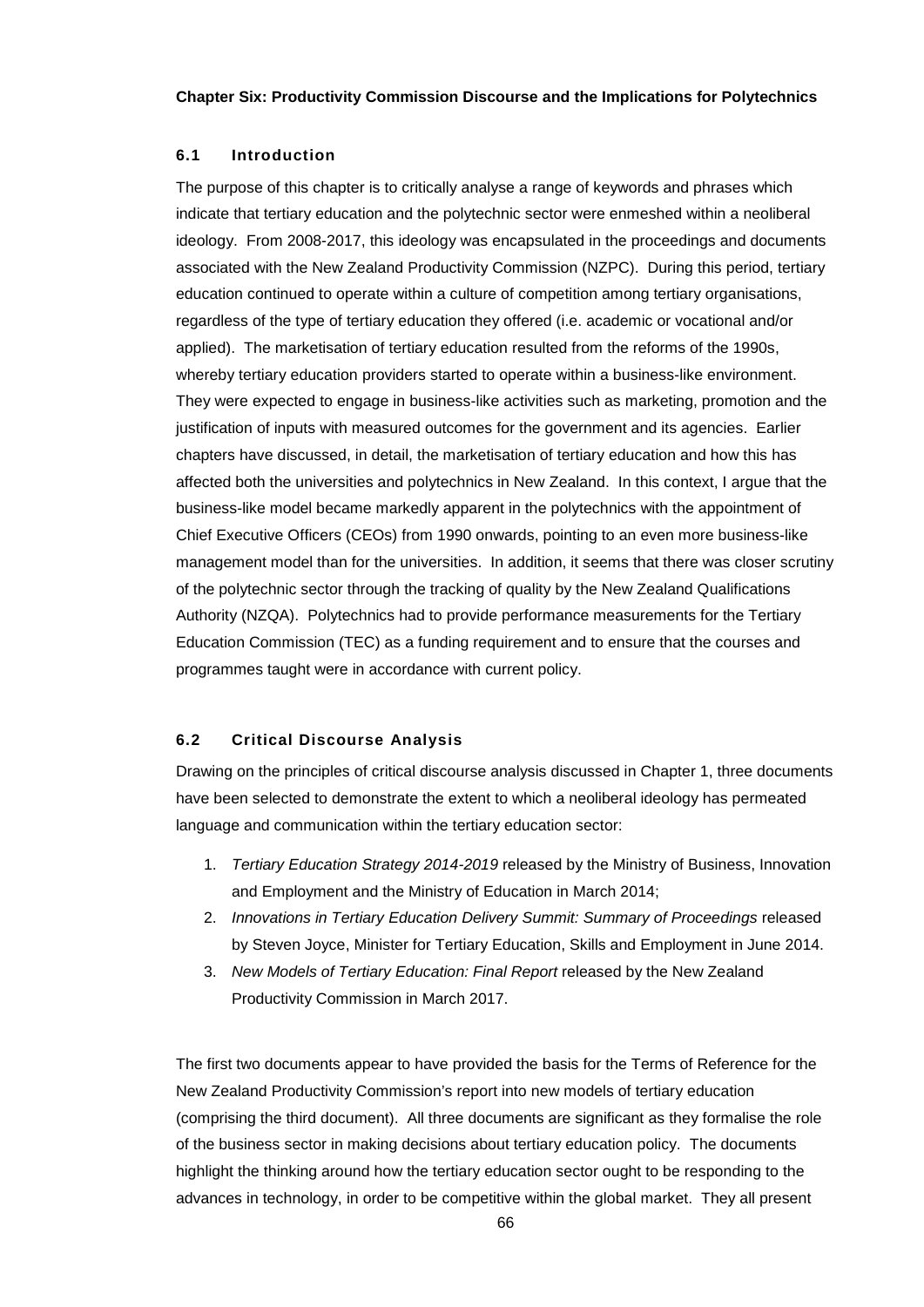the purpose of tertiary education as facilitating specific skills designed to increase the level of productivity for economic gain. New Zealand was perceived as trailing behind other OECD countries in productivity, and tertiary education was to be the vehicle for closing the gap. One does not have to dig too deeply within any of these documents to find examples of a neoliberal discourse, and for the purposes of this research, it became a case of what not to include.

## **6.3 Tertiary Education Strategy (released March 2014)**

The Tertiary Education Strategy 2014-2019 (TES) was the third TES to be released following the inception of the Tertiary Education Commission in 2001. The TES outlines the direction of tertiary education policy which generally reflects the views of the government of the time. The National Government had won its third term in office when the TES 2014-2019 was released by Steven Joyce, Minister for Tertiary Education, Skills and Employment. He was also representing both the Ministry of Education and the Ministry of Business, Innovation and Employment (MBIE). The TES 2014-2019 was intended to assist the tertiary education sector in contributing to a "more productive and competitive New Zealand" (TES, p. 2). Here, tertiary education is seen as being instrumental in providing programmes that will enable the acquisition of skills associated with a successful economy.

The TES 2014-2019 opens with a number of statements about how well the tertiary education sector is doing both nationally and globally. While the sector is seen to have improved over recent years, the Minister believes that more work needs to be done to "deliver the results we will need in the future" (TES, p. 2). It is claimed that the sector needs to work more collaboratively and think about adopting new and emerging technologies to improve methods of delivery to ensure good value for money from tertiary education. Improvement in performance means to be more competitive, flexible and adaptable, particularly with changing skill demands in the labour market. In this context, one must take a more innovative approach with the adoption of new technologies to enable flexibility and seamlessness across the tertiary education sector. All of these initiatives will, it is assumed, lead to a higher level of productivity with a higher skilled workforce and, as a consequence, improved economic performance.

As mentioned earlier, the inclusion of the Ministry of Business, Innovation and Employment (MBIE) in the production of the TES was new, even in the context of neo-liberal education policy. This involvement exemplifies the increasing influence of the business sector in setting the direction of tertiary education. The development of work skills had become key goals of tertiary education; the preferred types of skills are those that could lead to an increase in economic performance. These are the so-called STEM subjects (science, technology, engineering and mathematics). In several cases, funding for these areas has increased to the detriment of other areas such as the arts and humanities. The latter subjects have seen a decline in enrolments with resulting losses in staff and stature within their institutions (Gerritsen, 2016).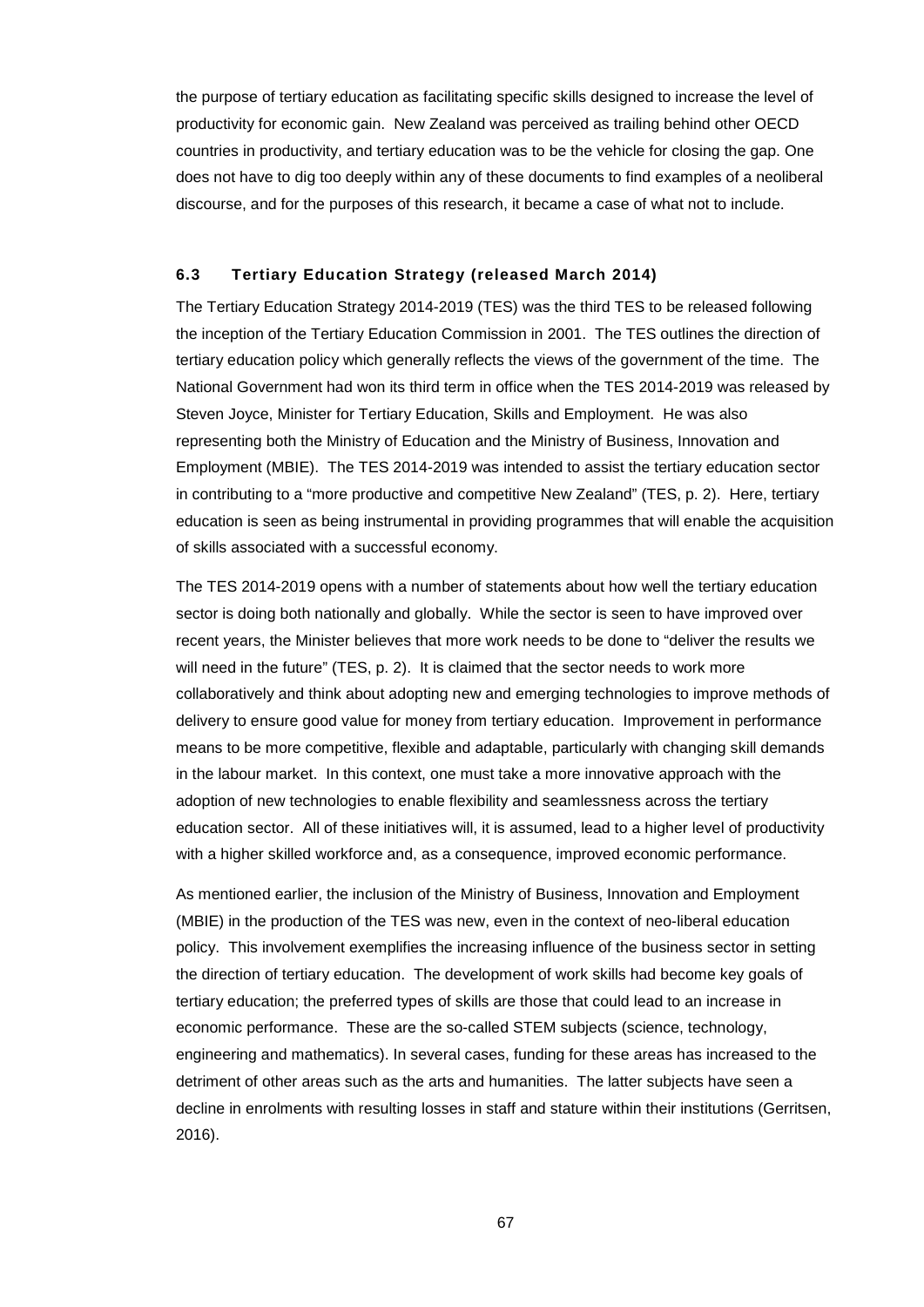## **Keywords**

• **competitive; competition:** *competing, number or eagerness of those competing for something*

Synonyms *Ambitious, aggressive, competing, cutthroat, vying*

Antonyms *Noncompetitive, unambitious*

The neoliberal ideology of so-called 'free markets' prioritises a spirit of competition to establish what is of value and what is not. It claims that the market is the net result of personal interests and choices. To facilitate this process external agencies step in to make the decisions about education. Those people and professionals who are 'on the ground' working within the sector are rarely consulted. If they are, it is only through lip service as it is taken as given that they cannot be relied upon to make impartial decisions in accordance with what the market dictates.

The neoliberal view of competition is to allow the free market to dictate the terms under which we operate both economically and socially. The extension of this concept into all areas of life, including education, under the guise of 'free choice' has created a tertiary education sector with individual organisations locked into fierce competition; the funding system and continuing policy measures both drive and support this. The fight for survival is ongoing and, in New Zealand, there are regular reports on tertiary education organisations and their struggles to remain financially and academically viable within an ever-increasing pool of new providers. Again, the new providers (always private) are supported and encouraged through legislation and policy to step into an already overcrowded tertiary education sector to join the 'race'.

The keyword appears five times in reference to competing within a global context to sell the benefits of tertiary education. The international student market generates a significant source of revenue for the New Zealand economy. It is little wonder that the TES states quite clearly its position on the provision of a competitive tertiary education system: "Competition for international students is strengthening, with more nations also pursuing the revenue and benefits … provided by international education" (p. 4). Since the late 1980s successive New Zealand Governments have put significant resources into developing and maintaining the export education portfolio, and the organisation responsible for this lucrative market, Education New Zealand, reported that for 2017, the value of export education had risen to NZ\$5.1 billion which placed it as being New Zealand's fourth largest export industry (Education New Zealand, 2018).

The global rankings of tertiary education institutions are closely watched, particularly by the universities and the mainstream media (Jesson, 2010). It would seem that the choices made by international students to attend an overseas institution are largely based on the ranking of that institution, as well as the ease of procuring a student visa (Hazelkorn, 2007). The merits of such ranking systems is beyond the scope of this thesis, however it is noted here as being one of the tools used for attracting international students. The media appears to be very quick to point out which universities have gone up or down in the rankings, and the universities are quick to justify the reasons why that might be (particularly if they have lost position). In addition,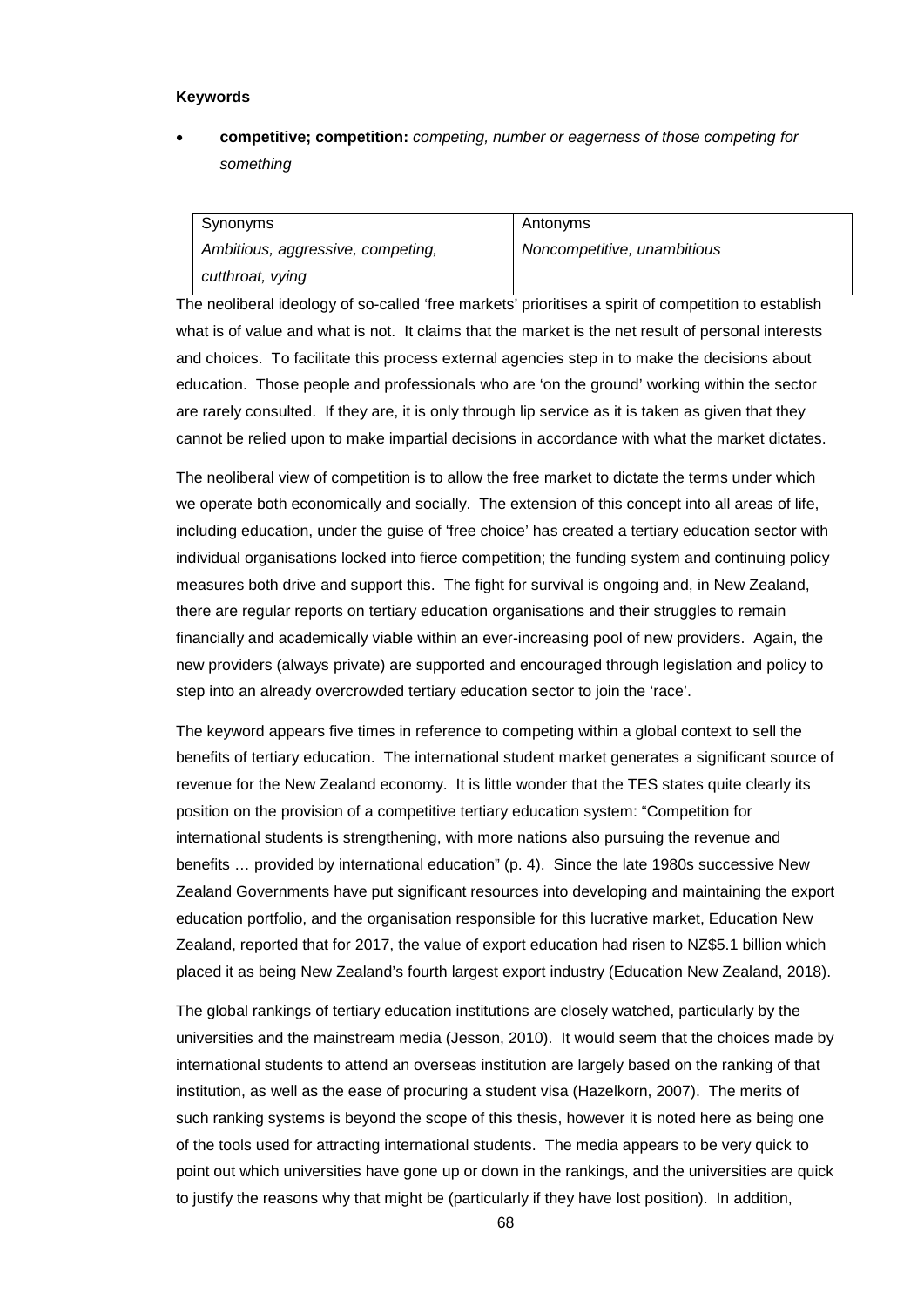universities have departments with staff who are primarily responsible for recruitment of international students, with international advisors travelling the world to encourage potential students to choose to study with their institution. The polytechnics in New Zealand also have international advisors and staff who recruit and support international students, but I would suggest the resourcing for this service is set at a much lower level than the universities. Polytechnics are not included in the ranking and league tables, so are not able to rely on this as a resource for attracting potential enrolments

The Tertiary Education Strategy 2014-2019 was an attempt to guide the tertiary education sector to be more competitive in the international context. To be a key player in the global marketplace, in an attempt to increase the potential revenue, the tertiary sector needs to be able to meet "growth in competition globally for higher-skilled jobs" (p.4). Tertiary organisations "need to further lift efficiency and competitiveness to maintain and enhance their position in the race for talent" (p. 4). The sector is seen to be a player in a global competition in what has been described as a 'race', in which, one would assume, there can only be one winner. The TES suggests that in order to be a key competitor in this race, the tertiary education sector needs to become more competitive by being more efficient and to use their resources carefully in order to "enhance their position in the [global] race for talent" (TES, 2014, p. 4).[6](#page-68-0)

To be able to offer a highly sought after tertiary education that will attract a high calibre of international students, the TES proposes that tertiary education organisations need to break down geographical barriers through the opportunities for alternative delivery of education through the adoption of digital technologies. The example used is that of high-speed broadband enabling access through the internet to a more flexible model of education delivery. This appears to have been the basis for the Innovations in Tertiary Education Summit and the NZPC inquiry into new models of tertiary education.

For polytechnics, the international education market is often fraught as they struggle to maintain recognition relative to the university sector. In addition, resources for promoting themselves and their reputation are limited. Polytechnics are often not able to tap into the rewards gained from research engagement, both in terms of what large research contracts can offer regarding funding and academic recognition through international publication. The lack of funding leads to less quality resources that international students would expect on arrival at the institution, such as a good standard of accommodation with access to facilities including stable internet access, and institutional resources to assist with welfare and successful study. The marketing budgets for travel and advertising again would be much less than the university budgets, meaning that an aggressive programme of recruitment is often not possible. Therefore, the polytechnics in New Zealand are often on the 'back foot' when it comes to competing for business on the global market, and ultimately experience the knock-on effects of this through low international enrolments, which in turn leads to lower funding and so on.

<span id="page-68-0"></span> $6$  For further examples of the use of the keyword 'competition' in the international context, see p. 4 in the TES document.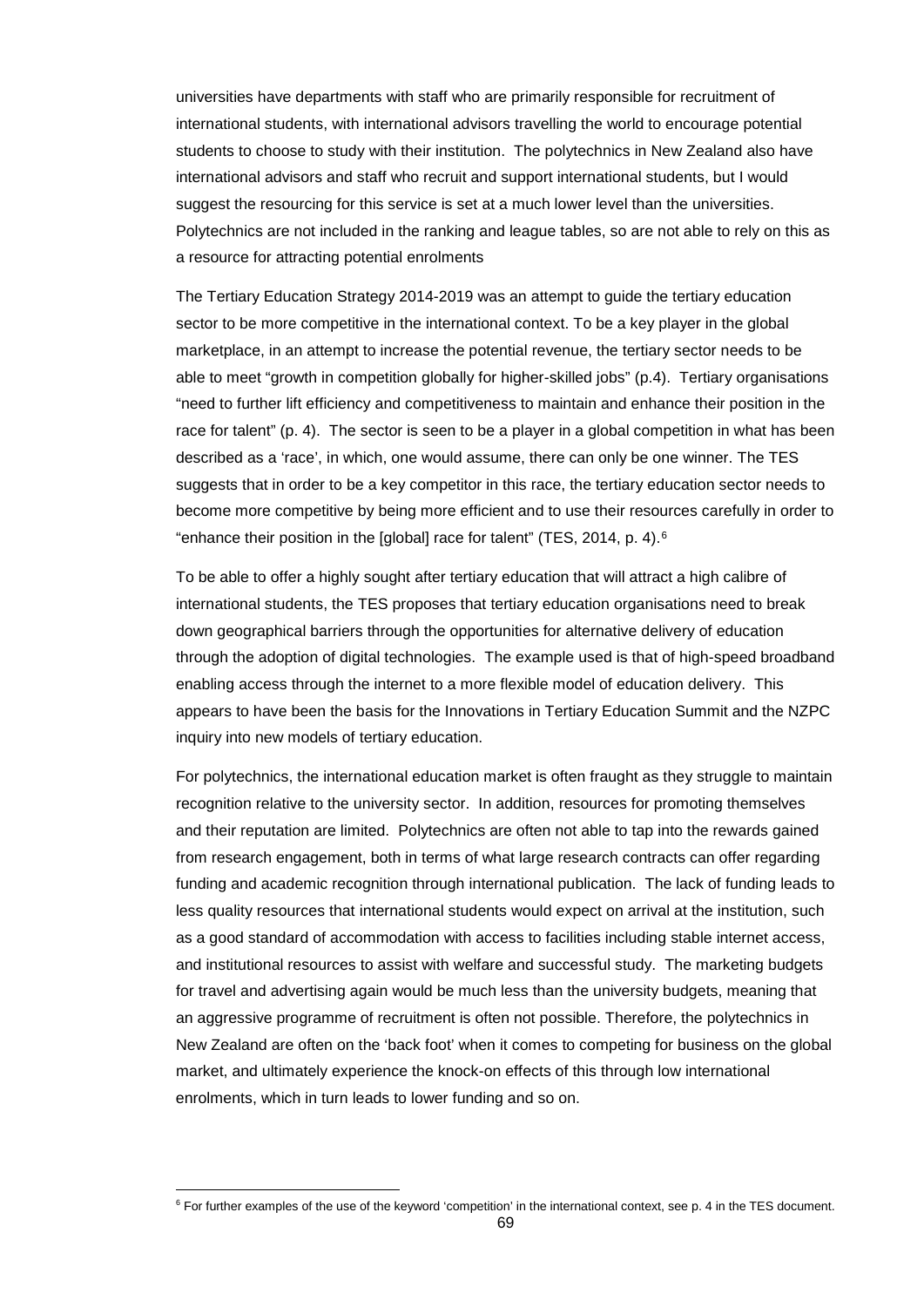• **skill; skills; skilled***: practiced ability, expertness*

Synonyms *Accomplishment, competence, expertise, proficiency, ability*

*Ignorance, inability, incompetence, lack*

Appearing in the 26-page TES more than 60 times, and four times within the foreword, the keyword 'skill' and its derivatives 'skills' and 'skilled', are included for analysis to illustrate the focus of the TES concerning the direction of tertiary education. A skill is something that one can do, generally practical and applied to solve an issue or respond to a situation. 'Knowledge' entails development of theory through observation and study, and is generally acquired over time. 'Knowledge' also involves an appreciation of philosophical principles, ethics and values. It was following the election of the National Government that the practice of equating tertiary level qualifications with the skills acquisition level came to the fore. The equation of tertiary level qualifications to the level of the acquisition of 'skills' has occurred in the sector with the election of the National Government in 2008. The decision about which skills are relevant, and which are not, appears to have been based on labour market needs and what employers want:

Antonyms

…according to Tertiary Education Minister Steven Joyce, too many graduates emerge from our universities lacking vital skills and are incapable of the "innovation" needed for economic growth" (NZ Herald, 2014)

Funding criteria have been redesigned to support the science, technology, engineering and mathematics (STEM) subjects and incentives are provided to tertiary education providers who engage in research and development with industry and business (NZ Herald, 2014). The focus on employment outcomes seems to be narrow. Tertiary education is a higher level of learning that should encompass a wide range of outcomes and produce well-rounded citizens who can use their knowledge and understanding of the world to participate in the community and society as a whole.

The preference for STEM subjects, also known as 'hard' skills or knowledge, over other subjects such as those in the arts and humanities (referred to as 'soft' skills or knowledge) was made clear by the National Government. Muller (2012) suggested that the preference for one form of knowledge over another is based on whether such knowledge can be applied. Science, mathematics and other similar subjects generally lend themselves to objectivity and application across the disciplines including work/business environments. 'Soft' knowledge arising from artsbased subjects is perceived as subjective and open to different interpretations (thus making application of any new knowledge problematic).

As the language of the TEC indicates, education has become increasingly linked with employment, with the National Government's preference for the sciences, and the acquisition of skills to be applied in a variety of contexts. This government thus saw the absorption of transferable skills as being essential for the development of a highly skilled workforce. To further encourage tertiary education organisations to put their resources into the delivery of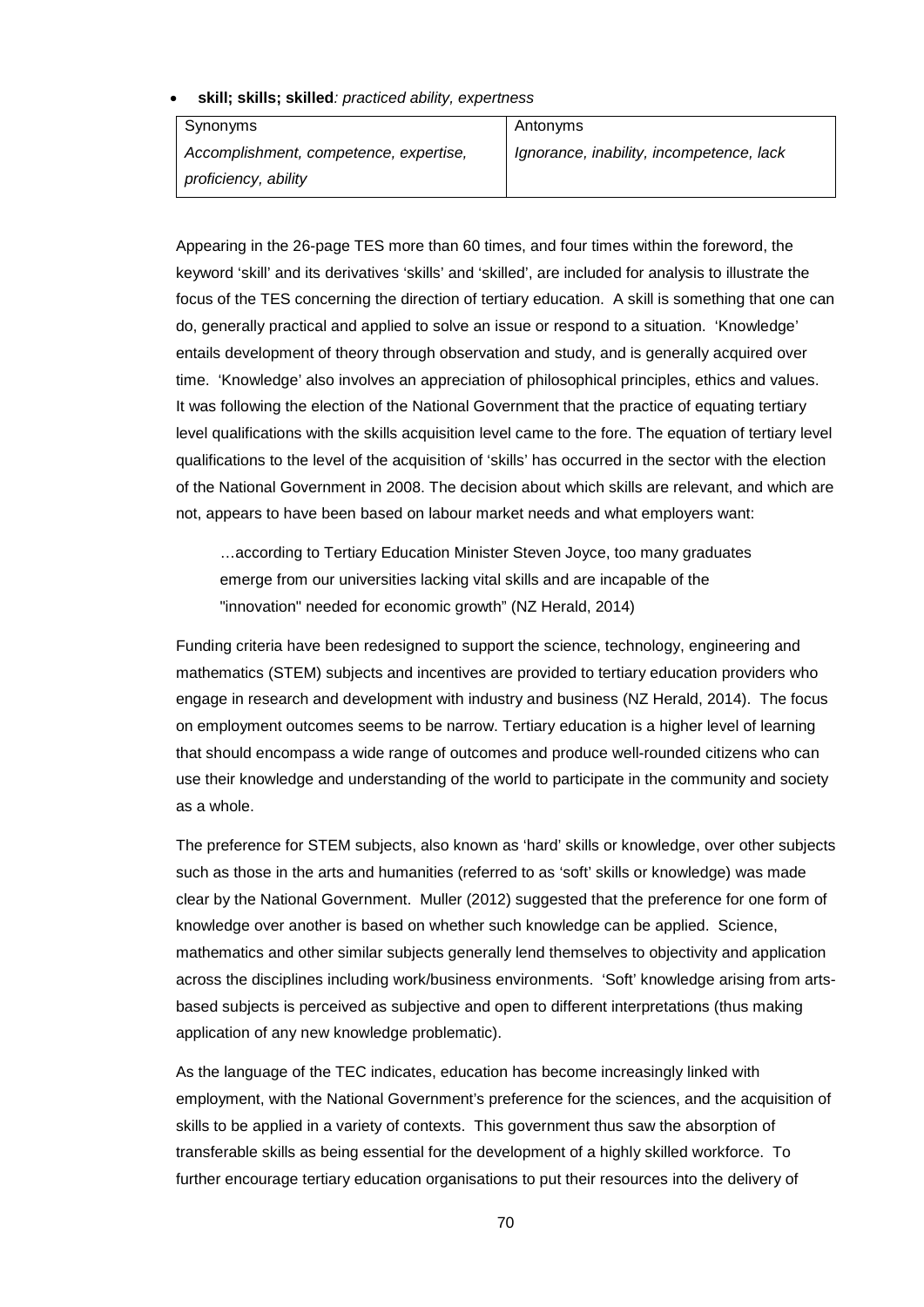STEM-related programmes, they introduced performance measures for funding based on teaching; these measures favoured those subjects which promoted transferability of skills, and the provision of degrees that were more directed toward higher-paid jobs. The stated rationale for this was that "by obtaining a skilled and educated workforce, the economy will maintain its competitiveness" (Yee, 2016).

In the TES document under review, the keyword often appears both as an economic and educational requirement: "… skills needed by industry" (p. 22) and "skilled people are essential to the success of businesses and other organisations" (p. 2). The TES advises tertiary education providers to "ensure that the skills people develop in tertiary education are well matched to labour market needs" (TES, 2014, p. 10). This alignment appears to be one of the most critical outcomes for tertiary education. Much is made in this document about the need for tertiary education providers to produce graduates with "relevant and transferable skills" (p. 10). This outcome is seen to ensure that New Zealand can be a competitor within the global tertiary education market, while providing a skilled workforce to sustain and grow the economy. A higher-skilled workforce leads to a higher level of productivity for economic gain.

Given that the polytechnics provide vocational and applied education, it would seem logical for these public institutions to be leaders in the proposed delivery of skills-based training and education. However, the polytechnic sector does not appear to have been consulted or included in the discussion about how it might contribute. This is another example of where the blurring of boundaries between universities and polytechnics led to the distinctiveness of polytechnics being overlooked. Universities are encouraged to offer vocational-related degrees, because they can attract and retain research and development funding, whereas the polytechnics are often not in a position to compete.

# **6.4 Innovations in Tertiary Education Delivery Summit 2014: Summary of Proceedings (held 5-6 June 2014)**

This summit was held after the Tertiary Education Strategy (TES) 2014-2019 was released, and was hosted by Steven Joyce, the Minister for Tertiary Education, Skills and Employment. The Innovations in Tertiary Education Delivery Summit (ITES) was a gathering of over 200 attendees who came to listen to "a line-up of internationally recognized speakers with experience in new innovations in tertiary education" (ITES, 2014, p. 3). The general purpose of the summit was to discuss the supposed future trends that could affect the way in which tertiary education was delivered in New Zealand. Keynote speakers included: leaders of Massive Open Online Course (MOOC) providers; online learning designers and consultants; and an independent academic, all of whom would stand to gain from any advancements in the delivery of education. The specific focus was how technological advances could provide a more flexible model of delivery for tertiary education institutions so that they could operate competitively within a global marketplace.

The ITES summary of proceedings opens with a challenge to the traditional methods of delivering tertiary education. The slightly accusatory tone suggests that traditional methods are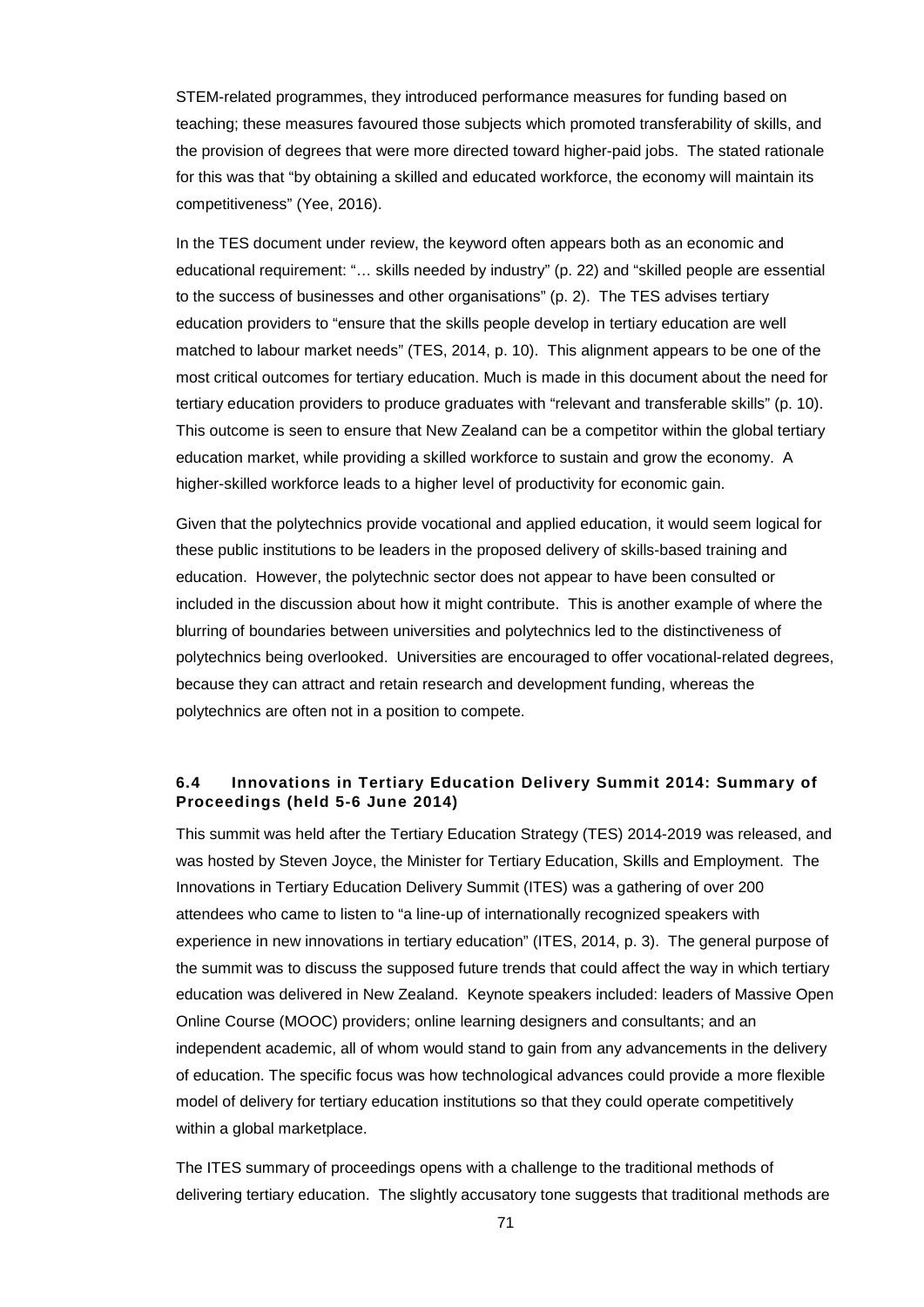somehow preventing the tertiary education sector from moving forward. However, these traditional methods are neither defined, nor explained in terms of how or why they would be the reason for holding back progress. Instead, there is a general sense that traditional methods of delivery are considered 'old-fashioned' and not 'future-focused'. An inference is made as to the importance of being prepared for an unknown future. Given that it is almost impossible to know, exactly, what the future holds, uncertainty is something that we all deal with every day. We make choices based on what we know, in the hope that these decisions will stand us in good stead in the future. In this regard, it is difficult to ascertain what new insights about the future are contained in the summit proceedings.

### **Keywords**

• **innovative; innovation; innovate***: bring in novelties, make changes.*

| Synonyms:                                | Antonyms:                                      |
|------------------------------------------|------------------------------------------------|
| modernization, modern, addition, leading | stagnation, habit, custom, old, rut, tradition |
| edge                                     |                                                |

The purpose of the summit was to "start a national conversation about innovative ways of delivering tertiary education…" (p. 3) because at that time it was claimed "innovation [was] only happening outside traditional institutions" (p. 13). It was important to direct funding in such a way so as to "encourage innovative activity" (p. 18) in order to support "innovative, responsive and future-focused education spaces" (p. 22). To be 'innovative' in the delivery of tertiary education, according to the ITES document, is to be willing to adopt "new technologies" in order to be more adept at providing a tertiary education for the future. It proposes that a technologically savvy tertiary education system is worthy of government investment as it will supposedly enable more people to access tertiary education at any time and from any place, rather than via the traditional, on-campus delivery models.

'Innovation', in this context, appears to only refer to digital technologies, and to tertiary education provision that can be delivered using these technologies. The rationale behind this is again related to the skills needed for the future workplace. Graduates who can navigate and work within technology-based environments are more likely to be able to use these skills in their future employment. As technological skills are highly thought of, the pipeline of a highly skilled workforce can be maintained, thus retaining New Zealand's place as a competitor in the global marketplace leading to improved economic outcomes. This represents a circular form of digital determinism, as innovation means the adoption of digital technologies in order to be innovative.

The use of the word 'innovation' suggests that there is a belief that the tertiary education sector is old-fashioned, traditional and 'stuck in a rut'. The document proposes that to be innovative is to be modern and 'leading edge'. This implies that 'traditional models' of delivery are no longer fit for purpose, prone to stagnation and delivered purely out of habit (represented as 'this is the way we've always done it'). The ITES participants considered the requirement for the tertiary education sector to "develop a nation-wide culture of innovation" (p. 8) in an environment where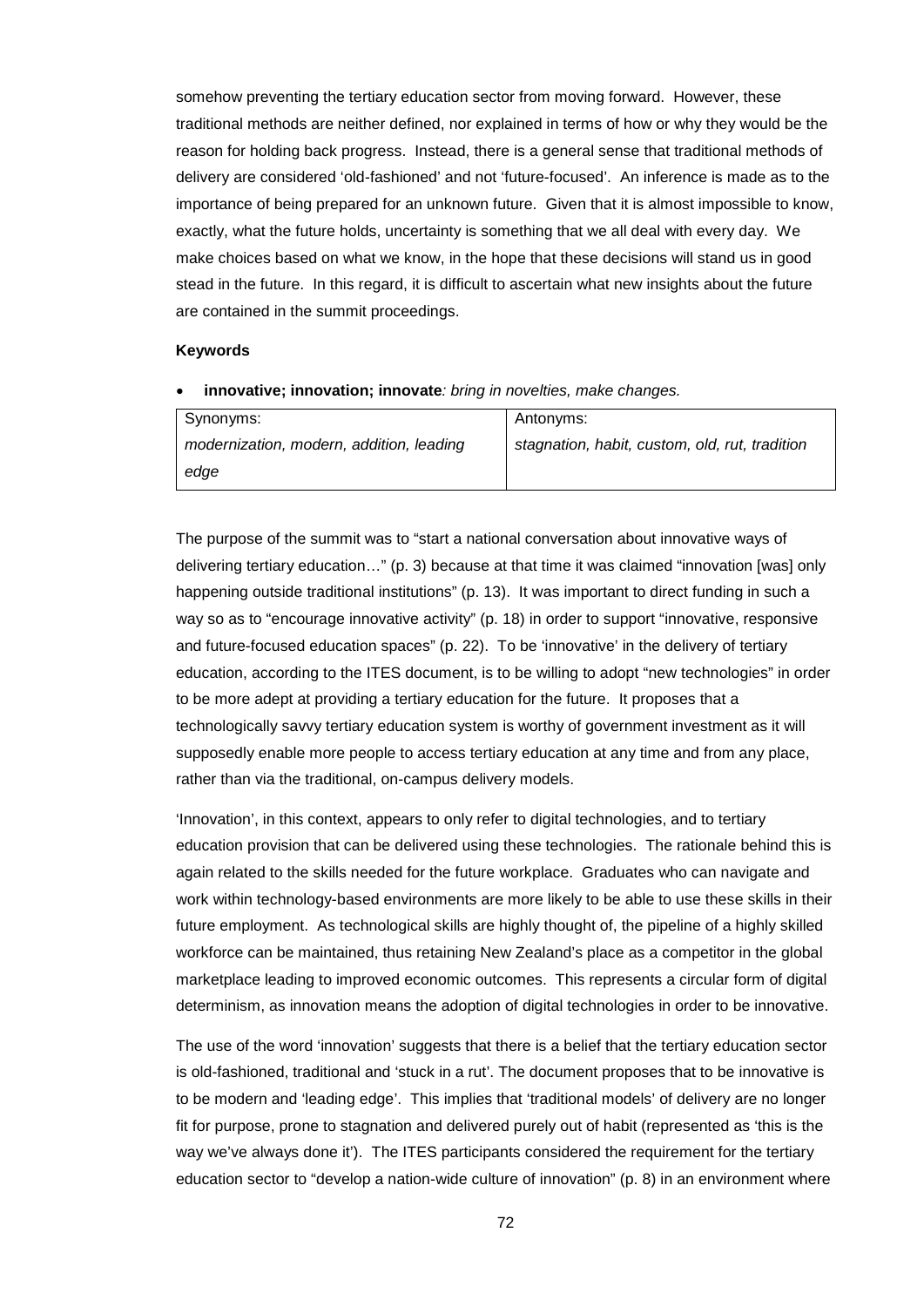"existing structures and processes [did] not allow for truly revolutionary institution-wide change" (p. 8). Even with funding incentives to move into a more technologically driven model of delivery, if the government- and agency-backed system does not enable change, then it is difficult to expect the tertiary sector to change autonomously<sup>7</sup>.

The word 'innovation' is difficult to challenge without seeming to be reactionary and oldfashioned. The use of the word can sound quite impressive. To be 'innovative' seems to suggest something exciting and new. However, if one was to take the actual meaning of the word itself: 'to introduce something new', then teachers and academics could argue that this is what they continually do to meet the needs of their learners. There are many strands of research and scholarship dedicated to introducing new ways of delivering learning and teaching to improve student learning. It is incorrect to assume that innovation does not exist in the tertiary education sector. The ITES definition of 'innovation' is a narrow one which does not extend beyond the introduction and application of technology.

• **responsive***: answering by way of answer; responding readily to some influence*

| Synonyms                           | Antonyms                                       |
|------------------------------------|------------------------------------------------|
| active, aware, reactive, receptive | ignorant, impassive, indifferent, insensitive, |
|                                    | unaware                                        |

A key theme in the Innovations in Tertiary Education Delivery Summit (ITES) is that tertiary education ought to be 'responsive' to student needs, competition and innovation. Tertiary providers were perceived as slow in response to the needs of the labour market and the economy. Tertiary education providers were also slow to respond to the adoption of technology for the delivery of teaching. However, the adoption of the "new technologies" is proposed as a way for providers to be more responsive: "…the changes enabled by technology provide new and exciting ways to better reach new students; to deliver in ways that are more responsive, more competitive and more cost effective…" (ITES, 2014, p. 19). Responsiveness is not defined, however it is stated that tertiary education providers could be more "responsive to needs, with students leading the sector" in providing more of what students want in terms of when and how they would like to receive their tertiary education. However, examples of how technology could be used by tertiary education providers to be more responsive are not provided. 'Technology' or 'technologies' appear to be the means for being more responsive but how this could be done appropriately is not discussed.

The use of technologies to improve responsiveness could mean a range of things, but none of them would be necessarily desirable. For example, often responsiveness means the how and the when of the response. Technology offers a platform where contact can be made at any time anywhere. Current practices are generally within working hours, but what if this extends to 24 hours a day? The synchronous/asynchronous nature of email and online communication could

<span id="page-72-0"></span><sup>1</sup>  $7$  This implies that the government itself is a barrier to change (as opposed) to private providers who would not face such barriers.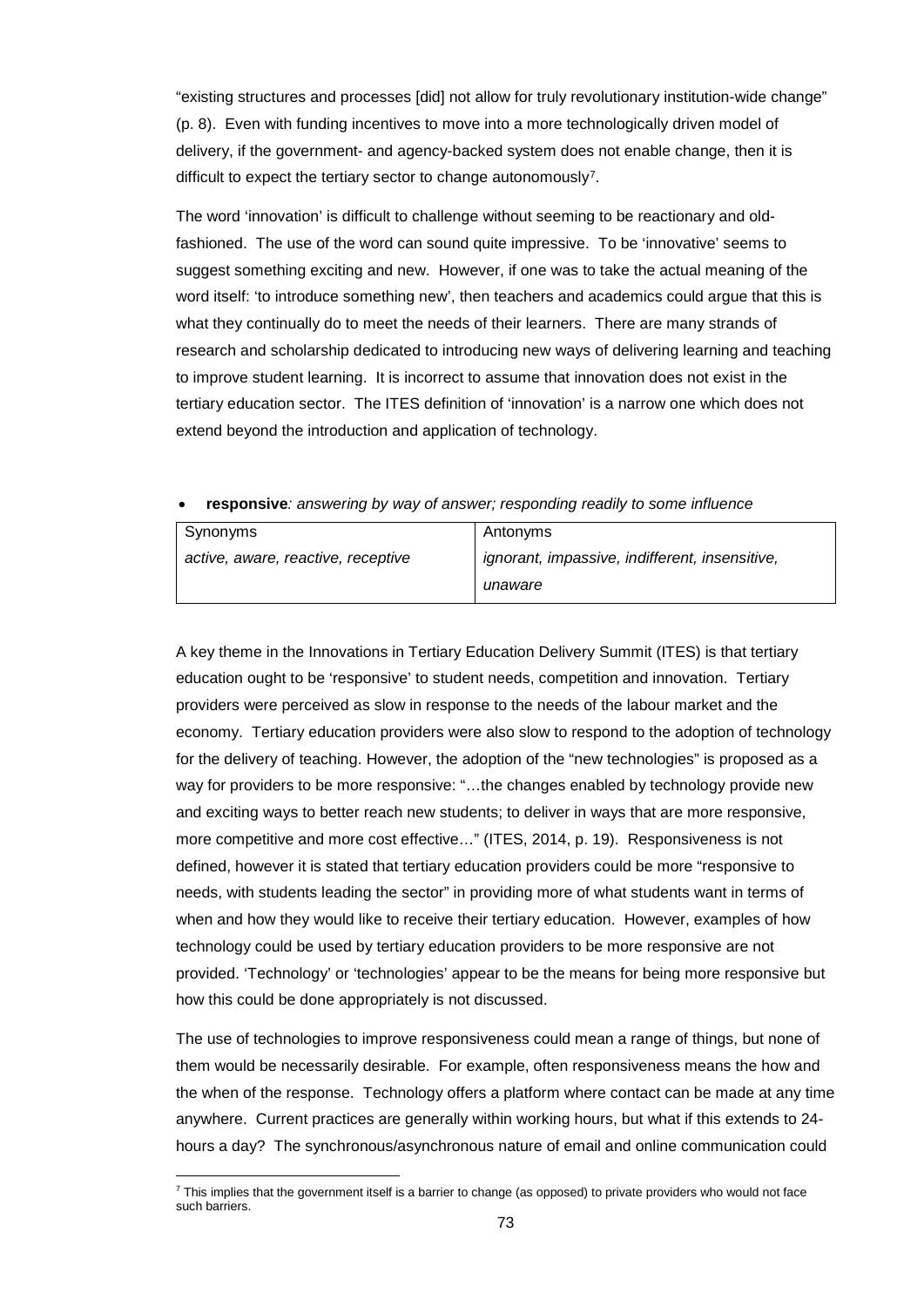lead to a blurring of the boundaries for when responses can be expected. There is no mention of what the measures or criteria of responsiveness might be, and who might be responsible for deciding this.

Nevertheless it would seem that responsiveness to students is a pressing matter for the tertiary education sector. The ITES propose that technology is a way of addressing this, but they have not provided any further explanation of what this means. It almost seems as though it is a word that is thrown out there, it sounds good, but there is actually little meaning behind it. It would be difficult to challenge this keyword without being positioned as 'impassive' or 'indifferent'. Few, in the tertiary education sector would wish to be described as such, especially if they work closely with students and colleagues.

#### **transformative***: change the form or appearance of, alter out of recognition*

| Synonyms                              | Antonyms                        |
|---------------------------------------|---------------------------------|
| life-changing, metamorphic, reframing | Uneventful, every day, ordinary |

The ITES suggests that technology will transform tertiary education by enabling providers to be innovative in the adoption of new delivery methods. It is proposed that the internet and technology-driven communication channels will open up a new way of teaching and learning which will provide graduates with the skills and knowledge to operate in the 'unknown future' of work. There is comment that providers would find it difficult to engage in "transformative practice" as they were often tied to traditional ways of delivery with teaching staff who have strong beliefs about their own roles as teachers (ITES, 2014, p. 22). Technology as a tool for 'transformation' would also release providers from the burden of having to maintain a physical infrastructure as teaching delivered through the internet can be done anywhere.

In the ITES document, the scale of 'transformation' is never clarified. In addition, the word is often used in statements which (a) do not define exactly what it is that is to be transformed, and (b) what it is to be transformed into. For example: "… the new forms of education delivery were seen to be highly transformative, and have the potential to entirely subsume existing methods of tertiary education delivery" (p. 19). This statement reveals the passive voice. Who sees new forms of delivery as 'highly transformative'? This statement suggests that we all want this to be the case, and emphasises "… the difficulty of transformative change when traditional institutions are tied to particular ways of delivering education" (p. 22). There is the sense that if education is not moving towards 'transformation', then this must be a missed opportunity for radical change into something entirely different. As highlighted in the box above, the definition of 'transformation' is to be 'life-changing' or 'metamorphic', which are both rather substantial changes of being, and can appear very desirable compared to the staid status quo.

However, the lack of clarity around the meaning of 'transformative', or 'transformation' can blur the overall purpose of a tertiary education provider. A very recent example occurred at a large polytechnic in Auckland, New Zealand in which a 'project of transformation' was implemented across the whole institution. In an attempt to be 'leading edge' and 'future-focused' to produce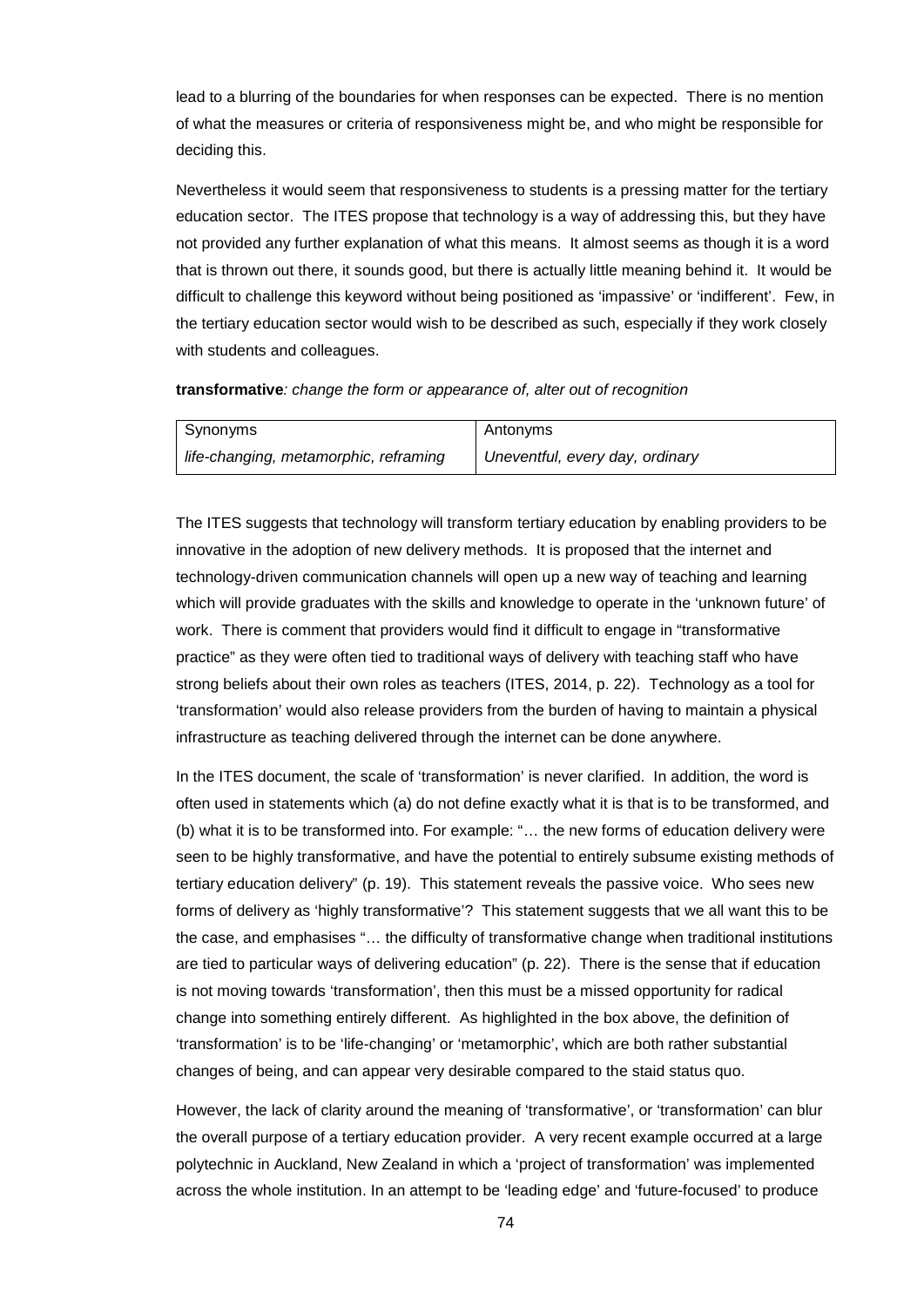'work-ready' graduates, the institution found itself in a reign of confusion as the project was rolled out. The 'transformation project' included casualisation of the workforce, outsourced student administration, and moving entire programmes to an online model of delivery. The institution lost a significant number of enrolments as students voted with their feet. Consequently, the institution had to be bailed out by the government and was placed under review with a government-appointed commissioner replacing the council (Cooke, 201[8](#page-74-0)).<sup>8</sup>

Within the summit proceedings, the phrase "change is inevitable…" (p. 5) is an example of Thompson's (1990) 'reification' mode whereby 'change' is illustrated as naturally occurring and therefore unavoidable. Consequently, the proposed shift to a technology-based solution is left unchallenged. The phrase used in this instance is a means for justifying the shift towards the adoption of technology and new models of delivery in order to achieve a desired outcome. Perhaps this is because economies could be made from using technologies to deliver learning (e.g. by reaching large numbers of people and not having the costs of maintaining property and teaching space). Moreover, moving away from traditional methods of delivery could potentially mean employing fewer staff.

# **6.5 New Zealand Productivity Commission: New Models of Tertiary Education (Final Report). (Released March 2017).**

The final report of the New Zealand Productivity Commission inquiry into new models in teaching was released in March 2017. A very lengthy 'snapshot' of the existing tertiary education system led to a series of recommendations as to how tertiary education could adopt new models of teaching. Most recommendations related to better career advice so that students could make informed decisions about what they should be studying (i.e., what will get them a job at the end of it). This entailed the promotion of a seamless model where students could move between providers to "mix and match" courses (NZPC, 2017, p. 6). The 18-month inquiry involved an extensive consultation process across the sector resulting in a 500+ page document, which was presented to Paul Goldsmith, who had taken over the Tertiary Education, Skills and Employment portfolio vacated by Steven Joyce. The National Government was in its final days of office (unbeknown at the time of course), but the report failed to generate much of a response from the government, the public or the media.

The terms of reference for the inquiry came out of the content outlined in the Innovations in Tertiary Education Summit (ITES). It was surmised that there are "numerous emerging models of provision but considerable inertia in New Zealand where tertiary providers appear to be reluctant to be 'first movers' or 'early adopters' in shifting away from the traditional models. Yet ongoing change in the tertiary system is taking place influenced by the Tertiary Education Strategy 2014-2019" (NZPC, 2017, p. iv). It is important to appreciate the contradiction in the

<span id="page-74-0"></span><sup>&</sup>lt;sup>8</sup> More details on the failed 'transformation project' can be found in Cooke, D (2018). "Blind Faith: Deconstructing Unitec 2015-2017" retrieved from [https://teu.ac.nz/wp-content/uploads/2018/08/Blind-Faith-Deconstructing-Unitec-Strictly-](https://teu.ac.nz/wp-content/uploads/2018/08/Blind-Faith-Deconstructing-Unitec-Strictly-Embargoed.pdf?+Update&utm_term=0_fa4a622c53-29ac998302-15667897)[Embargoed.pdf?+Update&utm\\_term=0\\_fa4a622c53-29ac998302-15667897](https://teu.ac.nz/wp-content/uploads/2018/08/Blind-Faith-Deconstructing-Unitec-Strictly-Embargoed.pdf?+Update&utm_term=0_fa4a622c53-29ac998302-15667897)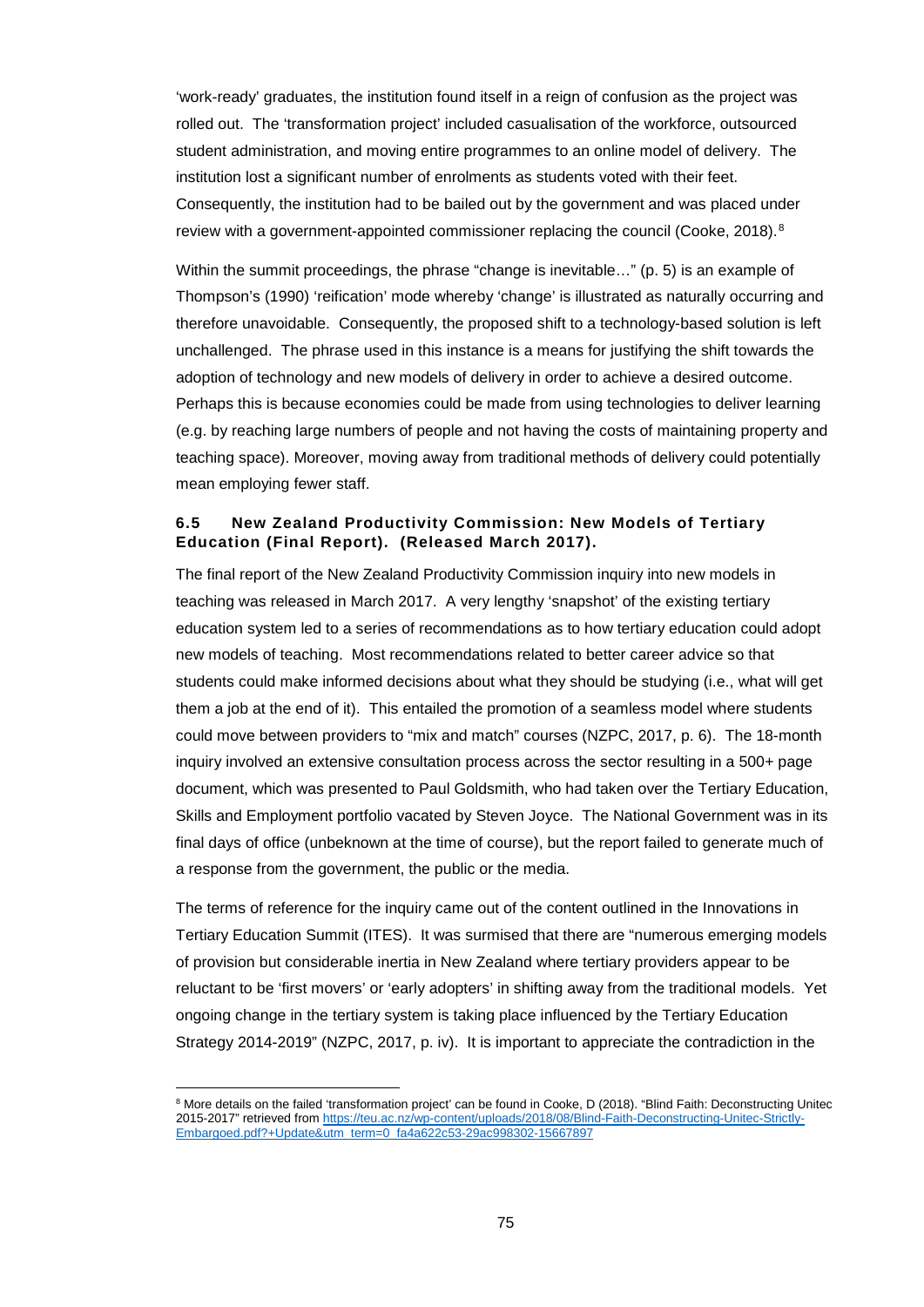above statement: it is noted that the sector is changing, but at the same time there is the suggestion that things are not changing. The TES 2014-2019 had laid the ground work for the focus on the adoption of 'new technologies' by the tertiary education sector. The ITES document had continued the conversation and focused the inquiry on technological trends and how they could drive changes in the tertiary sector business model. However, the final recommendations of the inquiry say very little about these technological trends, but instead appear to focus on the need for changes to the system in which the tertiary education sector operates, with a relatively small list of recommendations at the end of a very significant undertaking.

# **Keywords**

• **inertia:** *property by which matter continues in its existing state of rest.*

| Synonyms                               | Antonyms                             |
|----------------------------------------|--------------------------------------|
| apathy, laziness, paralysis, passivity | Action, liveliness, activity, moving |

The New Zealand Productivity Commission's final report on new models in tertiary education claims that there is "considerable inertia" within the tertiary education sector in relation to adopting new models of delivery. The following statement appears in the opening paragraph:

The terms of reference suggested that the tertiary education system has 'considerable inertia', with tertiary providers reluctant to be first movers or early adopters in shifting away from traditional models. At the outset of the inquiry, the Commission was mindful of the importance of this alleged problem. If providers in the tertiary education system are inflexible and slow to adapt to changing circumstances, then that carries with it considerable risks for New Zealand and missed opportunities for improvement. (p. 1).

The inquiry report appears to suggest that the traditional models of delivery are inherent to a sector that is prone to apathy and that there is a preference to do things the 'old way' and therefore 'the wrong way'. It is implied that the failure to adopt new models or being slow to incorporate new technologies in the delivery of teaching is indicative of a reluctance to change. The outcome, it is suggested, is a system that continues to underserve specific groups in society. This is seen to perpetuate inequality in tertiary education prompting a need to:

…investigate opportunities through new tertiary models to improve access, participation and achievement in tertiary education of priority groups such as: Māori and Pasifika; at-risk youth; and those with limited access to traditional campus-based provision (p. v).

'Inertia' is a strong word that the Productivity Commission has applied to the tertiary education sector in that it carries the implication of being 'apathetic', 'passive' or 'lazy' in taking on new methods of delivery that are primarily linked with digital technologies. At the same time, the report comments that the sector is a victim of the system in which it operates. All the issues that providers are dealing with, including limited funding and rigidity within the government-implemented system, could mean that investing in the infrastructure required to run any technologically-driven platform or process might not be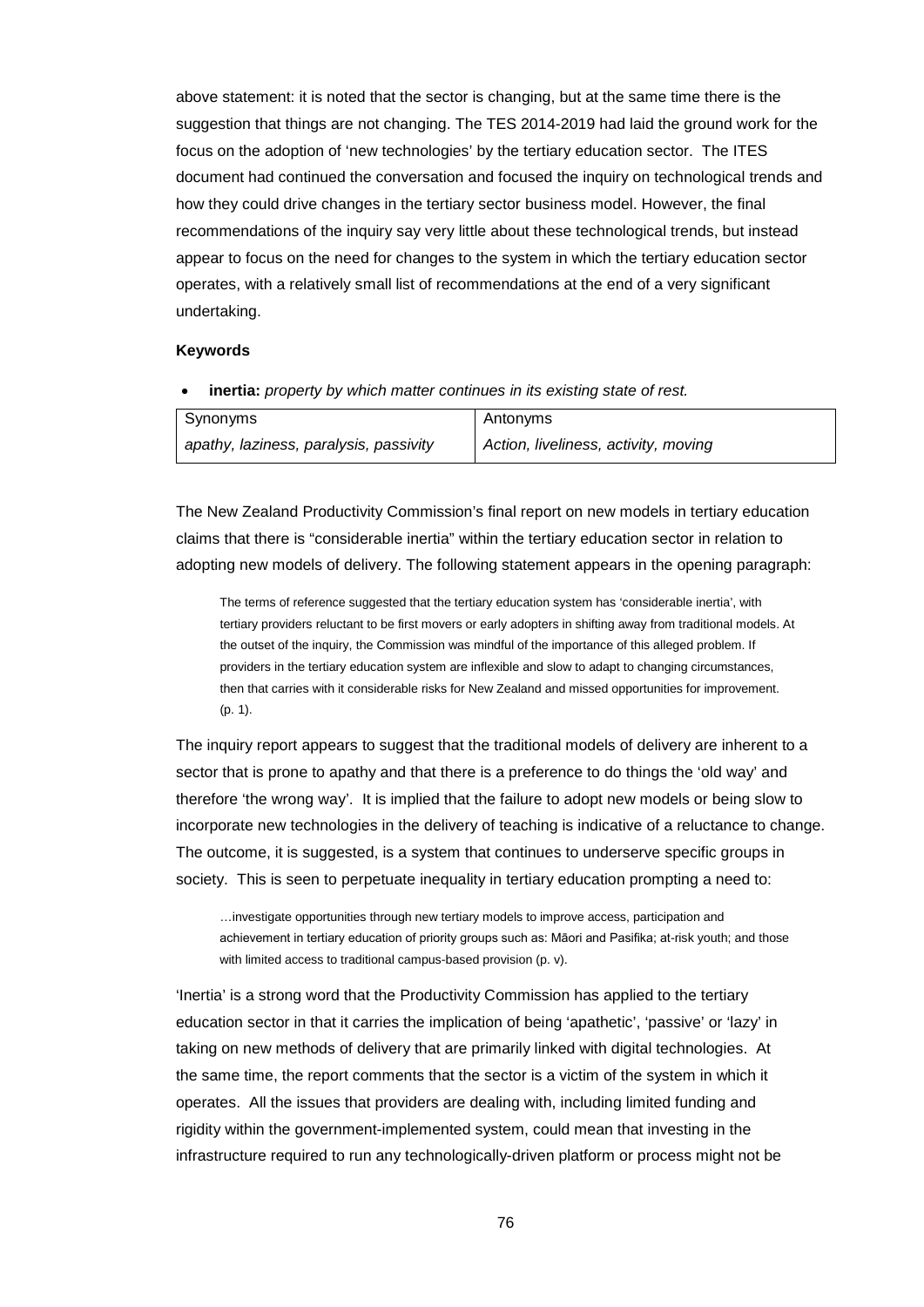so easy. In addition, there could be other reasons for the reluctance to be "early adopters of new models" when the 'new models' have not yet been defined.

• **traditional***: that has prevailed or been accepted from generation to generation.*

| Synonyms                             | Antonyms                                        |
|--------------------------------------|-------------------------------------------------|
| Classic, conventional, historic, old | Abnormal, different, extraordinary, modern, new |

The final report applies the word 'traditional' in a range of contexts. This occurs when describing the changing demographics of tertiary education students ("traditional" vs "nontraditional" groups), how people access employment (the "traditional pipeline") and the ways in which providers deliver tertiary education ("traditional" methods). The report provides the reader with the sense that regardless of where 'tradition' is being applied, there is a need to "[shift] away from traditional models" (p. iv) or to "[challenge] traditional … models" (p. iv), that the sector must attempt to move away from 'tradition' as "the traditional model(s) continue to dominate…" (p. 19). However there is no deep insight as to why these 'traditional methods' should give way to 'non-traditional' means, other than the sense that institutions are standing in the way of progress by holding on' to the 'old ways'. When the word 'traditional' is used, it suggests a state which is somehow not desirable: "higher ranked universities have a strong attachment to traditional ways of delivering education…" (p. 3).

There is no evidence provided for the 'new models' being any better for increasing access to tertiary education from underrepresented groups, only that they would benefit from a shift away from 'traditional' models of delivery. The report declares that "the system's focus on educating school leavers, full time and on-campus, means that it does not recognize demand for other groups who would be well-served by new models" (p. 4). The report goes on to comment that:

… the last few years have seen exciting advances in new technology … [this] ongoing technological change is offering new ways to deliver higher education programmes and more choice for students … challenging traditional organizational and operating models (p. 22).

It seems here that technology is the answer to all of the issues facing those who wish to access tertiary education. The ITES document had also referred to 'tradition', positioning 'traditional' as a roadblock to innovation. It was further claimed that "traditional campuses are generally under-utilized and expensive to run" (ITES, 2014, p. 7). Thus "innovation is required to fit into the existing structures and policies of traditional institutions and this does not allow for truly revolutionary institution-wide change (ITES, 2014, p. 8). There is the sense that to be considered 'traditional' is not desirable in that it is used against opposite words such as 'new', 'modern' and ''forward thinking'. 'Traditional' models and 'traditional' institutions are being encouraged to make changes in order to be considered anything but 'traditional'. However, unsurprisingly, the rationale for this is not explained, nor is it made clear the reason why 'traditional' is considered unacceptable.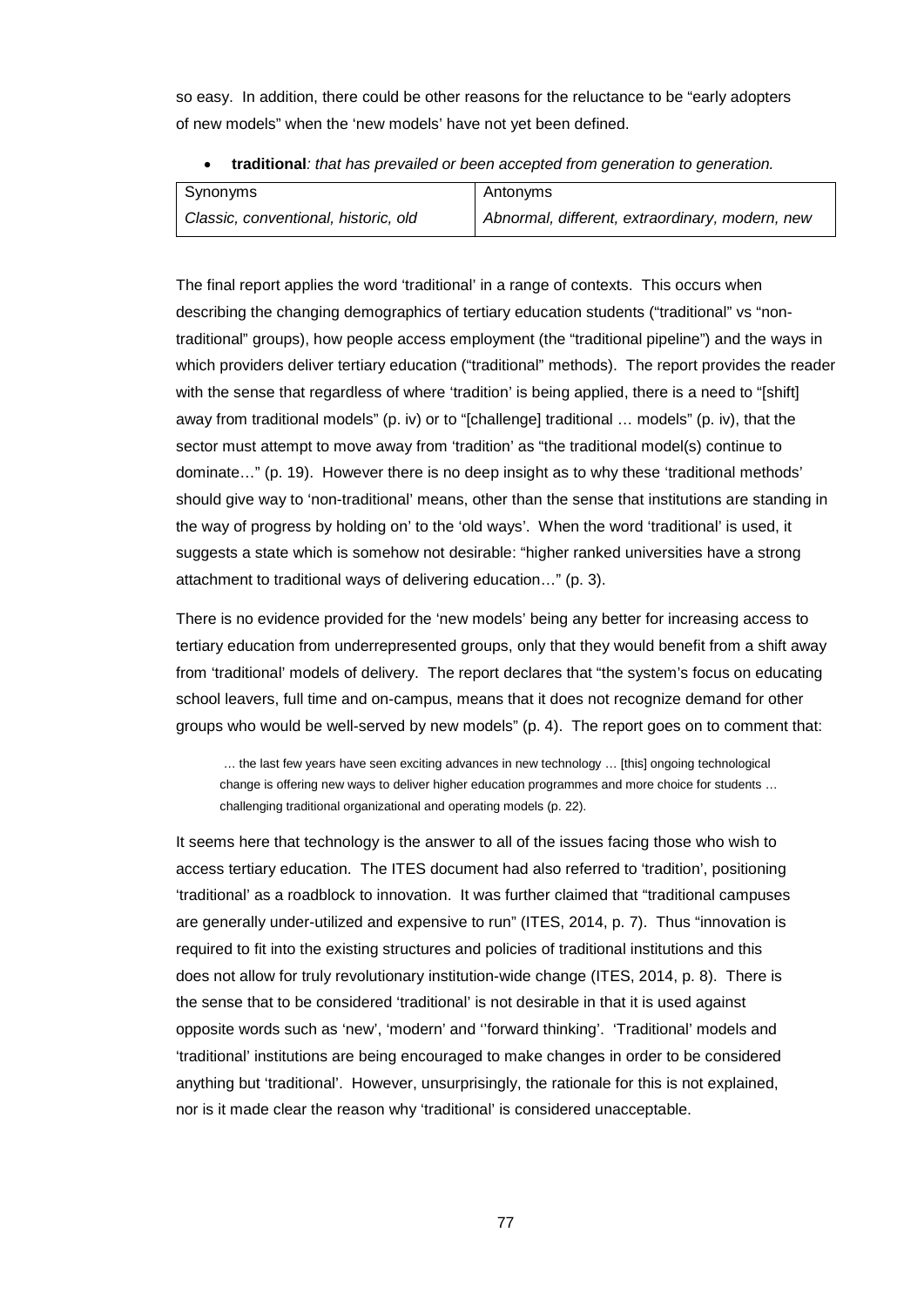• **efficiency***: producing effect, competent, capable, ratio of useful work performed to energy expended.*

| Synonyms                                         | Antonyms                         |
|--------------------------------------------------|----------------------------------|
| ability, adaptability, capability, productivity, | idleness, ignorance, inadequacy, |
| competence, performance, outcomes                | incompetence, weakness           |

Efficiency in regard to the tertiary sector concerns the need to make improvements in performance both financially and in delivery of a more responsive service. The inquiry suggests that at present there is little or no incentive for tertiary education providers to improve efficiencies, and proposes that incentives be introduced in order to lift the performance of the sector overall. Since the 1990s, the tertiary education sector has been responding to the notion that it needs to be 'doing more with less'. The notion of 'efficiencies' within the sector is presented as providers needing to conform to a more business-like model with a focus on inputs and outputs, and increased productivity.

I suggest that 'efficiencies' is used as cover to maximise what the government gains from its investment in tertiary education. If the Government can get away with spending less, but can still expect the same returns, then this is what 'efficiencies' are about, i.e. 'doing more with less'. The NZPC report suggests that the system does not allow for efficiency, and that the polytechnics can avoid the need to increase efficiency because there are no incentives to encourage them to do this:

TEC expects institutes of technology and polytechnics (ITPs) to concentrate primarily on delivering education that meets the needs of students in their region, and requires ITPs to gain prior approval before they deliver outside their region. This gives incumbent ITPs protection, dampens pressure to improve or increase efficiency, and restricts the spread of new models (NZPC, 2019, p. 7).

The neoliberal reforms of the 1980s under the Fourth Labour Government enabled a programme of "cold-blooded efficiencies" (Jesson, 1989, p. 80) to be rolled out across all the state services, including education. The focus on the 'bottom line', in the economic sense, and how much money could be saved became paramount. Ever since that time, the tertiary education sector has been responding to the demand to increase 'efficiencies' and there are many examples of 'restructures'<sup>[9](#page-77-0)</sup> in both universities and polytechnics to reduce staffing costs, while bringing in more automation and self-service functions.

The NZPC suggests that the existing system prevents tertiary education providers from making changes to enable efficiencies in individual institutions and within the sector itself. Given that the sector does not govern or direct the system, it would be difficult for providers to circumnavigate the system. Not making efforts to increase 'efficiencies' enables the state to step in and make these decisions for tertiary institutions, thus rendering them impotent in the face of change.

<span id="page-77-0"></span><sup>9</sup> Examples include the University of Otago restructure[: https://www.odt.co.nz/opinion/editorial/recovering-uni](https://www.odt.co.nz/opinion/editorial/recovering-uni-restructuring)[restructuring](https://www.odt.co.nz/opinion/editorial/recovering-uni-restructuring) and UCOL, a polytechnic based in the Manawatu[: https://teu.ac.nz/2016/06/ucol-women/](https://teu.ac.nz/2016/06/ucol-women/)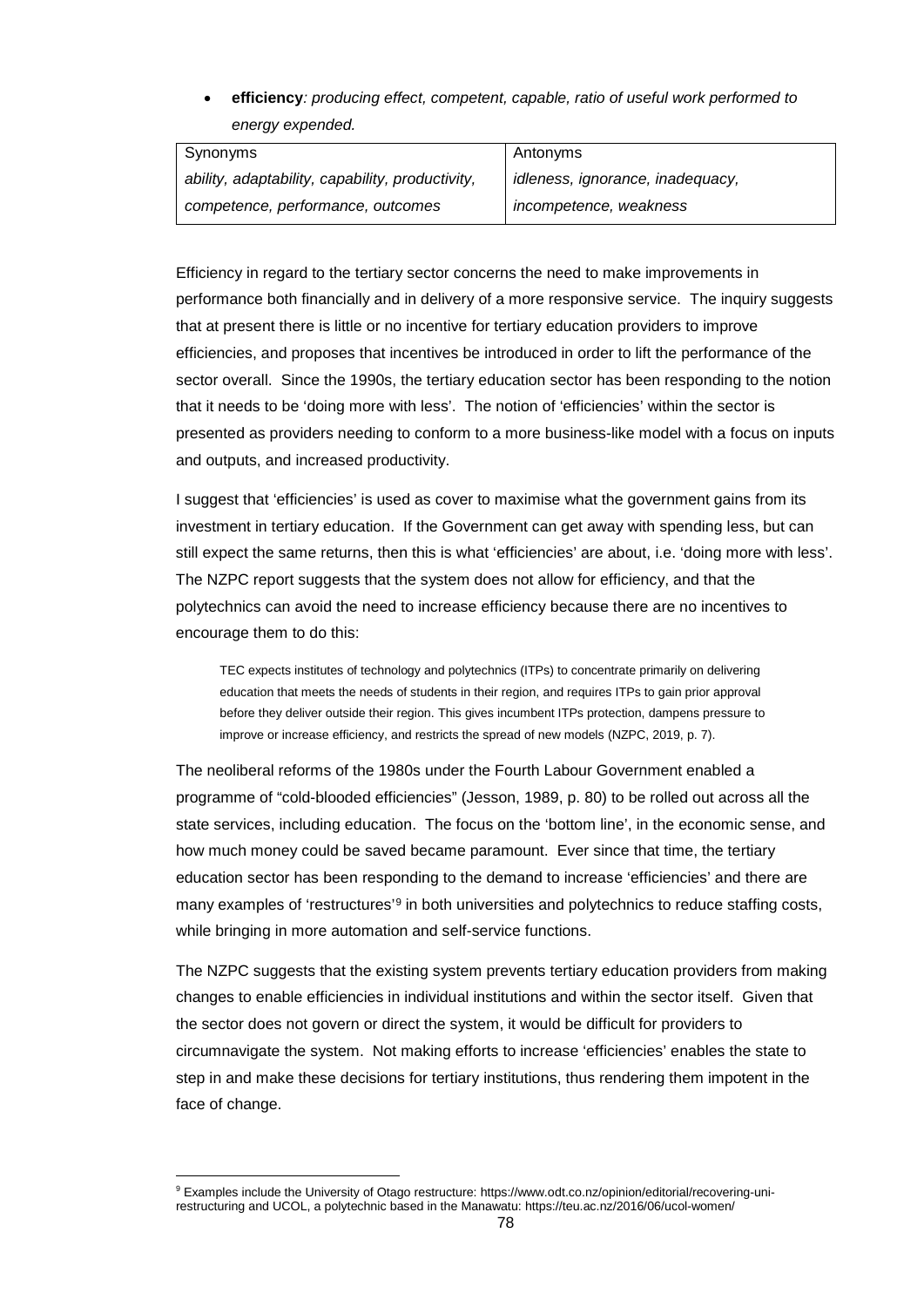**flexibility***: that will bend without breaking, pliable, manageable, versatile, supple, complaisant.*

| Synonyms                                    | Antonyms                              |
|---------------------------------------------|---------------------------------------|
| resilience, adaptability, pliant, compliant | constraint, inflexibility, resistance |

Appearing no less than 61 times throughout the document, 'flexibility' is often combined with a number of other desirable terms such as: 'innovate', 'responsiveness', 'speed', 'efficiency' and 'skills'. The inference is made that the current system is not 'flexible' and needs to be made so. The reference to 'flexibility' is made often with the future state in mind. There is a need to "… [increase] the system's flexibility and responsiveness … whatever the future holds" (p. iii). The system needs to be freed up to allow providers to innovate and embrace the new technologies. Currently the 'rigid' and 'inflexible' system does not allow for this, and provides little motivation or incentive to do so.

Much is made of the need to have flexibility and responsiveness in the tertiary education sector. The reasons why the current system is deemed to be inflexible, is linked to government controls and measures for the allocation of funding. It is implied that there is general apathy from providers to be more flexible in their approaches to delivering education. So we have a 'catch-22' situation: while the inquiry calls for the sector to be 'more flexible', the system itself is seen as the barrier to being flexible. Tertiary education providers do not have control over the system and so are unable to change it. As such, the pressure to be 'flexible' will remain and may possibly be used against providers (the state could deem them to be 'inflexible', and might therefore step in to make the necessary changes on their behalf).

As with many of the keywords explored so far, it would be difficult to criticise the need for flexibility, as there is a tacit understanding from the writers of the document that this is a desirable state. The opposite state is to be 'constrained' and 'resistant', and it would be easy to push aside any possible critique of the desire to have a 'flexible and responsive system' that would meet the needs of all learners. However, the specificities of how the sector should be more 'flexible' is not discussed to any degree, we are left with a vague sense that the sector simply needs to be more 'flexible'.

# **6.6 Language and Ideology in the Productivity Commission and Related Documents**

In the three documents analysed, common keywords and meanings were identified. This suggests that there is a shared discourse running through the narrative around the need for the tertiary education sector to make changes to the way it delivers education (in spite of being constrained by the system in which it operates).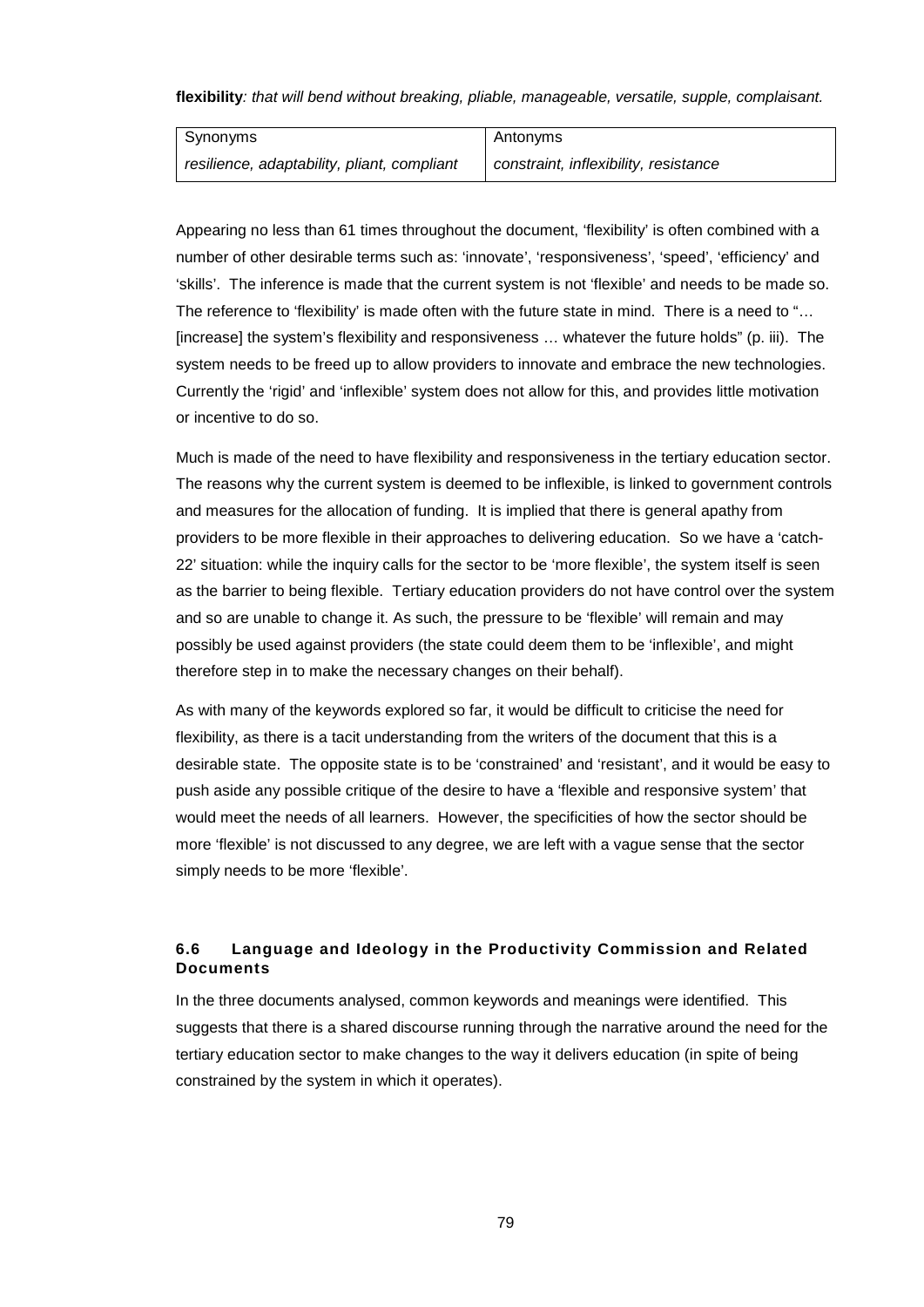### **6.7 Expanding the Language of Productivity**

Historically, the keyword 'productivity' was used in the context of farming and agriculture, in the description of the yield produced at time of harvest. With the Industrial Revolution and the advent of machine technology and automation, 'productivity' was used to describe the outputs, or the number of units produced by a factory. Owners and managers of such factories became focused on how to improve productivity through efficient use of resources. Or, as we might say, 'how to do more with less' by getting the absolute maximum out of the smallest input of resource. Today, the word 'productivity' is applied in many contexts, usually in reference to the maximisation of output with minimal input, with the aim to 'improve productivity' in order to lift performance.

'Productivity' appears in the documents as one of the many aspects that the tertiary education sector must address. It proposes that New Zealand requires a tertiary education system that will meet the needs of the economy through 'lifting productivity' and enabling 'successful and productive citizens'. There must be adoption of new technologies and strong links with business and the global community and the ability to meet changing needs and demands. Only then will the sector be able to deliver a highly performing educational system which will lead to global recognition and improved competitiveness. Increasing 'productivity' became the key focus for the New Zealand Productivity Commission (NZPC) inquiry. The inquiry focus was that increased productivity leads to improvements in the economy and a higher skilled workforce leads to a higher level of productivity. Therefore the tertiary education system needs to enable more people to achieve a higher level of education to improve productivity and boost the economy.

The NZPC was quite open about the purpose of the inquiry in looking at how the tertiary education sector can 'do more with less'. The terms of reference for the inquiry were guided by the review from the Innovations in Tertiary Education Summit, and driven by the Tertiary Education Strategy 2014-2019 in establishing the linking of technology with innovation. The NZPC inquiry was an investigation of new models of delivery to find out why the sector was slow to adopt the technologies for delivering. For the purposes of being productive, it is suggested that the adoption of technologies will save time and money in the delivery of tertiary education.

Meanwhile, the relationship between the Ministry of Education and the Ministry of Business, Innovation and Employment appears to stem from the *Business Growth Agenda* (BGA), produced by the Ministry for Business, Innovation and Employment and Treasury. The Tertiary Education Strategy 2014-2019 refers to the BGA as the driver for the premise that the tertiary education sector needs to have a closer relationship with business and industry for advice on the types of skills needed by employers. This will then inform the development of specific programmes to produce graduates with the relevant skills for the workforce. The TES link with the BGA illustrates how the business sector has become increasingly central to the education sector not only with the marketisation of education and the operation of providers within a business-like model, but also in the expansion of its role in making decisions on the direction of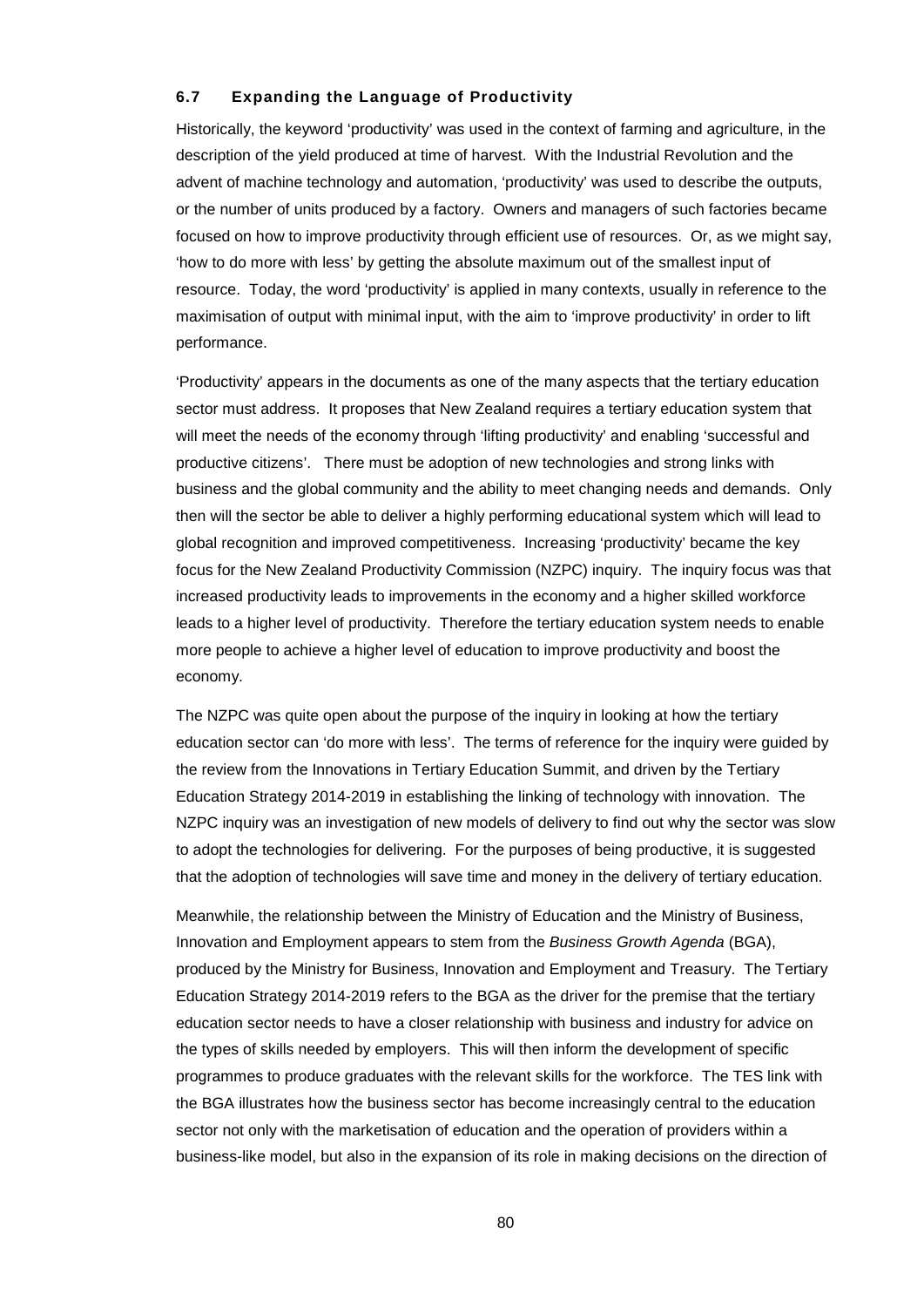tertiary education policy to produce a certain type of graduate with a specified set of skills wanted by employers.

### **6.8 Entrenching technological determinism**

The word 'technology' has its roots in industry and manufacturing, and refers to the technological advances enabled by machines that were designed to automate many factory processes (Williams, 1983). Today, the word 'technology' appears to be used to describe 'digital technology', or technology using computers and web-based applications. When we hear the word 'technology' these days, it is usually in reference to the internet, an app, smart phones or other examples of increasingly complex computer-based technology in relation to the ways we operate in the world. The term is also often used in the context of 'improvement', as in an improved way of doing something (e.g. engaging in business, communicating with others, conducting transactions, learning, and so on). When linked with the notion of 'progress', to engage with such technology is to make life better overall.

I have included 'technology' as a keyword as it is used in significant statements, such as "[the tertiary education sector is] … addressing new and emerging shortages in specific areas, such as information and communications technology (ICT) … This is needed for innovation and economic growth" (TES, 2014, p. 10). The TES proposes that the tertiary sector needs to "think about our existing modes and means of delivery – including new and emerging technologies" (TES, 2014, p. 2) to meet the requirements of an "increasingly technology-based" job market. The document points out that 'technology' is changing all the time so New Zealand needs to produce graduates who have a range of skills to meet these ever-changing demands. If the tertiary sector is able to provide the type of programmes to produce such people, then it can be seen as a primary contributor to tertiary education provision both nationally and globally.

'Technological determinism' is a term that describes how developments in technology are seen as the drivers for social change. The term "presumes that a society's technological innovation drives the developments of its cultural values" (Heywood, 2014). For example, society allows itself to be consumed by social media technology to the point where the value of talking to another person in the same place and time (face-to-face interaction), once an important societal value, becomes less valuable. In the case of tertiary education, the risk is that by allowing technology, or technologies to become primary drivers for teaching and learning, the depth and breadth of what constitutes a genuine learning experience could be lost. To explain further, by assuming that all teaching and learning can be delivered online, is to lose sight of the view that learning is socially constructed (Vygotsky, 1962). And the richness of the learning experience often enables the opportunity to engage meaningfully with others. As yet, I am not sure if this can be done online, without the social cues and signals that come from having a debate or discussion with other people in the same room.

There seems to be great excitement concerning the potential uses of technology in the education sector. What is now known as 'e-learning' has been around since the advent of the home computer and, as technology in this area has developed, much effort is expended on utilising e-learning tools and delivery. There is a view that this type of learning is preparing the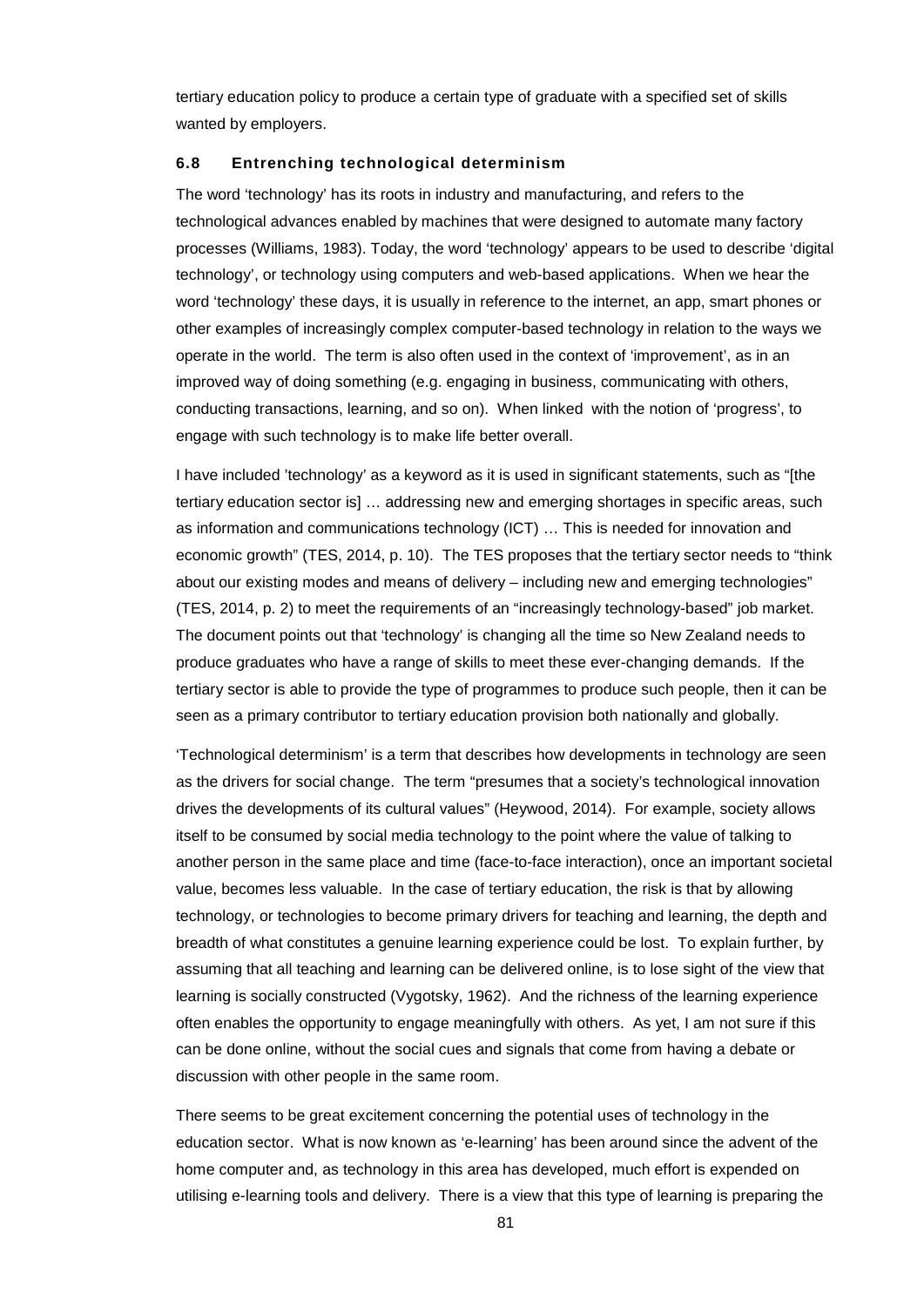future workforce for a world where everything is conducted online. Using online learning platforms, such as Moodle, are examples of technological solutionism, where technology, particularly digital technology, is held up as being the solution to all problems. Certainly it seems that the TES (2014) embraced this sentiment with the objective of encouraging education providers to shift to fully online delivery of teaching. This was discussed in detail at the Innovations in Tertiary Education summit (ITES) in 2014 (see following section for more detail). The focus on technologies for the 'revitalisation' of the tertiary learning landscape has meant that universities and polytechnics have had to 'get on the bandwagon' with the technology-driven hyperbole in order to be a key player in the tertiary education environment.

The ITES remit was to discuss how tertiary education providers could utilise technology for the delivery of teaching following the release of the Tertiary Education Strategy 2014-2019. It was declared that "technology-driven changes will require New Zealand's tertiary education sector to advance its thinking quickly on new delivery models" (TES, 2014, p. 4). In the context of this document, technology is seen as the 'enabler' for tertiary education institutions to become innovative, and this is where the use of the word 'innovation' comes into play. The writers of the chosen documents really mean that tertiary education needs to get on board with technologies for the delivery of teaching. Technology is, therefore, the way of the future given the "affordability and availability of technology" that would enable "…people wanting a range of different, flexible pathways of learning … using new options and technologies to get what they require out of tertiary education" (p. 15). The suggestion that tertiary education institutions are slow in the uptake of the new technologies therefore means that they missing out on an opportunity to be innovative.

The use of a pluralised version of 'technology', the keyword 'technologies' appears to be all encompassing in relation to digital technologies platforms and online delivery models including Massive Open Online Courses (MOOCs). In 2017, it appeared that MOOCs could be the way of the future for the delivery of teaching, and there were a number of MOOC providers at the summit. A good portion of the ITES discussion centred around the MOOC and how it would be important for tertiary education institutions to get 'on board' with this concept of delivery. However, in 2019, it would seem that the MOOC revolution has not quite lived up to the expectations that it would take over the way in which tertiary education was delivered.

### **6.9 Obsession with Outcomes**

A focus on outcomes is one of the defining features of all three documents. The assumption was that the direction of the tertiary education sector should lead to improved economic and employment outcomes. The government was looking to the sector to increase its contribution to economic growth through the provision of skilled employees to meet the needs of the labour market. The TES 2014-2019 marked a direct linkage between the outcomes of tertiary education and improved economic outcomes. "The strategy focuses … on the economic benefits that result from tertiary education, and therefore on employment, higher incomes and better access to skilled employees…" (TES, 2014, p. 7). In other words, outcome measurement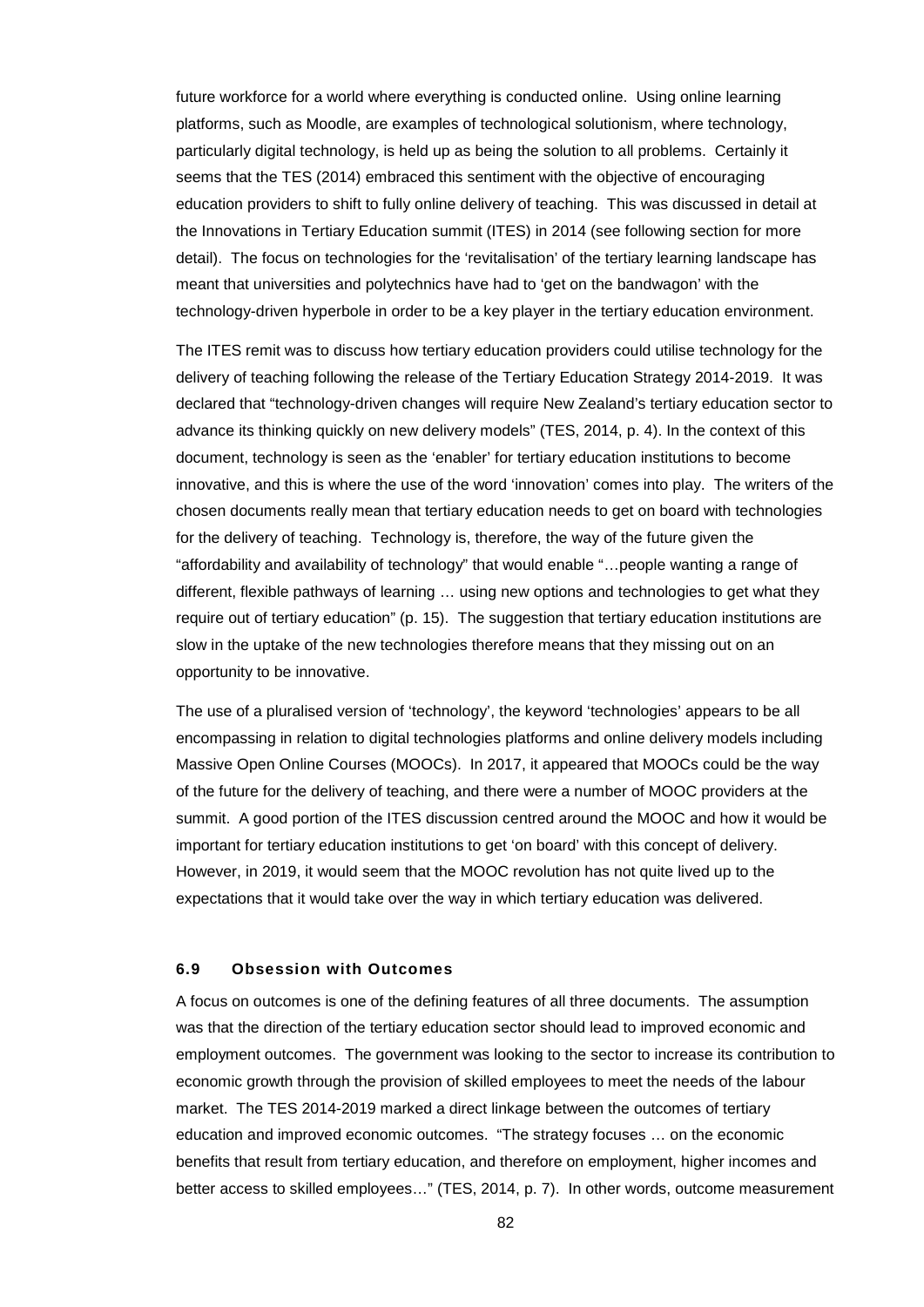would be based on the ability of the tertiary education sector to lift productivity through the relevance of its programmes and of producing graduates with the 'right' kinds of skills.

The issue is who gets to decide what an outcome is, and which outcomes are important and which are not. Outcomes are often tied in with performance which in turn leads to judgments about the distribution of funding for tertiary education providers. Not all institutions are judged on an even playing field, particularly when it comes to research performance outcomes. With the Performance-Based Research Fund (PBRF) for example, the universities are designed to produce significant research outputs; whereas this is less of a focus for polytechnics. Therefore the funding based on research outcomes are heavily weighted towards the universities.

Examples of the use of this keyword in the documents generally relate to the improvement in economic and individual outcomes. The tertiary education system needs to be "focussed on improving New Zealand's economic outcomes" as well as "improving outcomes for individuals and society as a whole" (TES, 2014, p. 2). This lofty ambition, is also encapsulated in the following statement: "[the focus] ... on the economic benefits that result from tertiary education, and on employment, higher incomes and better skilled employees for business are critical outcomes of tertiary education" (TES, 2014, p. 7). In this context, the focus on improved outcomes is seen as being essential for the future direction of tertiary education.

## **6.10 Conclusion**

The keywords identified in this chapter are words that are prevalent in a range of documents that were produced to drive and promote a neoliberal agenda in tertiary education policy. All the words are seemingly innocuous which makes them difficult to challenge as they are words which promote a sense of progress and positivity about the future. The repetitive use of the words enable to them become part of 'common sense' thinking, but when each word is considered in depth, it is possible to see that many of the ideas associated with the keywords lack depth and form which allows for a wide interpretation of meaning and application.

There are connections between the three documents analysed which have been identified through a range of shared keywords. The documents promoted technologies as being essential for the future state of tertiary education delivery. However, it was not determined what this means in the operational sense beyond the assumption that new technologies will enable appropriate skill development in graduates. The tertiary education sector was maligned for being slow to adopt such technologies, and much effort was expended, through the New Zealand Productivity Commission (NZPC) inquiry, in seeking the reasons for this situation.

The 'uncertain future' and the 'unknown world of work' is an apparent concern that ran throughout the documents, although the future can never be known. The documents did not provide any insights on how this can be addressed through the efforts of tertiary education providers apart from increasing pressure on the sector to adopt new technologies. This preoccupation with technologies appears to be the driver for all change in the sector. However, the NZPC proposed that the tertiary education system itself is the problem, regardless of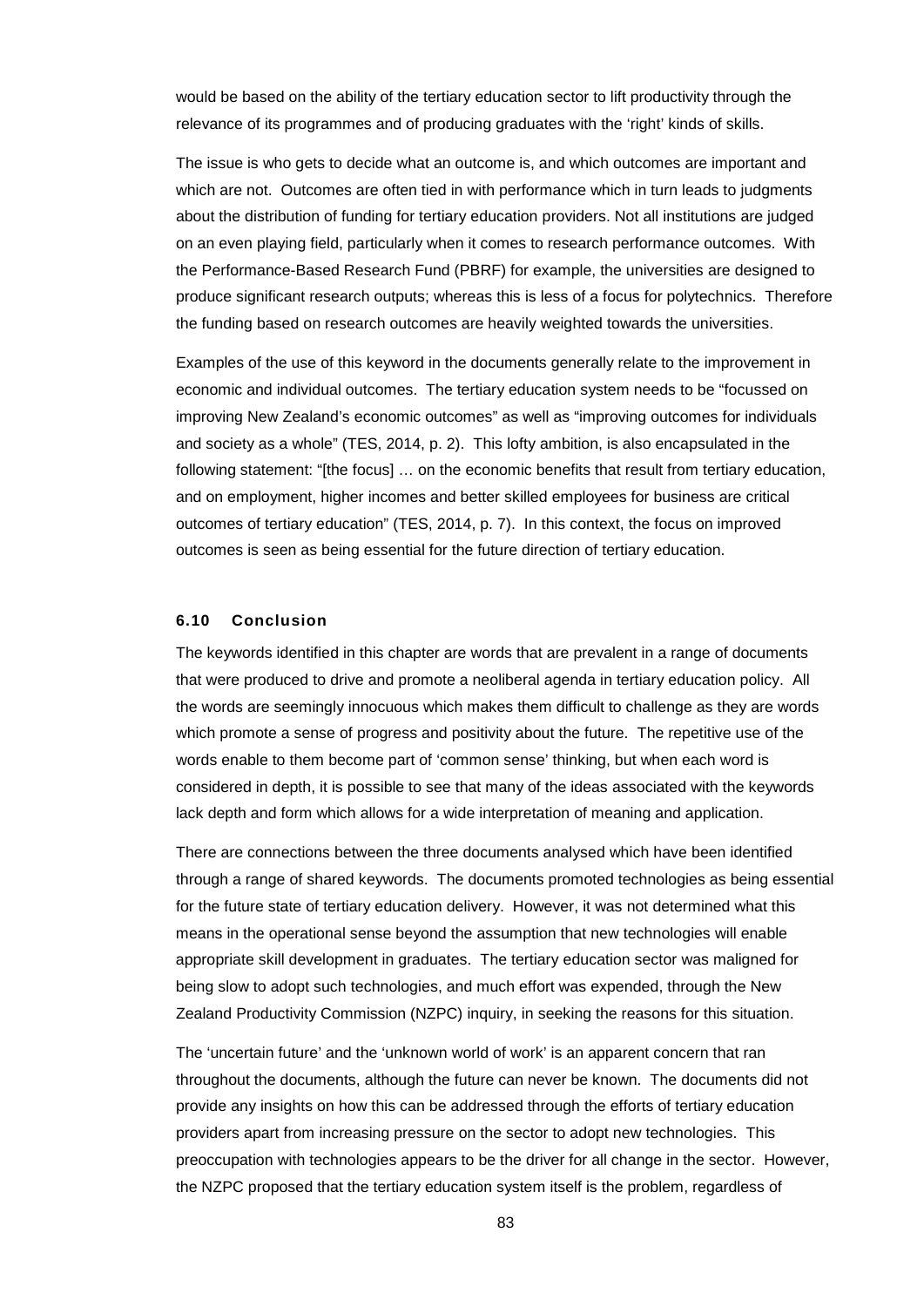whether or not technologies are involved. It was suggested by the NZPC that the system does not provide incentives for change, and that therefore change cannot be expected. However, at the same time, the NZPC along with the other document writers promoted the adoption of digital technologies as the way forward. The 'catch-22' situation appeared to remain unacknowledged; certainly no solutions were offered to resolve the situation.

The circular arguments and the absence of reasoning resonant in the three documents were supported by a range of keywords and phrases that appear as 'common sense' and unarguable. On closer analysis, many of the ideas that were advanced lack depth or practical context. Tertiary education providers have been left to interpret the messages from the government and related agencies to make improvements in the delivery of curricula. In some cases (i.e. such as Unitec Institute of Technology), the inchoate nature of the ideas allowed neoliberal ideologues to drive their own agendas within the institution with destructive consequences.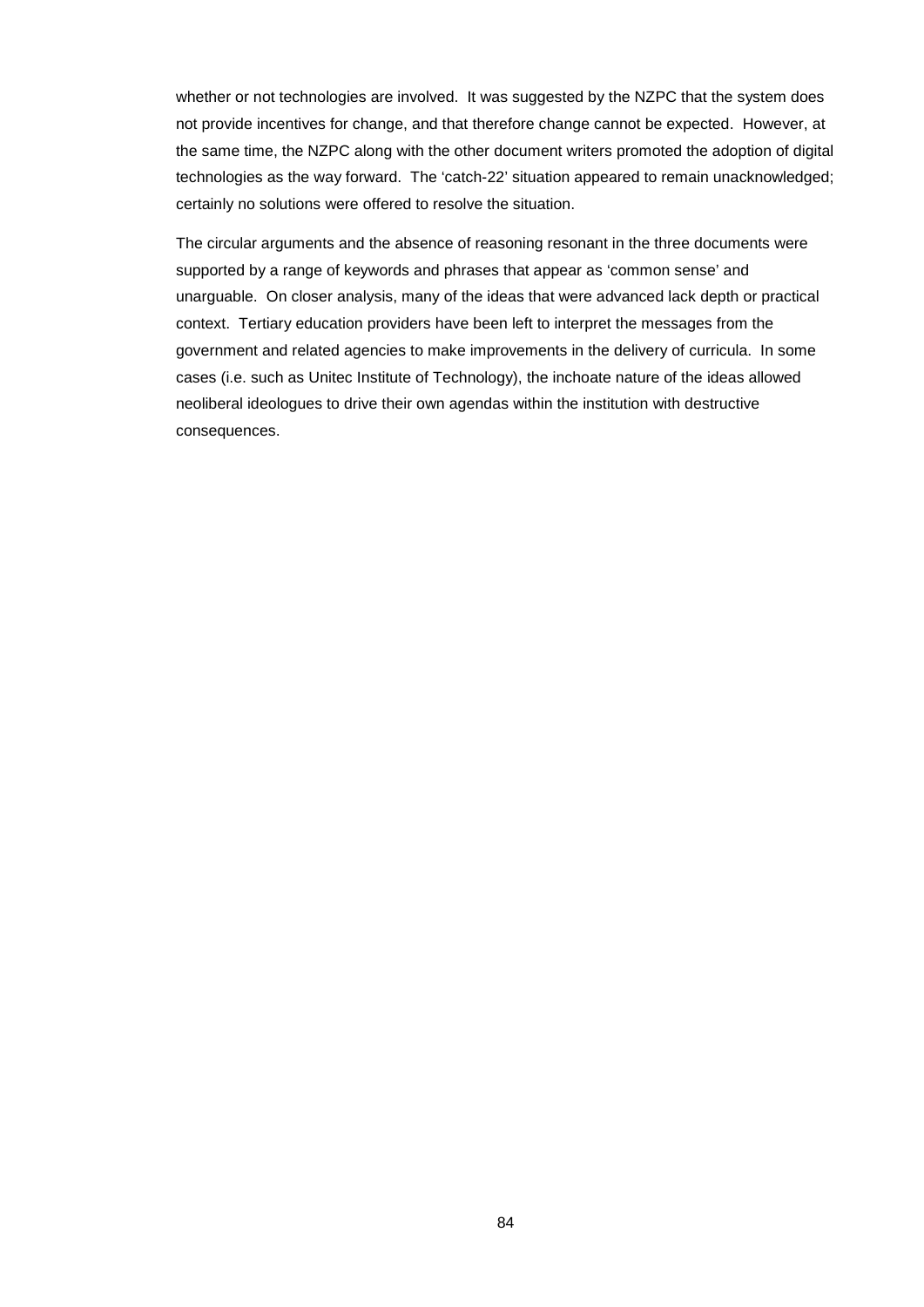### **7.1 Introduction**

1

In the three documents chosen for analysis in the previous chapter, a number of keywords and phrases signalled that the tertiary education system is in dire need of change. The word 'traditional' was used to mean old-fashioned and not desirable, and the tertiary education sector was accused of this. By being 'traditional', the sector was not being 'flexible', 'innovative', 'responsive' or 'transformative'. Upon reading the documents and other related material, the reader is struck by the assumption that the sector has remained static in an 'ever-changing world' in its approach to the delivery of tertiary education. Consequently, this 'inertia' has led to a system that is apparently not capable of producing graduates with 'skills' to go forth into an 'unknown future'. Digital technologies have been touted as the way forward for driving change in the sector. However, a clear rationale for such a move was not provided, other than to claim that the introduction of technology would help prepare the future workforce.

Much was made of the technological shift that will improve the tertiary education sector in the delivery of teaching and in supporting learning. Yet one could look at any tertiary education institution in the public sector to see evidence of the adoption of new technologies for the purpose of online delivery of classes. The concept of delivering teaching using online tools (for that is what is generally meant when we hear the word 'technology', in relation to education) has been around for decades. Education providers have spent much on the development of online courses or a 'blended' learning environment (blended learning is a combination of both 'traditional' classroom teaching and online components). The debate on adopting such approaches continues with teaching staff raising concerns about the pedagogical and social consequences of moving teaching to a fully online platform (Mentz & Schaberg, 2018). Learning online, without others, with a remote teacher (literally) can be isolating for many (Bowers & Kumar, 2015). The social constructivist<sup>[10](#page-84-0)</sup> approach to education is to create knowledge through interacting with others. The online environment can be a 'cold' place of learning, where the social cues from physical face-to-face interaction are difficult to replicate. I would suggest that the 'inertia' and reluctance to adopt new approaches based on 'technology' are less about resistance and more about caution and a concern for providing a good educational experience for the learner. It is also not less work, if anything, it is actually more work to ensure that online environments are designed properly. In addition, the teacher needs to be fully engaged in an online classroom just as much as when in a face-to-face environment (Bowers & Kumar, 2015).

If all teaching was shifted online, then theoretically an institution could have fewer teaching staff. The idea of teaching being automated to the point where a course would just run itself might be appealing to many, but probably very few teachers. However, the neoliberal approach is to dismiss teacher concerns, about decisions that are being made on their behalf, as pure selfinterest (Harvey, 2005). In 2012 and 2013, a series of documents were released by a number

<span id="page-84-0"></span><sup>&</sup>lt;sup>10</sup> Vygotsky's Social Development Theory (1962) proposes that learning development is dependent upon social interaction with others.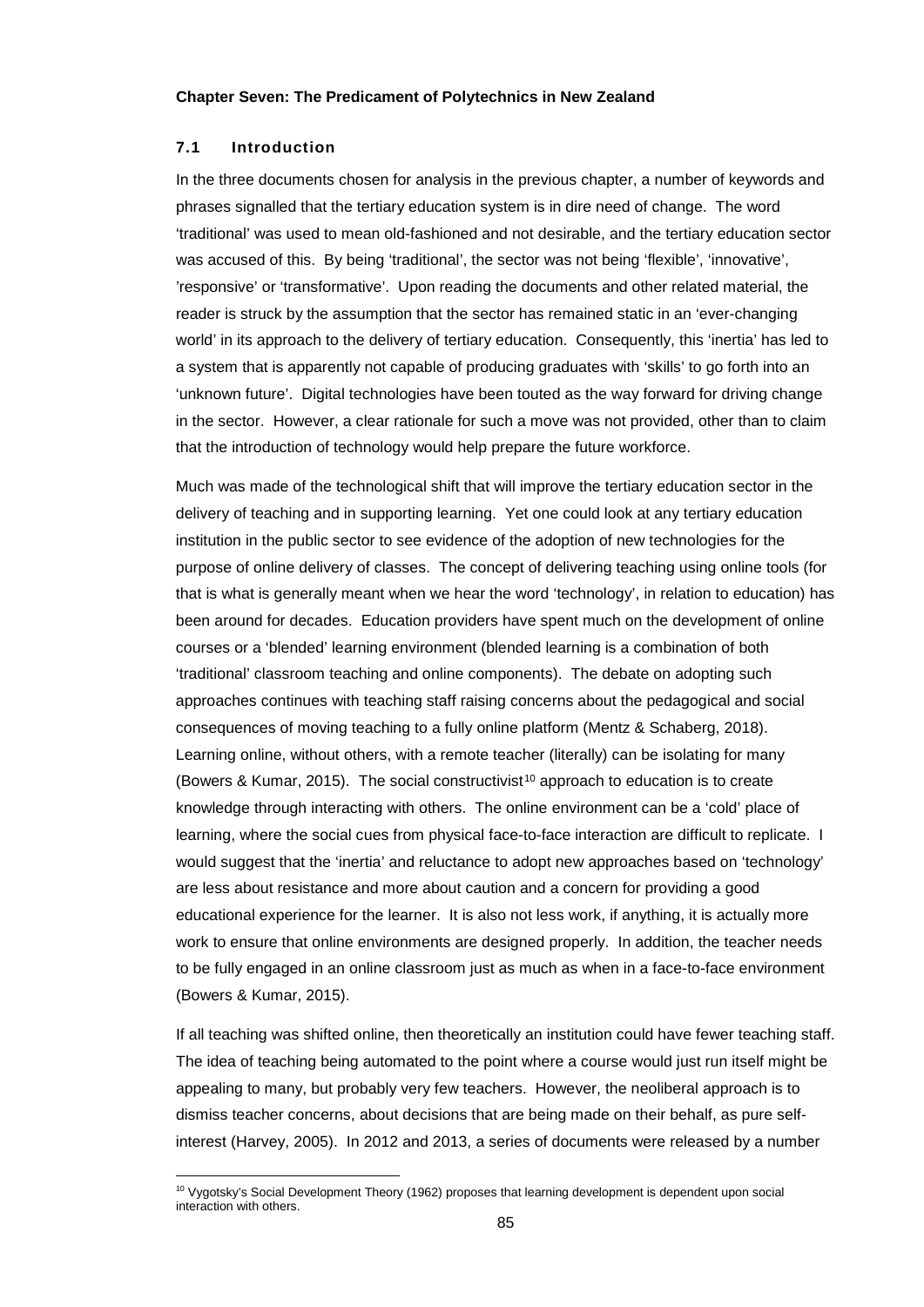of multinational consultancies commenting on the future of tertiary education worldwide. It was proposed by Ernst and Young, a global audit firm, that the dominant model of university teaching would not be viable within a decade if the traditional model of on-campus teaching continued. The report exhorts the universities to "forge new business models that are dynamic, modern and fit for the decades ahead … [and] in a 'brave new world', to be the drivers of change" (Ernst & Young, 2012, p. 22). The writers advised that with an aging academic workforce, universities needed to make way for "new talent" within a modern, responsive model of delivery that can respond to change. It was noted, several times, that the universities are "traditionally slow, or resistant, to change" (Ernst & Young, 2012, p. 24).

Immediately following the Ernst & Young report, two further reports were released in 2013 by McKinsey and Co., a global management consultancy and Pearson, a multinational publishing company. The report by McKinsey and Co. is a commentary on the role of Massive Open Online Courses (or MOOCs) changing the way tertiary education is delivered. "As is well known, frustration with the performance of traditional institutions is mounting … most employers say graduates lack the skills they need" (McKinsey & Co, 2013, para. 2). Note here that it is not explained who knows this, but apparently we all do. The report highlights the importance of universities adopting new technologies that offer open access courses, digital delivery and flexible learning opportunities. The second report by Pearson entitled *An Avalanche is Coming: Higher Education and the Revolution* was released in March 2013. The document is a lengthy treatise on the potential demise of the university with the advent of globalisation and global markets. It is predicted that students will 'shop around' for the best university education which may not be the one which offers a campus-based, traditional education. 'Technology', again, is proposed to be the driving force behind the shift away from the on-campus model to an online format. Students can pick and choose the subjects they want (and may even be assessed by their peers, or even the employer, thus relegating the role of the teacher). The report proposes that universities will want to be in the best position they can be to compete for the best students, particularly in the science, technology, engineering and mathematics (STEM) subjects. Therefore, the Pearson report authors caution that universities must take heed to ensure they are prepared for the technological 'avalanche' that is coming (Barber, Donnelly & Rizvi, 2013).

The three reports discussed are international, and are mainly focused on university education, but I believe they have relevance as they may have influenced the language contained in New Zealand-based documents analysed in the course of this research. The ideas in these documents are shaped by the belief that technology should be the main driver for change. In addition, there is the idea that the tertiary education sector is required to be operating and competing within a global marketplace. In New Zealand, 'technology' and the global competitive market are also connected to the desire for increased productivity. As was demonstrated in the document analysis, tertiary education is to be designed to produce highly skilled graduates to meet the needs of employers and the labour market.

I suggest that the polytechnics have not been considered in any depth in the conversation around 'productivity' as they have been outranked by the Industry Training Organisations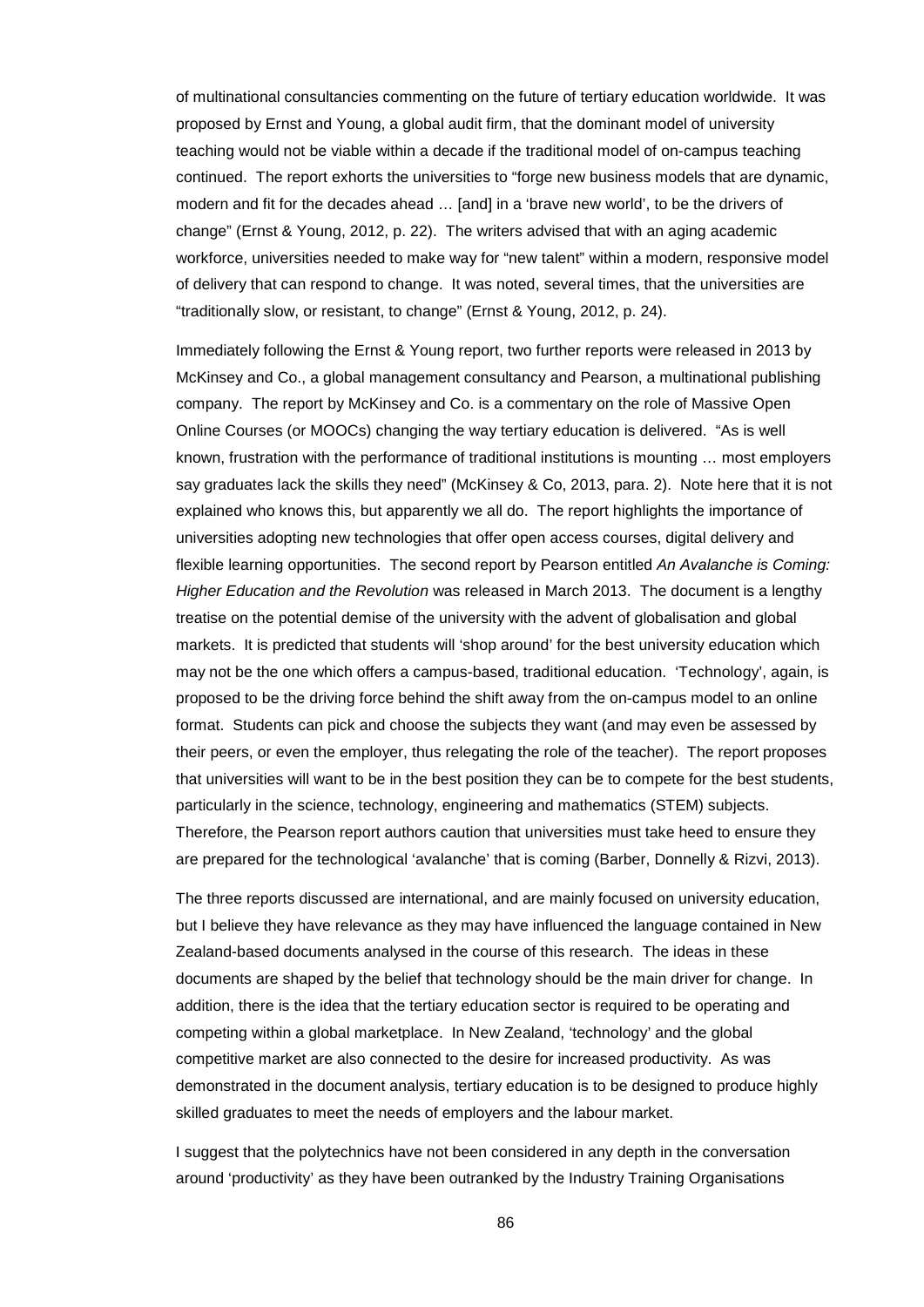(ITOs). ITOs are primarily responsible for industry and trades-related education and training whereas this was once the domain of the polytechnic. Most polytechnics in New Zealand claim to have close links with industry to support the vocational nature of their programmes, and the preparation of graduates for work is a common theme. However, despite this being a key focus for most, if not all, the polytechnics, these public institutions have not necessarily been asked to contribute to discussions about productivity in terms of their relationship with industry and business.

In the decades since the first round of tertiary education reforms in 1989 and 1990, the polytechnics have been increasingly marginalised in the narrative around tertiary education provision in New Zealand. The role of the polytechnic in the delivery of vocational and skillsbased education is diminished from the original purpose of vocational education institutions. It seems as though many polytechnics themselves have lost sight of their original raison d'être even though it is still clearly stated in the 1989 Education Act that polytechnics are responsible for applied and vocational education. The competitive environment has meant that polytechnics are in direct competition with the universities for enrolments and funding, with both institutions offering degree-level programmes in similar, if not the same, subjects. The research performance-based funding model is also to the detriment of the polytechnic as they are not set up to be research-focused. Therefore they are less likely to be able to tap into this type of funding, and the gap between polytechnics and universities is only becoming wider.

The relationship between the local polytechnic and its community is further undermined through changes in the governance structure. Polytechnics have been required to exclude communitybased council members for ministerial appointments to ensure a closer link with Government-driven initiatives and policy<sup>[11](#page-86-0)</sup>. News of mergers and closures, as well as polytechnics in financial strife is commonplace in the media alongside reports on the financial crisis of polytechnic sector in general (Collins, 2018; Gerritsen, 2018). There have been specific cases that have been highlighted, such as the problems facing both Tai Poutini polytechnic (Carroll, 2018) and Unitec Institute of Technology (Pullar-Strecker, 2018). Polytechnics are in a struggle to find their place within the overloaded tertiary education environment, competing not only with universities, but also private training establishments, industry training organisations and wānanga. Some have blurred and unclear boundaries, and all are competing for an everdecreasing pool of public funding.

The New Zealand Productivity Commission report on new models in tertiary education does not offer any particular insights concerning the future of polytechnics. However, it does mention the blurred boundaries between polytechnics and universities. It also mentions the 'second class' nature of a polytechnic education over a university education. There is a sense, perpetuated over the years, that to choose a polytechnic education is an admission that one is not up to the rigours of academia. This was highlighted in a history of the New Zealand polytechnic which raises the principle of "parity of esteem" (Dougherty, 1999, p. 57). Dougherty described how a

<span id="page-86-0"></span><sup>&</sup>lt;sup>11</sup> For detailed information on governance in universities and other tertiary education institutions, see <https://www.tec.govt.nz/assets/Forms-templates-and-guides/6931f6b408/TEC-Governance-Guide-May-2015.pdf>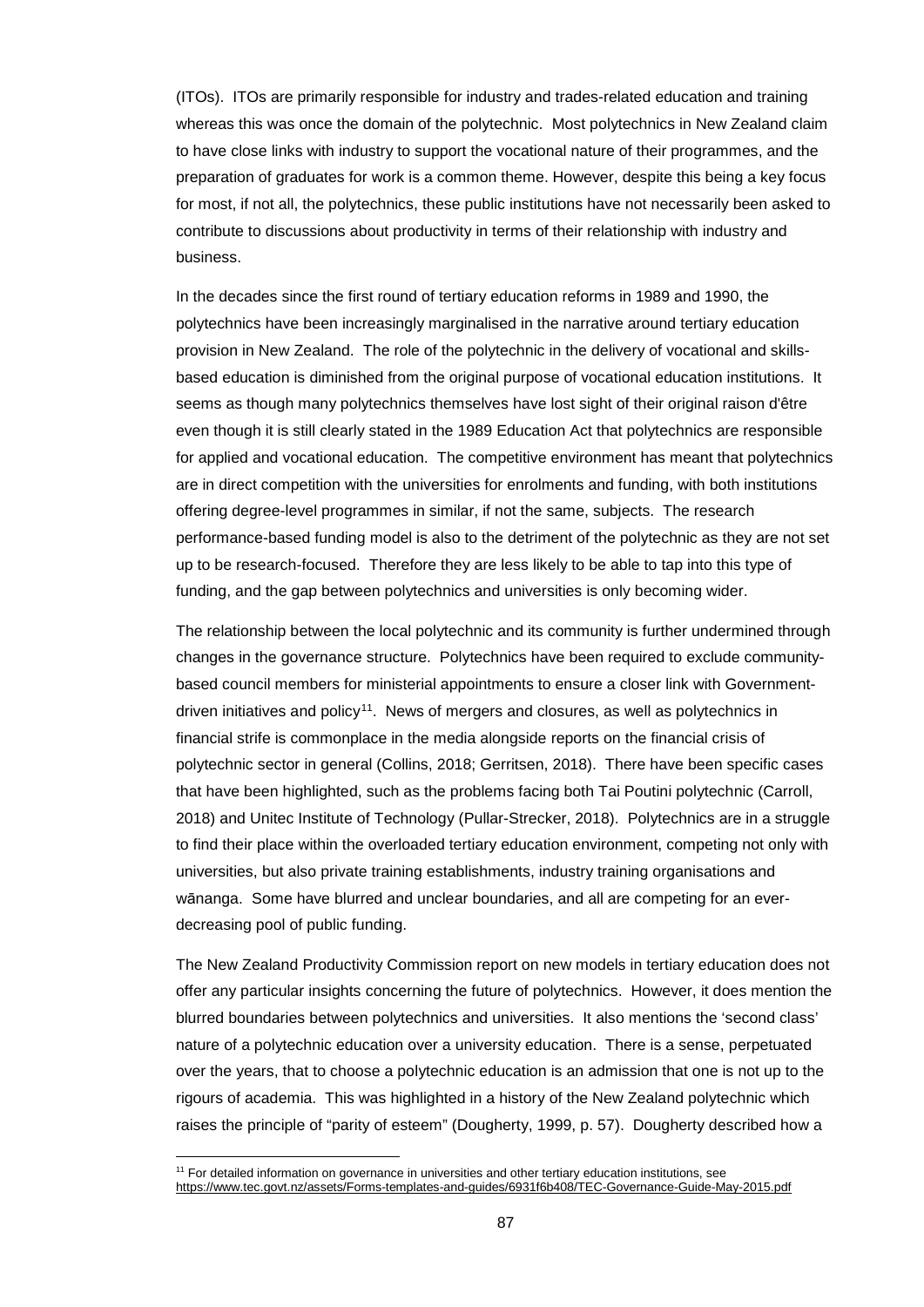number of polytechnics in the 1990s sought to address the parity issue by focusing on the provision of degree-level programmes in a bid to elevate their status alongside the universities. Some polytechnics chose to take it further and make a bid for university status. Only one polytechnic was successful in this, the Auckland Institute of Technology. It was conferred university status in 2000 and is now known as Auckland University of Technology (AUT). One other polytechnic failed in its bid to be awarded university status after an amendment to the Education Act 1989 precluded any further bids from non-universities. It had been determined that eight universities were enough to sustain the New Zealand population. Carrington Polytechnic had changed its name in advance of the final decision, and is now known as Unitec, one of the largest polytechnics in New Zealand.

There is no direct evidence for the view that the process of seeking university status and the subsequent failure sent Unitec into a tailspin. However, it had already changed its name and to be knocked back in this way must have had some effect. From 2011 onwards, a series of 'restructures' began, but it was in 2015 that Unitec embarked on a programme of change which became known as the "transformation project" (Cooke, 2018). There is no evidence to suggest that the documents produced by the NZPC and other groups directly influenced the Unitec Council's decision to move ahead with what appeared to be a programme of radical reform but the timing seems to be about right and there was certainly a shared language. The council's initiatives seem particularly in line with the commentary being produced by multinational corporates such as Ernst & Young and the Pearson Group as discussed earlier in this chapter.

A commissioned report released in August 2018, detailed the 'transformation project' and outlined the damaging effects the 'transformation' of Unitec had on students, staff and the reputation of the institution itself. The 'executive leadership team', consisting of high level managers, faculty deans and the Chief Executive Officer (CEO), made a series of decisions in an attempt to 'transform' Unitec into a "world class [institution with] technology enabled learning and teaching opportunities … aligned with industry. Graduates [will have] the skills, capabilities and attitudes required to meet the changing needs of the workplace" (Cooke, 2018, p. 34). The leadership team promoted their efforts with a series of statements such as "global trends make it clear that disruptions are already with us [and that] we need to prepare our graduates". Associated phrases included: "21<sup>st</sup> century learners", "flexible learning spaces", and "changing from traditional … models to collaborative, customer-driven, networked models" (Cooke, 2018, p. 13).

The changes were effected through the casualisation of the workforce, which involved bringing in industry-based staff to teach on courses and programmes in order to strengthen the link with industry and business. Student services were outsourced to a multinational call centre. A programme of course redevelopment commenced to move all teaching to blended or fully online formats, which allowed for significant portions of land to be sold to finance the 'transformation project'. The Tertiary Education Union (TEU), as staff representatives, tried repeatedly to get the executive leadership team to slow down the pace of change, and to bring in an element of consultation and collaboration with Unitec staff. The message that was reiterated was that the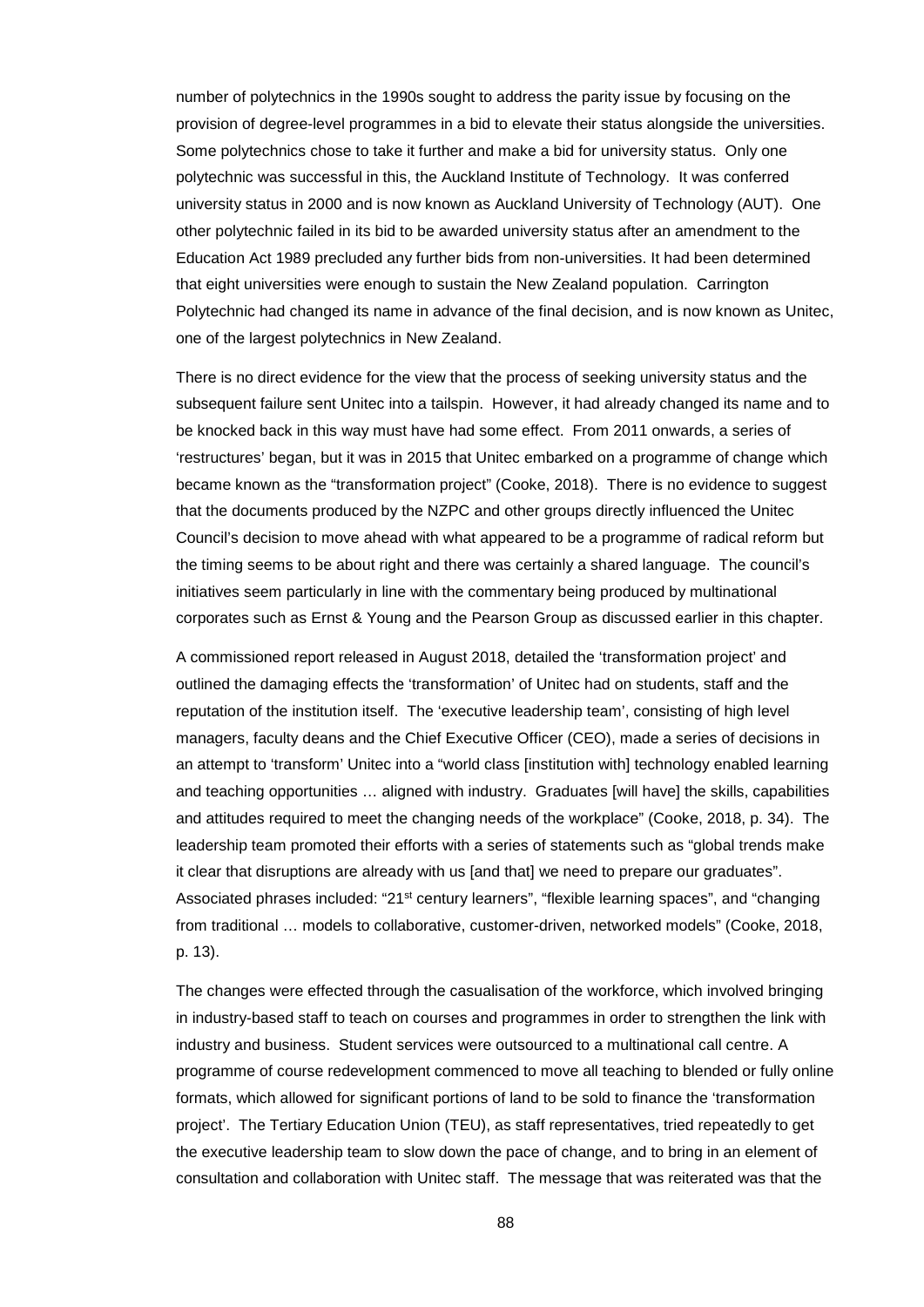changes "were not up for debate" (Cooke, 2018, p. 13). The situation appeared to spiral downwards from 2015 onwards with decreasing student enrolments and significant staff shortages. In 2016, the New Zealand Qualifications Authority (NZQA), through its quality assurance process, downgraded Unitec from a category 1 institution to a category 2 institution<sup>[12](#page-88-0)</sup> (note there are four categorisations, 1 being the highest, and 4 being the lowest).

There are examples of 'change' in other polytechnics in New Zealand, although it is difficult to find one that has undergone such a fundamental reorganisation as Unitec. Generally, one can see in any publicly available material from any polytechnic that they have been, and are responding to, the government-driven initiatives to link education with industry and business, and to ensure that graduates are prepared for the 'global marketplace'. One can view annual reports from any polytechnic in New Zealand to find evidence of responses to the Tertiary Education Strategy (TES) showing how they are aligning with policy. For example, at Wintec, a polytechnic based in Hamilton, the focus is on staying afloat within a highly challenging environment, and maintaining connections with employers. The excerpt below from a Wintec annual report contains keywords that align with those analysed in Chapter Six:

2017 has been a year in which we continued to build the success and future sustainability of Wintec during an ongoing period of change. We have taken careful account of developments in our region, emerging new skills for the future, and international considerations and opportunities. In addition, we are embracing significant changes in the delivery of education and training itself. We continue to build strong links with employers, strive for student success and work-readiness, modernise our programmes and our campuses, work through our change programme, and be a globally-recognised learning institution (Wintec, 2017).

Given that tertiary education funding is linked to performance, a number of criteria must be met in order to retain funding. Measurement of performance and educational quality in polytechnics is monitored by the Tertiary Education Commission (TEC) and assessed against the goals of the Tertiary Education Strategy (TES).

With the election of the Labour Government in 2017, the polytechnics have finally come on to the radar of the Minister of Education. In 2018, a review of the polytechnic and vocational education sector was undertaken with a view to "making the sector more sustainable and agile" (Tertiary Education Commission, 2018). The review process involved consultation with the sector and was presented by the Minister of Education as an opportunity for making substantial changes to the vocational education system which had long been identified as struggling within the current tertiary education environment. It was suggested by the Tertiary Education Commission that most of the 16 polytechnics were financially unstable as student numbers continued to drop (Tertiary Education Commission, 2018). During the consultation process some polytechnics such as Otago Polytechnic and Southland Institute of Technology have maintained that they have been successful in spite of the ongoing issues that are facing polytechnics (Morris, 2019). After a series of meetings with the polytechnics and other

<span id="page-88-0"></span><sup>&</sup>lt;sup>12</sup> For further information about the NZQA quality assurance categories, se[e https://www.nzqa.govt.nz/providers](https://www.nzqa.govt.nz/providers-partners/approval-accreditation-and-registration/provider-categories/provider-categories-eer/)[partners/approval-accreditation-and-registration/provider-categories/provider-categories-eer/](https://www.nzqa.govt.nz/providers-partners/approval-accreditation-and-registration/provider-categories/provider-categories-eer/)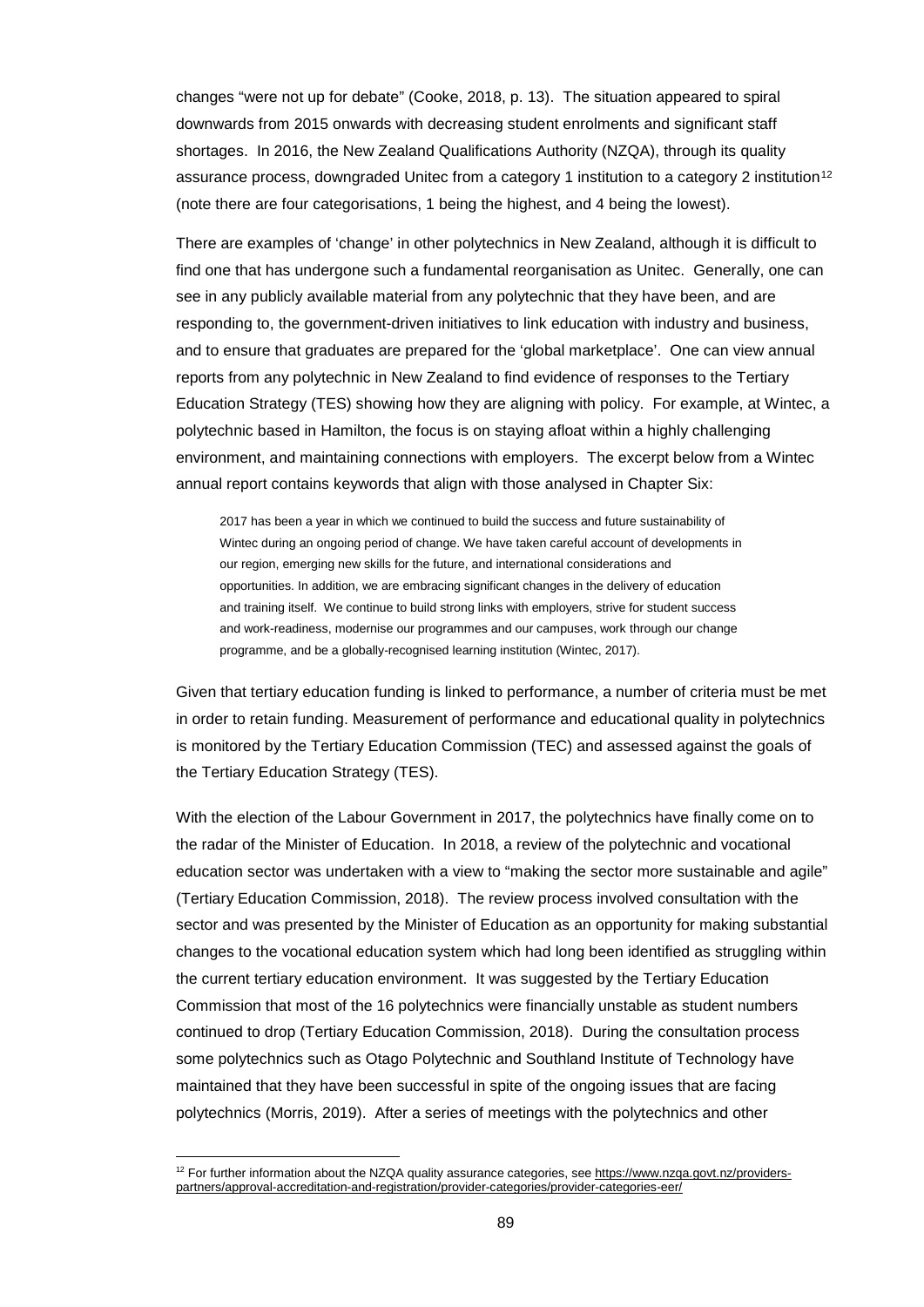concerned parties, the TEC presented its recommendations to the Minister of Education in December 2018 (Tertiary Education Commission, 2018).

The recommendations included a proposal for a new programme of reform for the vocational and training sector. At the time of writing, three main recommendations were under consultation with the public (closing date April 2019). They are as follows:

- 1. The disestablishment of the Industry Training Organisations (ITOs).
- 2. The creation of a centralised 'New Zealand Institute of Skills and Technology' under which all 16 polytechnics would be assimilated.
- 3. A consolidated funding model that would consider vocational education and training as being one and the same.

It is difficult to deny that something needed to be done to preserve the polytechnics and the role they play in the delivery of tertiary education. However, many would argue that a national body responsible for vocational education and training could lead to a loss of autonomy and regional and community connections. The polytechnics who have managed to remain strong in the current climate, Otago Polytechnic and Southland Institute of Technology (SIT), are concerned at the prospect of losing their autonomy as they would no longer be able make their own financial decisions and judgments with regards to teaching and learning. They also worry about the effect of centralisation on their communities with whom they have a strong relationship. Otago Polytechnic has put forward an alternative proposal to the centralised model which would maintain the community connections and support that the institution has built up over the decades. The Dunedin City Council is a major supporter of Otago Polytechnic, and has been reported in the media as saying how much of an asset the polytechnic is to the city of Dunedin. The council also stressed the importance of retaining the polytechnic's ability to develop and maintain collaborative relationships with the community as well as the council. (Morris, 2019). Over the past three decades, any policy advice and consultation has been sought from external and unrelated parties, following the neoliberal line to avoid serving the interests from those who are associated with the sector. It would seem that the Labour Government has an opportunity to revive the polytechnic sector through careful and considered consultation with those 'insiders' who have experience and knowledge of how it could work better.

#### **7.2 Conclusion**

It has been suggested that the tertiary education sector is in dire need of an overhaul. This suggestion has come from parties who are outside of the sector and who have justified this claim on the grounds that the tertiary providers are outdated and old-fashioned. The latter have been criticised for being too slow to take on digital technologies for education delivery. The reports produced by the multinational corporations are an indictment on the future of the 'traditional' institution; they suggest that in order to move forward into the future, the traditional models of delivery need to give way to technologically-driven and mobile solutions where students can pick and choose what and when they want to study. Therefore, 'traditional' is somehow 'bad', and it must be avoided at all costs.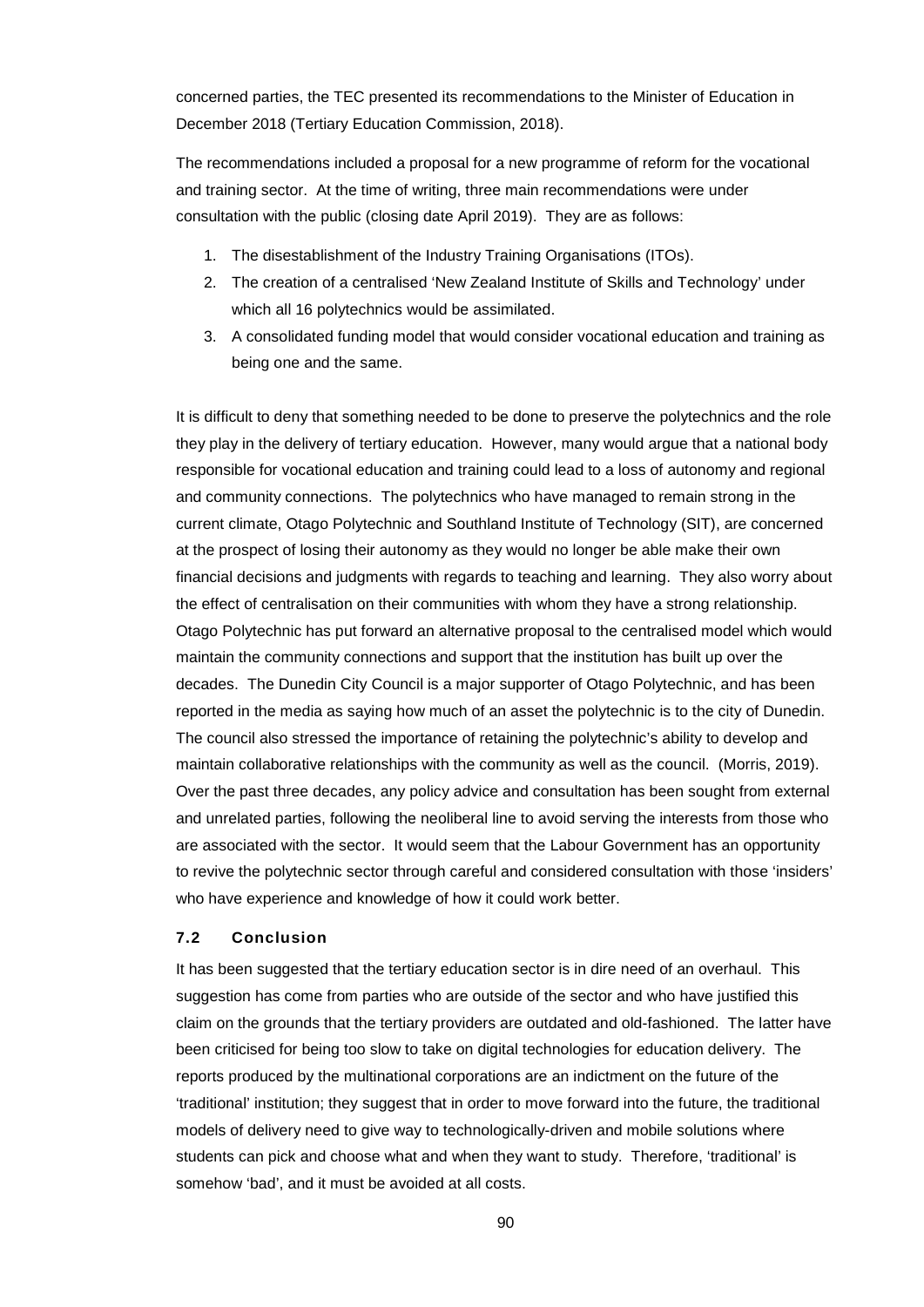In New Zealand, these multinational pronouncements are more than likely to have had an influence. The documents selected for this study all contain elements of the views of the international authors of these works. Considerable public resources have been put into trying to find out why the tertiary education sector has not embraced technological change. The NZPC Inquiry ran for 18 months to seek out the reasons for the 'inertia' of the sector in relation to developing new models (related primarily to technology) for delivering education. The final report appeared to contain very little to show for the length and breadth of the consultation. The small number of unremarkable recommendations that might have been a minor criticism of the system itself, and therefore the government, passed almost without comment. The project has almost certainly been shelved particularly in light of the sixth Labour Government's 2018-2019 review into the provision of vocational and applied education.

The polytechnic sector has undergone significant changes and, in many cases, has experienced considerable decline during the past three decades of neoliberal reform. While there are a small number of institutions who have continued to be successful in spite of a difficult climate, many more have ended up in serious financial straits and are suffering the consequences. The 2018-2019 review is an opportunity for the government to address the issues facing polytechnics. There is hope in the sector that the Minister of Education will consider the elements that have enabled some polytechnics to experience success, and apply them to any future recommendations (Morris, 2019). The review presents an opportunity for the polytechnics to be involved in their own destiny instead of having decisions made for and about them by those who are outside of the sector.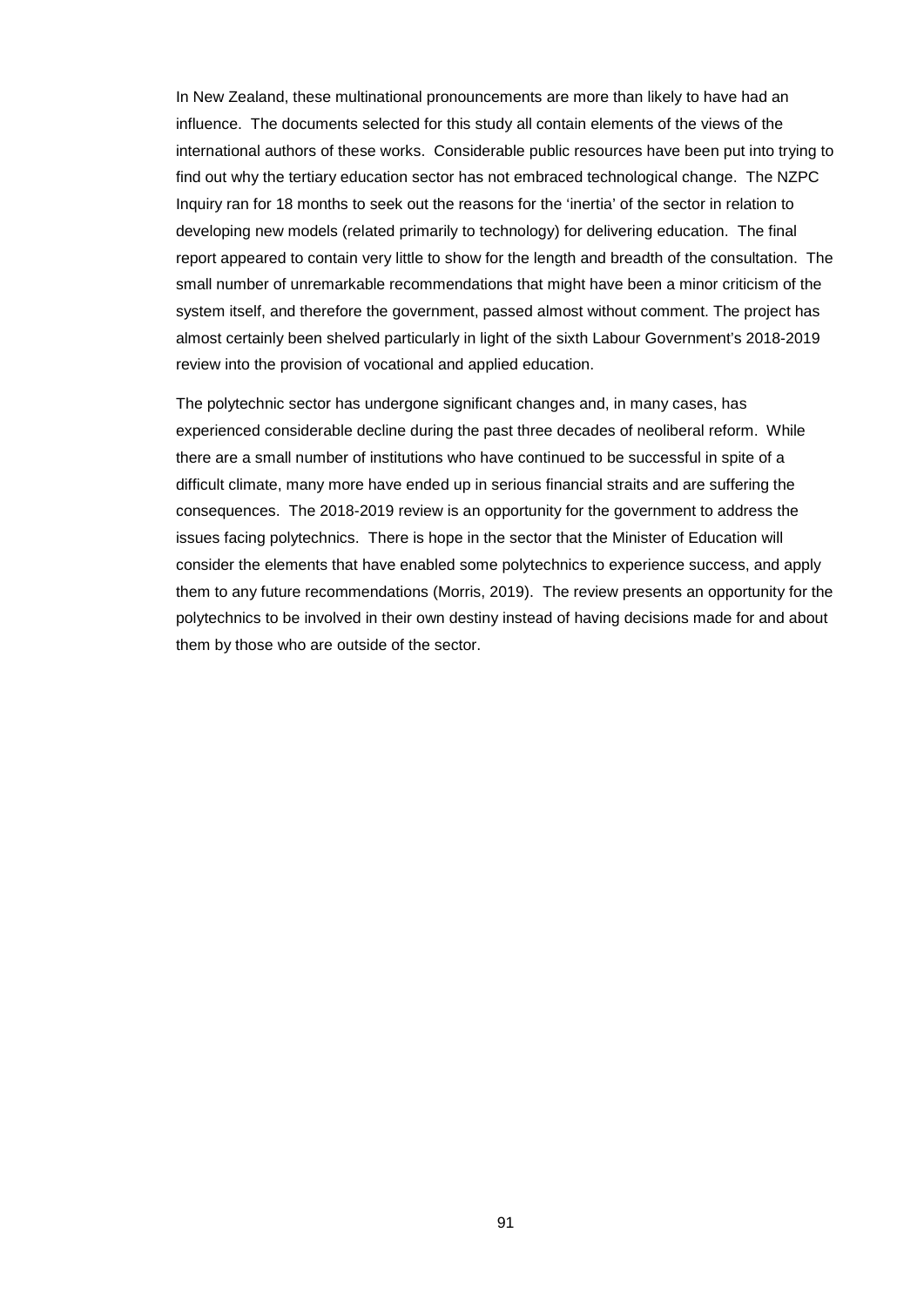#### **Chapter Eight: Conclusion**

This thesis explored the neoliberal discourse that has been prevalent throughout policy documents and other material produced for making decisions about tertiary education in New Zealand. It examined the history of tertiary education, and the journey it has taken through the decades since the 1930s, when the general education system was established by the First Labour Government on behalf of all citizens, regardless of status and capability. The tertiary education sector was developed and there were a range of options for school leavers and adults who wished to further their education or learn new skills for work. There was a clear distinction between vocational and academic education. Vocational education was traditionally delivered by technical schools which were later named 'polytechnics'. Universities were primarily responsible for delivering academic or higher education.

The material analysed in Chapter Six showed the durability of neoliberal discourse, and demonstrated how this type of discourse has manifested itself throughout our everyday language. The keywords identified in the selected documents are all words that are difficult to challenge as they all promote a sense of positivity in making progress and in being 'forwardlooking'. Words such as 'innovation', 'transformation', flexibility', and 'productivity' are used in many different contexts, and it would not be surprising if most of us are not even aware of when and how we use these words. It is only when the semantics of each word is analysed in depth, that the vacuity of the keywords and the power through repetition in general words is revealed.

My personal experience of working in a New Zealand polytechnic was described in the opening chapter. This ultimately led to the questions developed for this thesis. In an attempt to explain what was happening in these scenarios, the role of ideology was discussed with particular reference to the neoliberal reforms that started in New Zealand in 1984. Neoliberalism and its restructuring of education and the polytechnic sector within New Zealand was considered. The methods of critical discourse analysis were presented with specific references to the work by Fairclough (2003) and Williams (1983) in order to explain the discourse that shaped policy direction for the tertiary education sector, and polytechnics in particular.

In order to appreciate the current political and policy climate in which the polytechnic sector operates, it was necessary to explain historically how the tertiary education sector has developed and changed over the decades since the 1930s. It can be argued that of all the tertiary education providers in New Zealand the polytechnics have been the most affected by the neoliberal reforms that have occurred.

The advancement of tertiary education for citizens who would be able to participate in society and the wider nation was a key objective for the 1935 First Labour Government. They put considerable resources into the development of a complex education system that would benefit all. The reasoning behind the robust system was to provide equal opportunity for all New Zealanders to access an education of a range and type suited to their needs and ability.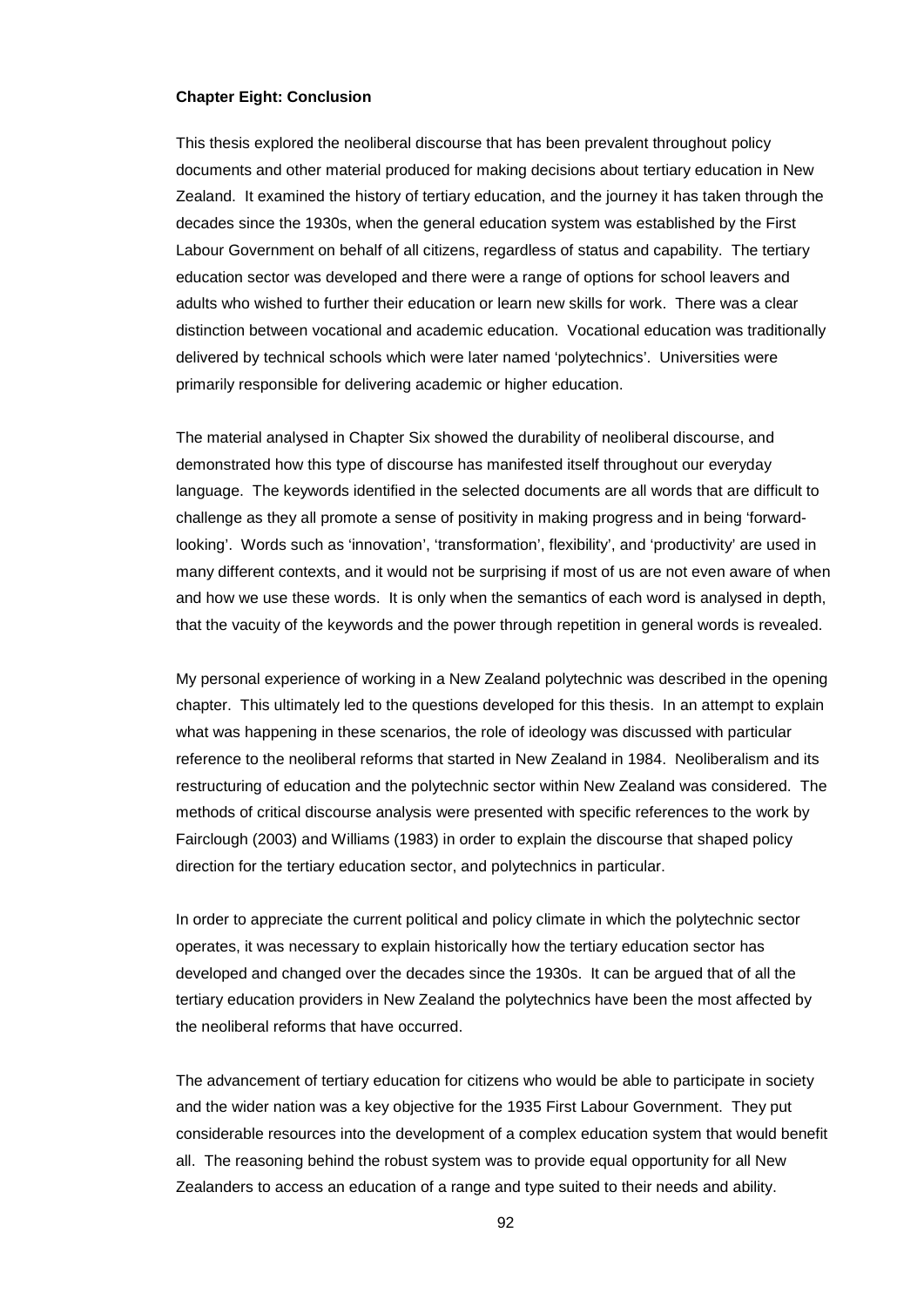Investment in the infrastructures and institutions to support the social democratic Keynesian welfare state was a defining feature of the First Labour Government, who governed from 1935 to 1949. The macro-economic principle of full employment was central to this era, and the tertiary education system was developed with this objective in mind. People were encouraged to further their education after leaving school. There was a range of options for those who wanted to proceed to a higher level, or who wanted to learn specific skills needed for work.

The ideal of full employment and access to education opportunities for all citizens came to an abrupt end in July 1984 after a tumultuous period of economic instability and political unrest, culminating in a snap election which brought about the departure of the Muldoon-led National Government. The fiscal crisis of the early 1980s provided the vehicle for which a group of senior public servants and certain politicians within the shadow Labour Cabinet could use to promote their neoliberal agenda. Labour swept into power with a 'rescue' package of reform that would transform New Zealand's economic and social policy direction beyond recognition. Within a few short years the socio-economic structures that were put in place to provide security and support for all New Zealanders regardless of circumstance were dismantled. Government spending was curtailed across all public policy areas and it was proposed by advocates of neoliberalism that all public services including education should be increasingly transferred to the private sector. The private providers took on the costs of delivery and passed them on to the consumers, in the development of a 'user-pays' culture. The education sector underwent a drastic review as government and Treasury officials claimed that the education system was no longer fit for purpose. They believed that it needed an overhaul to so that it would meet the needs of the economy. The perceived need to be internationally competitive by producing graduates with the skills required by a 'modern' workforce became official orthodoxy.

Full employment was no longer a key objective for the government and, in fact, a certain level of unemployment was seen as necessary to keep the rate of inflation low. Under the Lange-led Labour Government, a key neoliberal reform for education was the decentralization of the primary and secondary school sector. In 1988, responsibility for the delivery of education was given to school principals, boards of trustees and local communities. The tertiary education sector would see similar changes with a unified funding structure for vocational, training and academic education. After a change of government in 1990, the National Government commenced an even more stringent programme of funding cuts; community education provision was all but extinguished as government spending dwindled. National Government policy documents from 1990 to 1999 reveal an increase in the 'hands off' approach with a further shift towards the development and entrenchment of autonomous models of operation and decreased public funding for tertiary education providers.

The three most significant changes that affected the polytechnics directly were the introduction of Industry Training Organisations (ITOs), the enablement of private training establishments (PTEs) and the formation of the New Zealand Qualifications Framework (NQF). The changes to the 1992 Industry Training Act led to the creation of the ITOs, which were tasked with the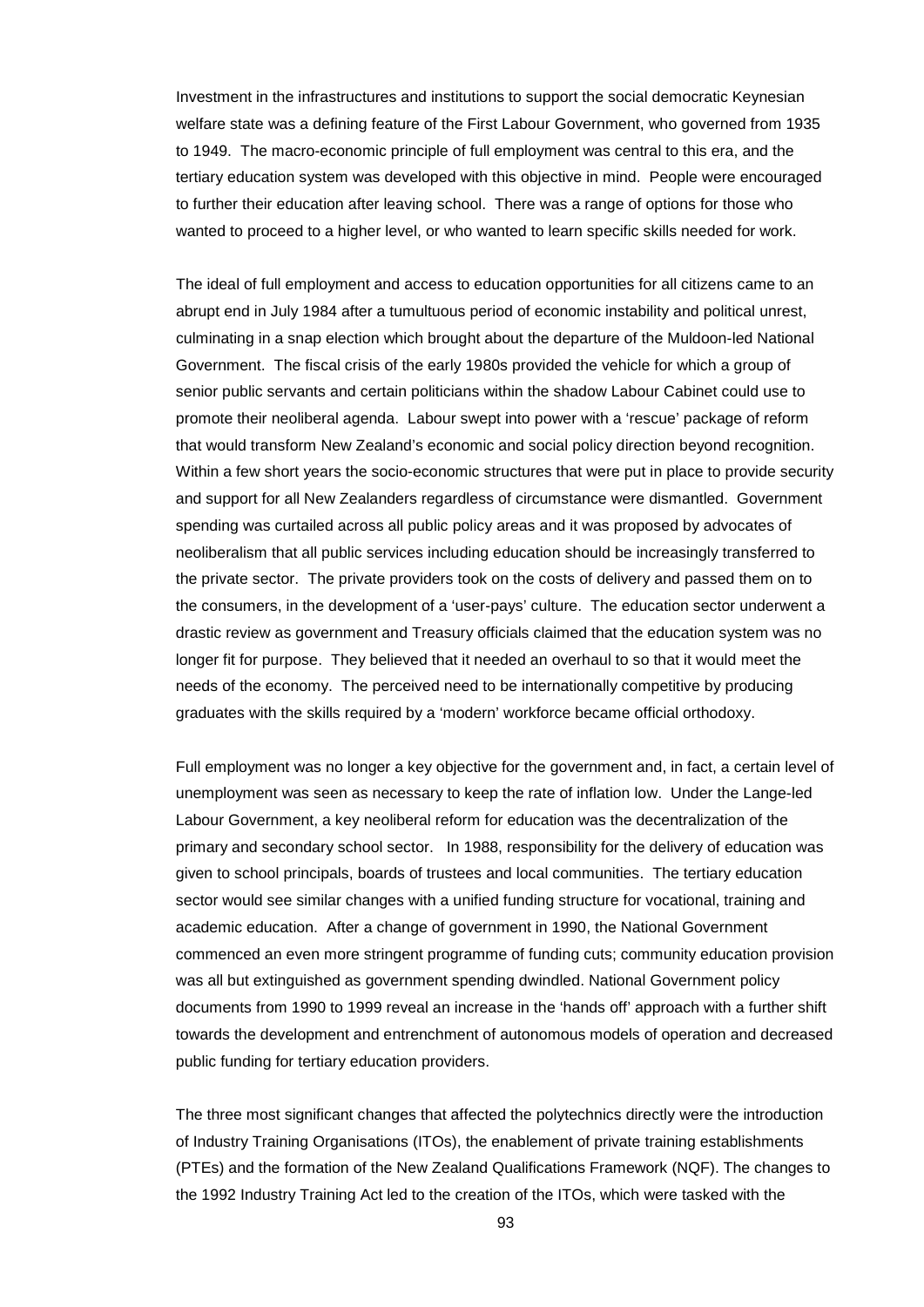responsibility for delivering trades-related education. Prior to this, polytechnics were instrumental in providing 'off-the-job' training for apprentices, and the removal of this meant that they were no longer central to trades-related training and education. The Education Act 1989 was amended to provide government support to enable private providers to move into the delivery of vocational and skill-based training. The PTEs have encroached on the domain of the polytechnics in the provision of English language learning courses, computer and IT-related skills training and employment skills training. Finally, the NQF allowed tertiary education providers to apply for the delivery of any of the programmes listed in the Framework. Thus, polytechnics and universities could offer degree-level programmes in any area, vocational, applied and otherwise. Competition between the two for student enrolments undoubtedly increased as a result of this change.

By the time the Labour-led Coalition Government was elected in 1999, the country had seen disruption across the entire spectrum of social policy. The newly elected government promised to bring back social democracy to tame some of the more extreme neoliberal initiatives for policy development. There were some minor changes made to the tertiary education system, but none that really stopped or reversed any of the more radical decisions made under the juggernaut of neoliberalism. The Labour-led Coalition Government moved away from the market-led, 'hands-off' approach to education in favour of a more guided model with the establishment of the Tertiary Education Commission (TEC). The TEC would be the government-appointed advisor on policy direction for the tertiary education sector. The initial focus of the TEC was to propose a series of policy recommendations to ensure that the tertiary education sector was able to provide graduates for the global marketplace who had the skills to face the 'uncertain future' of work.

The advent of sophisticated digital technology and the subsequent development of high-speed technology-enabled communication increased the government's focus on the ability of the tertiary education sector to deliver the 'right' types of programmes for the 'right' types of graduates. Towards the end of the fourth Labour Government's tenure, the conversation turned to the issue of New Zealand's low 'productivity' (compared with other OECD countries) which had a negative impact on the economy. The Treasury documents on the state of productivity in New Zealand highlighted their thoughts on the importance of skill acquisition and the development of a higher skilled workforce as means of increasing the level of productivity. The sector was also tasked with ensuring that programmes allowed for skills development of the type that would add value to the economy. Higher skilled employees led to higher skilled jobs and higher salaries, to increase the overall standard of living and improved economic performance overall.

The fifth National Government was elected in 2008 with the ACT Party and the Maori Party making up the numbers needed to govern. One of the agreements with the ACT Party was to increase efforts to improve productivity in order to stimulate the New Zealand economy. At the same time, the impetus for driving skills as the means to improve the level of productivity and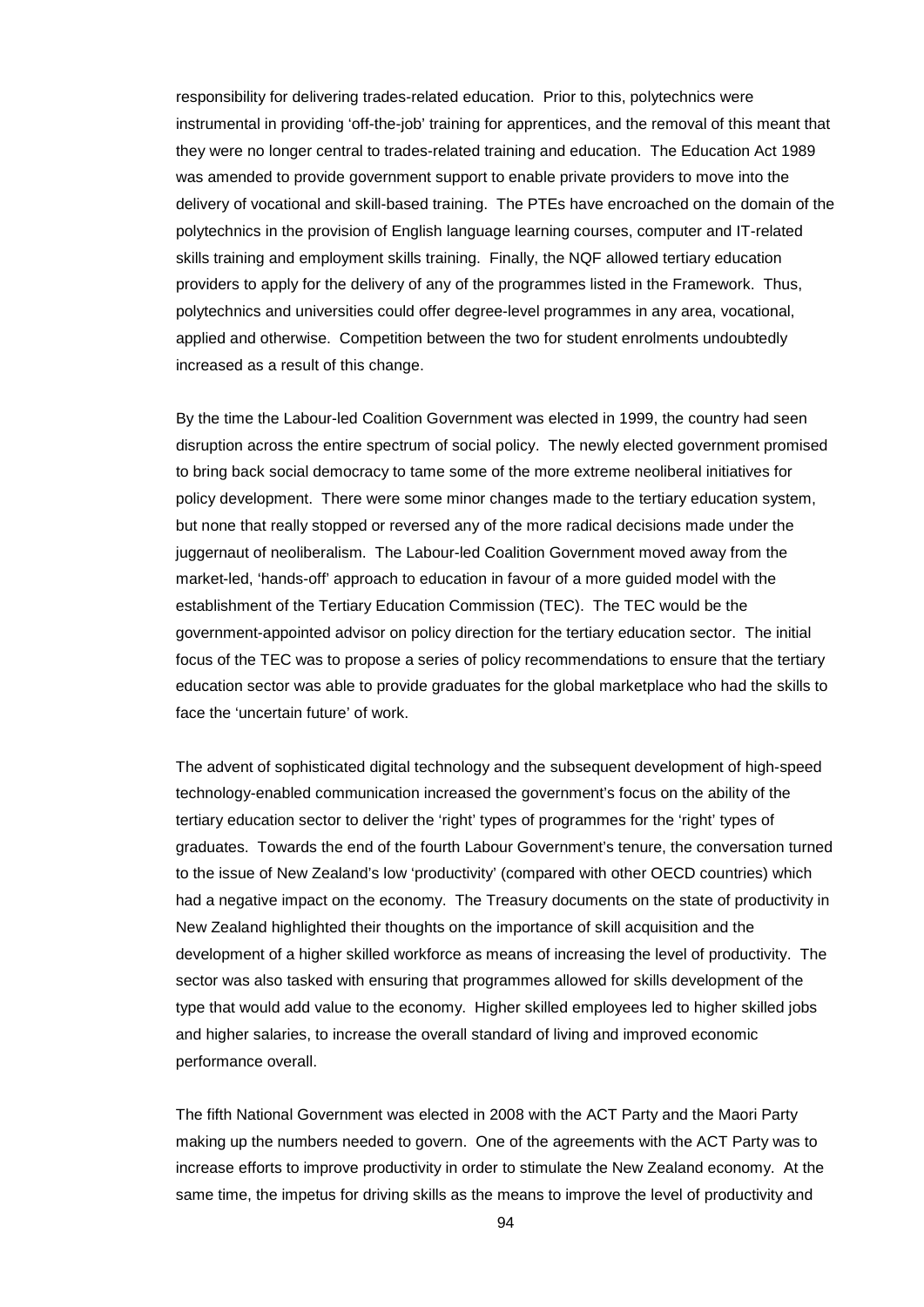economic growth gained momentum during this era. The National Government provided direction to the tertiary education sector via the Tertiary Education Strategy. The purpose of the document was to focus on the types of skills that would lead to higher skilled jobs and those that would attract alternative sources of funding (i.e. through research and development funds). These skills are embedded in science, technology, engineering and mathematics subjects (also known as STEM). Performance measures were implemented to ensure that tertiary providers were putting their efforts into providing approved programmes that led to high performing graduates.

The link with business and industry grew even stronger during the National Government's term with the third Tertiary Education Strategy (TES) developed in conjunction with the Ministry of Education and the Ministry of Business, Innovation and Employment (MBIE). The discourse of business and industry became firmly entrenched in the discourse of education, and the MBIE was included in making decisions for the direction of tertiary education policy. Further control was established through the changes in governance for the public tertiary education providers. The government would appoint their own council members according to their own criteria, and there would be less involvement from the community as a result. Alongside these developments was the establishment of the NZPC in 2010. The NZPC conducted a range of inquiries and reports into the state sector in order to make recommendations for improving productivity in these areas.

It was soon the tertiary education sector's turn in the spotlight when it was announced in February 2016 that the NZPC would conduct an inquiry to investigate the tertiary education sector's perceived 'inertia' in adopting new models of delivery. Prior to the launch of the inquiry, there had been a series of documents produced that indicated the focus of the inquiry. The adoption of digital technologies seemed to be a key priority for the sector to ensure highly skilled, 'future-proofed' graduates who would ensure New Zealand's place within the global marketplace. An 18-month consultation process was undertaken and a series of draft reports and recommendations were presented and refined. The commentary was mostly a lengthy description of the then current state of the tertiary education system, with some additional material included from the received submissions. There was very little insight from the NZPC itself other than the claim that the sector was a casualty of an overly complex government system that inhibits 'innovations' or changes to the way tertiary education is delivered. The final report with the concluding recommendations was presented to the government in February 2017 to very little fanfare. It would appear that this work has since been shelved as the election was lost to the sixth Labour Government on 26 October 2017.

The three documents chosen for close analysis were connected as they each set up the premise for the succeeding document. The Innovations in Tertiary Education Summit (ITES) paper appeared to crystallise the thinking around the use of digital technologies as a means to drive innovation in the tertiary education sector. This thinking was then reflected in the Tertiary Education Strategy 2014-2019 (TES) document that provided direction to tertiary education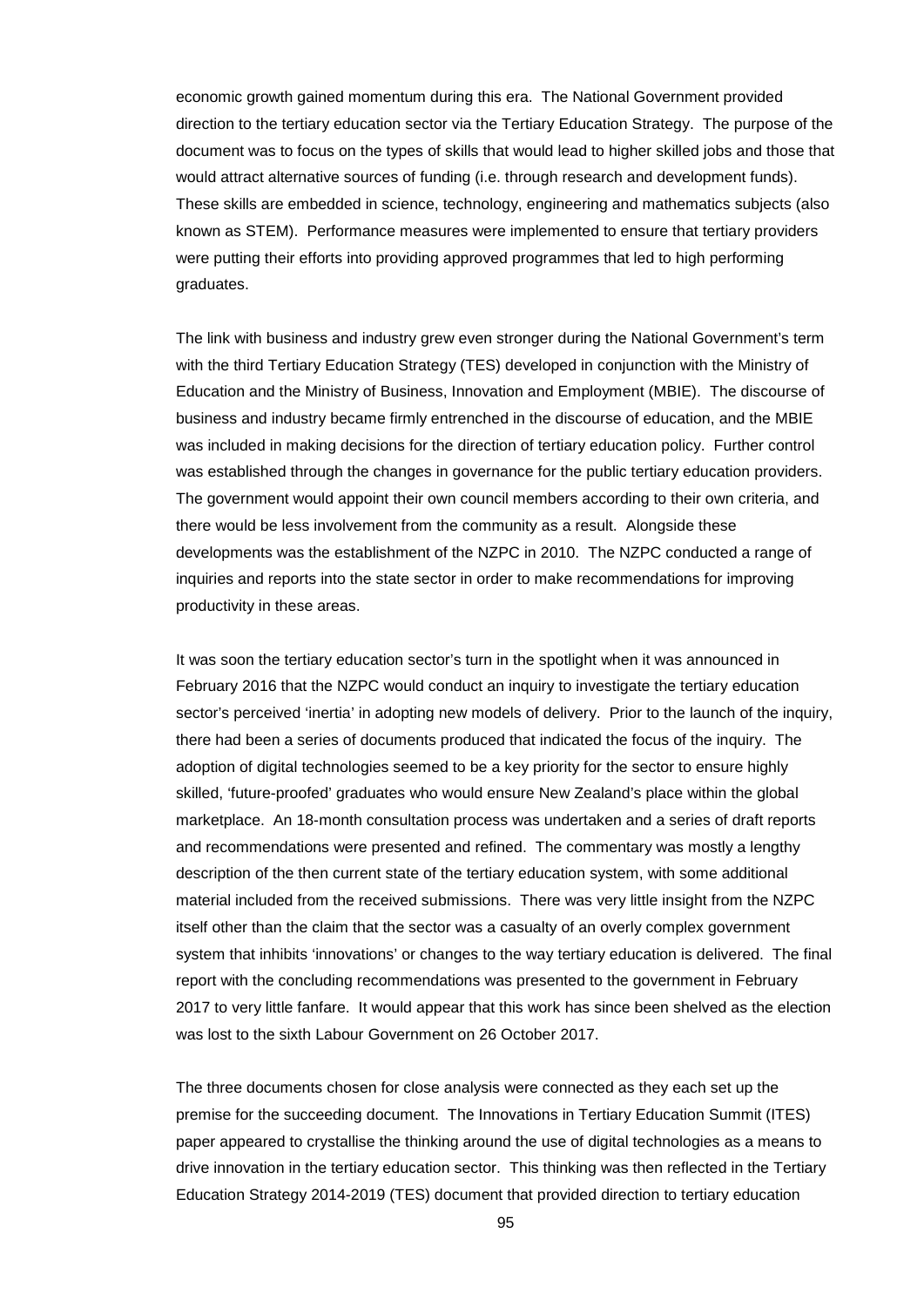providers by ensuring that the 'right' kinds of programmes were being delivered to equip graduates with the 'right' skills. Much was made of the need for the sector to take note of the 'uncertain future'. The TES espoused the importance of digital technologies and insisted that providers needed to get on board with these so as to ensure a competitive edge within the global marketplace. The opinions that were drawn out of the ITES document appeared in the terms of reference for the NZPC inquiry conducted from 2016 to 2017 on new models in tertiary education. A range of keywords were identified from each individual document and across all three. All the keywords have different meanings, together they illustrate ideas that are, in general, undeveloped and ill-defined yet promoted as important and significant. For example, 'innovation' was used only in relation to the 'need' to adopt digital technology as a means to improve methods of delivering tertiary education. This was a very narrow interpretation of a word which essentially means to 'try something new'. The keyword 'flexible' also cropped up several times, however the means for the tertiary education sector to be 'flexible' is often constrained by the government-driven system in which the sector operates, thus is outside the control of providers.

At the time of writing, the current Labour Government is in the process of reviewing the vocational tertiary education sector. The consultation process for the proposed recommendations is underway, concluding in April 2019. One controversial recommendation will affect all polytechnics as well as the Industry Training Organisations (ITOs). The intention is to bring them all together under one centralised entity. The existing polytechnics would act as regional 'satellites' of the main body, but all governance, funding and operational functions would be controlled by the central body. Not surprisingly, the initial response from the strongly performing polytechnics, in particular Otago Polytechnic and the Southern Institute of Technology, is one of considerable concern at the prospect of losing their autonomy. While the recommendations are in the consultation phase, these polytechnics have taken to the media to voice their concerns to the government. Before he makes the final decision on the recommendations, the Minister of Education would do well to look closely at how and why these particular polytechnics have been able to maintain their successful operation while others have failed or struggled to survive.

The policy direction proposed by the 2008-2017 National Government and the increasing pressure to meet the needs of employers and the economy is difficult to specify in detail. Especially given the vacuity of language driving the policy documents. For example, the persistent message for tertiary education providers to adopt 'new technologies' in order to facilitate New Zealand's place within the competitive global marketplace is difficult to translate, meaningfully, in operational terms. In spite of this, there are some successful polytechnics that have managed to flourish in the current environment. The southernmost polytechnics in New Zealand have and continue to function well and have not been dogged with the issues and problems that other polytechnics have experienced. The reason for this is a function of management and how they have chosen to interpret and operationalise tertiary education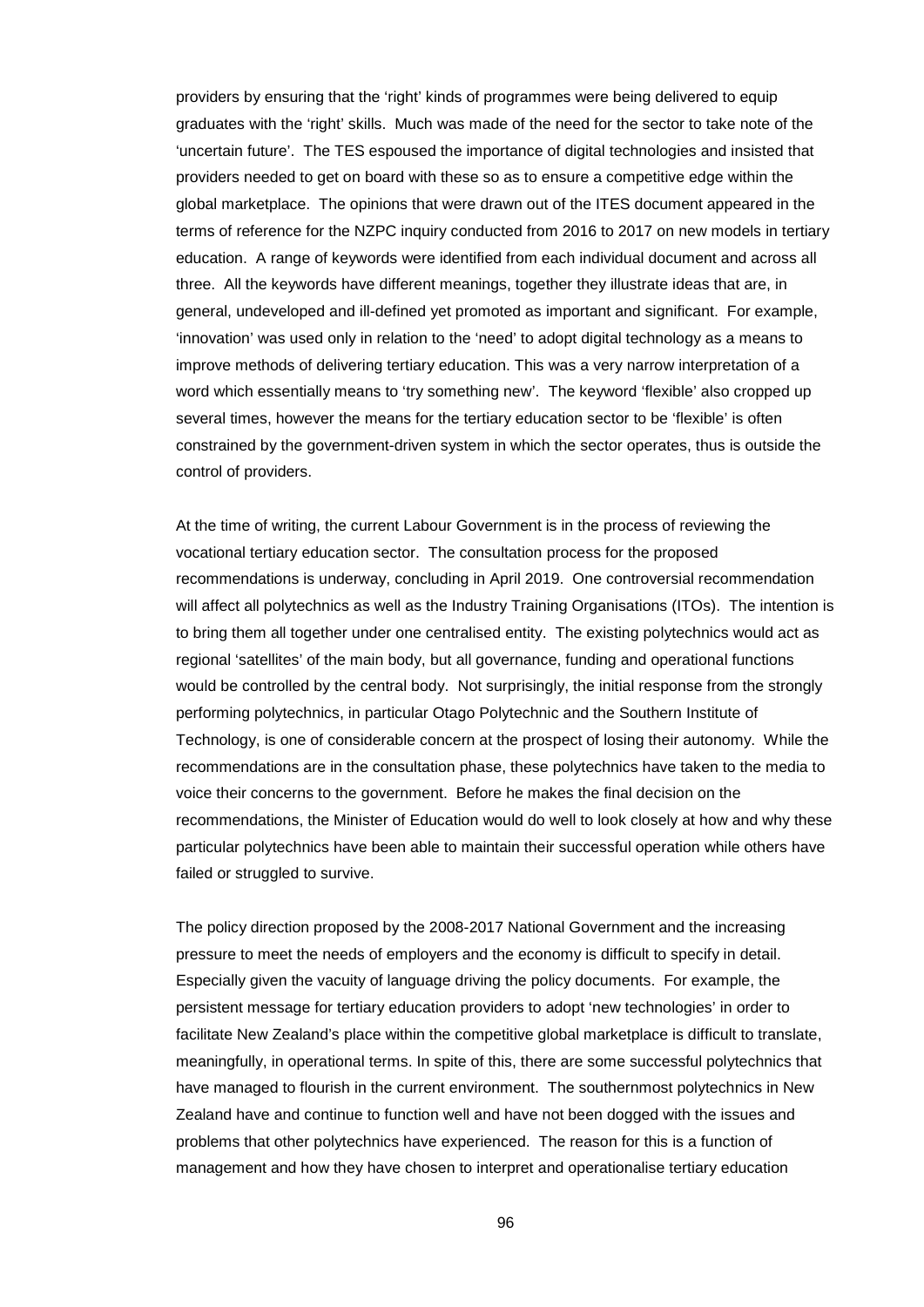policy. The strength of the connection and support of the surrounding region and communities could also be relevant.

The Unitec example highlights the importance of not 'throwing the baby out with the bathwater' when operationalising ideologically-driven policy. The largest polytechnic institution in New Zealand has almost collapsed under the misguided "transformation project". The NZPC inquiry and related documents that were analysed provided little clarity on the rationale behind the need to engage in 'transformation', 'innovation' and digital technologies. The Unitec Council enabled the leadership team to make a number of rash decisions in their interpretation of what this policy direction ought to mean for Unitec. The lack of evaluation in regard to what was being proposed and the shutting down of any criticism or discussion from staff comes straight out of neoliberal ideology. It is interesting to note that no one from the leadership team who participated in the Unitec "transformation project" has stayed on to help stabilise what was once a thriving polytechnic serving the communities of West Auckland.

None of this is to say that changes are not needed in the polytechnic sector, or that they should not be responding to developments in technology. There is always room for improvement. However it is important to take a step back and look at how certain language is used to push an agenda that might not be in the best interests of the polytechnic and its students in terms of how they deliver their curriculum. It would seem that over the last 60 years the purpose of the polytechnic in the tertiary education landscape has been eroded to the point where one could ask: do we need these institutions at all? The programmes they offer are also offered by other institutions, both public and private. The Industry Training Organisations have taken control of the trades-related training and education and they may or may not include the polytechnics in their contracts to deliver this. There is a risk, however, that if the polytechnics were to disappear from the landscape, those regional areas of New Zealand that do not have alternatives, or other options close by would suffer considerably.

The final decisions made by the sixth Labour Government on the future of polytechnics will be important. That future currently hangs in the balance, certainly in its current iterations. The reforms of the past decades have taken their toll on the polytechnic sector as it struggled to find a foothold in the current climate of tertiary education delivery. The funding gap between the universities and the polytechnics is growing wider as the universities are able to utilise their research capabilities and international reputations to supplement the funding they receive from the government. Recognition that there is a difference between the two types of institutions, and the education that they offer is required. This needs to be reflected in distinctive funding mechanisms so that each can be funded based on its own merits, rather than through a competitive marketplace. The Education Act 1989 states clearly that the polytechnics are Crown entities charged with delivering vocational and applied education in New Zealand. As such, the polytechnics need to be empowered and supported to do the job for which they were created.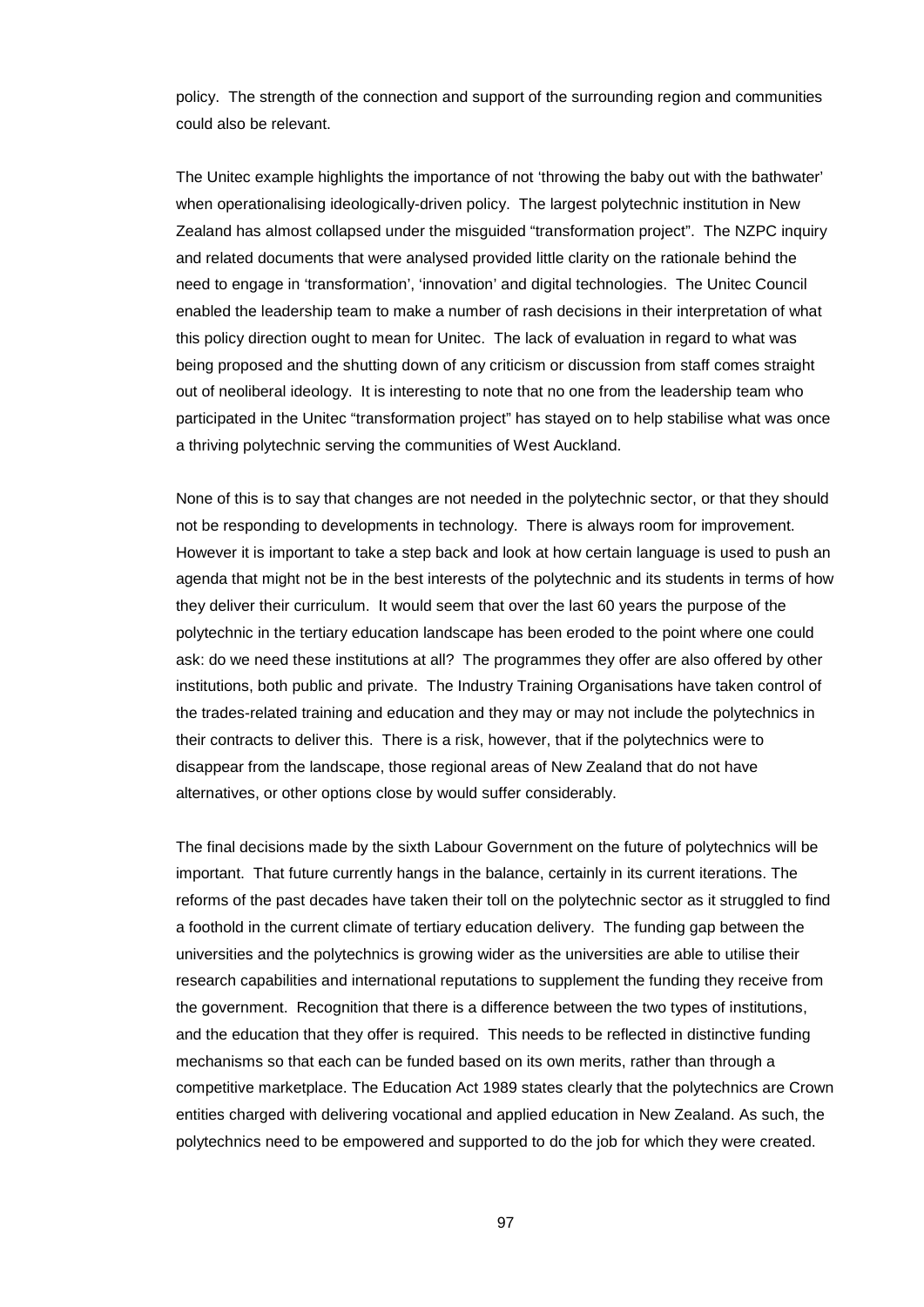This thesis has attempted to show how decisions made by those outside of the sector have affected the polytechnic sector in New Zealand. The discourse of neoliberal ideology is revealed through the keywords and phrases that are embedded in the relevant policy documents. The appeal of the words used makes them sound unthreatening and empowering (who could possibly be against innovation and the use of technology in the delivery of curricula?). Any negative reaction to such language would be met with the assumption that the challenger is pessimistic and not open to change. However, the generality of these words indicate that there is very little substance behind them and to build a structure of change around them carries a very high risk of failure as evidenced by the case of Unitec Institute of Technology. The ongoing development of the regions would cease if polytechnics were allowed to fail on this basis. The connection polytechnics have with their communities is important as they can and do cater to a wide range of learners, and have the capacity to provide a spectrum of courses and programmes to suit local needs and the wider region. For this to continue, lessons must be learnt from the neoliberal past so that the polytechnic can take its rightful place as the public provider of vocational and applied education for the New Zealand tertiary education sector.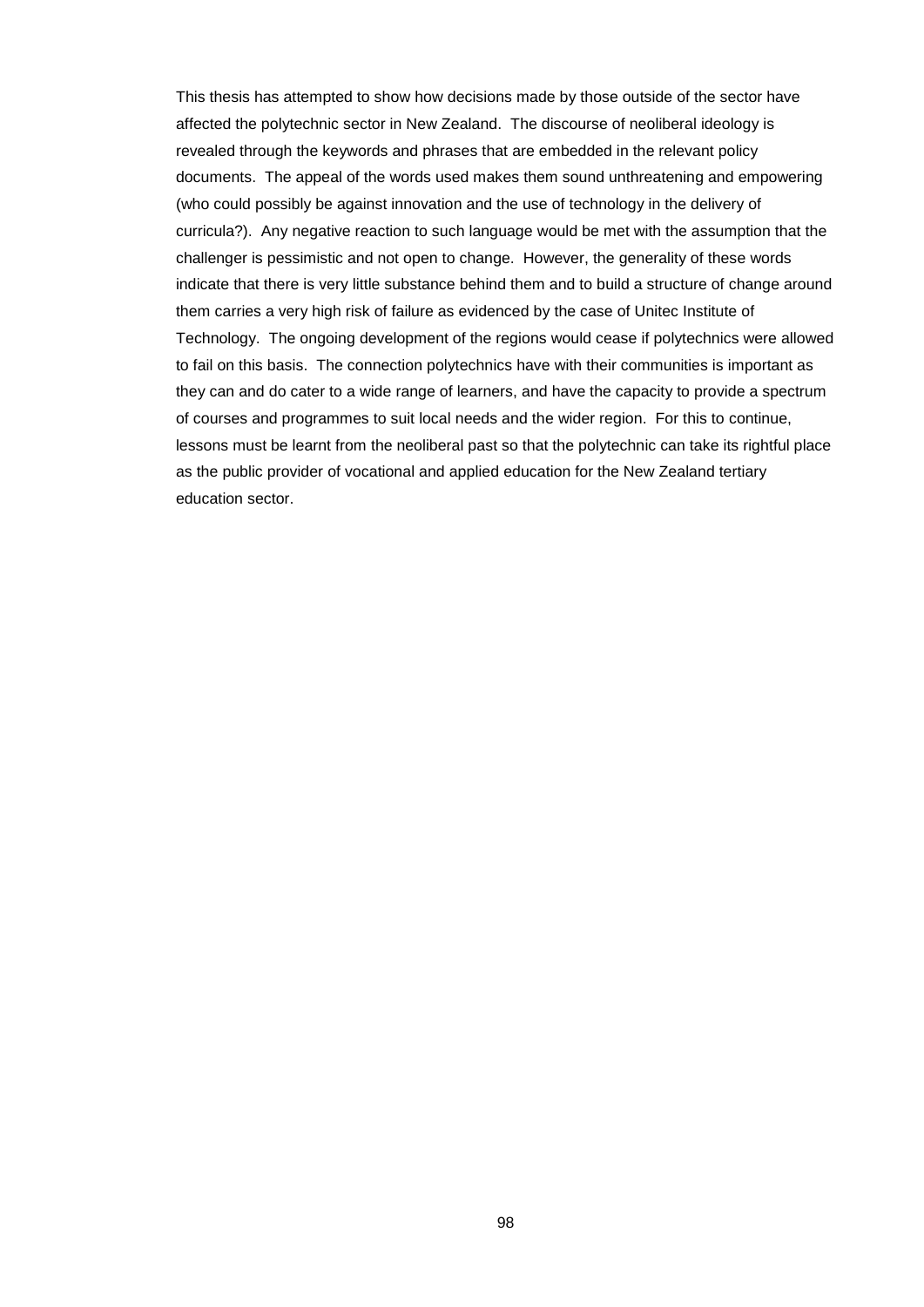#### **References**

Abbott, M. (2000). The development of vocational education and training in New Zealand. *Education Research and Perspectives*, 27(1), 90-108.

Abbott, M. (2006) Competition and reform of the New Zealand tertiary education sector. *Journal of Education Policy*, 21(3), 367-387.

Alcorn, N. (2013). Teacher education policy in New Zealand since 1970. *Waikato Journal of Education*, 18(1), 37-48.

Atkinson, N. (2015). *Voting rights*, Te Ara: the Encyclopedia of New Zealand. Retrieved from [http://www.TeAra.govt.nz/en/voting-rights.](http://www.teara.govt.nz/en/voting-rights)

Auckland University of Technology. (n.d.). *AUT History since 1895*. Retrieved from <https://www.aut.ac.nz/about/our-history>

Barber, M., Donnelly, K., & Rizvi, S. (2013). *An avalanche is coming: Higher education and the revolution ahead*. Institute for Public Policy Research. Retrieved from [http://www.avalancheiscoming.com](http://www.avalancheiscoming.com/)

Barry, A. (1996). *Someone else's country*. New Zealand: Creative Film and Video Fund of the Arts Council.

Barry, A. (2002). *In a land of plenty*. New Zealand: Creative Film and Video Fund of the Arts Council.

Barry, A. (2006). *A civilised society*. New Zealand: Creative Film and Video Fund of the Arts Council.

Benseman, J. (2005). Paradigm lost? Lifelong education in New Zealand in the 1970s and 1980s. *New Zealand Journal of Adult Learning*, 33(1), 6-20.

Bowers, J., & Kumar. P. (2015). Students' perceptions of teaching and social presence: A comparative analysis of face-to-face and online learning environments. *International Journal of Web-Based Learning and Teaching Technologies*, 10(1), 27-44.

Butterworth, G., & Butterworth, S. (1998). *Reforming education: The New Zealand experience 1984-1996*. Palmerston North, New Zealand: Dunmore Press.

Butterworth, R., & Tarling, N. (1994). *A shakeup anyway: Government and the Universities in New Zealand in a decade of reform*. Auckland, New Zealand: Auckland University Press.

Carrol, J. (2018, March 10). What went wrong at Tai Poutini Polytechnic? *Stuff.* Retrieved from [https://www.stuff.co.nz/national/education/101908959/what-went-wrong-at-tai-poutini-polytech-](https://www.stuff.co.nz/national/education/101908959/what-went-wrong-at-tai-poutini-polytech--new-zealands-worst-polytechnic) [new-zealands-worst-polytechnic](https://www.stuff.co.nz/national/education/101908959/what-went-wrong-at-tai-poutini-polytech--new-zealands-worst-polytechnic)

Codd, J. (2002). The third way for tertiary education policy: TEAC and beyond. *New Zealand Annual Review of Education,* 11, 31-57.

Codd, J. (2005). Education policy and the challenges of globalisation: Commercialisation or citizenship? In J. Codd, & K. Sullivan (Eds.), *Education policy directions in Aotearoa New Zealand* (pp 3-17). Palmerston North, New Zealand: Dunmore Press.

Collins, S. (2018, February 28). Four out of five polytechnics face losses in the next four years. *New Zealand Herald*. Retrieved from [https://www.nzherald.co.nz/nz/news/article.cfm?c\\_id=1&objectid=12003678](https://www.nzherald.co.nz/nz/news/article.cfm?c_id=1&objectid=12003678)

Connell, R. (2013). The neoliberal cascade and education: An essay on the market agenda and its consequences. *Critical Studies in Education*, 54(2), 99-112.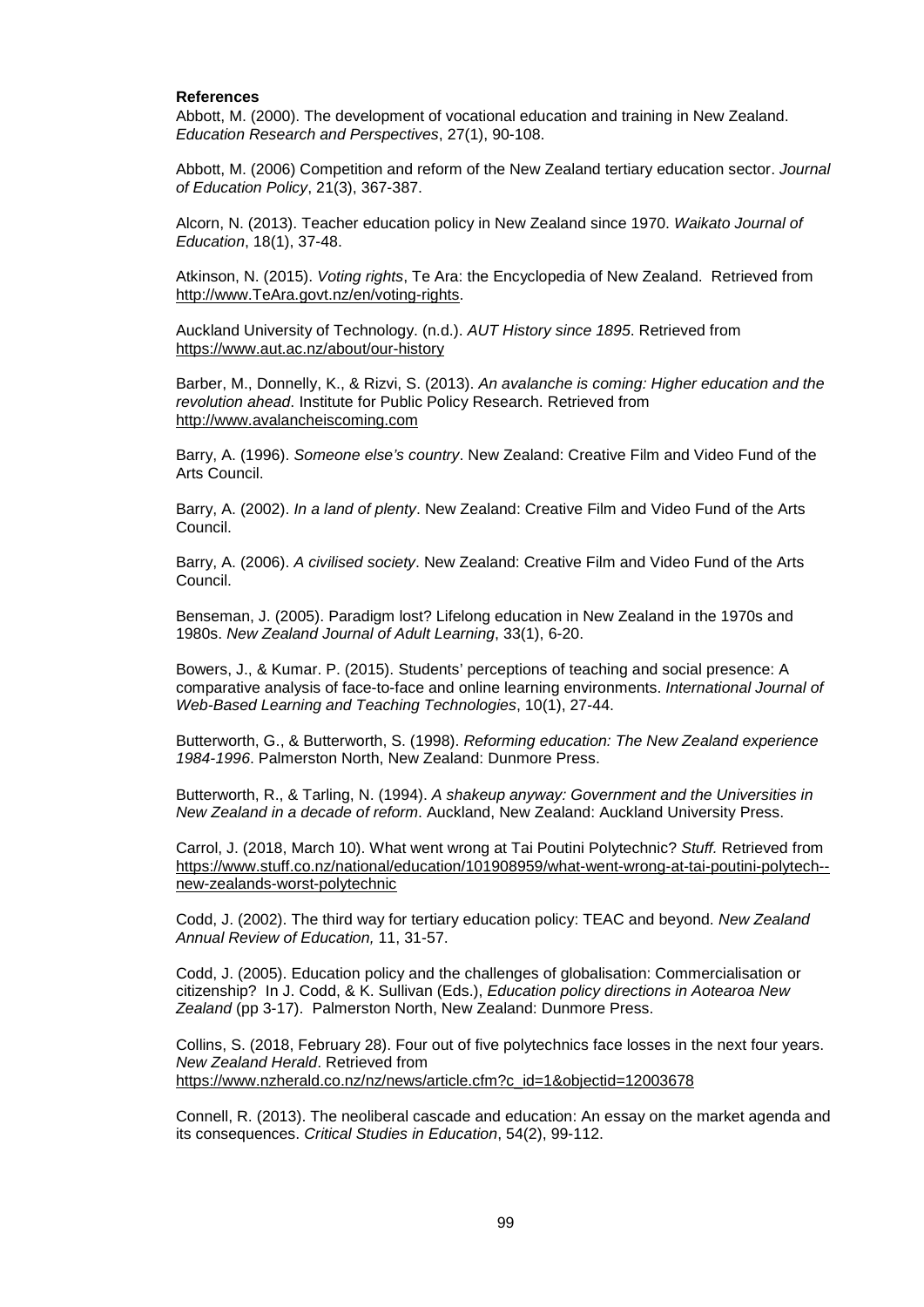Cooke, D. (2018). Blind faith: Deconstructing Unitec 2015-2017. Tertiary Education Union. New Zealand. Retrieved from [https://teu.ac.nz/wp-content/uploads/2018/08/Blind-Faith-](https://teu.ac.nz/wp-content/uploads/2018/08/Blind-Faith-Deconstructing-Unitec-Strictly-Embargoed.pdf)[Deconstructing-Unitec-Strictly-Embargoed.pdf](https://teu.ac.nz/wp-content/uploads/2018/08/Blind-Faith-Deconstructing-Unitec-Strictly-Embargoed.pdf)

Dalziel, P. (2003). Economic policy. In R. Miller (Ed.), *New Zealand government and politics*  (3rd ed.) (pp. 423-431). Sydney, Australia: Oxford University Press.

Department of Education (1989). *Learning for life I: Education and training beyond the age of fifteen.* Wellington: Implementation Unit, Dept. of Education, Government Printer.

Department of Education. (1989). *Learning for life I and II: Education beyond the age of fifteen.* Wellington: Implementation Unit, Department of Education, Government Printer.

Dougherty, I. (1999). *Bricklayers and mortarboards: A history of New Zealand polytechnics and institutes of technology*. Wellington, New Zealand: Dunmore Press.

Dua, A. (2013). *College for all*. McKinsey & Company. Retrieved from <https://www.mckinsey.com/industries/social-sector/our-insights/college-for-all>

Durant, A. (2008). 'The significance is in the selection': Identifying contemporary keywords. *Critical Quarterly*, April. Retrieved from:<https://doi.org/10.1111/j.1467-8705.2008.00815.x>

Eagleton, T. (1991). *Ideology: An Introduction*. London, England: Verso.

Easton, B. (2001). *The nationbuilders*. Auckland, New Zealand: Auckland University Press.

Easton, B. (2009). *The whimpering of the state*. Auckland, New Zealand: Auckland University Press.

Education Act, New Zealand Statutes. (1989). Retrieved October 28, 2016 from: [http://www.legislation.govt.nz/act/public/1989/0080/latest/DLM175959.html?search=qs\\_act%40](http://www.legislation.govt.nz/act/public/1989/0080/latest/DLM175959.html?search=qs_act%40bill%40regulation%40deemedreg_education+act_resel_25_h&p=1&sr=1) [bill%40regulation%40deemedreg\\_education+act\\_resel\\_25\\_h&p=1&sr=1](http://www.legislation.govt.nz/act/public/1989/0080/latest/DLM175959.html?search=qs_act%40bill%40regulation%40deemedreg_education+act_resel_25_h&p=1&sr=1)

Education New Zealand. (2018). *Global connections*. Retrieved from <https://enz.govt.nz/>

Eichbaum, C., Harris, P., Dalziel, P., Philpott, B., Chatterjee, S., Conway, P., & Shaw, P. (1999). *The new politics: A third way for New Zealand*. Palmerston North, New Zealand: Dunmore Press.

English. B. (2009). Budget speech 2009. New Zealand Government. Retrieved from: <https://treasury.govt.nz/resources/budget-speech-13>

Ernst & Young (2013). *University of the future: A thousand year old industry on the cusp of profound change*. Australia: Ernst & Young.

Fairclough, N. (2003). *Analysing discourse: Textual analysis for social research*. Oxford, England: Routledge.

Freeden, M. (2003). *Ideology: A very short introduction*. Oxford, England: Oxford University Press.

Gerlich, R. (2013). Education: Beeby's, tomorrow's and today's. *Education Review*. Retrieved August 12, 2017 from: [http://www.educationreview.co.nz/magazine/september-2013/education](http://www.educationreview.co.nz/magazine/september-2013/education-beebys-tomorrows-and-todays/)[beebys-tomorrows-and-todays/](http://www.educationreview.co.nz/magazine/september-2013/education-beebys-tomorrows-and-todays/)

Gerritsen, J. (2016). Humanities lose out as students seek job security. *RNZ National.* Retrieved from [https://www.radionz.co.nz/news/national/316972/humanities-lose-out-as-students-seek](https://www.radionz.co.nz/news/national/316972/humanities-lose-out-as-students-seek-job-security)[job-security](https://www.radionz.co.nz/news/national/316972/humanities-lose-out-as-students-seek-job-security)

Gerritsen, J. (2018). Majority of polytechnics and technical institutes in financial trouble. Radio New Zealand. [https://www.radionz.co.nz/news/national/367592/majority-of-polytechnics-and](https://www.radionz.co.nz/news/national/367592/majority-of-polytechnics-and-tech-institutes-in-financial-trouble)[tech-institutes-in-financial-trouble](https://www.radionz.co.nz/news/national/367592/majority-of-polytechnics-and-tech-institutes-in-financial-trouble)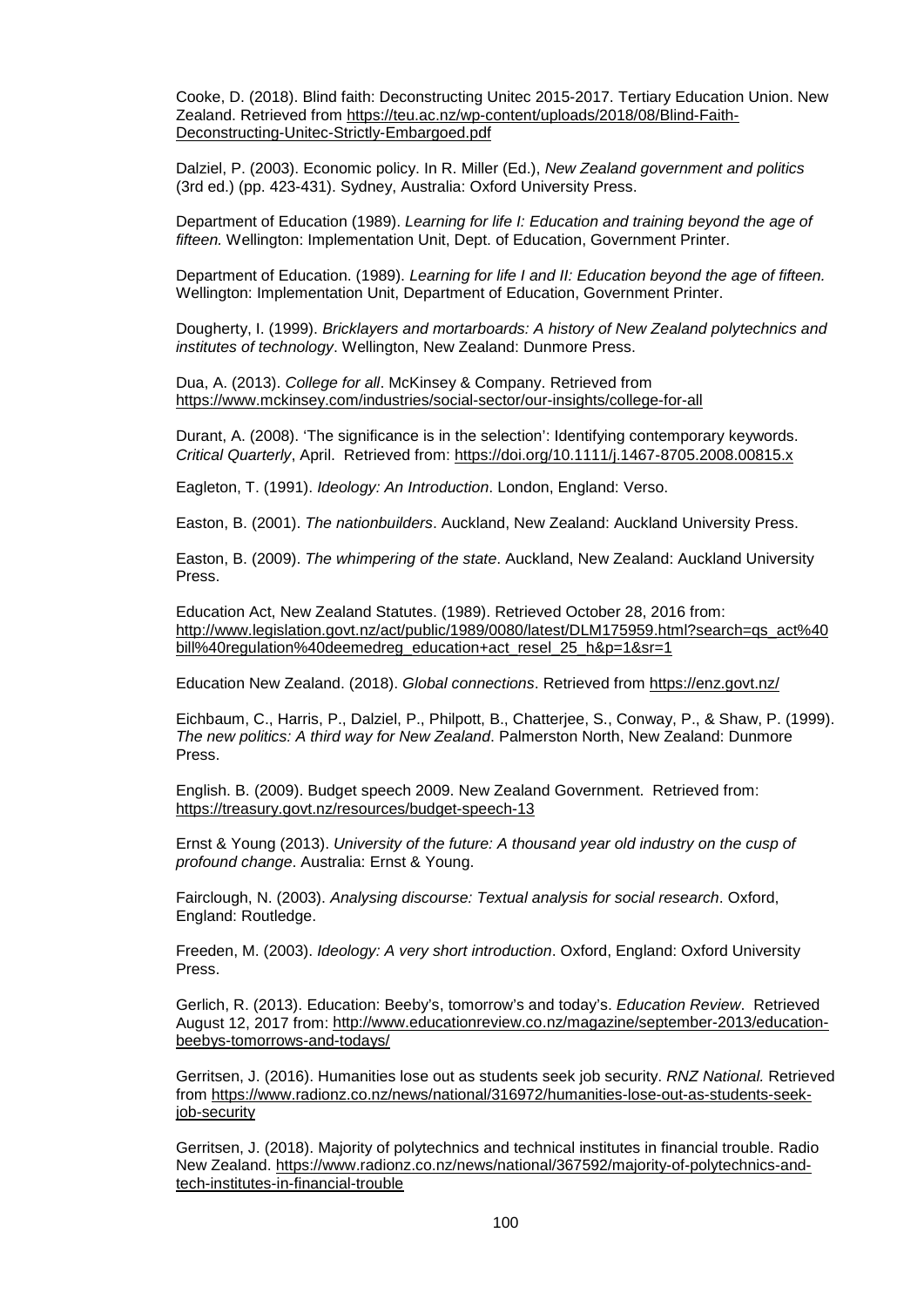Giddens, A. (1998). *The third way: The renewal of social democracy*. Massachusetts, USA: Blackwell Publishers.

Grey, S. & Scott, J. (2012). *When the government steers the market: Implications for New Zealand's tertiary education system*. Presented at NTEU Conference, University of Sydney, 22- 23 February 2012. Wellington, New Zealand: Tertiary Education Union.

Gustafson, B. (2006). New Zealand since the War. In R. Miller (Ed.), *New Zealand government*  and politics (4<sup>th</sup> ed). Auckland, New Zealand. Oxford University Press.

Harvey, D. (2005). *A brief history of neoliberalism*. Oxford, England. Oxford University Press.

Hawke, G. R. (1988). *Report of the working group on post-compulsory education and training.* Prepared for the Cabinet Social Equity Committee, Wellington, New Zealand: Office of the Associate Minister of Education (Hawke Report).

Hazelkorn, E. (2007). The impact of league tables and ranking systems on higher education decision making. *Journal of Higher Education and Management*, 19(2), 87-110.

Heywood, A. (2014). *Global politics*. Basingstoke Hampshire, New York. Palgrave-Macmillan.

Hockley, D. (1990). *Packed but not padded: Christchurch Polytechnic's first twenty-five years.* Christchurch, New Zealand: Caxton Press.

Hope, W., & Stephenson, I. (2005). Global capitalism and the knowledge economy: The New Zealand experience. In J. Codd & I. Sullivan (Eds.). *Education Policy Directions in Aotearoa New Zealand* (pp. 13-39). Palmerston North, New Zealand: Dunmore Press.

Industry Training Federation (2002). Briefing to the incoming minister. *Scoop.* Retrieved from <http://www.scoop.co.nz/stories/ED0209/S00052/itf-releases-briefing-to-incoming-minister.htm>

Jesson, B. (1987). *Behind the mirror glass: The growth of wealth and power in New Zealand in the 1980s*. Auckland, New Zealand: Penguin.

Jesson, B. (1989). *Fragments of labour: The story behind the Labour Government*. Auckland, New Zealand New York, NY, USA: Penguin Books.

Jesson, J. (2010). Churn: The unacceptable face of the global knowledge economy*? New Zealand Journal of Teachers' Work*, 7(1), 74-82.

Joyce, S. (2014).Speech to the Higher Education Summit. Retrieved from <https://www.beehive.govt.nz/speech/speech-higher-education-summit>

Joyce, S. (2016, January 25). Getting people with more skills vital to our future. *The Dominion Post*. Retrieved from<https://www.stuff.co.nz/dominion-post/comment/76226997/null>

Karmel, T. (2011). *As clear as mud: Defining vocational education and training*. TAFE Governance and Regulations Forum. Melbourne, Australia.

Kay, M. (2010, March 10). Cautious backing for productivity commission. *The Dominion Post*. Retrieved from [http://www.stuff.co.nz/national/politics/3426707/Cautious-backing-for](http://www.stuff.co.nz/national/politics/3426707/Cautious-backing-for-productivity-commission)[productivity-commission](http://www.stuff.co.nz/national/politics/3426707/Cautious-backing-for-productivity-commission)

Kelsey, J. (1995). *The New Zealand experiment: A world model for structural adjustment?*  Auckland, New Zealand: Auckland University Press.

Kelsey, J. (1998) Privatising the universities. *Journal of Law and Society*, 25(1), 51-70.

Kelsey, J. (2002). *At the crossroads: Three essays*. Wellington, New Zealand: Bridget Williams Books.

Levine, S. & Roberts, N. S. (Eds). (2010). *Key to victory: The New Zealand general election of 2008*. Wellington, New Zealand: Victoria University Press.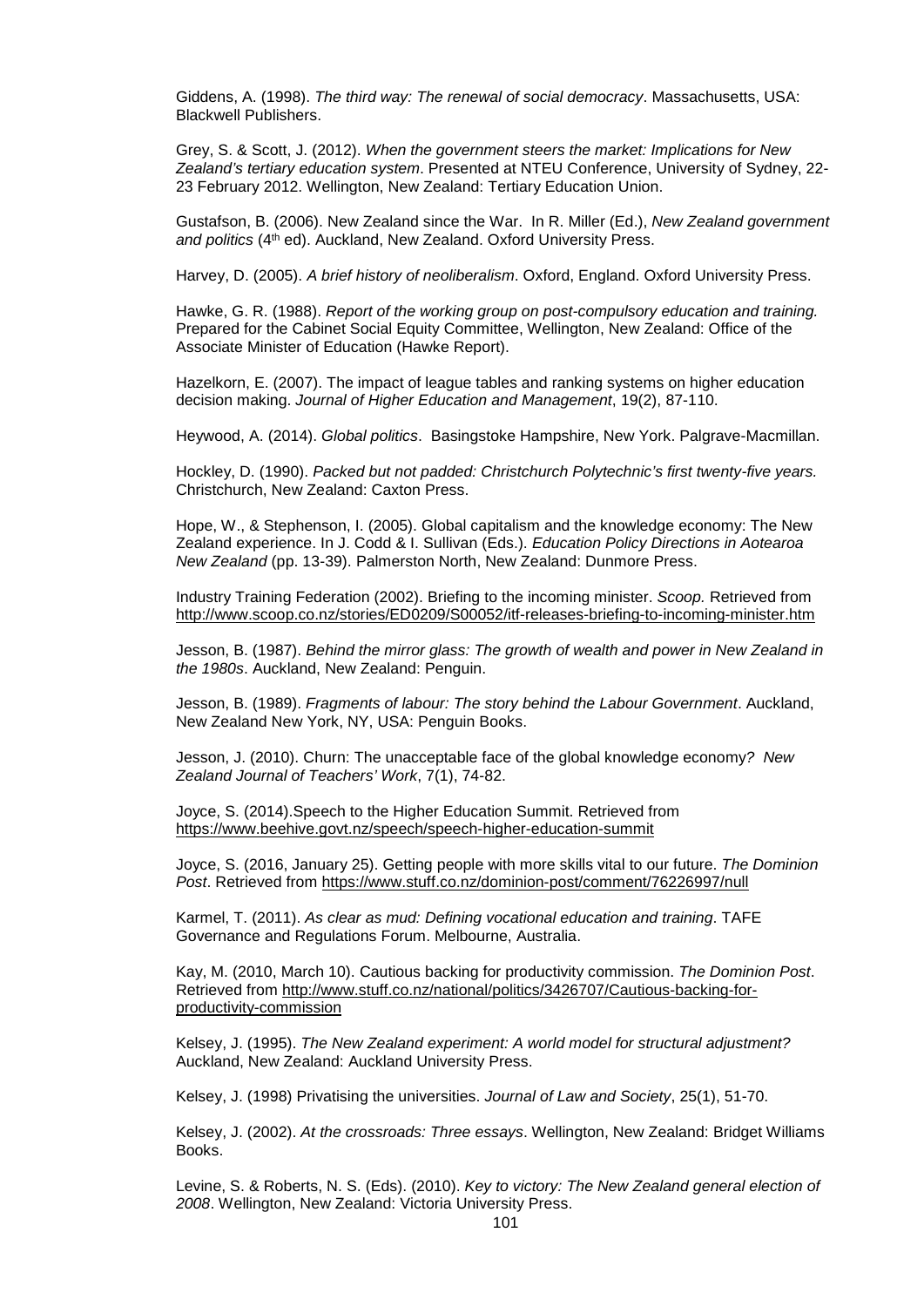Marshall, T. H. (1950). Citizenship and social class. In T.H. Marshall, *Citizenship and social class and other essays*. Connecticut, Greenwood Press, pp. 1-85.

McPhee, E. (2019, March 2). Rallying cry from polytech. *Otago Daily Times*. Retrieved from. <https://www.odt.co.nz/news/dunedin/campus/otago-polytechnic/rallying-cry-polytech>

Mentz, S., & Schaberg, C. (2018). *Online learning: A two-voiced case for ambivalence*. Retrieved from [https://www.insidehighered.com/views/2018/12/04/two-scholars-debate-pros](https://www.insidehighered.com/views/2018/12/04/two-scholars-debate-pros-and-cons-online-learning-opinion)[and-cons-online-learning-opinion](https://www.insidehighered.com/views/2018/12/04/two-scholars-debate-pros-and-cons-online-learning-opinion)

Ministry of Education. (2010). *Tertiary education strategy 2010-2015*. New Zealand Government, Wellington.

Ministry of Education. (2011). *Student support system changes.* Report prepared for New Zealand Parliament. Retrieved June 29, 2018 [https://www.parliament.nz/en/pb/research](https://www.parliament.nz/en/pb/research-papers/document/00PLLawrp13011/student-loan-scheme)[papers/document/00PLLawrp13011/student-loan-scheme](https://www.parliament.nz/en/pb/research-papers/document/00PLLawrp13011/student-loan-scheme)

Ministry of Education. (2014). *Tertiary education strategy 2014-2019*. New Zealand Government, Wellington.

Ministry of Education. (2017, July 26). *Delivering a strong and effective tertiary education system for New Zealanders: Government response to the Productivity Commission's report on its inquiry into new models of tertiary education*. New Zealand Government, Wellington.

Ministry of Education. (2019). *Reform of vocational education consultation discussion document*. Ministry of Education. Retrieved from [https://conversation.education.govt.nz/assets/RoVE/Reform-of-Vocational-Education-](https://conversation.education.govt.nz/assets/RoVE/Reform-of-Vocational-Education-Consultation-Discussion-Document.pdf)[Consultation-Discussion-Document.pdf](https://conversation.education.govt.nz/assets/RoVE/Reform-of-Vocational-Education-Consultation-Discussion-Document.pdf)

Ministry of Education. (n.d.) History of industry training. Retrieved August 1, 2016 [http://www.education.govt.nz/ministry-of-education/consultations-and-reviews/recent](http://www.education.govt.nz/ministry-of-education/consultations-and-reviews/recent-consultations-and-reviews/review-of-industry-training/history-of-industry-training/)[consultations-and-reviews/review-of-industry-training/history-of-industry-training/](http://www.education.govt.nz/ministry-of-education/consultations-and-reviews/recent-consultations-and-reviews/review-of-industry-training/history-of-industry-training/)

Monbiot, G. (2016, April 15). Neoliberalism – The ideology at the root of all our problems. *The Guardian*. Retrieved from [https://www.theguardian.com/books/2016/apr/15/neoliberalism](https://www.theguardian.com/books/2016/apr/15/neoliberalism-ideology-problem-george-monbiot)[ideology-problem-george-monbiot](https://www.theguardian.com/books/2016/apr/15/neoliberalism-ideology-problem-george-monbiot)

Moodie, G. (2002). Identifying vocational education and training. *Journal of Vocational Education and Training*, 54(2), 249-266.

Morris, C. (2019, February 12). Polytech compromise feared. *Otago Daily Times*. Retrieved from [https://www.odt.co.nz/news/dunedin/campus/otago-polytechnic/polytech-compromise](https://www.odt.co.nz/news/dunedin/campus/otago-polytechnic/polytech-compromise-feared)[feared](https://www.odt.co.nz/news/dunedin/campus/otago-polytechnic/polytech-compromise-feared)

Morrow, R. A., & Brown, D. D. (1994). Critical theory and methodology. California, USA: Sage Publications.

Muller, J. (2012). Forms of knowledge and curriculum coherence [23a]. In H. Lauder, M. Young, H. Daniels, M. Balarin, & J. Lowe (Eds.), *Educating for the knowledge economy? Critical perspectives* (pp. 114-138). London, England: Routledge.

Murray, N. (2001). *A history of apprenticeship in New Zealand* (Unpublished master's thesis). Lincoln University, New Zealand.

New Zealand Government. (2003). *Background note: Tertiary education funding – Overview of recent reform*. 2003/08, Parliamentary Library, New Zealand.

New Zealand Government, (2002). *Growing an innovative New Zealand*. Retrieved from: <http://unpan1.un.org/intradoc/groups/public/documents/apcity/unpan005946.pdf>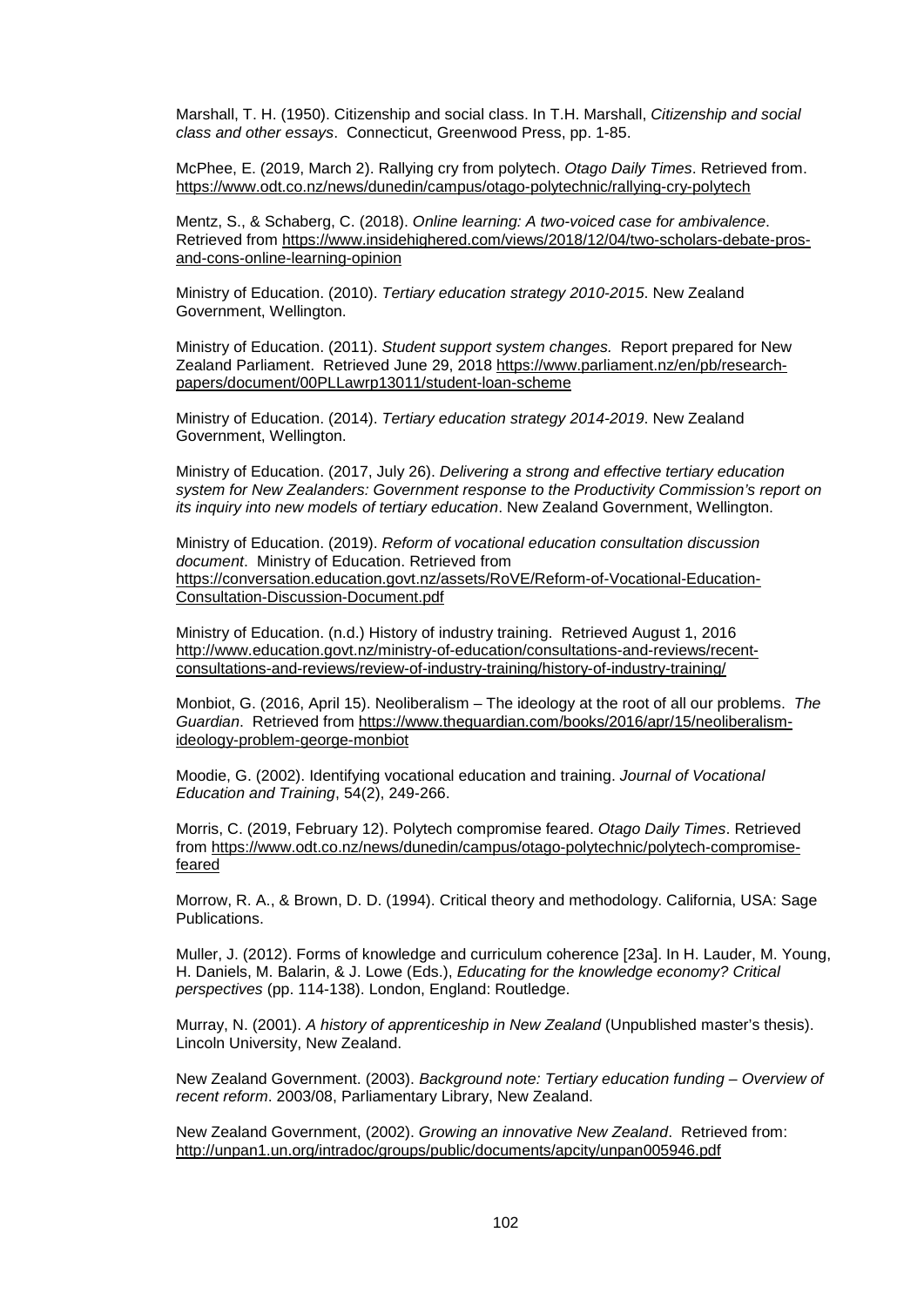New Zealand Government. (2014). Innovations in tertiary education delivery summit: Summary of proceedings. *Innovations in tertiary education delivery summit*, 5-6 June 2014, Auckland, New Zealand.

New Zealand Herald (2016). Degrees of usefulness. *New Zealand Herald*. Retrieved from [https://www.nzherald.co.nz/tertiary](https://www.nzherald.co.nz/tertiary-education/news/article.cfm?c_id=341&objectid=11236723&ref=rss)[education/news/article.cfm?c\\_id=341&objectid=11236723&ref=rss](https://www.nzherald.co.nz/tertiary-education/news/article.cfm?c_id=341&objectid=11236723&ref=rss)

New Zealand Parliament. (2009). *Education (Polytechnics) Amendment Bill 2009 (2009 No 70- 2)*. Retrieved from [https://www.parliament.nz/en/pb/bills-and-laws/bills](https://www.parliament.nz/en/pb/bills-and-laws/bills-digests/document/49PLLawBD17281/education-polytechnics-amendment-bill-2009-2009-no-70-2#footnote_2)[digests/document/49PLLawBD17281/education-polytechnics-amendment-bill-2009-2009-no-70-](https://www.parliament.nz/en/pb/bills-and-laws/bills-digests/document/49PLLawBD17281/education-polytechnics-amendment-bill-2009-2009-no-70-2#footnote_2) [2#footnote\\_2\)](https://www.parliament.nz/en/pb/bills-and-laws/bills-digests/document/49PLLawBD17281/education-polytechnics-amendment-bill-2009-2009-no-70-2#footnote_2)

New Zealand Productivity Commission. (2016). *New models of tertiary education: Issues paper.*  February. New Zealand Productivity Commission.

New Zealand Productivity Commission. (2016). *New models of tertiary education: Draft report*. September. New Zealand Productivity Commission.

New Zealand Productivity Commission (2016). *New models of tertiary education: Report.* March 2017. New Zealand Productivity Commission.

New Zealand Productivity Commission website (n.d.). Retrieved from <https://www.productivity.govt.nz/about-us>

OECD. (2010). *Learning for jobs: Synthesis report of the OECD reviews of vocational education and training*. OECD.

Olssen, M., & Peters, M. A. (2005). Neoliberalism, higher education and the knowledge economy: From free market to knowledge capitalism. *Journal of Education Policy*, 20(3), 313- 345.

Openshaw, R., & Ball, T. (2006). New Zealand teacher education: Progression or prescription? *Education Research and Perspectives*, 33 (2), 102-123.

Payne, G. (2015). *The politics of curriculum change in New Zealand*. *ACE Paper*, 1(7), 26-45.

Peters, M. (2010). Managerialism and the neoliberal university: Prospects for new forms of 'open manage/ment' in higher education. *Contemporary Readings in Law and Social Justice*, 5(1), 11-26.

Probine, M., & Fargher, R. (1987). The management, funding, and organization of continuing education and training: The report of a ministerial working party. Wellington: Government Print.

Pullar-Strecker, T. (2018, July 4). Unitec in 'extreme financial difficulty'. *Stuff*. <https://www.stuff.co.nz/business/industries/105240929/unitec-in-extreme-financial-difficulty>

Readings, B. (1996). *The university in ruins*. New York, NY: Harvard University Press.

Renwick, W. L. (1975). *Recurrent education. policy and development in OECD member countries: New Zealand*. Centre for Educational Research and Innovation, OECD.

Picot, B. (1988). *Administering for excellence. Effective administration in education*. Report of the Taskforce to Review Education. Wellington: Government Printer.

Roberts, P. (2004). Neo-liberalism, knowledge and inclusiveness. *Policy Futures in Education*, 2(2), 350-364.

Roberts, P. (2005) Tertiary education, knowledge and neoliberalism. In J. Codd & I. Sullivan (Eds.), *Education policy directions in Aotearoa New Zealand* (pp 39-52). Palmerston North, New Zealand: Dunmore Press.

Roberts, P., & Codd, J. (2010). Neoliberal tertiary education policy. In M. Thrupp, & R. Irwin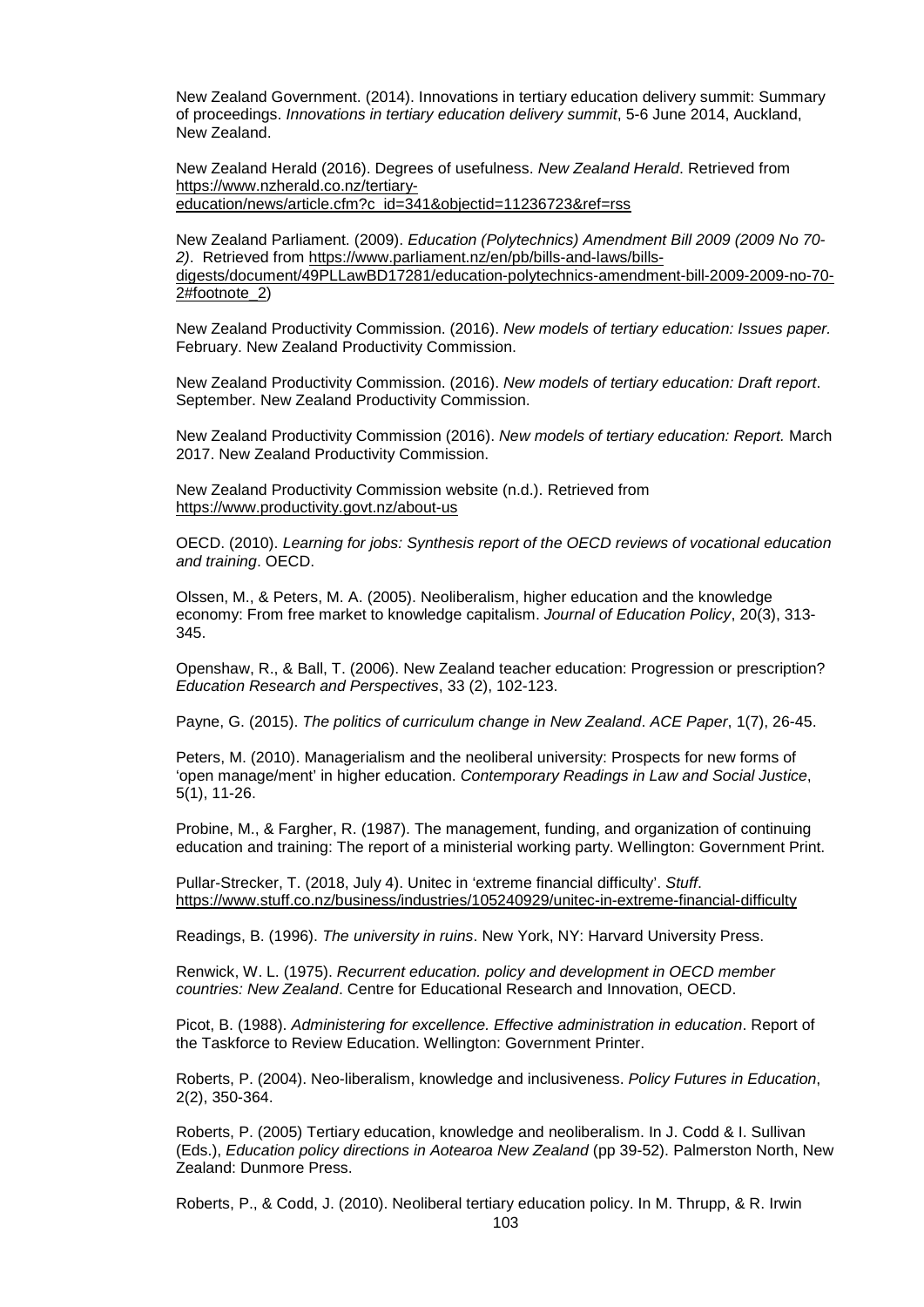(Eds.) *Another decade of New Zealand education policy: Where to now?* (pp 99-109). Hamilton, New Zealand: Wilf Malcolm Institute of Educational Research.

Roper, B.S. (2005). *Prosperity for all? Economic, social and political change in New Zealand since 1935.* Melbourne, Australia. Thomson Learning.

Roper, B. S. (2005). The fifth Labour Government: A third way beyond Keynesianism and neoliberalism? In B.S. Roper (Ed.) *Prosperity for all? Economic, social and political change in New Zealand since 1935* (pp. 221-238). Melbourne, Australia. Thomson Learning.

Roper, B. (2011). The Fifth (Key) National Government's neoliberal policy agenda: Description, analysis and critical evaluation. New Zealand Sociology, 26(1), 12-40.

Rutherford, D. (2008). *Measuring the New Zealand knowledge economy*. Department of Labour, Wellington, New Zealand.

Sanders, L. (2013, 17 January). Improving NZ's productivity. *New Zealand Listener*. Retrieved from:<http://www.listener.co.nz/current-affairs/money/improving-nzs-productivity>

Simon, J. (1994). Historical perspectives on schooling. In E. Coxon, K. Jenkins, & J. Marshall (Eds.) *The politics of learning and teaching in Aotearoa-New Zealand* (pp. 37-81). Palmerston North, New Zealand. Dunmore Press.

Stevens, K. (1993). Technology, vocational education and the New Zealand Economy: A review of recent developments. *New Zealand Annual Review of Education*, 2, 167-178.

Stolte, O. (2004). The measurement of training opportunities course outcomes: An effective policy tool? *Social Policy Journal of New Zealand*, 21, 137-159.

Stuart, L. (2017). *Charter schools: The case against*. *The Spinoff.* Retrieved from: <https://thespinoff.co.nz/society/18-05-2017/charter-schools-the-case-against/>

Tertiary Education Advisory Commission. (2000, July). *Shaping a shared vision*. Wellington, New Zealand: TEAC.

Tertiary Education Advisory Commission. (2001a, February). *Shaping the system*. Wellington, New Zealand: TEAC.

Tertiary Education Advisory Commission. (2001b, February). *Shaping the strategy*. Wellington, New Zealand: TEAC.

Tertiary Education Advisory Commission. (2001c, November). *Shaping the funding framework.* Wellington, New Zealand: TEAC.

Tertiary Education Commission (2014). The tertiary education performance report. Retrieved from [http://www.tec.govt.nz/assets/Reports/899c8f3451/The-Tertiary-Education-Performance-](http://www.tec.govt.nz/assets/Reports/899c8f3451/The-Tertiary-Education-Performance-Report-2014.pdf)[Report-2014.pdf](http://www.tec.govt.nz/assets/Reports/899c8f3451/The-Tertiary-Education-Performance-Report-2014.pdf)

Tertiary Education Commission (2019). *Reform of vocational education*. Retrieved from <https://www.tec.govt.nz/focus/our-focus/reform-of-vocational-education/>

Tertiary Education Union (2016, April 13). *Vic University plans to privatize foundation studies*. Retrieved from<http://teu.ac.nz/2016/04/vic-university-plans-to-privatise-foundation-studies/>

Tertiary Education Union (2016, May 12). *Waikato privatizes pathways college*. Retrieved from <http://teu.ac.nz/2016/05/waikato-privatises-pathways/>

Tertiary Education Union (2016). *TEU submission to the Productivity Commission's inquiry into new models for tertiary education*. Retrieved from [https://teu.ac.nz/2016/05/productivity](https://teu.ac.nz/2016/05/productivity-commission-submission/)[commission-submission/](https://teu.ac.nz/2016/05/productivity-commission-submission/)

Thompson, J.B. (1990). *Ideology and modern culture*. Cambridge, United Kingdom. Stanford University Press.